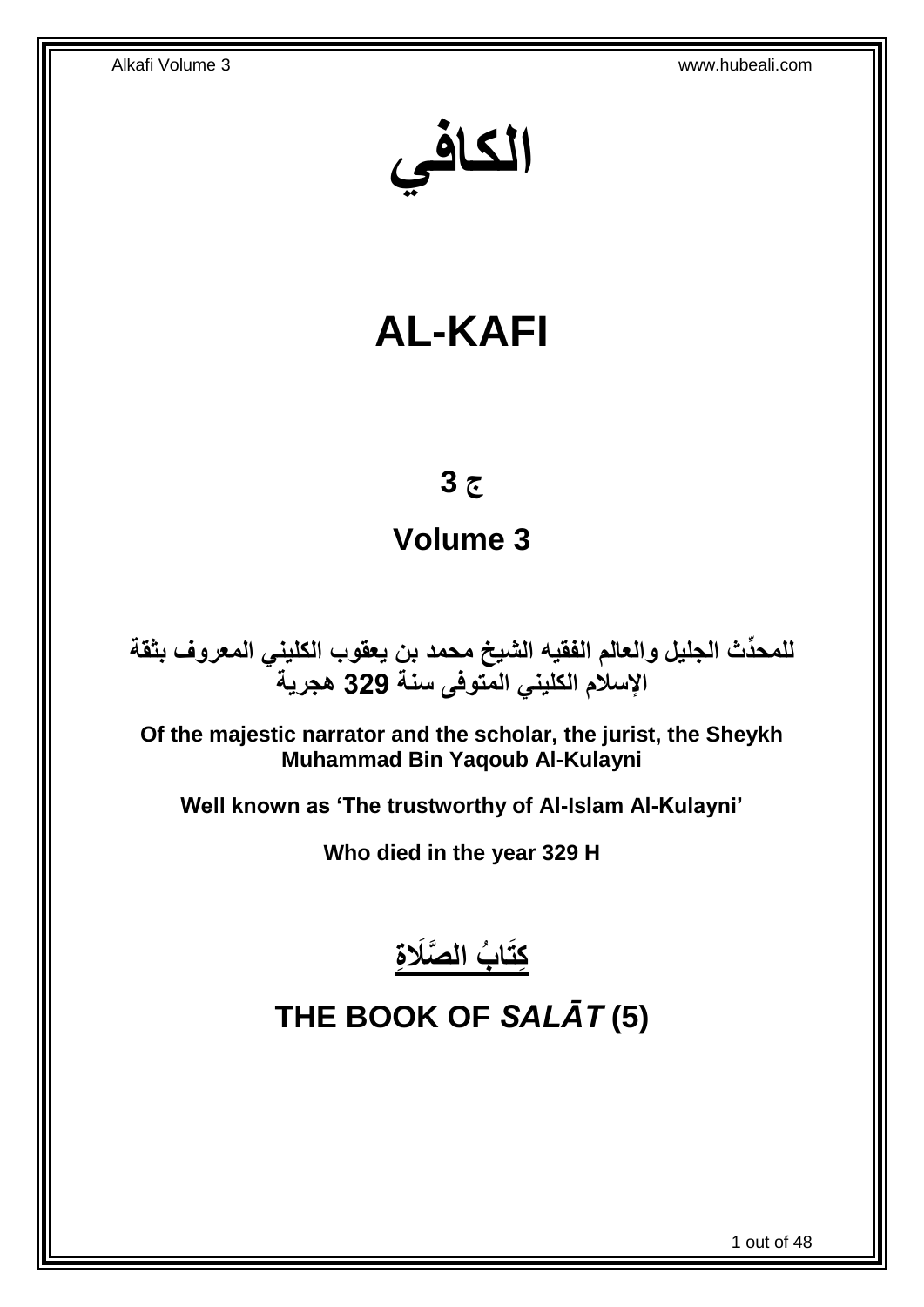## **TABLE OF CONTENTS**

| Chapter 60 - The clothes in which the Salat is disliked, and what is not disliked3          |
|---------------------------------------------------------------------------------------------|
| Chapter $61$ – The man prays Salat in the clothes and they are without cleanliness,         |
| Chapter 62 - The man prays Salat and he is veiled, or dyed, or he does not take out his     |
| Chapter 63 - The Salat of the children, and when they should begin Salat 19                 |
|                                                                                             |
| Chapter 65 - Salāt of the unconscious and the sick who has missed out on the Salāt  23      |
|                                                                                             |
|                                                                                             |
| Chapter 68 – Obligation for the Friday (Salat) and how many is it Obligated upon 32         |
| Chapter 69 - The time for the Friday Salat, and the time for Al Asr Salat on the day of     |
| Chapter 70 – The preparation of the prayer leader, and his sermon and the listening (to it) |
| Chapter 71 - The recitation on the day of Friday and its night in the Salat 41              |
| Chapter 72 - The Qunut during the Friday Salat and the supplication during it 43            |
| Chapter 73 - The one who misses out on the Friday (Salat) with the prayer leader  44        |
|                                                                                             |
|                                                                                             |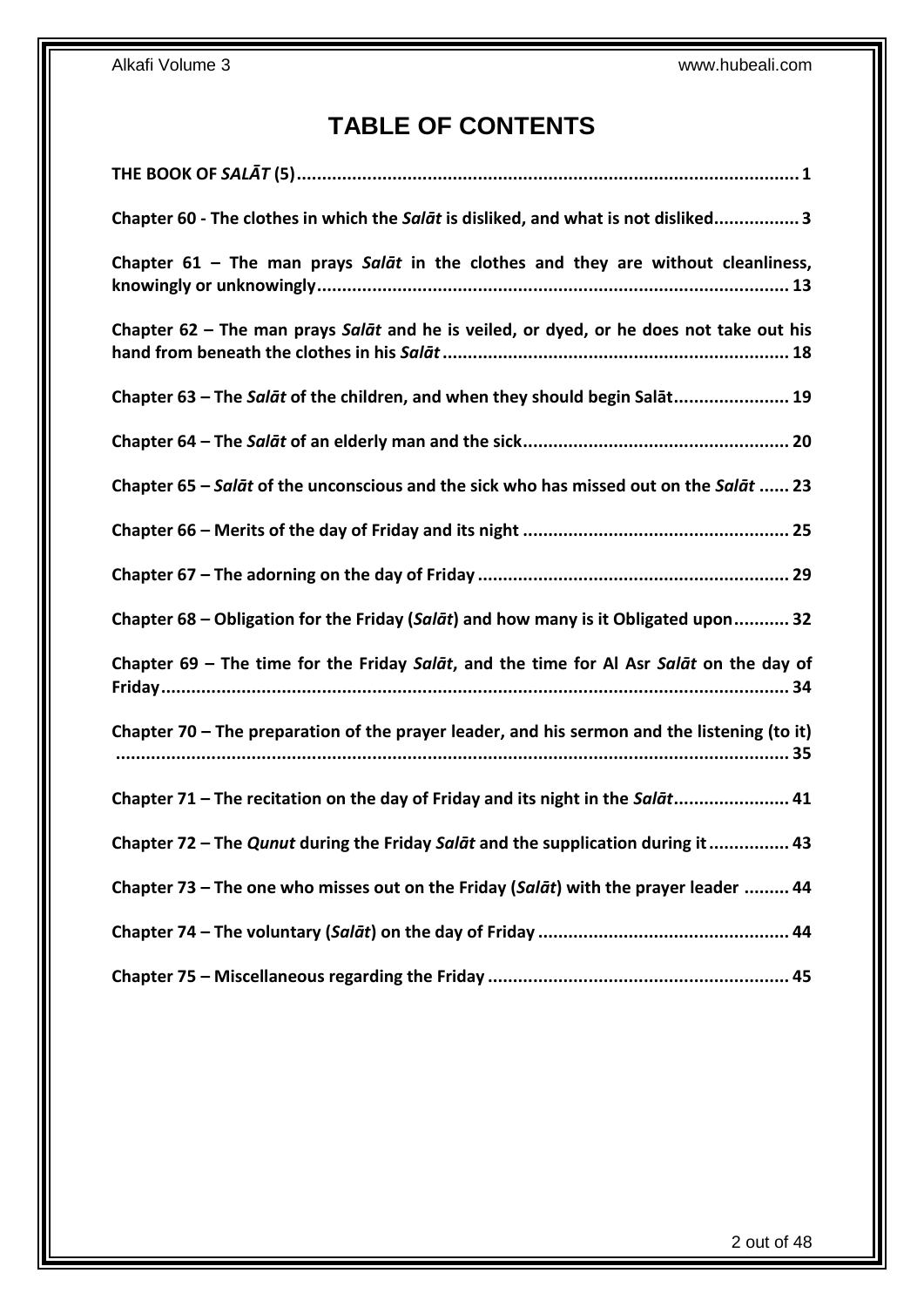**بسم هللا الرحمن الرحيم الحمد هلل رب العالمين، وصلى هللا على سيدنا محمد وآله الطاهرين، وسلم تسليما.**

In the Name of Allah<sup>azwj</sup> the Beneficent, the Merciful. The Praise is for Allah<sup>azwj</sup> Lord<sup>azwj</sup> of the Worlds, and Blessing be upon our Chief Muhammad<sup>saww</sup> and his<sup>saww</sup> Purified Progeny<sup>asws</sup>, and greetings with abundant greetings.

> **ِذي ُتْكَرهُ ال َّصَالةُ فِي ِه َو َما َل ِس الَّ َبا باب الل ُتْكَرهُ ِّ**

### <span id="page-2-0"></span>**Chapter 60 - The clothes in which the** *Salāt* **is disliked, and what is not disliked**

عَلِيُّ بْنُ إِبْرَاهِيمَ عَنْ أَبِيهِ عَنِ ابْنِ أَبِي عُمَيْرٍ عَنِ ابْنِ بُكَيْرٍ قَالَ سَأَلَ زُرِارَةُ أَبَا عَبْدٍ اللَّهِ ( عليه السلام ) عَنِ الصَّلَاةِ فِي َ َ َ ِ َ الثَّعَالِبِ وَ الْفَنَكِ وَ السِّنْجَابِ وَ غَيْرِهِ مِنَ الْوَبَّرِ فَأَخْرَجَ كِتَابَاً زِعَمَ أَنَّهُ إِمْلَاءُ رَسُولِ اللَّهِ ( صلى الله عليه وأله ) أَنَّ الصَّلَاةَ ِ َ َ ِ ْ ِ ْ  $\ddot{\phantom{a}}$ َ فِي وَبَرٍ كُلِّ شَيْءٍ حَرَامٍ أَكْلُهُ فَالصَّلِاةُ فِي وَبَرٍهِ وَ شَعْرِهِ وَ جِلْدِهِ وَ بَوْلِهِ وَ رَوْثِهِ وَ أَلْبَانِهِ وَ كُلِّ شَيْءٍ مِنْهُ فَاسِدَةٌ لَا تُقْبَلُ تِلْكَ ِ **ٍ** ِ ا<br>ا ٍ ْ َ ْ الصَّلَاةُ حَتَّى تُصَلِّّيَ فِيٍّ غَيْرِهِ مِمَّا أَحَلَّ اللَّهُ أَكْلَهُ َ **∶** ِّ

Ali Bin Ibrahim, from his father, from Ibn Abu Umeyr, from Ibn Bukeyr who said,

'Zurara asked Abu Abdullah<sup>asws</sup> about the Salat in the fur of the fox, and the sheep, and the squirrel, and others. So he<sup>asws</sup> took out a letter, saying that it was a dictation of Rasool-Allah<sup>saww</sup> that the *Salāt* (is prohibited) in the fur of everything the eating of which is Prohibited - so the *Salāt* in its fur, and its hair, and its skin, and its urine, and its dung, and its milk; and everything from it is a spoiler - that *Salāt* is not Acceptable until you pray in something else from what Allah<sup>azwj</sup> has Permitted its consumption'.

نُمَّ قَالَ يَا زُرَارَةُ هَذَا عَنْ رَسُولِ إِللَّهِ ( صلى الله عليه وآله ) فَاحْفَظْ ذَلِكَ يَا زُرَارَةُ فَإِنْ كَانَ مِمَّا يُؤْكَلُ لَحْمُهُ فَالصَّلَاةُ فِي ِ وَبُرِهِ وَ بَوْلِهٍ وَ شَعْرِهِ وَ رَوْثِهِ وَ أَلْبَانِهِ وَ كُلٌّ شَيْءٍ مِنْهُ جَائِزَةٌ إِذَا عَلِمْتَ أَنَّهُ ذَكِيٌّ قَدْ ذَكَّاهُ الذَّبْحُ فَإِنْ كَانَ غَيْرَ ذَلِكَ مِمَّا قَذْ ْ َ ِ **∶** ِ َ نُهِينَ عَنْ أَكْلِهِ وَ حَرُمَ عَلَيْكَ أَكْلُهُ فَالصَّلَاةُ فِي كُلِّ شَيْءٍ مِنْهُ فَاسِدَةٌ ذَكَّاهُ الذَّبْحُ أَوْ لَمْ يُذَكِّهِ . ٔ<br>ا َ ِ َ

Then he<sup>asws</sup> said: 'O Zurara! This is from Rasool-Allah<sup>saww</sup>, therefore memorise that. O Zurara! So if it was from what its flesh can be eaten, so the *Salāt* in its fur, and its urine, and its hair, and its dung, and its milk, and everything from it, is allowed, when you know that it is pure, the slaughter having purified it. So if it was other than that from what Allah<sup>azwj</sup> has Forbidden from eating it, and eating it is Prohibited upon you, so the *Salāt* in everything from it, is a spoiler, whether its slaughter has purified it or not purified it'.<sup>1</sup>

عَلِيُّ بْنُ مُحَمَّدٍ عَنْ عَبْدِ اللَّهِ بْنِ إِسْحَاقَ الْعَلَوِيِّ عَنِ الْحَسَنِ بْنِ عَلِيٍّ عِنْ مُحَمَّدٍ بْنِ سُلَيْمَانَ الدَّيْلَمِيِّ عَنْ عَيْثَم بْنِ أَسْلَمَ ْ **∶** ْ ِ َ ِ َ النَّجَاشِيِّ عَنْ أَبِي بَصِيرٍ قَالَ سَأَلْتُ أَبَا عَبْدِ اللَّهِ ( عِليهَ السِلامَ ) عَنِ الصِّلَاةِ فِي الْفِرَاءِ قَالَ كَانَ عَلِيُّ بِنَّ الْمُسَيْنِ ( صَلوات َ ْ ْ َ ْ َ اللهِ عليه ) رَجُلًا صَرِداً لَا تُدْفِئُهُ فِرَاءُ الْحِجَازِ لِأَنَّ دِبَاغَتَهَا بِالْقَرَظِ فَكَانَ يَبْعَثُ إِلَي الْعِرَاقِ فَيُؤْتَى مِمَّا فَنَلَهُمْ بِالْفَرُو فَيَلْبَسُهُ ْ ِ ْ ِ ِ ْ **∶** ْ ْ ِ فَإِذَا حَضَرَتِ الصَّلَاةُ أَلْقَاهُ وَ أَلْقَى الْقَمِيصَ الَّذِي تَحْتَهُ الَّذِي يَلِيهِ فَكَانَ يُسْأَلُ عَنْ ذَلِكَ فَقَالَ إِنَّ أَهْلَ الْعِرَاقِ يَسْتَحِلُّونَ لِبَاسَ<br>فَإِذَا حَضَرَتِ الصَّلَاةُ أَلْقَاهُ وَ أَل َ اُ اً ْ ْ َ ْ َ ْ َ ِ الْجُلُودِ الْمَيْتَةِ وَ يَزْعُمُونَ أَنَّ دِبَاغَهُ ذَكَاتُهُ . ْ ا<br>ا َ

Ali Bin Muhammad, from Abdullah Bin Is'haq Al Alawy, from Al Hassan Bin Ali, from Muhammad Bin Suleyman Al Daylami, from Aysam Bn Aslam Al Najjashy, from Abu Baseer who said,

'I asked Abu Abdullah<sup>asws</sup> about the *Salāt* in the furs. He<sup>asws</sup> said: 'It was so that Ali<sup>asws</sup> Bin Al-Husayn<sup>asws</sup> was sensitive to cold. The furs of Al-Hijaz were not

1 Al Kafi V 3 – The Book of Salāt CH 60 H 1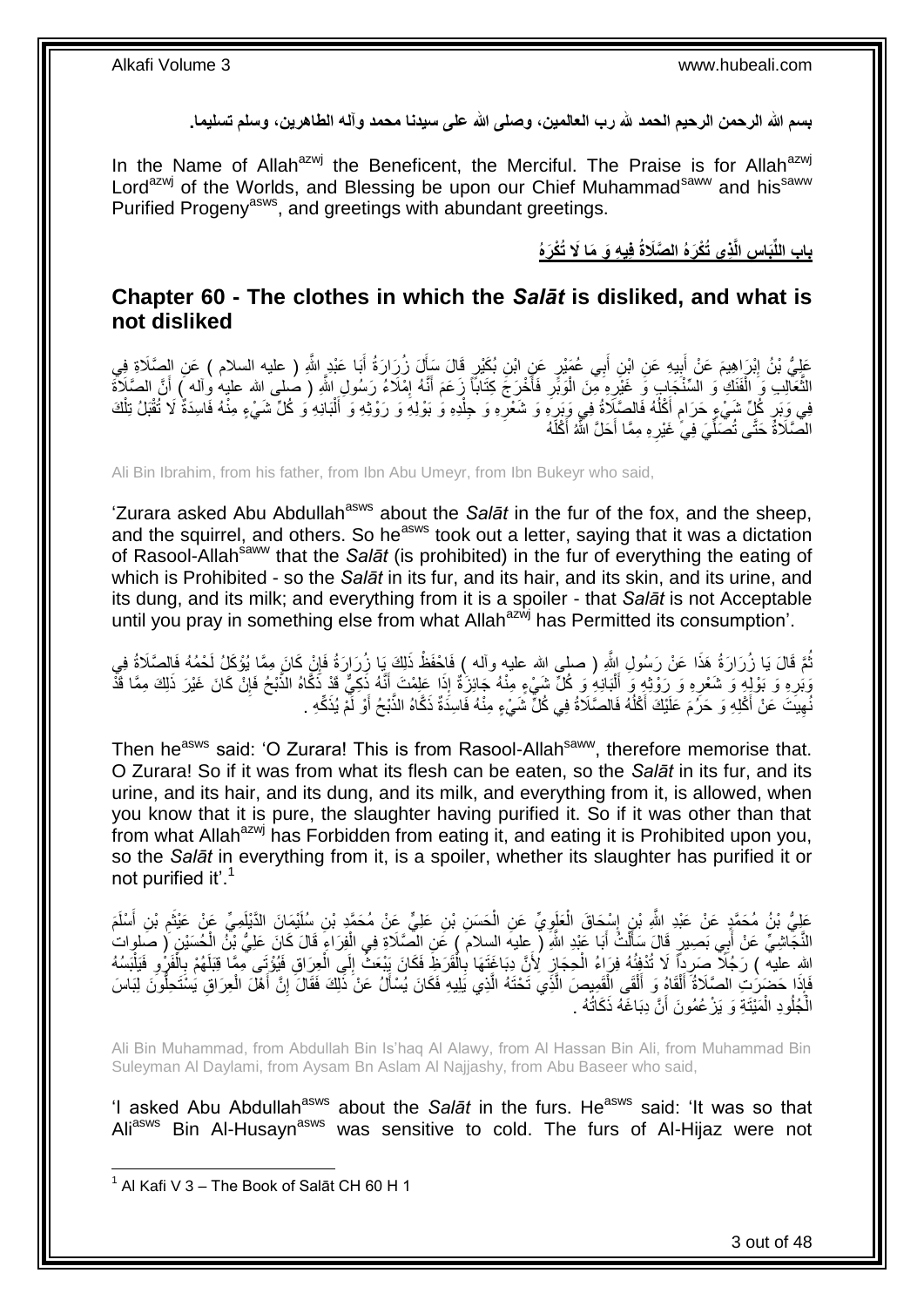sufficiently (warm) for him<sup>asws</sup> because its tanning was it with tree sap. So he<sup>asws</sup> used to send someone to Al-Iraq, and he would come with it from what was accepted to him<sup>asws</sup> with the furs, and he<sup>asws</sup> would wear it. So when the (time for) Salat came up, he<sup>asws</sup> would remove it and remove the shirt which was underneath it. So he<sup>asws</sup> was asked about that, and he<sup>asws</sup> said: 'The people of Al-Iraq are considering as Permissible, wearing the skins of the dead (animals), and they are claiming that tanning it, purifies it'. $<sup>2</sup>$ </sup>

مَ بِهَذَا الْإِسْنَادِ عَنْ مُحَمَّدِ بْنِ سُلَيْمَانَ عَنْ عَلِيٍّ بْنِ أَبِي حَمْزَةَ قَالَ سَأَلْتُ أَبَا عَبْدِ اللَّهِ وَ أَبَا الْحَسَنِ ( عليه السلام ) عَنْ لِبَاسِ َ ْ َ َ **∶** ْ َ الْفِرَاءِ وَ اَلصَّلَاةِ فِيهَا فَقَالَ لَا تُصَلِّ فِيهَا إِلَّا فِيمَا كَانَ مِنْهُ ذَكِيّاً ْ ِ

And by this chain, from Muhammad Bin Suleyman, from Ali Bin Abu Hamza who said,

'I asked Abu Abdullah<sup>asws</sup>, and Abu Al-Hassan (Musa)<sup>asws</sup> about wearing the fur and performing the *Salāt* in it. So he<sup>asws</sup> said: 'Do not pray *Salāt* in it unless in whatever was purified (slaughtered) from it'.

َالَ قُلْتُ أَ وَ لَئِسَ الذَّكِيُّ مِمَّا ذُكِّيَ بِالْحَدِيدِ فَقَالَ بَلَى إِذَا كَانَ مِمَّا يُؤكَلُ لَحْمُهُ قُلْتُ وَ مَا يُؤكَلُ لَحْمُهُ مِنْ غَيْرِ الْغَنَمِ قَالَ لَا بَأْسَ<br>قَالَ قُلْتُ أَ وَ يَسْبَ الذِّكِيُّ م ْ ْ **∶** َ ْ ِ ْ ِ ْ بِالسِّنْجَابِ فَإِنَّهُ دَابَةٌ لَا تَأْكُلُ اللَّحْمَ وَ لَيْسَ هُوَ مِمَّا نَهَى عَنْهُ رَسُولُ اللَّهِ ( صلى الله عليه وأله ) إِذْ نَهَى عَنْ كُلِّ ذِي نَابٍ وَ َ ْ ِ **∶ ٔ** ٍب . ِم ْخلَ

He (the narrator) said, 'I asked, 'Is it not so that the purified is from what is purified by the iron?' So he<sup>asws</sup> said: 'Yes. When it was from the flesh what can be eaten'. I said, 'And the flesh what (others) can be eaten, apart from the sheep?' He<sup>asws</sup> said: 'There is no problem with the squirrel, as it is an animal that does not eat flesh, and it is not of that which Rasool-Allah<sup>saww</sup> prohibited; he<sup>saww</sup> forbade eating everything with a fang (dogtooth) and a claw'. $3$ 

عَلِيُّ بْنُ إِبْرَاهِيمَ عَنْ أَبِيِهِ عَنِ إِبْنِ أَبِي عُمَيْرٍ عَنْ حَمَّادٍ عَنِ الْحَلَبِيِّ عَنْ أَبِي عَبْدِ اللَّهِ ( عليه السلام ) قَالَ تُكْرَهُ الصَّلَاةُ فِي َ ِ ْ ¦ َ ِ الْفِرَاءِ إِلَّا مَا صُنْغَ فِي أَرْضِ الْحِجَازِ ۚ أَوْ مِمَّاً عُلِمَتْ مِنْهُ ذَكَاةٌ ۚ . َ ِ ْ ِ ْ

Ali Bin Ibrahim, from his father, from Ibn Abu Umeyr, from Hammad, from Al Halby,

(It has been narrated) from Abu Abdullah<sup>asws</sup> having said: 'The *Salāt* is disliked in the furs except for what is made in the land of Al-Hijaz, or from that which you know it has been purified (slaughtered)<sup>'.4</sup>

عَلِيُّ بْنُ مُحَمَّدٍ عَنْ عَبْدِ اللَّهِ بْنِ إِسْحَاقَ الْعَلَوِيِّ عَنِ الْحَسَنِ بْنِ عَلِيٍّ عَنْ مُجَمَّدِ بْنِ عَبْدٍ اللَّهِ بْنِ هِلَالٍ عَنْ عَبْدِ الرَّحْمَنِ بْنِ ْ ِ ْ ֖֧֓֓<u>֓</u> الْحَجَّاجِ قَالَ قُلْتُ لِأَبِي عَبْدِ اللَّهِ أَ عليهِ السلاَّمُ ) إِنِّي أَدْخُلُ سُوِّقَ الْمُسْلِمِينَ أَعْنِي هَذَا الْخَلْقَ الَّذِينَ يَدَّعُونَ الْإِسْلَامَ فَأَشْتَرِيَّ ْ ِ ْ َ َ ْ ْ َ ْ َ ِ ِ َ مِنْهُمُ الْْفِرَاءَ لِلتِّجَارَةِ فَأَقُولُ لِصَاحِبِهَا أَ لَيْسَ هِيَٰ ذَكِيَّةٌ فَيَقُولُ بَلَي فَهَلْ يَصْلُحُ لِي أَنْ أَبِيعَهَا عَلَى أَنَّهَا ذَكِيَّةٌ فَقَالَ لَا وَ لَكِنْ لَا َ ا<br>ا اَ َ ِ َ .<br>ا ِ َ ُبأْسَ أَنْ تَبِيعَهَا وَ تَقُولَ قَدْ شَرَطَ لِيَ الَّذِي اشْتَرَيْتُهَا مِنْهُ أَنَّهَا ذَكِيَّةٌ َ َ **!** ،<br>ا

Ali Bin Muhammad, from Abdullah Bin Is'haq Al Alawy, from Al Hassan Bin Ali, from Muhammad Bin Abdullah Bin Hilal, from Abdul Rahman Bin Al Hajjaj who said,

'I said to Abu Abdullah<sup>asws</sup>, 'I enter the market of the Muslims, I mean these people who are claiming Al-Islam. So I buy the furs from them for the trading, and I am

 $^{2}$  Al Kafi V 3 – The Book of Salāt CH 60 H 2

 $^3$  Al Kafi V 3 – The Book of Salāt CH 60 H 3

 $^4$  Al Kafi V 3 – The Book of Salāt CH 60 H 4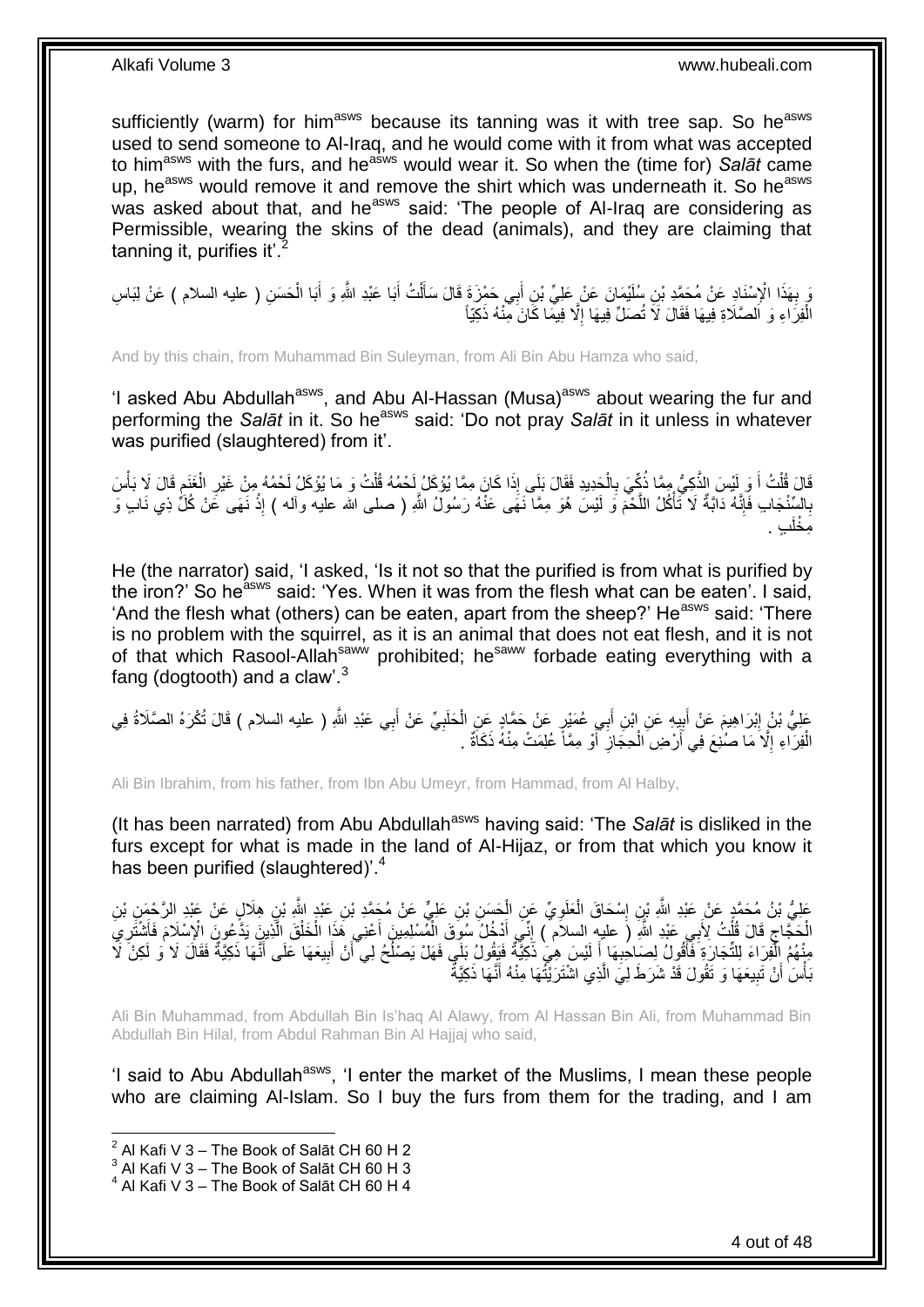saying to its owner, 'Is this not purified (slaughtered)?' So he is saying, 'Yes'. So is it correct for me that I sell it upon (the stipulation) that it is purified (slaughtered)?' So he<sup>asws</sup> said: 'No. But, there is no problem if you were to sell it and you are saying, 'It has been stipulated to me by the one whom I bought it from, that it is purified (slaughtered)'.

قُلْتُ وَ مَا أَفْسَدَ ذَلِكَ قَالَ اسْتِحْلَالُ أَهْلِ الْعِرَاقِ لِلْمَيْتَةِ وَ زَعَمُوا أَنَّ دِبَاعَ جِلْدِ الْمَيْتَةِ ذَكَاتُهُ ثُمَّ لَمْ يَرْضَوْا أَنْ يَكْذِبُوا فِي ذَلِكَ إِلَّا ْ ْ َ ْ ْ َ َ ْ َ ا پایا<br>سال ِ عَلَى رَسُولٍ اللهِ ( صلبِي الله عليه وأله ) .

I said, 'And what has spoilt that?' He<sup>asws</sup> said: 'The Permitting by the people of Al-Iraq of the dead, and their claiming that tanning a skin of the dead purifies it. Then they are not pleased if they are lying with regards to that against Rasool-Allahsaww 5

مُحَمَّدُ بْنُ يَحْيَى وَ غَيْرُهُ عَنْ أَحْمَدَ بْنِ مُحَمَّدٍ عَنِ ابْنِ مَحْبُوبٍ عَنْ عَاصِمٍ بْنِ حُمَيْدٍ عَنْ عَلِيٍّ بْنِ الْمُغِيرَةِ قَالَ قُلْتُ لِأَبِي عَبْدِ ِ ِ ْ ْ اللَّهِ ( عليه السّلام ) جُعِلْتُ فِدَاكَ الْمَئِنَةُ يُنْتَفَعُ بِشَيْءٍ مِنْهَا قَالَ لَا قُلْتُ بَلَغَٰنَا أَنَّ رَسُولَ اللَّهِ ( صَلَى الله عليه وأله ) مَرَّ بِشَاةٍ ِ ْ ِ َ ْ مَيْتَةٍ فَقَالَ مَا كَانَ عَلَى أَهْلِ هَذِهِ الشَّاةِ إِذْ لَمْ يَنْتَفِعُوا بِلَحْمِهَا أَنْ يَنْتَفِعُوا بِإِهَابِهَا قَالَ تِلْكَ شَاةٌ لِسَوْدَة بِنْتِ زَمْعَةَ زَوْجِ النَّبِيِّ ( َ لَ **ِ** اَ ْ َ ِ ِ ِ ْ ِ ا<br>ڊ ِ صلَّى الله عِليه وإله ) وَ كَانَتْ شَاةً مَهْزُولَةً لَا يُنْتَفَعُ بِلَحْمِهَا فَتَرَكُوهَا حَتَّى مَاتَتْ فَقَالَ رَسُولُ اللّهِ ( صلَّى الله عليه وَاله ) مَا لَ ِ َ كَانَ عَلَى أَهْلِهَا إِذْ لَمْ يَنْتَفِعُوا بِلَحْمِهَا أَنْ يَنْتَفِعُوا بِإِهَالِهَا أَنْ تُذَكَّى . َ **∶** ِ ِ لَ ِ اَ <u>ٔ</u>

Muhammad Bin Yahya and someone else, from Ahmad Bin Muhammad, from Ibn Mahboub, from Aasim Bin Humeyd, from Ali Bin Al Mugheira who said,

'I said to Abu Abdullah<sup>asws</sup>, 'May I be sacrificed for you<sup>asws</sup>! The dead, can anything be benefitted from it?' He<sup>asws</sup> said: 'No'. I said, 'It has reached us that Rasool-Allah<sup>saww</sup> passed by a dead sheep, and he<sup>saww</sup> said: 'What was upon the owners of this sheep? If they were not benefitting by its flesh, they could have benefitted by its skin?' He<sup>asws</sup> said: 'That sheep belonged to Sawda Bint Zam'a, a wife of the Prophet<sup>saww</sup>, and the sheep was skinny, they could not have been benefitted from by its flesh, so she had neglected it until it died. So Rasool-Allah<sup>saww</sup> said: 'What was upon the owners of this sheep? If they were not benefitting by its flesh, they could have benefitted by its skin?' – if she had purified (slaughtered) it'. $^6$ 

عَلِيُّ بْنُ مُحَمَّدٍ عَنْ سَهْلِ بْنِ زِيَادٍ عَنْ عَلِيِّ بْنِ مَهْزِيَارَ عَنْ مُحَمَّدٍ بْنِ الْحُسَيْنِ الْأَشْعَرِيِّ قَالَ كَتَبَ بِعْضُ أَصْحَابِنَا إِلَى أَبِي ِ ِ َ ِ ِ َ ِ ْ ِ جَعْفَرٍ الثَّانِي ( صلوات الله عَليَه ) مَا تَقُولُ فِي الْفَرْوِ يُشْتَرَى مِنَ السُّوَقِ فَقَالَ إِذَا كَانَ مَضْمُوناً فَلَا بَأْسَ . ِ ْ َ **ٔ** 

Ali Bin Muhammad, from Sahl Bin Ziyad, from Ali Bin Mahziyra, from Muhammad Bin Al Husayn Al Ashary who said,

'One of our companions wrote to Abu Ja'far<sup>asws</sup> the  $2<sup>nd</sup>$ , 'What are you<sup>asws</sup> saying regarding the furs, and can one buy it from the market?' So he<sup>asws</sup> said: 'When it was guaranteed (that it had been slaughtered), so there is no problem'.<sup>7</sup>

أَجْمَدُ بْنُ إِدْرِيسَ عَنْ مُحَمَّدِ بْنِ عَبْدِ الْجَِبَّارِ عَبْنِ عَلِيِّ بْنِ مَهْزِيَارَ عَنْ رَجُلٍ سَأَلَ الْمَاضِـيَ ( عِليه السلام ) عَنِ الصَّلَاةِ فِي ْ َ ِ **∶** ْ ِ ِ النَّعَالِبِ فَنَهَى عَنِ الصِّلَاةِ فِيهَا وَ فِي النُّوْبَ الَّذِي يَلِيهَا فَلَمْ أَذْرَ أَيُّ الثُّوْبَيْنِ أَلَّذِي يَلْصَقُ بِالّْذِي يَلْصُقُ بِاَلْحِلْدِ فَوَقَّعَ ( َ ِ َ َ َ ْ ْ ِ ْ َ ِ َ ِ ْ ِ ْ َ َ عليه السلام ) بِخَطِّهِ الَّذِي يَلْصَقُّ بِالْجِلْدِ ْ ٔ أ ِ ْ َ ِ

Ahmad Bin Idrees, from Muhammad Bin Abdul Jabbar, from Ali Bin Mahziyar,

1  $^5$  Al Kafi V 3 – The Book of Salāt CH 60 H 5

 $^6$  Al Kafi V 3 – The Book of Salāt CH 60 H 6

 $^7$  Al Kafi V 3 – The Book of Salāt CH 60 H 7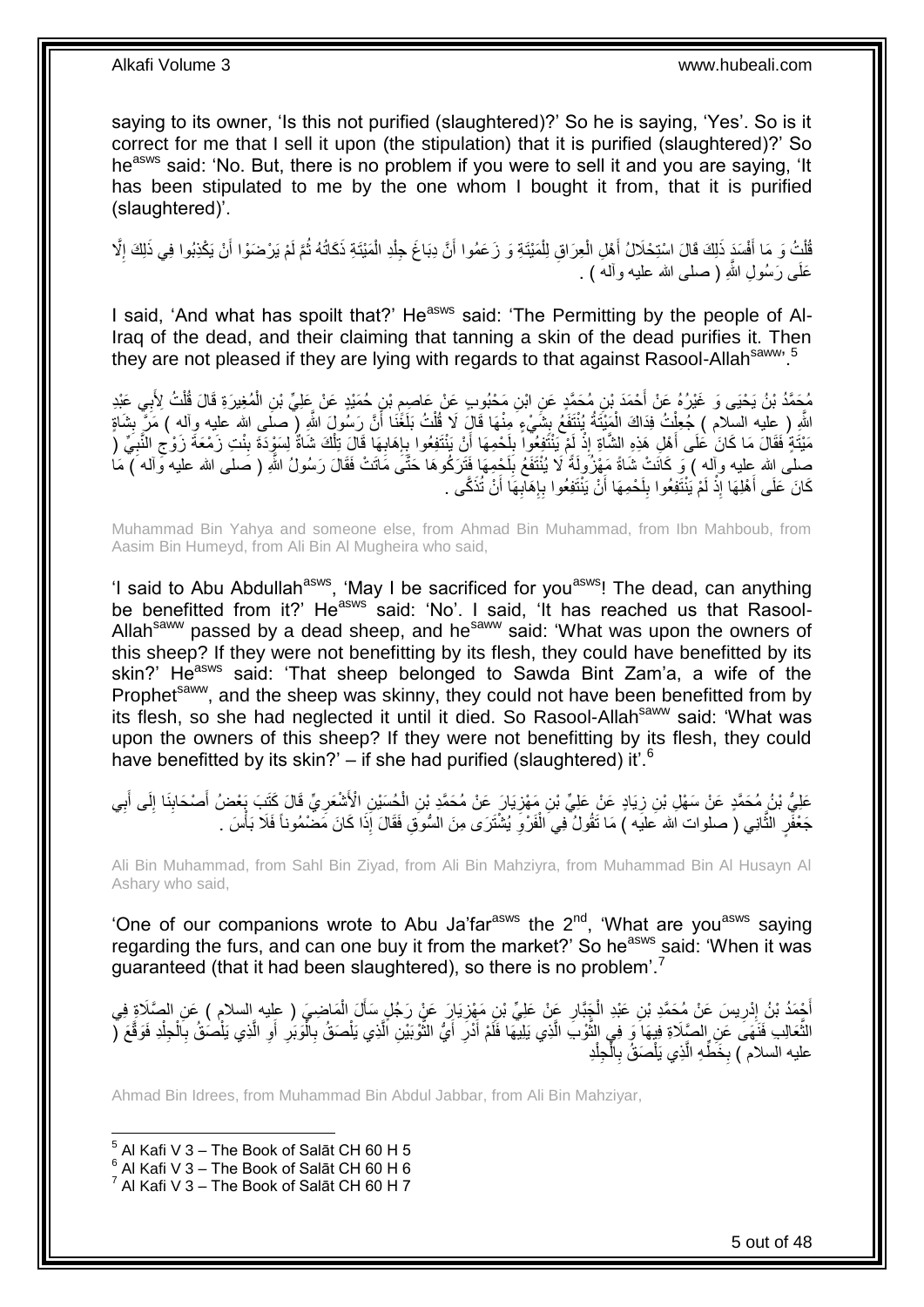(It has been narrated) from a man who asked Al-Maazy<sup>asws</sup> ( $7<sup>th</sup>$  Imam<sup>asws</sup>), about the Salāt in the foxes (furs), but he<sup>asws</sup> forbade from performing Salāt in it, and in the clothes which are underneath it. So I did not know which of the two clothes – the one which touches the fur or that which touches with the skin. So he<sup>asws</sup> signed by his<sup>asws</sup> handwriting: 'That which touches with the skin'.

قَالَ وَ ذَكَرَ أَبُو الْحَسَنِ ( عليه السلام ) أَنَّهُ سَأَلَهُ عَنْ هَذِهِ الْمَسْأَلَةِ فَقَالَ لَا تُصَلِّ فِي النَّوْبِ الَّذِي فَوْقَهُ وَ لَا فِي الَّذِي تَحْتَهُ . َ اَ َ ْ اَ َ َ ْ َ اً

He (the narrator) said, 'And Abu Al-Hassan<sup>asws</sup> mentioned that he<sup>asws</sup> was asked about this problem, so he<sup>asws</sup> said: 'You cannot pray *Salāt* in the cloth which is above it, nor in that which is underneath it' $8$ 

عَلِيُّ بْنُ مَهْزِيَارَ قَالَ كَتَبَ إِلَيْهِ إِبْرَاهِيمُ بْنُ عُقْبَةَ عِنْدَنَا جَوَارِبُ وَ تِكَكٌ تُعْمَلُ مِنْ وَبَرِ الْأَرَانِبِ فَهَلْ تَجُوزُ الصَّلَاةُ فِي وَبَرِ ِ **∶** ِ ِ اَ ِ ِ الْأَرَّانِبِ مِنْ َغَيْرِ ضَرُورَةٍ وَ لَا تُقِيَّةٍ فَكَتَبَ ( عليه السلام ) لَا تَجُوزُ الصَّلَاةُ فِيهَا ۖ ِ

Ali Bin Mahziyar said,

'Ibrahim Bin Uqba wrote to him<sup>asws</sup>, 'In our presence there are waistbands and socks made from rabbit fur. So is the *Salāt* allowed in the fur of rabbits, from without a necessity, nor in dissimulation?' So he<sup>asws</sup> wrote: 'The *Salāt* is not allowed in it'.<sup>9</sup>

أَحْمَدُ بْنُ إِدْرِيسَ عَنْ مُحَمَّدِ بْنِ عَيْدِ الْجَبَّارِ قَالَ كَتَبْتُ إِلَى إِبِي مُحَمَّدٍ ( عليه السلام ) أَسْأَلُهُ هَلْ يُصَلَّى فِي قَلَنْسُوَةِ حَرِيرٍ ا<br>ا أَ َ َ ِ **∶** ْ ِ ِ َ ِ مَحْضٍ أَوْ قَلَنْسُوَةِ دِيبَاجٍ فَكَتَبَ (َ عليه السلاَم ) لَا تَحِلُّ الْصَّلَاةُ فِي حَرِيرٍ مَحْضٍ . ٍ َ **∶** 

Ahmad Bin Idrees, from Muhammad Bin Abdul Jabbar who said,

'I wrote to Abu Muhammad<sup>asws</sup> asking him<sup>asws</sup>, 'Can one pray Salāt in a hat of pure silk, or a hat of brocade?' So he<sup>asws</sup> wrote: 'The *Salāt* is not Permissible in pure silk'. $^{10}$ 

عَلِيُّ بْنُ مُحَمَّدٍ عَنْ عَبْدِ اللَّهِ بْنِ إِسْحَاقَ الْعَلَوِيِّ عَنِ الْحَسَنِ بْنِ عَلِيٍّ عَنْ مُحَمَّدِ بْنِ سُلَيْمَانَ الدَّيْلَمِيِّ عَنْ فُرَيْتٍ عَنِ ابْنِ أَبِي<br>جَمِي بِنِّ مُحَمَّدٍ مَّن مَّن الْبَنِّ أَب ْ **∶** ْ יִין<br>∶ ِ َ **ٔ** بَعْفُو رِ قَالَ كُنْتُ عِنْدَ أَبِي عَيْدِ اَشْهِ ( عِليه السلام ) إِذْ دَخَلَ عَلَيْهِ رَجُلٌ مِنَ الْخَزَّازِينَ فَقَالَ لَهُ جُعِلْتُ فِدَاكَ مَا تَقُولُ فِيَ الصَّلَاةِ<br>. ْ ِ ْ فِي الْخَزِّ فَقَالٍَ لَا بَأْسَ بِٱلصَّلَاةِ فِيهِ فَقَالَ لَهُ الرَّجُلُ جُعِلْتُ فِدَاكَ إِنَّهُ مَيّتٌ وَ هُوَ عِلَاجِي وَ أَنَا أَعْرِفُهُ فَقَالَ أَبُو عَبْدِ اللّهِ ( عليه ِ ْ **∶** ֦֦֧֦֦֦֧֦֧֦֧֦֧֦֧֦֧֝֟֟֓֝֟֓֝֝֝<br>**֓**֧ׅ֓֘֩֡֘ ْ َ ِ َ السّلام ) أَنَا أَعْرَفُ بِهِ مِنْكَ ِ ا<br>ا َ

Ali Bin Muhammad, from Abdullah Bin Is'haq Al Alawy, from Al Hassan Bin Ali, from Muhammad Bin Suleyman Al Daylami, from Fureyt, from Ibn Abu Yafour who said,

'I was in the presence of Abu Abdullah<sup>asws</sup> when a man from the otter hunters came over to him<sup>asws</sup>, and he said to him<sup>asws</sup>, 'May I be sacrificed for you<sup>asws</sup>! What are you<sup>asws</sup> saying regarding the Salat in the otter (fur)?' So he<sup>asws</sup> said, 'There is no problem with the *Salāt* in it. So the man said to him<sup>asws</sup>, 'May I be sacrificed for you<sup>asws</sup>! It is dead, and it is my profession, and I understand it'. So Abu Abdullah<sup>asws</sup> said to him: 'l<sup>asws</sup> more understanding with it than you do'.

فَقَالَ لَمُه الرَّجُلُ إِنَّهُ عِلَاجِي وَ لَيْسَ أَحَدٌ أَعْرَفَ بِهِ مِنِّي فَتَبَسَّمَ أَبُو عَيْدِ اللَّهِ ( عليه السلام ) ثُمَّ قَالَ لَهُ أَ تَقُولُ إِنَّهُ دَابَةٌ تَخْرُجُ َ ِ ِ َ ا پایا<br>ا َ **∶** مِنَ الْمَاءِ أَوْ تُصَادُ مِنَ اَلْمَاءِ فَتُخْرَجُ فَإِذَا فُقِدَ الْمَاءُ مَاتَ فَقَالَ الرَّجُلُ صَدَقْتَ جُعِلْتُ فِدَاكَ هَكَذَا هُوَ فَقَالَ لَهُ أَبُو عَبْدِ اللَّهِ (ۖ ْ ْ ْ َ َ

 $^8$  Al Kafi V 3 – The Book of Salāt CH 60 H 8

 $^9$  Al Kafi V 3 – The Book of Salāt CH 60 H 9

 $10$  Al Kafi V 3 – The Book of Salāt CH 60 H 10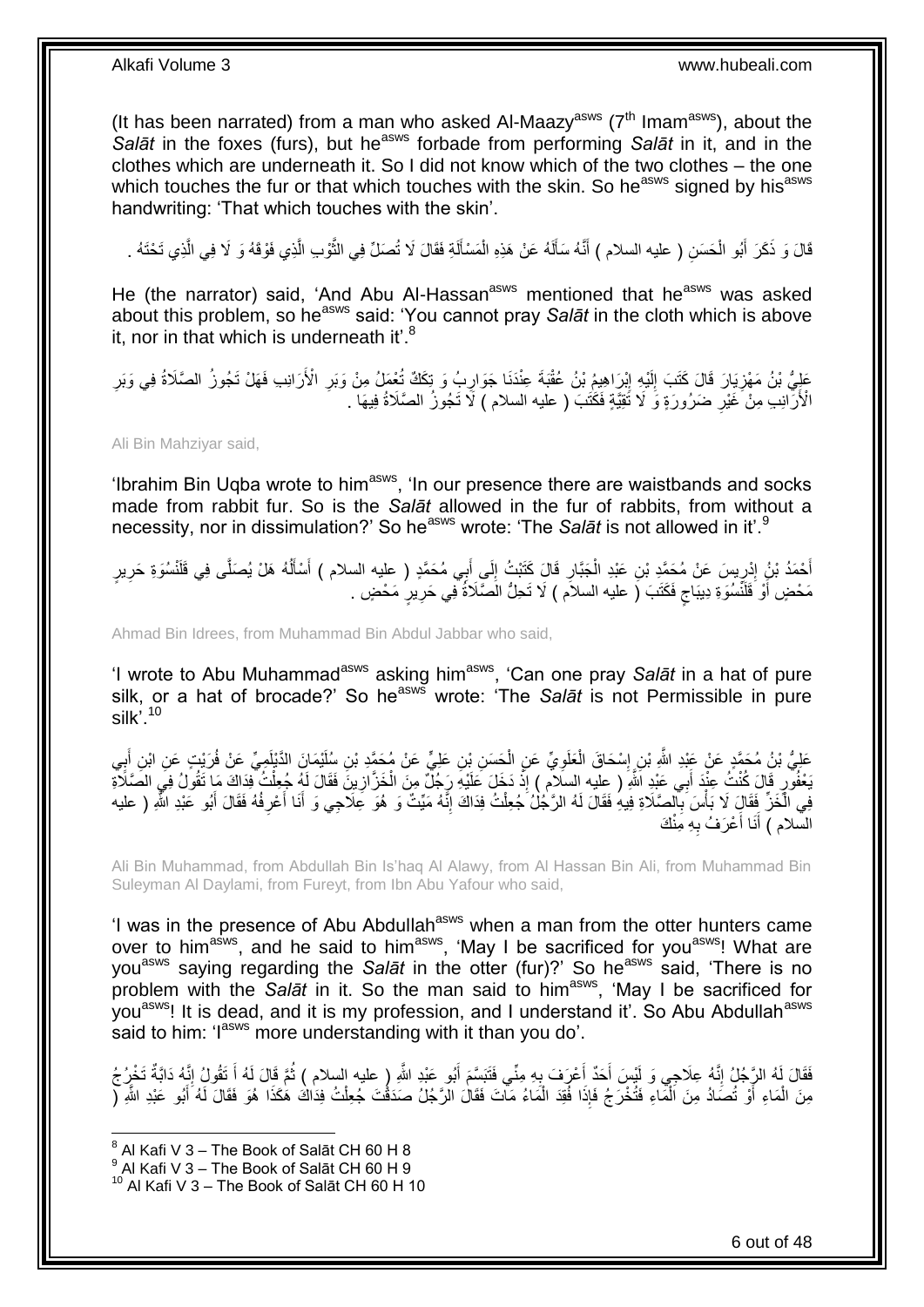عليه السِلام ) فَإِنَّكَ تَقُولُ إِنَّهُ دَابَةٌ تَمْشِي عَلَى أَرْبَعٍ وَ لَيْسَ هُوَ عَلَى حَدٍّ الْحِيتَانِ فَبَكُونَ ذَكَاتُهُ خُرُوجَهُ مِنَ الْمَاءِ فَقَالَ الرَّجُلُ ْ ٍ ֦֖֦֧֦֧֧֧֦֧ׅ֧֧ׅ֧֧֚֚֚֚֚֚֚֚֚֚֝֝֝֝֝֬֝֝֝֬֝֝֓֝֬֝֝֓֝֝֓֝֬֝֓֝֓֜֟֓֝֓֜֝֬ ْ إِي وَ اللَّهِ هَكُذُا أَقُولُ فَقَالَ لَهُ أَبُو عَبْدِ اللَّهِ ( عَليه الْمُملام ) فَإِنَّ اللَّهَ تَبَارَكَ وَ تَعَالَى أَحَلَّهُ وَ جَعَلَ ذَكَاتَهُ مَوْتَهُ كَمَا أَحَلَّ الْحِيتَانَ َ َ َ َ ∣ٍ إ ْ وَ جَعَلَ ذَكَاتَهَا مَوْتَهَا .

So the man said to him, 'It is my profession, and there is none more understanding with it than I am'. So Abu Abdullah<sup>asws</sup> smiled, then said to him: 'You are saying that it is an animal coming out from the water, or being hunted from the water, so when it comes out and misses the water, it dies'. So he said, 'You<sup>asws</sup> speak the truth, may I be scarified for you<sup>asws</sup>! This is how it is'. So Abu Abdullah<sup>asws</sup> said to him: 'So you are saying that it is an animal walking upon four, and it is not upon a limit of the fish, so its purification is its exit from the water?' So the man said, 'Yes, by Allah<sup>azwj</sup>! It is like this'. So Abu Abdullah<sup>asws</sup> said to him: 'But Allah<sup>azwj</sup> Blessed and High has Permitted it, and Made its purification to be (upon) its death, just as  $He^{a\bar{z}wj}$  has Permitted the fish and Made its purification, (upon) its death'.<sup>11</sup>

مُحَمَّدُ بْنُ يَحْيَى عَنِّ أَحْمَدَ بْنِ مُحَمَّدٍ عَنْ مُحَمَّدِ بْنِ خَالِدٍ عَنْ إِسْمَاعِيلَ بْنِ سَعْدٍ الْأَحْوَصِ قَالَ سَأَلْتُ أَبَا الْحَسَنِ الرِّضَا ( عليه ْ َ ِ ْ َ السلام ) عَنِ الصَّلَاةِ فِي جُلُوَدِ السِّبَاعِ فَقَالَ لَا تُصَلِّ فِيهَا ِ

Muhammad Bin Yahya, from Ahmad Bin Muhammad, from Muhammad Bin Khalid, from Ismail Bin Sa'ad Al Ahows who said,

'I asked Abu Al-Hassan Al-Reza<sup>asws</sup> about the Salat in the skins of the predatory animals. So he<sup>asws</sup> said: 'Do not pray Salat in it'.

> ِّ قَالَ وَ سَأَلْتُهُ هَلْ يُصَلِّي الرَّجُلُ فِي ثَوْبِ إِبْرِيسَم فَقَالَ لَا . ֺ֧֦֧֦֧֦֦֦֦֖֦֪֦֪֦֧֦֪֦֪֦֪֪֦֪֪֦֪֪֦֪֦֪֪֦֝֟֟֟֟֟֟֟֟֟֟֟֟֟֟֟֟֟֟֟֟֟֟֓֕֟֓֟֓֟֓֟֓֟֓֟֓֟֓֟֓֟֓֟֓֟֟֟֝֟֟֟֟֟֟֟֝֟ َ ֧֧֚֓֝֝֓֝֬ ِ ِ َ

He (the narrator) said, 'And I asked him<sup>asws</sup>, 'Can the man pray Salat in a silken cloth?' So he<sup>asws</sup> said: 'No'.<sup>12</sup>

مُحَمَّدُ بْنُ يَحْيَى عَنْ بَعْضِ أَصْحَابِنَا عَنْ عَلِيِّ بْنِ عُقْبَةَ عَنْ مُوسَى بْنِ أُكَيْلِ النُّمَيْرِيِّ عَنْ أَبِي عَبْدِ اللَّهِ ( عليه السلام ) قَالَ<br>مَثَنِّهُ َ َ **∶** المباد<sup>ر</sup><br>ا سَأَلْتُهُ عَنِ الرَّجُلِ يَكُونُ فِي السَّفَرِ وَ مَعَهُ السَّكِّينَ فِي خُفِّهٍ لَا يَسْتَغْنِيَ عَنْهَا أَوْ فِي سَرَاوِيلِهِ مَشْدُوداً وَ الْمِفْتَاحُ يَخَافُ عَلَيْهِ ِ َ ِ ֦֖֦֖֖֦֪֪֦֖֦֧֦֦֖֦֪֦֖֧֦֦֧֦֪֦֧֦֪֦֪֦֧֦֪֦֧֦֪֦֧֦֧֦֦֧֦֧֦֪֦֧֦֧֦֪֦֧֦֧֟֟֟֟֟֟֟֟֟֟֟֟֟֟֟֟֟֟֟֟֟֟֟֟֟֟֟֟֟֟֟֟֟֟֟֟֟֟֟֟֩֟֟֟֟֟֟֟֞֟֟ ْ الضَّيْعَةَ أَوْ فِي وَسَطِهِ الْمِنْضَفَةُ فِيهَا حَدِيدٌ قَالَ لَا بَأْسٌ بِالسِّكِّينِ وَ الْمِنْطَقَةِ لِلْمُسَافِرِ فِي وَقُتَ ضَرُورَةٍ وَ كَذَلِكَ الْمِفْتَاحُ يَخَافُ ِ ْ ْ ِ **ٔ** ْ ْ عَلَيْهِ أَوْ فِي النِّسْيَانِ وَ لَا بَأْسَ بِالسَّنْفِ وَ كَذَلِكَ آلَةُ السِّلَاحِ فِيَ الْحَرْبِ وَ فِي غَيْرِ ذَلِكَ لَا تَجُوزُ الصَّلَاةُ فِي شَيْءٍ مِنَ الْحَدِيدِ  $\zeta$ **∶ ٔ** ِ ْ فَإِنَّهُ نَجَسٌ مَمْسُوخٌ َ ِ ِ

Muhammad Bin Yahya, from one of our companions, from Ali BinUqba, from Musa Bin Akeyl Al Nameyri,

(It has been narrated) from Abu Abdullah<sup>asws</sup>, said, 'I asked him<sup>asws</sup> about the man who happens to be in the journey, and with him is a knife in his socks or in his trouser, not being able to do without it, tightened, and the key he is fearing upon losing it, or in his waist is the belt wherein is iron. He<sup>asws</sup> said: 'There is no problem with the knife and the belt for the traveller during a time of desperation, and similar to that is the key he is fearing upon, or regarding forgetfulness; and there is no problem with the sword, and similar to that is the reason for the weapon during the war etc.

 $11$  Al Kafi V 3 – The Book of Salāt CH 60 H 11

 $12$  Al Kafi V 3 – The Book of Salāt CH 60 H 12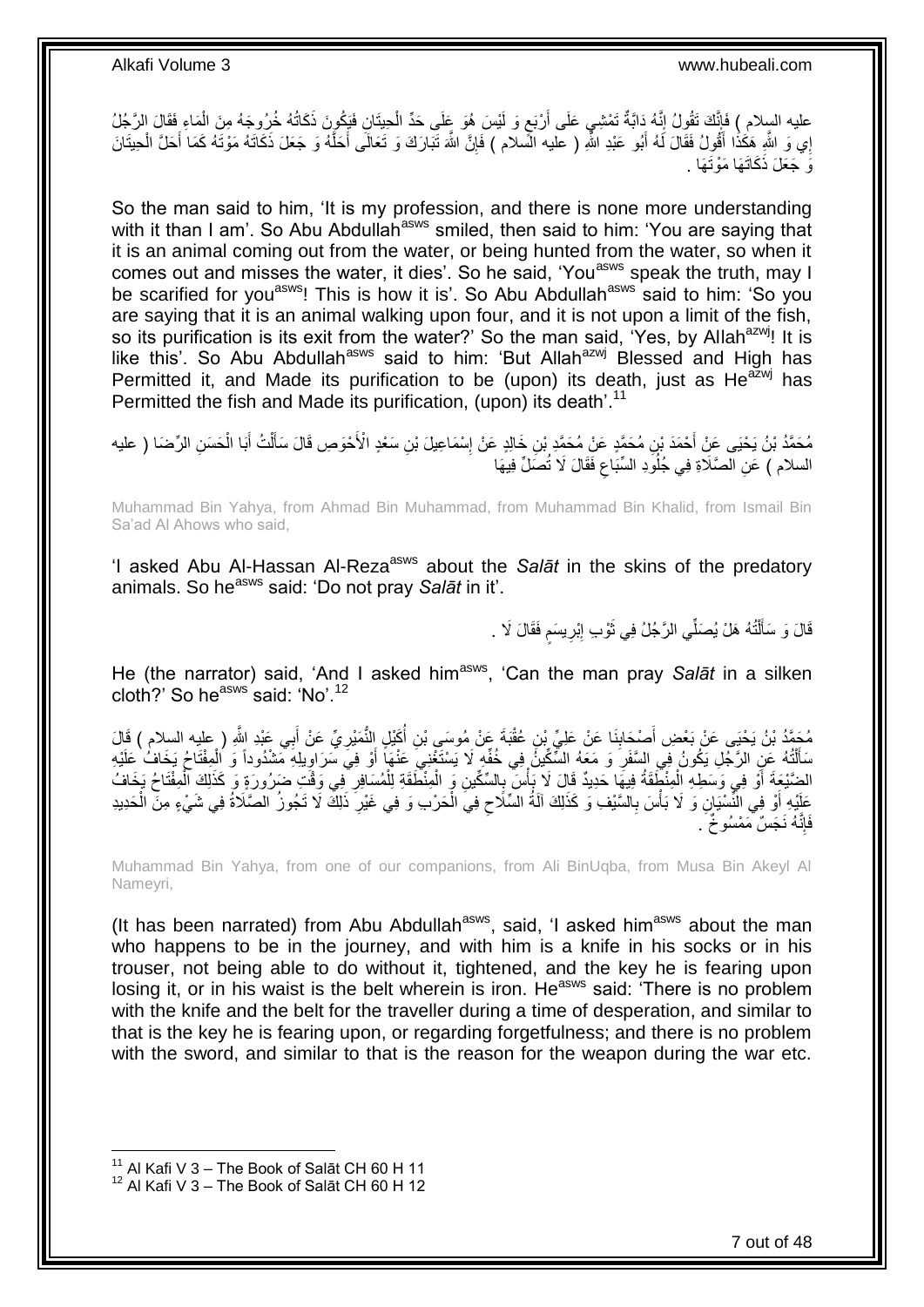The *Salāt* is not allowed during anything from the iron, for it is unclean, transformed'.<sup>13</sup>

عَلِيُّ بْنُ مُحَمَّدٍ وَ مُحَمَّدُ بْنُ الْحَسَنِ عَنْ سَهْلِ بْنِ زِيَادٍ عَنْ عَلِيٍّ بْنِ مَهْزِيَارَ عَنْ أَبِي عَلِيٍّ بْنِ رَاشِدٍ قَالَ قُلْتُ لِأَبِي جَعْفَرٍ ( َ ِ<br>ٱ **∶** ْ عليه السلام ) مَا تَقُولُ فِي الْفِرَاءِ أَيُّ شَيْءٍ يُصِلَّى فِيهِ فَقَالَ أَيُّ الْفِرَاءِ قُلْتُ الْفَنَكَ وَ السِّنْجَابَ وَ السِّئْوِرَ قَالَ فَصَلِّ فِي الْفَنَكِ َ ْ ْ ْ ْ َ نَ السِّنْجَابِ فَأَمَّا السَّمُّورُ ۖ فَلَا تُصَلِّ فِيهِ قُلْتُ فَالثَّعَالِبُ نُصَلِّي فِيهَا قَالَ لَا وَ لَكِنْ تَلْبَسُ بَعْدَ الصَّلَاةِ قُلْتُ أَصَلِّي فِي الثَّوْبِ الَّذِي َ ْ ِّ ر<br>ا ْ ْ َ ْ اً َ َيَلِيهِ قَالَ لَا

Ali Bin Muhammad and Muhammad Bin Al Hasan, form Sahl Bin Ziyad, from Ali Bin Mahziyar, from Abu Ali Bin Rashid who said,

'I said to Abu Ja'far<sup>asws</sup>, 'What are you<sup>asws</sup> saying regarding the furs? Which thing can one pray *Salāt* in?' So he<sup>asws</sup> said: 'Which furs?' I said, 'The fennec fox, and the squirrel, and the beaver'. He<sup>asws</sup> said: 'You can pray *Salāt* in the fennec fox and the squirrel, but as for the beaver, so you cannot pray *Salāt* in it'. I said, 'But the fox, can we pray *Salāt* in it'. Heasws said: 'No, but you can wear it after the *Salāt*'. I said, 'Can I pray *Salāt* in the cloth which is under it?' He<sup>asws</sup> said: 'No'.<sup>14</sup>

عَلِيُّ بْنُ إِبْرَاهِيمَ عَنْ أَحْمَدَ بْنِ عِبْدِيلٍ عَنِ ابْنِ سِنَانٍ عَنٍْ عَبْدِ اللَّهِ بْنِ جُنْدَبِ عَنْ سُفْيَانَ بْنِ السِّمْطِ عَنْ أَبِي عَبْدِ اللَّهِ ( عليه ِ َ اَ  $\frac{1}{2}$ السلّام ) قَالَ الرَّجُلُ إِذَا اتَّزَرَ بِثَوْبٍ وَاحِدٍ إِلَى تُنْدُوَتِهِ صَلَّى فِيهِ َ **∣** َ ُ

Ali Bin Ibrahim, from Ahmad Bin Ibdeel, form Ibn Sinan, from Abdullah Bin Jundab, from Sufyan Bin Al Simt,

(It has been narrated) from Abu Abdullah<sup>asws</sup> having said: 'The man, when he wears a trouser with one cloth up to his chest, he can pray *Salāt* in it'.

قَالَ وَ قَرَأْتُ فِي كِتَابِ مُحَمَّدِ بْنِ إِبْرَاهِيمَ إِلَى أَبِي الْحَسَنِ ( عليه السلام ) يَسْأَلُهُ عَنِ الْفَنَكِ يُصَلَّى فِيهِ فَكَتَبَ لَا بَأْسَ بِهِ ْ ا<br>ا َ ْ َ ِ ِ :<br>ا ِ ْ

He (the narrator) said, 'And I read in a letter of Muhammad Bin Ibrahim to Abu Al-Hassan<sup>asws</sup>, asking him<sup>asws</sup> about the fennec fox, can one pray *Salāt* in it?' So he<sup>asws</sup> wrote: 'There is no problem with it'.

> نَ كَتَبَ يَسْأَلُهُ عَنْ جُلُودِ الْأَرَانِبِ فَكَتَبَ ( عليه السلام ) مَكْرُوهٌ ا<br>ا َ

And I wrote asking him about the skins of the rabbits, so he<sup>asws</sup> wrote: 'It is disliked'.

نَ كَتَبَ يَسْأَلُهُ عَنْ ثَوْبٍ حَشْوُهُ قَرٌّ يُصَلَّى فِيهِ فَكَتَبَ لَا بَأْسَ بِهِ. ِ ْ َ ا<br>ا َ

And I wrote asking him<sup>asws</sup> about the cloth lined with silk, can one pray Salat in it?' So he<sup>asws</sup> wrote: 'There is no problem with it'.<sup>15</sup>

عَلِيُّ بْنُ مُحَمَّدٍ عَنْ عَبْدِ اللَّهِ بْنِ إِسْحَاقَ عَمَّنْ ذَكَرَهُ عَنْ مُقَاتِلٍ بْنِ مُقَاتِلٍ قَالَ سَأَلْتُ أَبَا الْحَسَنِ ( عليه السلام ) عَنِ الصَّلَاةِ فِي<br>حَلِيُّ بْنُ مُحَمَّدٍ عَنْ عَبْدِ اللَّهِ بْنِ إ َ ْ َ ِ ْ السَّمُّورِ ۚ وَ السَّنْجَابِ وَ النُّعْلَبِ فَقَالَ لَا خَيْرَ فِي ذَلِكَ كُلِّهِ مَا خَلَا اَلسِّنْجَاْبَ فَإِنَّهُ دَابَّةٌ لَا تَأْكُلُ اللَّحْمَ . َ **∶** َ ْ ׀ו<br>ِי ِّ

Ali Bin Muhammad, from Abdullah Bin Is'haq, from the one who mentioned it, from Muqatil Bin Muqati who said,

<sup>1</sup>  $13$  Al Kafi V 3 – The Book of Salāt CH 60 H 13

 $^{14}$  Al Kafi V 3 – The Book of Salāt CH 60 H 14

 $15$  Al Kafi V 3 – The Book of Salāt CH 60 H 15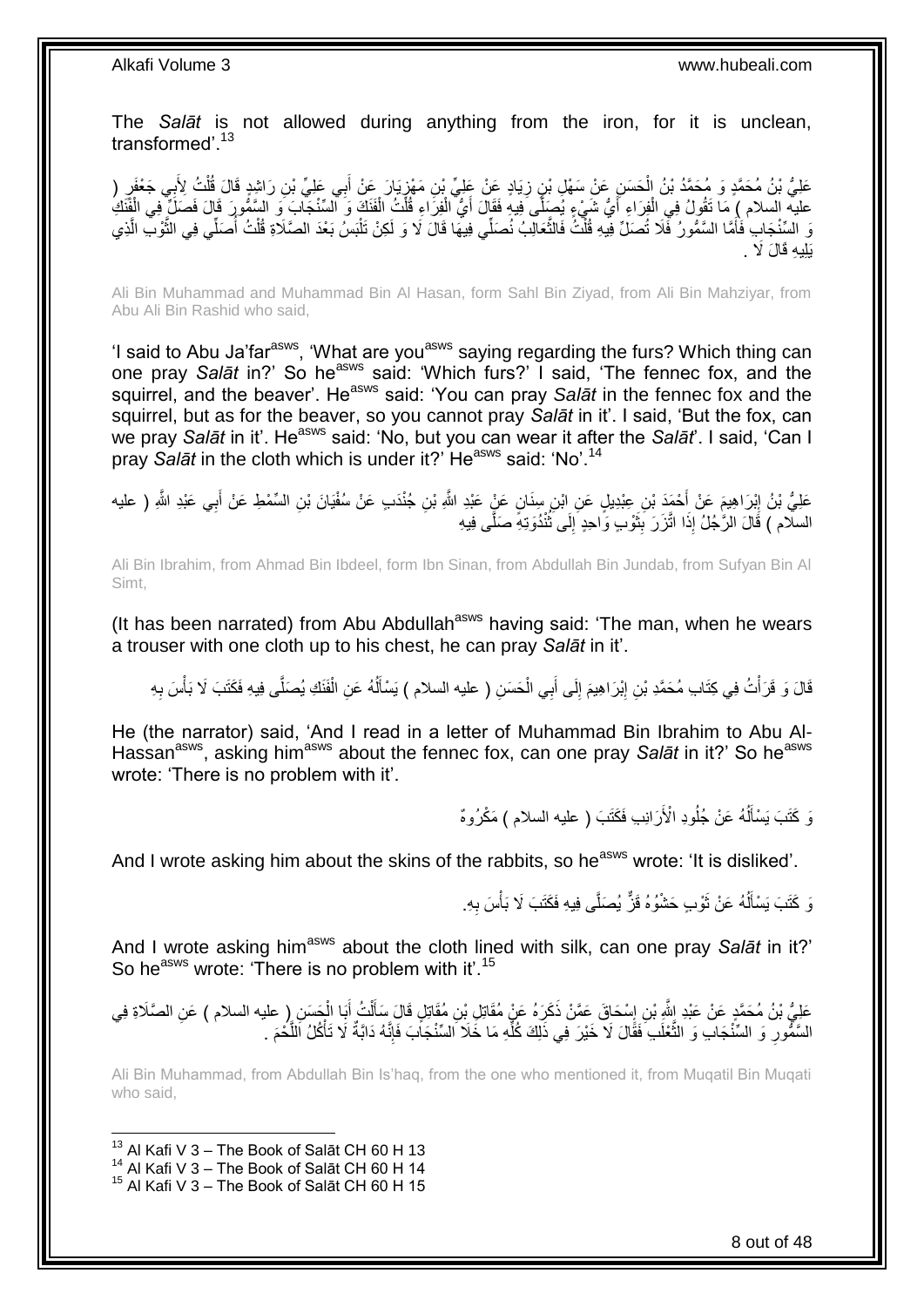'I asked Abu Al-Hassan<sup>asws</sup> about the Salat in the beaver and the squirrel, and the fox. So he<sup>asws</sup> said: 'There is no goodness in all that except for the squirrel, for it is an animal not consuming the meat'.<sup>16</sup>

عَلِيُّ بْنُ إِبْرَاهِيمَ عَنْ مُحَمَّدِ بْنِ عِيسَى عَنْ يُونُسَ عَنْ عَبْدِ اللَّهِ بْنِ سِنَانٍ عَنْ أَبِي عَبْدِ اللَّهِ ( عليه السلام ) أَنَّهُ كَرِهَ أَنْ يُصَلِّيَ <u>֖֓</u> ِّ َ ِ َ َ وَ عَلَيْهِ ثَوْبٌ فِيهِ تَمَاثِيلُ . رو<br>ا

Ali Bin Ibrahim, from Muhammad Bin Isa, from Yunus, from Abdullah Bin Sinan,

(It has been narrated) from Abu Abdullah<sup>asws</sup> that he<sup>asws</sup> disliked if one were to pray and upon him is a cloth wherein are resemblances (pictures)<sup>'.17</sup>

ِن ِعي َسل َع ْن َس َما َع َة َع َما َن ْب ِن َع ْن ُعث ُح َسْي ِن اا ِن ُم َح َمٍد َو ُم َح َمِد ْب ْح َمَد ْب ٍر ُم َح َمُد ْب ُن َي ْحَيل َع ْن أ ل ِي َج ْعَف ب ٍر َع ْن أ ِي َب َِلي ب ْن أ **ٔ** ْ َ َ عليه السلام ) فَالَ قُلْتُ لَهُ الطَّيْلَسَانُ يَعْمَلُهُ الْمَجُوسُ أُصَلِّي فِيهِ قَالَ أَ لَيْسَ يُغْسَلُ بِالْمَاءِ قُلْتُ بَلَى ۖ قَالَ لَأَ بَأْسَ قُلْتُ الثَّوَّبُ ْ ِ اَ ै।<br>। ْ ان<br>ا ْ َ ْ ْ الْجَدِيدُ يَعْمَلُهُ الْحَائِكُ أُصَلِّي فِيهِ قَالَ نَعَمْ . ُ ْ ا<br>ا ْ

Muhammad Bin Yahya, from Ahmad Bin Muhammad and Muhammad Bin Al Husayn, from Usman Bin Isa, from Sama'at, form Abu Baseer,

(It has been narrated) from Abu Ja'far $a<sup>asws</sup>$ , said, 'I said to him $a<sup>asws</sup>$ , 'The shawl manufactured by the Magian, can one pray Salat in it?' He<sup>asws</sup> said: 'Has it not been washed with the water?' I said, 'Yes'. He<sup>asws</sup> said: 'There is no problem'. I said, 'The new cloth worked upon by the weaver, can I pray Salāt in it?' He<sup>asws</sup> said: 'Yes'.<sup>18</sup>

مُحَمَّدُ بْنُ إِسْمَاعِيلٍ عَنِ الْفَضْلِ بْنِ شَاذَانَ عَنْ صَفْوَانَ بْنِ يَحْيَى عَنِ الْعِيصِ بْنِ الْقَاسِمِ قَالِ سَأَلْتُ أَبَا عَبْدِ اللَّهِ ( عليه السلام ْ ֦֧֦֧֦֧֦֧֦֧֦֧֦֧֦֦֦֧֦֦֦֚֚֬֜֡֜֡ َ ْ َ ِ ْ ْ ) عَنِ الرَّجُلِ يُصَلِّي فِيَ ثَوْبِ الْمَرْأَةِ وَ فِي إِزَارِ هَا وَ يَعْنَمُّ بِخِمَارِ هَا قَالَ نَعَمْ إِذَا كَانَتْ مَأْمُونَةً . ْ ِ ِ **∶** ِ َ ْ رو<br>ا

Muhammad Bin Ismail, from Al Fazl Bin Sh*Azaan*, from Safwan Bin Yahya, from Al Ays Bin Al Qasim who said,

'I asked Abu Abdullah<sup>asws</sup> about the man who prays in a cloth of the woman and in her trouser, and he makes a turban with her scarf. He<sup>asws</sup> said: 'Yes, when she was trustworthy'.<sup>19</sup>

الْجُسَيْنُ بْنُ مُحَمَّدٍ عَنْ عَبْدِ اللَّهِ بْنِ عَامِرٍ عَنْ عَلِيٍّ بْنِ مَهْزِ يَارَ عَنْ فَصَالَةَ بْنِ أَيُّوبَ عَنْ حَمَّادٍ بْنِ عُثْمَانَ قَالَ سَأَلْتُ أَبَا عَبْدِ ْ َ ِ َ ْ َ ْ ِّ اللَّهِ ( عليه السلام ) عَنِ الدَّرَاهِمِ اَلسُّودِ ٱلَّتِي فِيهَا ٱلنَّمَاتِيلُ أَ يُصَلِّي الرَّجُلُ وَ هَِيَ مَعَهُ فَقَالَ لَا بَأْسَ إِذَا كَانَتْ مُوَارَاةً . َ م<br>ا ِ ْ

Al Husayn Bin Muhammad, from Abdullah Bin Aamir, from Ali Bin Mahziyar, from Fazalat Bin Ayoub, from Hammad Bin Usman who said,

'I asked Abu Abdullah<sup>asws</sup> about the black Dirhams in which there are resemblances (embossed picture), can the man pray Salat in it and it is with him?' So he<sup>asws</sup> said: There is no problem when they were out of sight (hidden)'. $^{20}$ 

وَ فِي رِوَايَةٍ عَبْدٍ الرَّحْمَنِ بْنِ الْحَجَّاجِ عَنْهُ قَالَ قَالَ لَا بُدَّ لِلنَّاسِ مِنْ حِفْظِ بَضَائِعِهِمْ فَإِنْ صَلَّى وَ هِيَ مَعَهُ فَلْتَكُنْ مِنْ خَلْفِهِ وَ ِ ْ ِ ْ ْ ِ ِ لَا يَجْعَلُ شَيْئاً مِنْهَا بَيْنَهُ وَ بَيْنَ الْقِبْلَةِ جَ ْ

 $16$  Al Kafi V 3 – The Book of Salāt CH 60 H 16

- $17$  Al Kafi V 3 The Book of Salāt CH 60 H 17
- $18$  Al Kafi V 3 The Book of Salat CH 60 H 18
- $19$  Al Kafi V  $3 -$  The Book of Salāt CH 60 H 19  $20$  Al Kafi V 3 – The Book of Salāt CH 60 H 20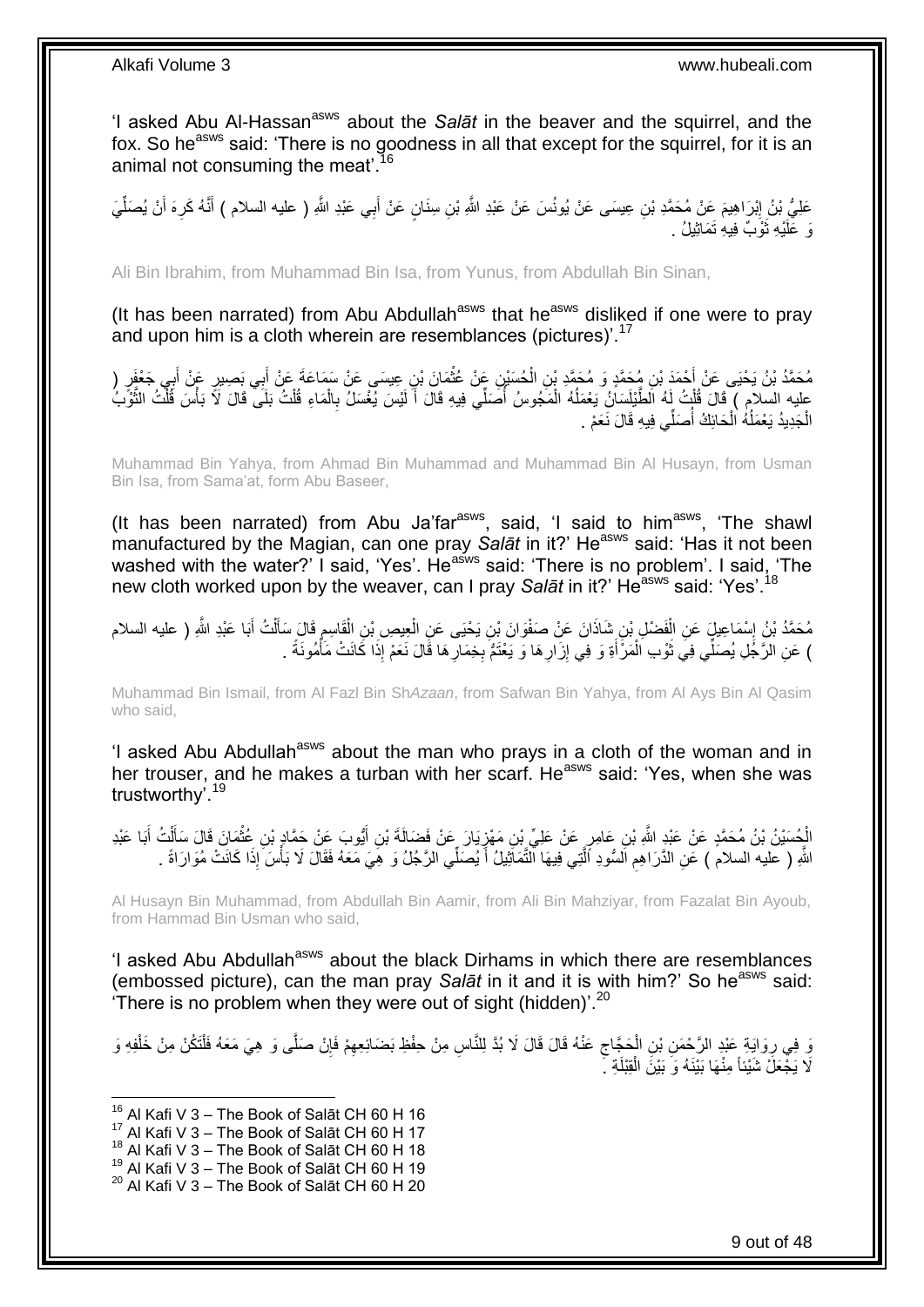And in a report of Abdul Rahman Bin Al Hajjaj,

(It has been narrated) from him<sup>asws</sup> having said: 'It is a must for the people to protect their belongings. So if one prays *Salāt* and these are with him, so let it happen to be behind him, and he should not make anything from it to be between him and the  $O$ iblah' $^{21}$ 

ِن ْح َمَد ْب ُم َح َمُد ْب ُن َي ْحَيل َع ْن أ ِي َعْبِد َّللاِ <sup>ل</sup> عليه ااس( م َ َقا َل تُ ْك َرهُ اا ََلَ( ةُ ب َما َن َع ْن أ ِن ُعث ِن َ َضا ٍل َع ْن َح َماِد ْب ُم َح َمٍد َع ِن اْب َ **ٔ** فِي النَّوْبِ الْمَصْنُوغِ الْمُشْبَعِ الْمُفْدَمِ . ِ ْ ِ ْ ِ ْ َ

Muhammad Bin Yahya, from Ahmad Bin Muhammad, from Ibn Fazzal, from Hammad Bin Usman,

(It has been narrated) from Abu Abdullah<sup>asws</sup> having said: 'The *Salāt* is dislike in the dyed clothes in vibrant colours'.<sup>22</sup>

مُحَمَّدُ بْنُ يَحْيَى رَفَعَهُ عَنْ أَبِي عَبْدِ اللَّهِ ( عليه السلام ) قَالَ صَلِّ فِي مِنْدِيلِكَ الَّذِي تَتَمَنْدَلُ بِهِ وَ لَا تُصَلِّ فِي مِنْدِيلٍ يَتَمَنْدَلُ بِهِ<br>يَذِيدُ بَنُ يَحْيَى رَفَعَهُ عَنْ أَبِي عَبْدِ َ َ ِ ِ غَيْرُ ۢكَ \_

Muhammad Bin Yahya, raising it,

(It has been narrated) from Abu Abdullah<sup>asws</sup> having said: 'You can pray Salat in your towel which you are using as a towel with, and you cannot pray *Salāt* in a towel which someone else is using as a towel'. $^{23}$ 

مُحَمَّدُ بْنُ يَحْيَى رَفَعَهُ قَالَ قَالَ أَبُو عَبْدِ اللَّهِ ( عليه السلام ) لَا تُصَلِّ فِيمَا شَفَّ أَوْ سُفَّ يَعْنِي الثَّوْبَ الْمُصَنْقَلَ وَ رُوِيَ لَا َ ِ ْ َ تُصَلِّ فِي ثَوْبِ أَسْوَدَ فَأَمَّا الْخُفُّ أَوِ الْكِسَاءُ أَوِ الْعِمَامَةُ فَلَا بَأْسَ . َ َ َ **ٔ** ْ ِ َ ْ ِ اً

Muhammad Bin Yahya, raising it, said,

'Abu Abdullah<sup>asws</sup> said: 'You cannot pray Salat in what is gauzy or sieves, meaning the sparkling'. And it is reported: '(He<sup>asws</sup> said): 'You cannot pray *Salāt* in a black cloth, but as for the socks, or a cloak, or the turban, so there is no problem'.  $24$ 

أَحْمَدُ بْنُ إِدْرِيسَ عَنْ مُجَمَّدِ بْنِ أَحْمَدَ عَنِ السَّيَّارِيِّ عَنْ أَبِي يَزِيدَ الْقَسْمِيِّ وَ قَسْمٌ حَيُّ مِنَ الْيَمَنِ بِالْمَسْرَةِ عَنْ أَبِي الْحَسَنِ ْ ِ َ **∶** َ **∶** ِ َ ْ َ ْ ِ ْ الرِّضَا ﴿ عَلَيْهُ الْسلامِ ﴾ أَنَّهُ سَأَلَّهُ عَنْ جُلُودِ الدَّارِشِّ الَّتِي يُتَّخَذُ مِنَّهَا الْخِفَافُ قَالَ لَا تُصَلِّ فِيهَاً فَإِنَّهَا تُدْبَعُ بِخُرْءِ ٱلْكِلَابِ ۚ ْ اُ اَ َ ْ ِ ∣ّٰ

Ahmad Bin Idrees, from Muhammad Bin Ahmad, from Al Sayyari, from Abu Yazeed Al Qasmy, and Qasam, it is a village on the way from Al Yemen with Al Basra,

(It has been narrated) from Abu Al-Hassan Al-Reza<sup>asws</sup>, having been asked about the skins of 'Al-Darish' from which shoes are taken to be. So heasws said: 'You cannot pray *Salāt* in it, for it is tanned with the excretion of dogs'.<sup>25</sup>

عِدَّةٌ مِنْ أَصْحَابِنَا عَنْ أَحْمَدَ بْنِ مُحَمَّدٍ رَفَعَهُ عَنِْ أَبِي عَبْدٍ اللَّهِ ( عليه السلام ) فِي الْخَزِّ الْخَالِصِ أَنَّهُ لَا بَأْسَ بِهِ فَأَمَّا الَّذِي<br>وَمَ ثُمَّةٌ مِنْ أَصْحَابِنَا عَنْ أَحْمَدَ بِنَ ْ ْ َ َ **∣** َ اً َ ِ ْ َ يُخْلَطُ فِيهِ وَبَرُ الْأَرَانِبِ أَوْ غَيْرُ ۖ ذَلِكَ مِمَّا يُشْبِهُ هَذَا فَلَاّ تُصَلِّ فِيهِ ُ **∶** َ

 $^{21}$  Al Kafi V 3 – The Book of Salāt CH 60 H 21

<sup>22</sup> Al Kafi V 3 – The Book of Salāt CH 60 H 22

 $^{23}$  Al Kafi V 3 – The Book of Salāt CH 60 H 23

<sup>&</sup>lt;sup>24</sup> Al Kafi V 3 – The Book of Salāt CH 60 H 24

 $25$  Al Kafi V 3 – The Book of Salāt CH 60 H 25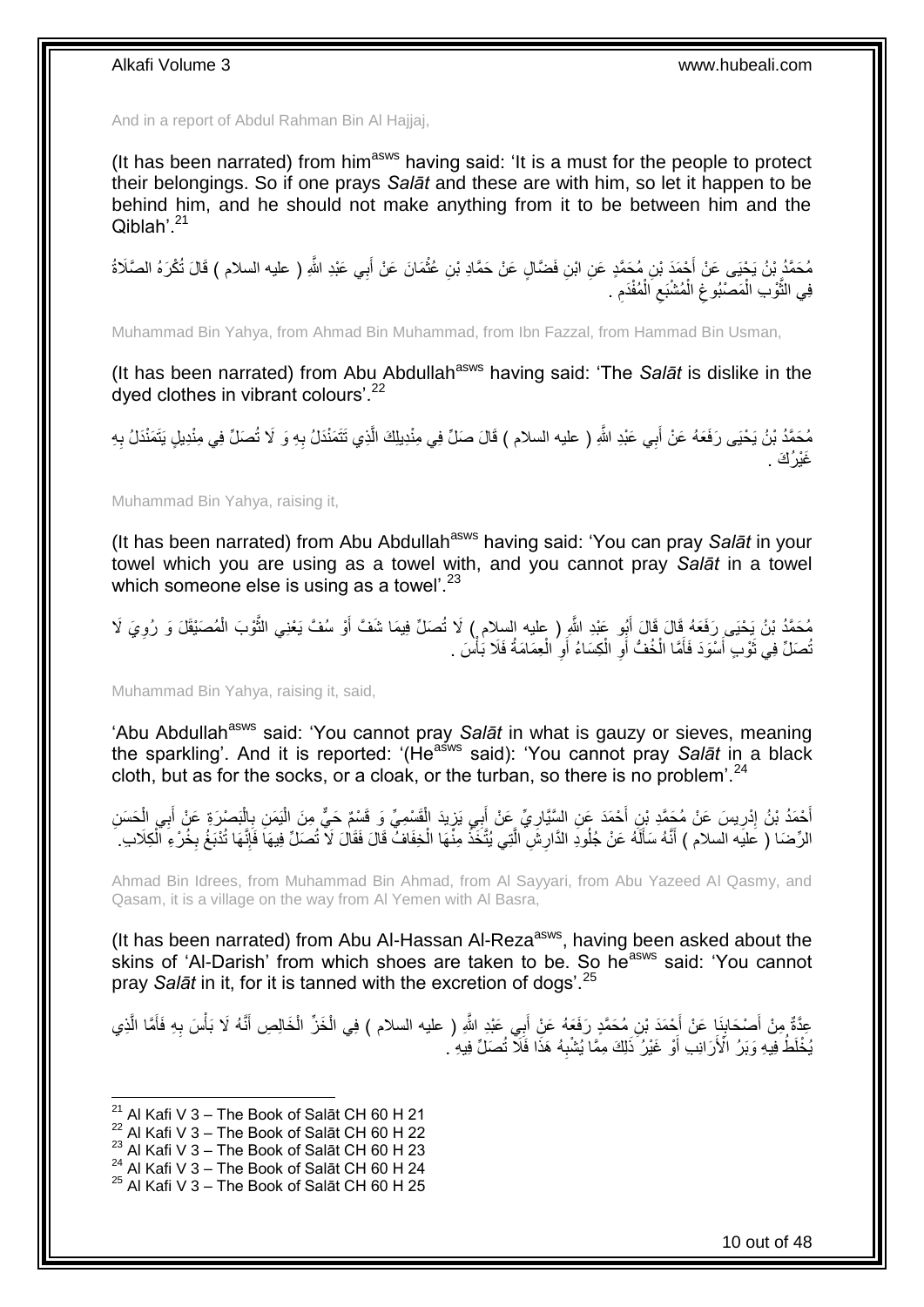A number of our companions, from Ahmad Bin Muhammad, raising it,

(It has been narrated) from Abu Abdullah<sup>asws</sup> regarding the pure otter (skin) that there is no problem with it, but as for that wherein is mixed the fur of rabbits or other than that from what resembles it, so you cannot pray *Salāt* in it'.<sup>26</sup>

ِ عِدَّةٌ مِنْ أَصْحَابِنَا عَنْ أَحْمَدَ بْنِ مُحَمَّدٍ الْبَرْقِيِّ عَنْ أَبِيهِ عَنِ النَّضْرِ بْنِ سُوَيْدٍ عَنِ الْقَاسِمِ بْنِ سُلَيْمَانَ عَنْ جَرَّاحٍ الْمَدَائِنِيِّ عَنْ ْ ِ ِ َ ْ **∣** َ ْ ٍ أَبِي عَنِدِ اللَّهِ ( عَليهِ السلام ) أَنَّهُ كَانَ يَكْرَهُ أَنَّ يَلْبَسَ الْقَمِيصَ الْمَكْفُوفَ بِالدِّيبَاجِ وَ يَكْرَهُ ٰلِيَاسَ الْحَرِيرِ وَ لِبَاسَ أَلْوَشْيِ وَ يَكْرَهُ ِ ِ ْ ْ ْ َ َ َ ِ ْ ِ ِ ْ ة<br>أ الْمِيثَرَةَ الْحَمْرَاءَ فَإِنَّهَا مِيثَرَةُ إِبْلِيسَ . ِ ْ ٔ, ْ ِ

A number of our companions, from Ahmad Bin Muhammad Al Barqy, from his father, from Al Nazar Bin Suweyd, from Al Qasim Bin Suleyman, from Jarrah Al Madainy,

(It has been narrated) from Abu Abdullah<sup>asws</sup> having disliked if one were to wear the shirt hemmed with the brocade, and he<sup>asws</sup> disliked the silk cloth, and the embroidered clothes, and he<sup>asws</sup> disliked the red saddlecloth, for these are the inheritances of Iblees<sup>la, 27</sup>

مُحَمَّدُ بْنُ إِسْمَاعِيلَ عَنِ الْفَضْلِ بْنِ شَاذَانَ عَنْ صَفْوَانَ بْنِ يَجْيَى عَنِ اِبْنِ مُسْكَانَ عَنِ الْحَلَبِيِّ قَالَ قُلْتُ لِأَبِي عَبْدِ اللَّهِ ( عليه ْ ֘<u>֓</u> ْ ِ ْ السلام ) الْخِفَافُ عِنْدَنَاَ فِي السُّوقِ َنَشْتَرِيهَا فَمَا تَرَى فِي الَصَّلَاةِ فِيهَا فَقَالَ صَلِّ فِيهَا خَتَّى يُقَالَ لَكَ إِنَّهَا مَيْنَةٌ بِعَيْنِهَا . ِ ْ ِ ِ

Muhammad Bin Ismail, from Al Fazl Bin Sh*Azaan*, from Safwan Bin Yahya, from Ibn Muskan, from Al Halby who said,

'I said to Abu Abdullah<sup>asws</sup>, 'The footwear that are with us in the marketplace, we tend to buy it. So what is yourasws view regarding the *Salāt* in it?' So heasws said: 'Pray *Salāt* in it until it is said to you that it is exactly from the dead (animal)'.<sup>28</sup>

عِدَّةٌ مِنْ أَصْحَابِنَا عَنْ أَحْمَدَ بْنِ مُحَمَّدٍ رَفَعَهُ عَنْ أَبِي عَبْدِ اللَّهِ ( عليه السلام ) قَالَ يُكْرَهُ الصَّلَاةُ إِلَّا فِي ثَلَاثَةٍ الْخُفِّ وَ َ **∣** َ ِ َ الْعِمَامَةِ وَ الْكِسَاءِ . ْ ْ

A number of our companions, from Ahmad Bin Muhammad, raising it,

(It has been narrated) from Abu Abdullah<sup>asws</sup> having said: 'The *Salāt* is disliked except in three – the socks, and the turban, and the cloak'. $^{29}$ 

عَلِيُّ بْنُ مُحَمَّدٍ عَنْ سَهْلِ بْنِ زِيَادٍ عَنْ مُحَسِّنِ بْنِ أَحْمَدَ عَمَّنْ ذَكَرَهُ عَنْ أَبِي عَبْدِ اللَّهِ ( عليه السلام ) قَالَ قُلْتُ لَهُ أُصَلِّي فِي<br>وَبِي َ َ ِ ِّ ُ ْ الْقَلَنْْسُوَةِ السَّوْدَاءِ فَقَالَ لَا تُصَلَّ فِيهَا فَإِنَّهَا لِبَاسُ أَهْلِ النَّارِ . اً<br>ا ِ .<br>ا **∶** 

Ali Bin Muhammad, from Sahl Bin Ziyad, from Muhasayn Bin Ahmad, from the one who mentioned it,

(It has been narrated) from Abu Abdullah<sup>asws</sup>, said, 'I said to him<sup>asws</sup>, 'Can I pray Salāt in the black cap?' So he<sup>asws</sup> said: 'You cannot pray Salāt in it, for it is an apparel of the people of the Fire'.<sup>30</sup>

 $^{26}$  Al Kafi V 3 – The Book of Salāt CH 60 H 26

 $^{27}$  Al Kafi V 3 – The Book of Salāt CH 60 H 27

 $^{28}$  Al Kafi V 3 – The Book of Salāt CH 60 H 28

 $^{29}$  Al Kafi V 3 – The Book of Salāt CH 60 H 29

 $30$  Al Kafi V 3 – The Book of Salāt CH 60 H 30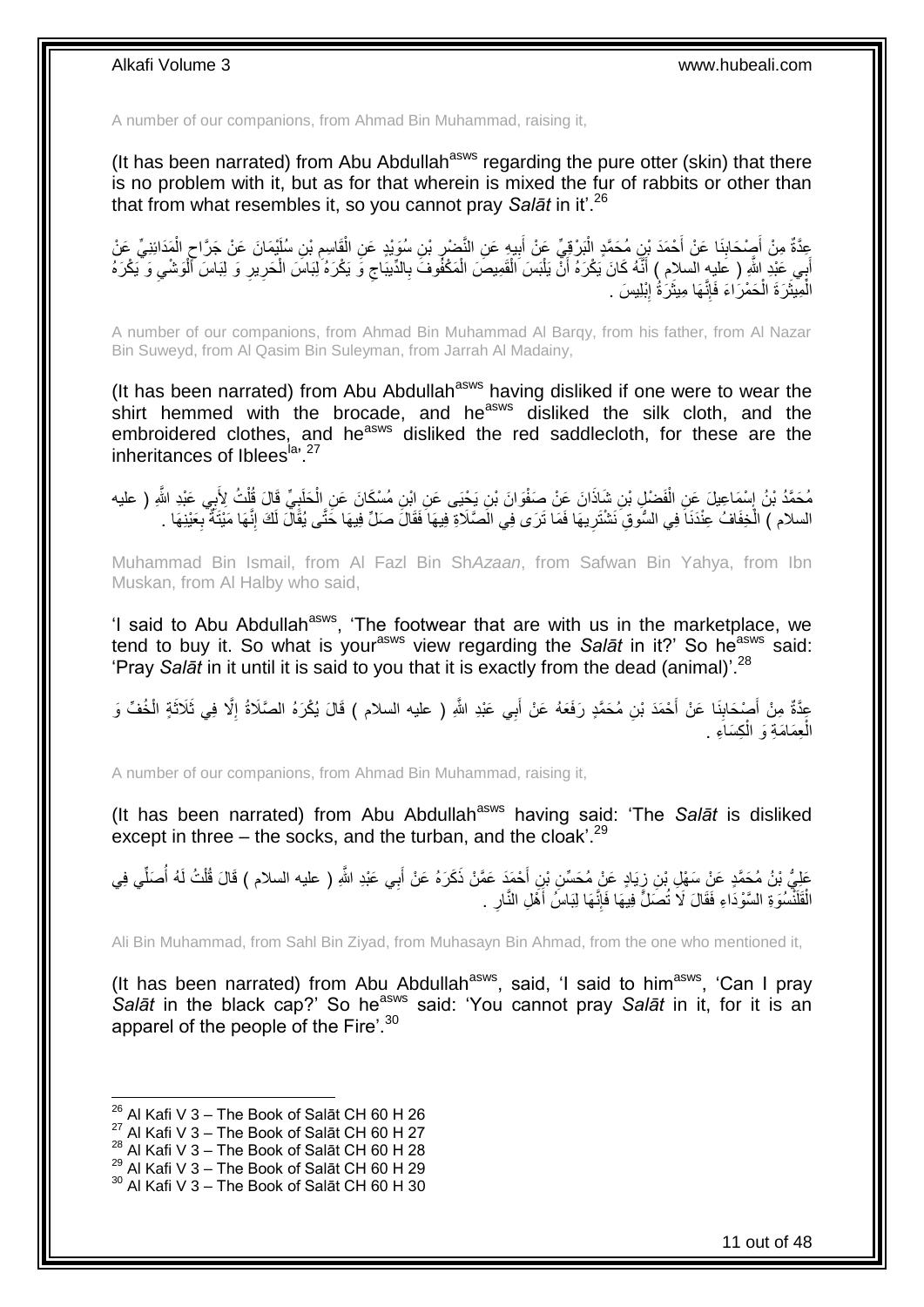عَلِيٌّ عَنْ سَهْلٍ عَنْ بَعْضٍ أَصِدَابِهِ عَنِ الْحَسَنِ بْنِ الْجَهْمِ قَالَ قُلْتُ لِأَبِي الْحَسَنِ إِ عليه السلامِ ) أَعْتَرِ ضُ السُّوقَ فَأَشْتَرِي َ ْ ْ **∶** ْ ْ ِ ِ َ ِ خُفَّاً لَا أُدْرِي أَ ذَكِيٌّ هُوَ أَمْ لَا قَالَ صَلِّ فِيهِ قُلْتُ فَالنَّعْلُ قَالَ مِثْلُ ذَلِكَ قُلْتُ إِنِّيَ أَضِيقُ مِنْ هَذَا قَالَ أَ تَرْغَبُ عَمَّا كَانَ أَبُو**ْ** َ َ َ َ َ َ ِ ْ **ٔ** ْ الْحَسَنِ ( عَلَيه السلاَم ) يَفْعَلُهُ . ا<br>ا ْ

Ali, from Sahl, from one of his companions, from Al Hassan Bin Al Jahm who said,

'I said to Abu Al-Hassan<sup>asws</sup>, 'I see the market display, so I buy socks, not knowing whether it is pure or not'. He<sup>asws</sup> said: 'You can pray Salat in it'. I said, 'So (what about) the slippers?' He<sup>asws</sup> said: 'Similar to that'. I said, 'I am constrained from this'. He<sup>asws</sup> said: 'Would you turn away from what Abu Al-Hassan<sup>asws</sup> used to do?'<sup>31</sup>

مُحَمَّدُ بْنُ يَحْيَى عَنْ مُحَمَّدِ بْنِ أَحْمَدَ عَنْ إِبْرَاهِيمَ بْنِ مَهْزِيَارَ قَالَ سَأَلْتُهُ عَنِ الصَّلَاةِ فِي جُرْمُوقٍ وَ أَتَيْتُهُ بِجُرْمُوقٍ فَبَعَثْتُ بِهِ ْ َ ِ ِ َ **∶** ْ ِ َ إِلَيْهِ فَقَالَ يُصَلِّي فِيهِ . اَ ِ َ

Muhammad Bin Yahya, from Muhammad Bin Ahmad, from Ibrahim Bin Mahziyar who said,

'I asked him<sup>asws</sup> about the *Salāt* in a Jurmuq (gaiter – a large slipper), and I came with a gaiter and showed it to him<sup>asws</sup>. So he<sup>asws</sup> said: 'One can pray *Salāt* in it'.<sup>32</sup>

ĺ مُحَمَّدُ بْنُ يَحْيَى عَنِ الْعَمْرَِكِيِّ عَنْ عَلِيِّ بْنٍ جَعْفَرٍ عَنْ أَخِيهِ أَبِي الْحَسَنِ ( عليه السلام ) قَالَ سَأَلْتُهُ عَنْ رَجُلٍ صَلَّى وَ فِي<br>، ْ َ َ ْ َ ْ كُمِّهِ طَيْرٌ ۚ قَالَ إِنْ خَافَ الذَّهَابَ عَلَيْهِ فَلَا بَأْسَ :<br>أ ِ

Muhammad Bin Yahya, from Al Amraky,

(It has been narrated) from Ali<sup>asws</sup> son of Ja'far<sup>asws</sup>, from his brother<sup>asws</sup> Abu Al-Hassan<sup>asws</sup>, said, 'I asked him<sup>asws</sup> about a man who prays *Salāt* and in his sleeve is a bird. He<sup>asws</sup> said: 'If he fears the fleeing over it, so there is no problem'.

قَالَ وَ سَأَلْتُهُ عَنِ الْخَلَاخِلِ هَلْ يَصْلُحُ لِلنِّسَاءِ وَ الصِّبْيَانِ لُبْسُهَا فَقَالَ إِذَا كَانَتْ صَمَّاءَ فَلَا بَأْسَ وَ إِنْ كَانَتْ لَهَا صَوْتٌ فَلَا . اُد<br>1 ا<br>ـا ْ ֺ֧֦֦֧֦֦֖֦֦֦֖֦֧֦֪֦֧֦֪֪֦֧֦֪֦֪֦֪֦֧֦֪֦֧֦֪֦֧֦֧֦֪֪֦֧֦֪֪֦֧֦֧֦֧֪֝֟֟֟֟֟֟֟֟֟֟֟֟֟֟֟֟֟֟֟֟֟֬֟֟֓֟֟֟֓֞֟֟֟֓֞֟֟֟֟֩֓֞֟֟֓֞֟֟֟֟֟֟֟֟֝ َ ِ ْ

And I asked him<sup>asws</sup> about the anklets, is it correct for the women and the children to wear these?' So he<sup>asws</sup> said: 'When these were silent, so there is no problem, and if there was a sound to it, so no'.  $33$ 

عَلِيُّ بْنُ إِبْرَاهِيمَ عَنْ إَبِيهِ عَنْ أَحْمَدَ بْنِ مُحَمَّدِ بْنِ أَبِي الْفَضْلِ الْمَدَائِنِيِّ عَمَّنْ حَذَّثَهُ عَنْ أَبِي عَبْدِ اللَّهِ ( عليه السلام ) قَالَ لَا ْ ْ َ َ ِ َ ِ َ َ ِّي ِّن َّ :ِ. َ .. ِ<br>بُصَلِّ الرَّ جُلُ وَ ۖ فِي تِكَّتِهِ مِفْتَاحُ حَدِيدٍ

Ali Bin Ibrahim, from his father, from Ahmad Bin Muhammad Bin Abu Al Fazl Al Madainy, from the one who narrated it,

(It has been narrated) from Abu Abdullah<sup>asws</sup> having said: 'The man cannot prav *Salāt* and in his waistband are iron keys'.<sup>34</sup>

عَلِيٌّ عَنْ أَبِيهِ عَنِ النَّوْفَلِيِّ عَنِ السَّكُونِيِّ عَنْ أَبِي عَبْدِ اللَّهِ ( عليه السلام ) قَالَ قَالَ رَسُولُ اللَّهِ ( صلى الله عليه وأله ) لَا َ ِ َ يُصَلِّ الرَّجُلُ وَ فِي يَدِهِ خَاتَمُ حَدِيدٍ .

Ali, from his father, from Al Nowfaly, from Al Sakuny,

 $31$  Al Kafi V 3 – The Book of Salāt CH 60 H 31

- $32$  Al Kafi V 3 The Book of Salāt CH 60 H 32
- $33$  Al Kafi V 3 The Book of Salāt CH 60 H 33

 $34$  Al Kafi V 3 – The Book of Salāt CH 60 H 34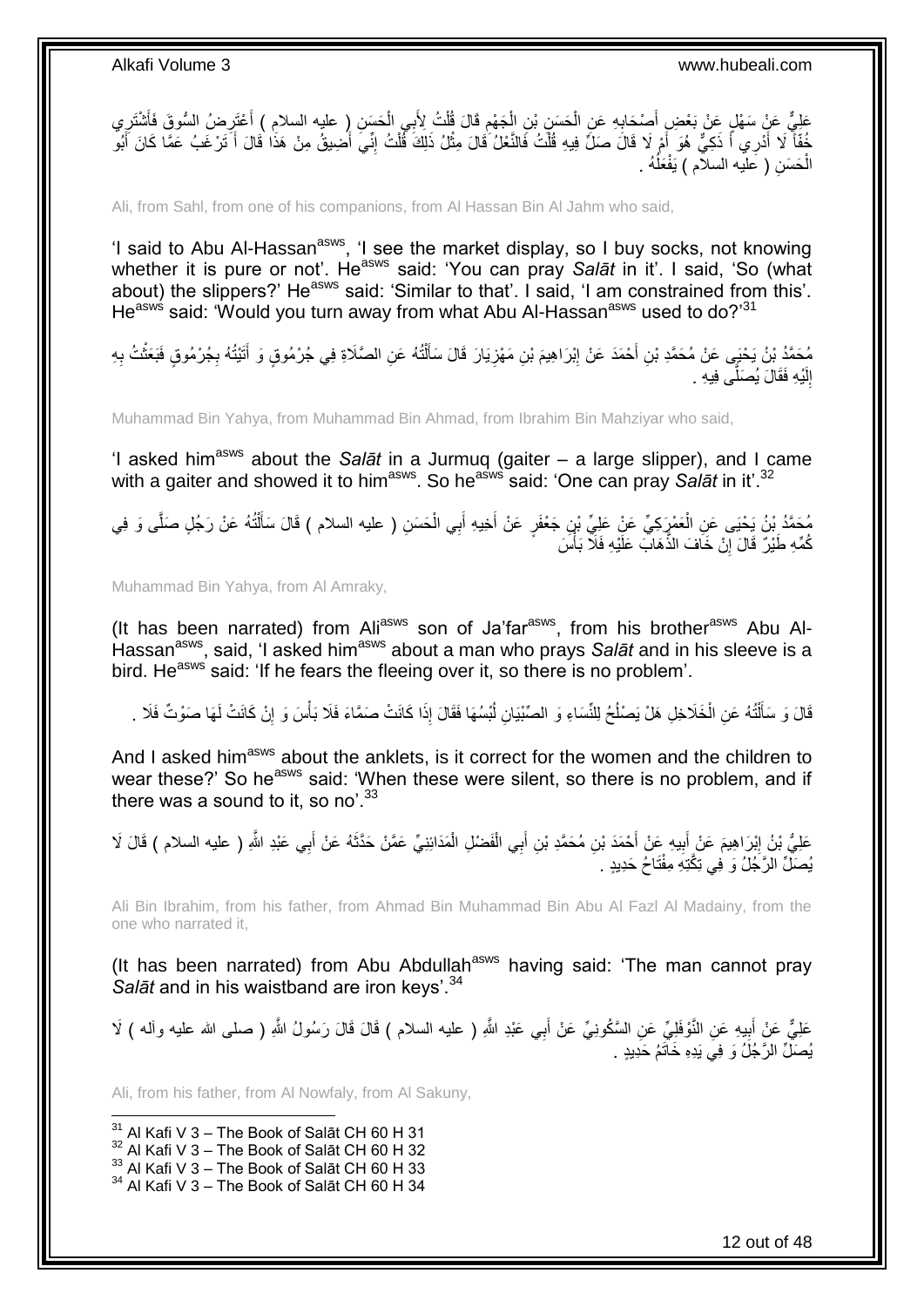(It has been narrated) from Abu Abdullah<sup>asws</sup> having said: 'Rasool-Allah<sup>saww</sup> said: 'The man cannot pray and in his hand is an iron ring'.

> ِ وَ رُوِيَ إِذَا كَانَ الْمِفْتَاحُ فِي غِلَافٍ فَلَا بَأْسَ . ِ ،<br>ا ْ

And it is reported. '(He<sup>asws</sup> said): 'When the keys were in a wrapping, so there is no problem'.<sup>35</sup>

> باب الرَّجُلِ يُصَلِّى فِى الثَّوْبِ وَ هُوَ غَيْرُ طَاهِرٍ عَالِماً أَوْ جَاهِلَا **َ ٍ**

### <span id="page-12-0"></span>**Chapter 61 – The man prays** *Salāt* **in the clothes and they are without cleanliness, knowingly or unknowingly**

الْحُسَيْنُ بْنُ مُحَمَّدٍ عَنْ عَبْدِ اللَّهِ بْنِ عَامِرٍ عَنْ عَلِيٍّ بْنِ مَهْزِيَارَ عَنْ صَفْوَانَ عَنِ الْعِيصِ بْنِ الْقَاسِمِ قَالَ سَأَلْتُ أَبَا عَبْدِ اللَّهِ ( ْ ِ َ ْ َ ِ ْ عليه السلام ) عَنْ رَجُلٍ صَلَّى فِي ثَوْبَ رَجُلٍ أَيَّاماً ثُمَّ إِنَّ صَاحِبَ الثَّوْبِ أُخْبَرَهُ أَنَّهُ لَا يُصَلَّى فِيهِ قَالَ لَا يُعِيدُ شَيْئاً مِنْ َ َ  $\ddot{\ddot{\cdot}}$ ِ ُ َ َ صَلَاته

Al Husayn Bin Muhammad, from Abdullah Bin Aamir, from Ali Bin Mahziyar, from Safwan, from Al Ays Bin Al Qasim who said,

'I asked Abu Abdullah<sup>asws</sup> about a man who prays Salat in the clothes of (another) man for days. Then the owner of the clothes informs him that he does not pray *Salāt* in it. He<sup>asws</sup> said: 'He would not repeat anything from his *Salāt*'.<sup>36</sup>

ĺ َن بِهَذَا الْإِسْنَادِ عَنْ عَلِيِّ بْنِ مَهْزِيَارَ عَنْ فَضَالَةً بْنِ أَيُّوبَ عَنْ عَبْدِ اللَّهِ بِن سِنَانِ قَالَ سَأَلْتُ أَبَا عَبْدِ اللَّهِ ( عليه السلام ) عَنِ<br>نَفْسُدُ بِيَّ أَيْضَاءُ الْمَسْئَلِمِينَ عَبِيدٍ َ ِ ِ َ ْ الرَّجُلِ يُصَلِّي وَ فِي ثَوْبِهِ عَذِرَةٌ مِنْ إِنْسَانٍ أَوْ سِنَّوْرٍ ۖ أَوْ كَلْبِ أَ يُعِيدُ صَلَاتَهُ فَقَالَ َإِنْ كَانَ لَمْ يَعْلَمْ فَلَا يُعِيدُ ۖ . َ ِ **∶** ة<br>ا ِ َ ْ اُ

And by this chain, from Ali Bin Mahziyar, from Fazalat Bin Ayoub, from Abdullah Bin Sinan who said,

'I asked Abu Abdullah<sup>asws</sup> about the man who prays, and in his clothes is excreta from a human being, or from a cat, or a dog. Should he repeat his *Salat*?' So he<sup>asws</sup> said: 'If he did not know, so he would not (need to) repeat'.<sup>37</sup>

ِ أَحْمَدُ بْنُ إِدْرِيسَ عَنْ مُحَمَّدِ بْنِ أَحْمَدَ عَنْ مُحَمَّدِ بْنِ عِيسَى عَنِ النَّصْبِرِ بْنِ سُوَيِدٍ<br>أَحْمَدُ بَنُ إِبْرِيِّسَ عَنْ مُحَمَّدِ بْنِ أَحْمَدَ عَنْ مُحَمَّدِ بْنِ عِيسَى عَنِ النَّصْبِرِ بِمَعْدِدِ ِ ِ َ ْ َ أَبِي عَِبْدِ اللَّهِ أَوْ أَبِي جَعْفَرٍ ( صَلوات الله عليهما ) قَالَ لَا تُعَادُ الصَّلَاةُ مِنْ دَمٍ لَمْ تُبْصِرْهُ غَيْرَ دَمِ الْحَيْضِ فَإِنَّ قَلِّلِلَهُ وَ كَثِيرَهُ اَ ֧֖֖֖֧֧֖֧֧֧֧֧ׅ֧֧֧֧֧֚֚֚֚֓֝֝֝֝֟֓֟֓֝֬֝֓֝֓֝֬֟֓֟֓֟֓֟֓֝֬֝֬֝֓֝֬֜֓֝֬֝֓֝֬֝֬֝ َ َ َ ∣ļ ْ ِ ِ فِيَ النَّوْبِ إِنْ رَآهُ أَوْ لَمْ يَرَهُ سَوَاءٌ . َ َ

Ahmad Bin Idrees, from Muhammad Bin Ahmad, from Muhammad Bin Isa, from Al Nazar Bin Suweyd, from Abu Saeed Al Mukary, from Abu Baseer,

(It has been narrated) from Abu Abdullah<sup>asws</sup> or Abu Ja'far<sup>asws</sup> having said: 'The Salat would not be repeated due to blood which cannot be seen, apart from the blood of menstruation, for its little or its more in the clothes, whether you can see it or not see it, is the same'. $38$ 

1

 $37$  Al Kafi V 3 – The Book of Salāt CH 61 H 2

 $35$  Al Kafi V 3 – The Book of Salāt CH 60 H 35

<sup>&</sup>lt;sup>36</sup> Al Kafi V 3 – The Book of Salāt CH 61 H 1

<sup>&</sup>lt;sup>38</sup> Al Kafi V 3 – The Book of Salāt CH 61 H 3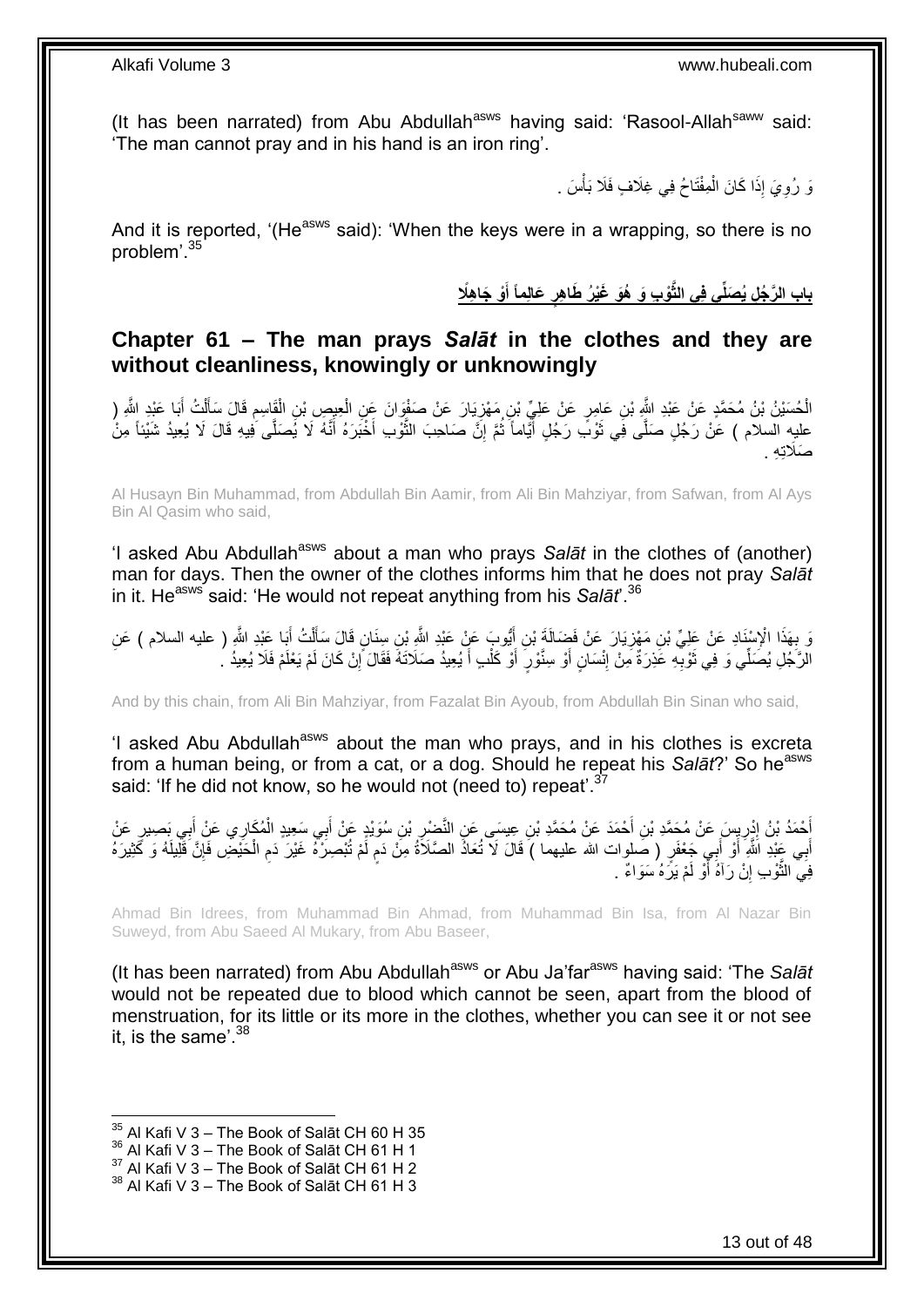عَلِيُّ بِنُ إِبْرَاهِيمَ عَنْ مُحَمَّدٍ بْنِ عِيسَى عَنْ يُونُسَ عَنْ بَعْضِ مَنْ رَوَاهُ عَنْ أَبِي عَيْدِ اللَّهِ ( عليه السلام ) قَالَ إِذَا أَصَابَ ثَوْبَكَ ِ اً<br>ا َ َ خَمْرٌ ۚ أَوْ نَبِيذٌ مُسْكِرٌ ۖ فَاغْسِلْهُ إِنَّ عَرَفْتَ مَوْصَعَهُ فَإِنْ لَّمْ تَعْرِفَ مَوْصَعَهُ فَاغْسِلُهُ كُلَّهُ وَ إِنْ صَلَّيْتَ فِيهِ فَأَعِدْ صَلَاتَكَ ۚ ِ َ ْ ِ ∣lٍ ِ ْ **!** َ

Ali Bin Ibrahim, from Muhammad Bin Isa, from Yunus, from someone who reported it,

(It has been narrated) from Abu Abdullah $a<sup>asws</sup>$  having said: 'If your clothes are hit by wine or an intoxicating *Nabeez* (an intoxicating drink), so wash it if you know of its place. But if you do not know of its place, so wash all of it; and if you had prayed *Salāt* in it, so repeat your *Salāt*'.<sup>39</sup>

عَلِيُّ بْنُ هُحَمَّدٍ عَنْ سَهْلٍ بْنِ زِيَادٍ عَنْ خَيْرَانَ الْخَادِمِ قَالَ كَتَبْتُ إِلَى الرَّجُلِ ( صلوات الله عليه ) أَسْأَلُهُ عَنِ الثَّوْبِ يُصِيبُهُ<br>أَحْيَٰ بَانٌ مُحَمَّدٍ ، ِ ِ ْ ِ َ ُ َ الْخَمْرُ وَ لَحْمُ الْخِنْزِيرِ أَيُصَلَّىَ فِيهِ أَمْ لَا فَإِنَّ أَصْحَابَنَا قَدِ اخْتَلَفُوا فِيهِ فَقَالَ بَعْضُهُمْ صَلِّ فِيهِ فَإِنَّ اللَّهَ إِنَّمَا حَرَّمَ شُرْبَهَا وَ قَالَ َ ِ َ َ ِ **∶** ْ ِ ِ بَعْضُهُمْ لَا تُصَلِّ فِيَهِ فَكَتَبَ ( عليه السلام ) لَا تُصَلِّ فِيهِ فَإِنَّهُ رِجْسٌ **∶** ِ

Ali Bin Muhammad, from Sahl Bin Ziyad, from Khayran Al Khadim who said,

'I wrote to the Imam<sup>asws</sup> asking him<sup>asws</sup> about the clothes hit by the wine and the flesh of swine, 'Can *Salāt* be prayed in these, for our companions have differed with regards to it. So some of them are saying, 'You can pray Salat in these for Allah<sup>azwj</sup>, rather, has Prohibited its drinking', and some of them are saying, 'You cannot pray *Salāt* in it'. So he<sup>asws</sup> wrote: 'You cannot pray *Salāt* in it, for it is filth'.

لَا وَ سَأَلْتُ أَبَا عَبْدِ اللَّهِ ( عليه السلام ) عَنِ الَّذِي يُعِيرُ تَوْبَهُ لِمَنْ يَعْلَمُ أَنَّهُ يَأْكُلُ الْجِرِّيَّ أَوْ يَشْرَبُ الْخَمْرَ فَيَرُدُّهُ أَ يُصَلِّي فِيهِ ْ ْ َ َ اً َ ْ َ َ ْ َ قَبْلَ أَنْ يَغْسِلَهُ قَالَ لَا يُصَلِّ فِيهِ حَتَّى يَغْسِلَهُ  $\,$ َ

He (the narrator) said, 'And I asked Abu Abdullah<sup>asws</sup> about the one who lends his cloth to the one whom he knows that he eats the catfish, or drinks the wine. So he returns it. Can he pray *Salāt* in it before he washes it?' He<sup>asws</sup> said: 'He cannot pray Salāt in it until he washes it<sup>'.40</sup>

عَلِيُّ بْنُ إِبْرَاهِيمَ عَنْ مُحَمَّدِ بْنِ عِيسَى عَنْ يُونُسَ بْنِ عَبْدِ الرَّحْمَنِ عَنِ ابْنِ مُسْكَانَ عَنْ أَبِي بَصِيرٍ عَنْ أَبِي عَبْدِ اللَّهِ ( عليه َ ِ َ َ السلّام ) فِي رَجُلٍ صَلَّى فِي ثَوَّبٍ فِيهِ جَنَابَةٌ رَكْعَتَيْنِ ثُمَّ عَلِمَ بِهِ قَالَ عَلَيْهِ أَنْ يَيْتَدِئَ الصَّلَاةَ َ ِ ان<br>المقام المقام المقام المقام المقام المقام المقام المقام المقام المقام المقام المقام المقام المقام المقام المقا

Ali Bin Ibrahim, from Muhammad Bin Isa, from Yunus Bin Abdul Rahman, from Ibn Muskan, from Abu Baseer,

(It has been narrated) from Abu Abdullah<sup>asws</sup> regarding a man who prays two *Rak'at* (*Rak'at*s) of *Salāt* in a cloth wherein is a sexual impurity, then he comes to know of it. Heasws said: 'Upon him is that he re-commences the *Salāt*'.

قَالَ وَ سَأَلْتُهُ عَنْ رَجُلٍ صَلَّى وَ فِي ثَوْبِهِ جَذَابَةٌ أَوْ دَمٌ حَتَّى فَرَغَ مِنْ صَلَاتِهِ ثُمَّ عَلِمَ قَالَ قَدْ مَضَتْ صَلَاتُهُ وَ لَا شَيْءَ عَلَيْهِ . اُ ِ َ ֦֧֦֧֦֦֧֦֦֦֦֦֦֦֦֦֦֦֦֦֦֦֦֦֦֦֧֦֧֦֧֦֦֧֦֪֪֦֦֧֦֦֦֧֦֪֪֪֦֟֟֟֟֟֟֟֟֟֟֟֟֟֟֓֕֟֟֓֕֟֓֟֓֞֟֝֟֓֟֓֟֓֞֟֓֞֟֟֓֞֟֓֞֟֓֞֟ ُ

He (the narrator) said, 'And I asked him<sup>asws</sup> about a man who prays Salat and in his cloth is a sexual impurity, or blood, until he is free from his *Salāt*, then he comes to know'. He<sup>asws</sup> said: 'His *Salāt* has passed, and there is nothing upon him'.<sup>41</sup>

 $39$  Al Kafi V 3 – The Book of Salāt CH 61 H 4

 $^{40}$  Al Kafi V 3 – The Book of Salāt CH 61 H 5

 $41$  Al Kafi V 3 – The Book of Salāt CH 61 H 6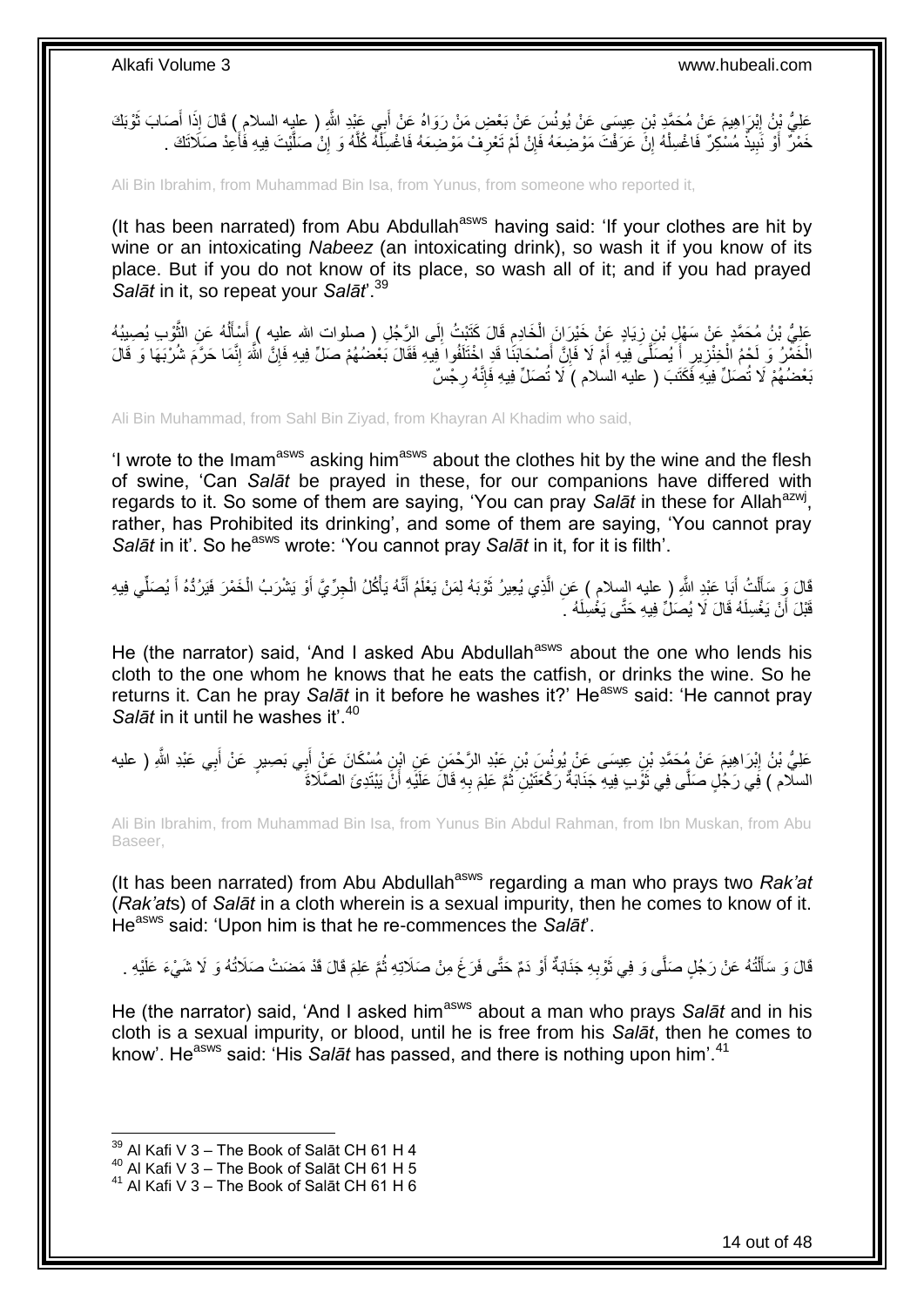مُحَمَّدُ بْنُ يَحْيَى عَنِ الْحَسَنِ بْنِ عَلِيِّ بْنِ عَبْدِ اللَّهِ عَنْ عَبْدِ اللَّهِ بْنِ جَبَلَةَ عَنْ سَيْفٍ عَنْ مَنْصُورٍ الصَّيْقِلِ عَنْ أَبِي عَبْدٍ اللَّهِ (<br>. ْ َ عليه السلامِ ) قَالَ قُلْتُ لَهُ رَجُلٌ أَصِّابَتْهُ جَذَابَةٌ بِاللَّيْلِ فَاغْتَسَلَ فَلَمَّا أَصْبْحَ نَظَرَ فَإِذَا فِي ثَوْبِهِ جَذَابَةٌ فَقَالَ الْحَمْدِ لِّلَّهِ الَّذِي لَمُّ َ ة<br>ما ْ ِ َ ∣اٍ َ ا<br>ا **∶** َ َندَعُ شَيْئاً إِلَّا ۚ وَ لَهُ حَدٌّ إِنْ كَانَ حِينَ قَامَ نَظَرَ فَلَمْ يَرَ شَيَّئِنَا فَلَا إِعَادَةَ عَلَيْهِ وَ إِنْ كَانَ حِينَ قَامَ لَمْ يَنْظُرْ فَعَلَيْهِ الْإِعَادَةُ . יֲ<br>י ِ ِ ِ

Muhammad Bin Yahya, from Al Hassan Bin Ali Bin Abdullah, from Abdullah Bin Jabala, from Sayf, from Mansour Al Sayqal,

(It has been narrated) from Abu Abdullah $a<sup>asws</sup>$ , said, 'I said to him $a<sup>asws</sup>$ , 'A man is hit by a sexual impurity at night, so he washes. So when it is morning, he looks and there is a sexual impurity in his clothes'. So he<sup>asws</sup> said: 'The Praise is for Allah<sup>azwj</sup> Who did not Leave anything except that there is a limit for it. If it was so when he stood (for the *Salāt*), he did look but could not see anything, so there is no repeating upon him; but if it was so when he stood (for the *Salāt*), he did not (bother to) look, so upon him would be the repeating'.<sup>42</sup>

مُحَمَّدُ بْنُ يَحْيَى عَنْ أَحْمَدَ بْنِ مُحَمَّدٍ عَنْ عَلِيِّ بْنِ الْجَكَمِ عَنِ الْعَلَاءِ عَنْ مُحَمَّدِ بْنِ مُسْلِمٍ عَنْ أَحَدِهِمَا ( عليهما السلام ) قَالَ<br>مُنْهُمْ بَنُ يَحْيَى عَنْ أَحْمَدَ بْنِ مُحَمَّدٍ عَنْ َ ֧֖֧֖֖֖֖֖֧֖֖֖֧֧֧֧֧֧֧֧֧֧֧֧֧֧֚֚֚֚֚֚֚֚֚֝֝֟֓֝֓֝֓֝֬֟֓֝֬֟֓֝֬֝֓֝֓֝֓֝֬֝֓֝֬֝֓֝֬֝֓֝֬֝֬֓֝֬֝֬ ْ ِ ْ سَأَلْتُهُ عَنِ الرَّجُلِ يَرَى فِي ثَوَّبِ أَخِيهِ دَماً وَ ۖ هُوَ يُصَلِّي قَالَ لَا يُؤْذِنُهُ حَتَّى يَنْصَرِ فَۖ ۔ ِ َ ة<br>أ ْ َ

Muhammad Bin Yahya, from Ahmad Bin Muhammad, from Ali Bin Al Hakam, from Al A'ala, from Muhammad Bin Muslim,

(It has been narrated) from one of the two  $5<sup>th</sup>$  or  $6<sup>th</sup>$  Imam<sup>asws</sup>), said, 'I asked him<sup>asws</sup> about the man who sees blood in the clothes of his brother while he is praying *Salāt*. He<sup>asws</sup> said: 'He should not notify him until he finishes'.<sup>43</sup>

عَلِيُّ بْنُ إِبْرَاهِيمَ عَنٍْ أَبِيهِ عَنْ عَبْدِ اللَّهِ بْنِ الْمُغِيرَةِ عَنْ عَبْدِ اللَّهِ بِنِ سِنَإِن قَالَ سَأَلْتُ أَبَا عَبْدِ اللَّهِ ( عليه السلام ) عَنْ رَجُلٍ ْ َ ْ **!** َ أَصَيِّابَ ثَوْبَهُ جَذَابَةٌ أَوْ دَمٌ قَالَِ إِنْ كَانَ عَلِمَ أَنَّهُ أَصَابِ ثَوْبَهُ جَنَابَةٌ قَبْلَ أَنَّ يُصِلِّيَ ثُمَّ صَلَّى فِيهِ وَ لُمْ يَغْسِلْهُ فَعَلَيْهِ أَنْ يُعِيدَ مَا ة<br>أ َ ْ ا پایا<br>ا ِّ َ َ ِ َ صَلَّى وَ إِنْ كَانَ لَمْ يَعْلَمْ بِهِ فَلَيْسَ عَلَيْهِ إِعَادَةٌ وَ إِنْ كَانَ يَرَى أَنَّهُ أَصَابَهُ شَيْءٌ فَنَظَرَ فَلَمْ يَرَ شَيْئاً أَجْزَأَهُ أَنْ يَنْضَحَهُ بِالْمَاءِ . َ ِ ِ **∶** יִי, ْ ِ َ َ َ

Ali Bin Ibrahim, from his father, from Abdullah Bin Al Mugheira, from Abdullah Bin Sinan who said,

'I asked Abu Abdullah<sup>asws</sup> about a man, whose clothes being hit by a sexual impurity or blood. He<sup>asws</sup> said: 'If it was so that he knew that this clothes had been hit by a sexual impurity before he prayed *Salāt*, even then he prayed *Salāt* in it without washing it, so upon him would be that he repeats what he had prayed; but if it was so that he did not know of it, so there is no repeating upon him; and if he had seen that something had hit him, so he looked, but could not see anything, it would suffice him if he were to pour with the water'.<sup>44</sup>

مُحَمَّدُ بْنُ يَحْيَى عَنْ أَحْمَدَ بْنِ مُحَمَّدٍ عَنْ مُحَمَّدِ بْنِ سِنَانٍ عَنِ ابْنِ مُسْكَانَ قَالَ بَعَثْتُ بِمَسْأَلَةٍ إِلَى أَبِي عَبْدِ اللَّهِ ( عليه السلام )<br>- يَمَّذُ بَنُ يَحْيَى عَنْ أَحْمَدَ بْنِ مُحَمَّد َ ِ اَ Í ِ ْ مَعَ إِبْرَ اهِيمَ بْنِ مَيْمُونِ قُلْتُ سَلْهُ عَنِ الرَّجُلِ يَبُولُ فَيُصِيَبُ فَخِذَهُ قَدْرُ نُكْتَةٍ مِنْ بَوْلِهِ فَيُصَلِّيَ وَ يَذْكُرُ بَعْدَ ذَلِكَ أَنَّهُ لَمْ يَغْسِلْهَا ْ ْ ِ ْ َ ْ قَالَ يَغْسِلُهَا وَ يُعِيدُ صَلَّاتَهُ . .<br>با

Muhammad Bin Yahya, from Ahmad Bin Muhammad, from Muhammad Bin Sinan, from Ibn Muskan who said,

'I sent over a question to Abu Abdullah<sup>asws</sup> with Ibrahim Bin Maymoum. I asked him<sup>asws</sup> about the man who urinates, so his thigh is hit by a drop from his urine. So

 $42$  Al Kafi V 3 – The Book of Salāt CH 61 H 7

<sup>43</sup> Al Kafi V  $3 -$  The Book of Salāt CH 61 H 8

<sup>44</sup> Al Kafi V 3 – The Book of Salāt CH 61 H 9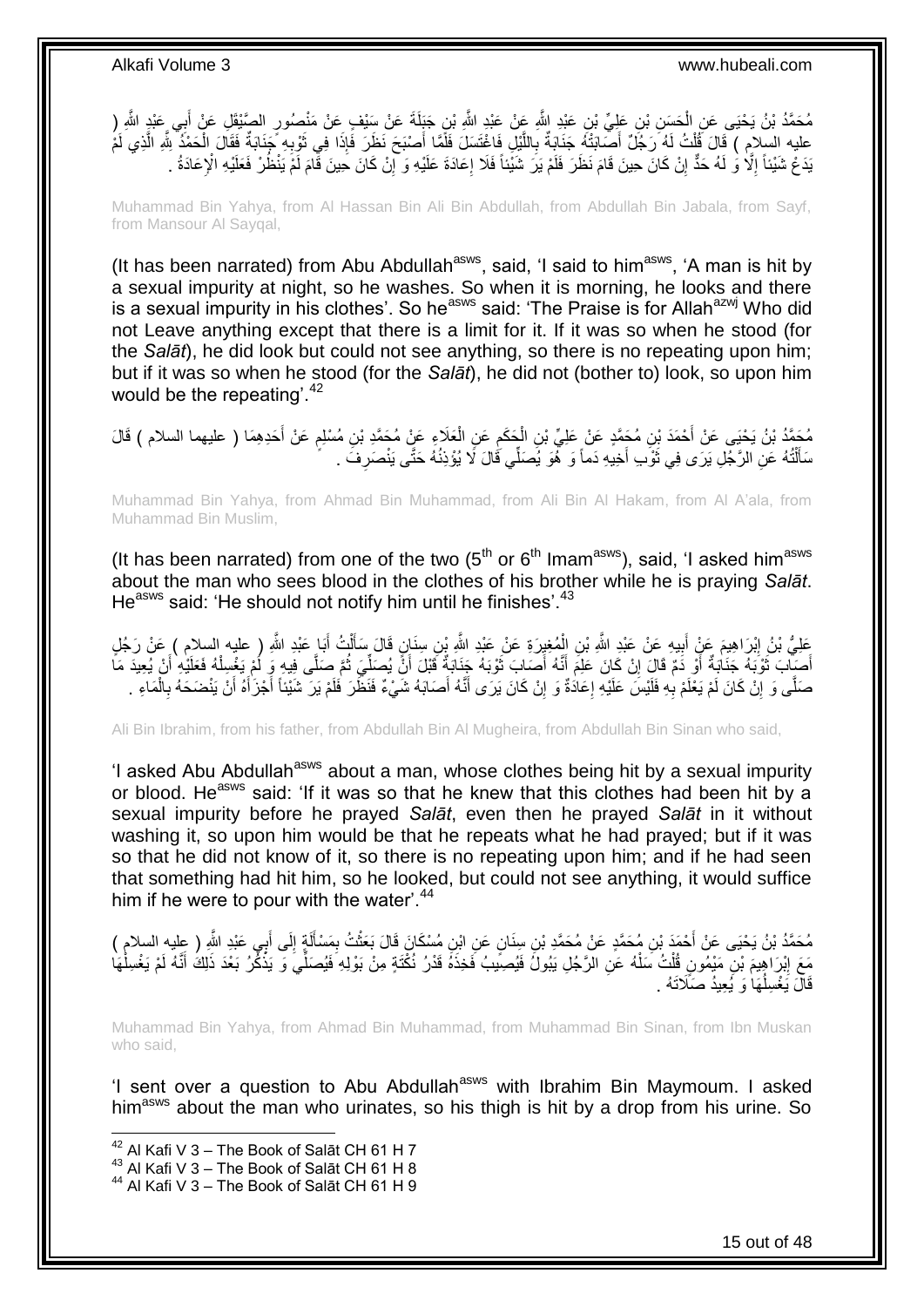he prays Salat and remembers after that that he had not washed it. He<sup>asws</sup> said: 'He should wash it and repeat his *Salāt*'.<sup>45</sup>

الْجُسَنْنُ بْنُ مُحَمَّدٍ عَنْ عَبْدِ اللَّهِ بْنِ عَامِرٍ عَنْ عَلِيٍّ بْنِ مَهْزِيَارَ عَنْ فَضَالَةَ عَنْ أَبَانٍ عَنْدٍ عَبْدِ الرَّحْمَنِ بْنِ أَبِي عَبْدِ اللَّهِ قَالَ **∶** َ َ ِ سَأَلْتُ أَبَا عَبْدِ اللَّهِ ( عليه السلام )َ عَنِ أَلرَّجُلِ يُصَلِّي َو فِيَ تُؤْدِهِ عَذِرَةٌ مِنْ إِنْسَانٍ أَوْ سِنَّوْرٍ أَوْ كَلْبِ أَ يُعِيدُ صَلَاتَهُ فَقَالَ إِنْ ِ ِ َ َ ْ ِ َ ْ َ َ كَانَ لَمْ يَعْلَمْ فَلَا يُعِيدُ .

Al Husayn Bin Muhammad, from Abdullah Bin Aamir, from Ali Bin Mahziyar, from Fazalat, from Aban, from Abdul Rahman Bin Abu Abdullah who said,

'I asked Abu Abdullah<sup>asws</sup> about the man who prays Salat and in his clothes is excreta from a human being, or a cat, or a dog. Should he repeat his *Salāt*?' So he<sup>asws</sup> said: 'If it was so that he did not know, so he would not (need to) repeat'.<sup>46</sup>

عَلِيُّ بْنُ مُحَمَّدٍ عَنْ عَبْدِ اللَّهِ بْنِ سِنَانٍ عَنْ أَبِي عَبْدِ اللَّهِ ( عليه السلام ) قَالَ اغْسِلْ ثَوْبَكَ مِنْ بَوْلِ كُلِّ مَا لَا يُؤْكَلُ لَحْمُهُ . َ َ

Ali Bin Muhammad, from Abdullah Bin Sinan,

(It has been narrated) from Abu Abdullah<sup>asws</sup> having said: 'Wash your clothes from urine of everything the flesh of which cannot be eaten<sup>'.47</sup>

أَحْمَدُ بْنُ إِدْرِيسَ عَنْ مُحَمَّدِ بْنِ أَحْمَدَ عَنْ أَحْمَدَ بْنِ الْحَسَنِ بْنِ عَلِيٍّ عَنْ عَمْرٍو بْنِ سَعِيدٍ عَنْ مُصَدِّقٍ بْنٍ صَدَقَةَ عَنْ عَمَّارٍ<br>يَبْدَتُ بِنُّ يُرْتَزِينَ مَنْ عَمَّارَ الْمَلَامَةِ بِن ْ َ َ **∶** ِ َ قَالَ سَأَلْتُ أَبَا عَبْدِ اللَّهِ ( عليه الْسلام ) عَنِّ الرَّجُلِ يَتَقَيَّأُ فِي َثْوْبِهِ يَجُوَّزُ أَنْ يُصَلِّيَ فِيهِ وَ لَا يَغْسِلَهُ قَالَ لَّا بَأْسَ بِهِ . َ ْ ِّ َ ِ َ المستقبل المستقبل المستقبل المستقبل المستقبل المستقبل المستقبل المستقبل المستقبل المستقبل المستقبل المستقبل ال<br>والمستقبل **∶** ا<br>أ

Ahmad Bin Idrees, from Muhammad Bin Ahmad, from Ahmad Bin Al Hassan Bin Ali, from Amro Bin Saeed, from Musaddiq Bin Sadaqa, from Ammar who said,

'I asked Abu Abdullah<sup>asws</sup> about the man who vomits in his clothes. Is it allowed for him that he prays Salat in it and he has not washed it?' He<sup>asws</sup> said: 'There is no problem with it'.<sup>48</sup>

الْحُسَنِنُ بْنُ مُحَمَّدٍ عَنْ عَبْدِ اللَّهِ بْنِ عَامِرٍ عَنْ عَلِيٍّ بْنِ مَهْزِيَارَ وَ مُحَمَّدُ بْنُ يَحْيَى عَنْ أَحْمَدَ بْنِ مُحَمَّدٍ عَنْ عَلِيٍّ وَ عَلِيُّ بْنُ ْ َ **∶** مُحَمَّدٍ عَنْ سَهْلِ بْنِ زِيَادٍ عَنْ عَلِيٍّ بْنِ مَهْزِيَارَ قَإِنَّ قَرَأْتُ فِي كِتَابِ عَبْدِ اللَّهِ بْنِ مُحَمَّدٍ إِلَى أَبِي اِلْحَسَنِ ( عليهِ السَّلامِ ) جُعِلْتُ<br>. ا<br>الماليا ِ ِ ْ ْ َ ِ َفَاكَ رَوَى زُرَارَةُ عَنْ أَبِي جَعْفَرٍ وَ أَبِي عَبْدِ اللّهِ ( صلواتٍ الله عليهما ) فِيَ الْخَمْرِ يُصِيبَ تَوْبَ الرَّجُلِ أَنَّهُمَا قَالَا لَا بَأْسَ َ ِ ْ َ َ ْ َ بِأَنْ يُصَلِّي فِيهِ إِنَّمَا جُرِّمَ شَرْبُهَا وَّ رَوَى ۖ غَيْرُ زُرَارَةَ عَنْ أَبِي عَبْدِ اللَّهِ ( عليه إلسلام ) أَنَّهُ قَالَ إِذَا أَصَابَ ثَوْبَكَ خَمْرٌ أَوْ نَبِيذٌ ֺ֧֖ׅ֧ׅ֧֧֚֚֚֚֚֚֚֚֚֚֚֚֚֚֝֝֬֓֡֡֓֡֟֡֡֡֡֡֡֬֓֡֟֓֡֟֓֡֟֓֡֡֡֬֩֓֓֩ ز<br>ا **∶ ∶** َ َ َ َ يَّخِنِي الْمُسْكِرَ فَاَغْسِلْهُ إِنْ عَرَفْتَ مَوْضِعَهُ وَ إِنْ لَمْ تَعْرِفٍ مَوْضِعَهُ فَاغْسِلْهُ كُلَّهُ وَ إِنْ صَلَّيْتَ فِيهِ فَأَعِدْ صَلَاتَكَ فَأَعْلِمْنِي َمَا َ ِ َ ْ ِ ِ ِ ْ ْ َ َ اْخُذُ ۖبِهِ فَوَقَعَ بِخَطُّهِ ( عَلَيه السلام ) خُذْ بِقَوْلِ أَبِي عُبْدِ اَشَّهِ ( عليه السلام ) . َ **ِ ٔ ∶ ∶** 

Al Husayn Bin Muhammad, from Abdullah Bin Amir, from Ali Bin Mahziyar and Muhammad Bin Yahya, from Ahmad Bin Muhammad, from Ali, and Ali Bin Muhammad, from Sahl Bin Ziyad, from Ali Bin Mahziyar who said,

'I read in the letter of Abdullah Bin Muhammad to Abu Al-Hassan<sup>asws</sup>, 'May I be sacrificed for you<sup>asws</sup>! Zurara reported from Abu Ja'far<sup>asws</sup> and Abu Abdullah<sup>asws</sup> regarding the wine hitting the clothes of a man, and they<sup>asws</sup> both said: 'There is no problem if he were to pray *Salāt* in it. But rather, its drinking is Prohibited'. And someone other than Zurara reported from Abu Abdullah<sup>asws</sup> having said: 'When your

 $45$  Al Kafi V 3 – The Book of Salāt CH 61 H 10

<sup>46</sup> Al Kafi V 3 – The Book of Salāt CH 61 H 11

<sup>47</sup> Al Kafi V 3 – The Book of Salāt CH 61 H 12

<sup>48</sup> Al Kafi V 3 – The Book of Salāt CH 61 H 13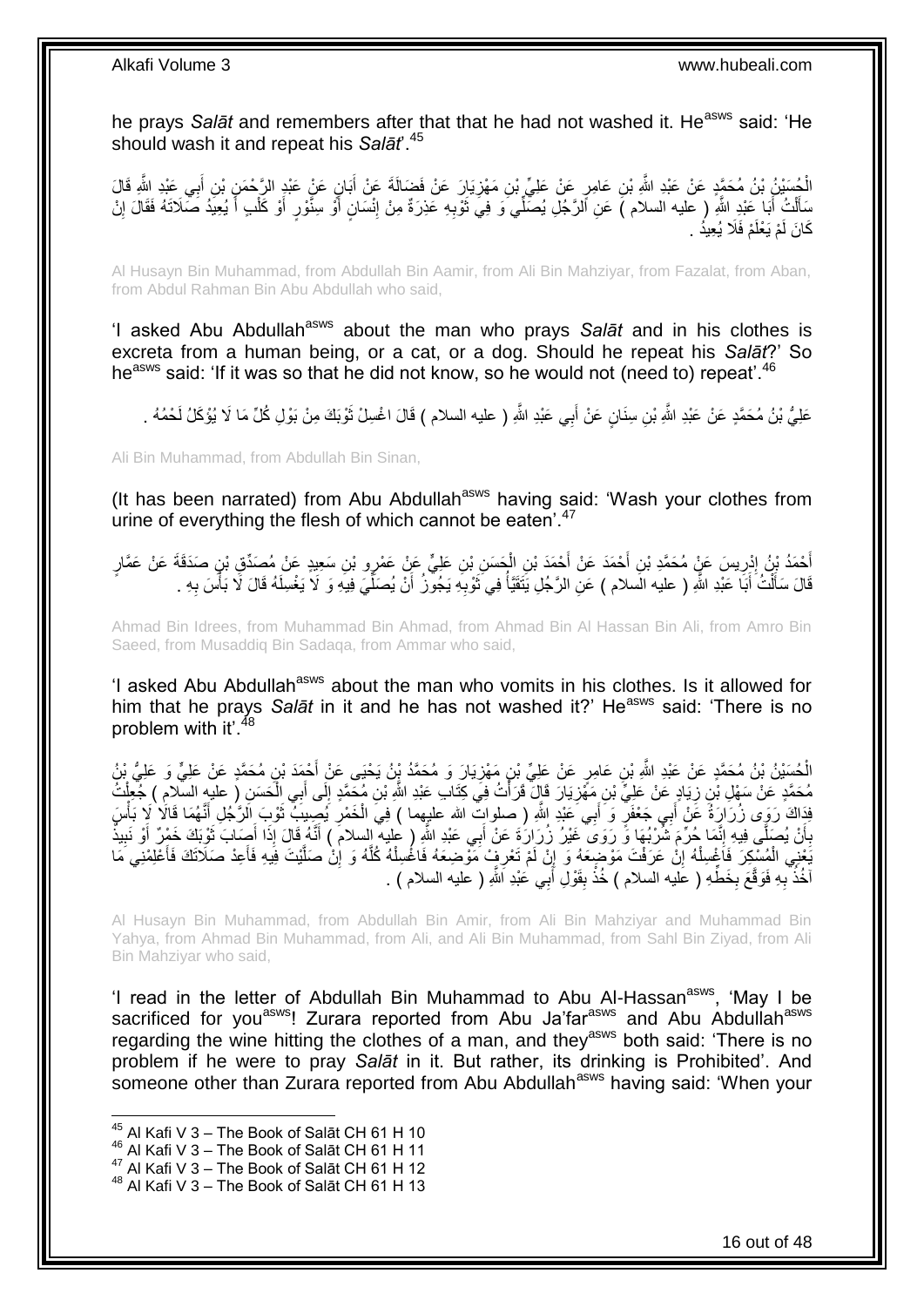clothes are hit by wine, or Nabeez, meaning the intoxicant, so wash it, if you know of its place; and if you do not know of it place, so wash all of it; and if you have prayed *Salāt* in it, so repeat your *Salāt*'. So teach me what I should be taking with'. So he<sup>asws</sup> signed by his<sup>asws</sup> own handwriting: 'Take to what Abu Abdullah<sup>asws</sup> is saying'.<sup>49</sup>

ِق ُم َح َمُد ْب ُن َي ْحَيل َع ْن َب ْم ِشي َمَعُه ِ ي اا ُّسو َنا أ َب ْغَداَد َو أ َ َ ب ِّي َقا َل ُكنْ ُت َمَع ُيونُ َب َْلر ِي َج ِمي ٍل اا ب َنا َع ْن أ َْل َحاب ْع َ َفَت َح ِض أ َ َ ِ ¦ ْ َ **!** َ صَاحِبُ الْفُقَاعِ فُقَاعَهُ فَقَفَزَ فَأَصَابِ َثَوْبَ يُونُسَ فَرَأَيْتُهُ قَدِ اغْتَمَّ بِذَلِكَ حَتَّى زِّالَتِ الشَّمَّسُ فَقُلْتُ لَهُ يَا أَبَا مُحَمَّدٍ أَ لَا تُصَلِّي قَالَ<br>سَيْبِ الْجَامِئِينَ الْفُقَاعِ فَقَفَز َ ة<br>أ َ ِ َ َ ْ فَقَالَ لَيْسَ أَرِيَّدُ أَنْ أَصَلِّيَ حَتَّى أَرْجِعَ إِلَى إِلْبَيْتِ وَ أَغْسِلَ هَذَا الْخَمْرَ مِنْ ثَوْبِي فَقُلْتُ لَهُ هَذَا رَأْيٌ رَأَيْتَهُ أَوْ شَيْءٌ تَرْوِيهِ فَقَالَ ْ َ ْ َ ْ  $\frac{1}{2}$ َ ِّ ا<br>ا اً ِ ُ َ َ ْ ِ أَخْبَرَنِي هِشَآمُ بْنُ الْحَكَمِ أَنَّهُ سَأَلَ أَبَا عَبْدِ اللَّهِ ( عليه السلام ) عَنِ الْفُقَاعِ فَقَالَ لَا تَشْرَبْهُ فَإِنَّهُ خَمْرٌ مَجْهُولٌ فَإِذَا أَصَابَ تَوْبَكَ ا∣<br>ِ∘ِ ِ ْ َ َ َ ِ ْ َ َ ُه . ْ فَاغْسِلْ

Muhammad Bin Yahya, from one of our companions, from Abu Jameel Al Basry who said,

'I was with Yunus at Baghdad, and I was walking with him in the market. So the owner of the Fuqa'a (a fermented drink) opened his drink, and it spattered and hit the clothes of Yunus. So I saw him as gloomy due to that until the sun (started) its decline. So I said to him, 'O Abu Muhammad! Will you not pray *Salāt*?' So he said, 'I do not intend to pray *Salāt* until I return to the house and wash this wine from my clothes'. So I said to him, 'Is this your opinion or it is something you are reporting?' So he said, 'Hisham Bin Al-Hakam informed me that he asked Abu Abdullah<sup>asws</sup> about the fermented drink, so he<sup>asws</sup> said: 'Do not drink it, for it is a kind of wine. So when it hits your clothes, so wash it'.<sup>50</sup>

الْحُسَيْنُ بْنُِ مُحَمَّدٍ عَنْ مُعَلَّى بْنِ مُحَمَّدٍ عَنْ مُحَمَّدِ بْنِ عَيْدِ اللَّهِ الْوَاسِطِيِّ عَنْ<br>الْحُسَيْنُ بِّنُ مَحَمَّدٍ عَنْ مُعَلَّى بْنِ مُحَمَّدٍ عَنْ مُحَمَّدِ بْنِ عَيْدِ اللَّهِ الْوَاسِطِيِّ عَنْ ْ اَ ِ ֧֖֖֖֖֧֧֧ׅ֧֧ׅ֧֚֚֚֚֚֚֚֚֚֓֝֝֬֝֟֓֝֓֝֓֝֓֜֟֓֟֓֟֓֝֬֜֝ السلام ) أَنِّي أَعْمَلُ أَغْمَادَ السُّيُوفَ مِنْ جُلُودِ الْحُمُرِ الْمَيْتَةِ فَيُصِيبُ ثِيَابِيّ فَأُصَلِّي فِيَّهَا فَكَتَبَ ( عليه السلام ) إِلَيَّ اتَّخِذْ ثَوْباً ا<br>المسلمان<br>المسلمان ْ ِ ْ اً<br>ا َ َ َ **ٔ** اَ ِ الصَلَاتِكَ

Al Husayn Bin Muhammad, from Moalla Bin Muhammad, from Muhammad Bin Abdullah Al Wasity, from Qasim Al Sayqal who said,

'I wrote to AI-Reza<sup>asws</sup>, 'I manufacture the sheaths for the swords from the skins of dead donkeys, and my clothes get hit. So can I pray Salat in these?' So he<sup>asws</sup> wrote to me: 'Take (other) clothes for your *Salāt*'.

فَكَتَبْتُ إِلَى أَبِي جَعْفَرٍ الثَّانِي ( عليه السلامِ ) كُنْتُ كَتَبْتُ إِلَى أَبِيكَ ( عليه السلامِ ) بِكَذَا وَ كَذَا فَصَعَّبَ عَلَيَّ ذَلِكَ فَصِرْتُ<br>أَحْدَثَتُ إِلَى أَبِي جَعْفَرٍ الثَّانِي ( عليه السلامِ ) كُنْت ِ ِ َ  $\frac{1}{2}$  $\ddot{\phantom{0}}$ َ ِ ْ أَعْمَلُهَا مِنْ خَلْودِ الْحُمُّرِ الْوَحْشِيَّةِ الذَّكِيَّةِ فَكَتُبَ ( عليه السلام ) إِلَيَّ كُلُّ أَعْمَالِ الْبِرِّ بِالصَّبْرِ يَرْحَمُكَ اللَّهُ فَإِنَّ كَانَ مَا تَعْمَلُ **∶** ْ ا<br>ا ∣ٍ إا ِ ِ ِ ْ َ اَ ∣∣<br>∶ رَحْشِيّاً ذَكِيّاً فَلَا بَأْسَ . **ٔ** 

So I wrote to Abu Ja'far<sup>asws</sup> the  $2^{nd}$ . 'I had written to your<sup>asws</sup> father<sup>asws</sup> with such and such. So that was difficult upon me, so I started making these from the skinks of wild donkey properly slaughtered'. So he<sup>asws</sup> wrote to me: 'Every righteous work is with the patience. May Allah<sup>azwj</sup> have Mercy on you<sup>asws</sup>. So it was such that what you are making is of wild (donkeys), slaughtered, so there is no problem<sup>'.51</sup>

 $49$  Al Kafi V 3 – The Book of Salāt CH 61 H 14

 $50$  Al Kafi V 3 – The Book of Salāt CH 61 H 15

 $51$  Al Kafi V 3 – The Book of Salāt CH 61 H 15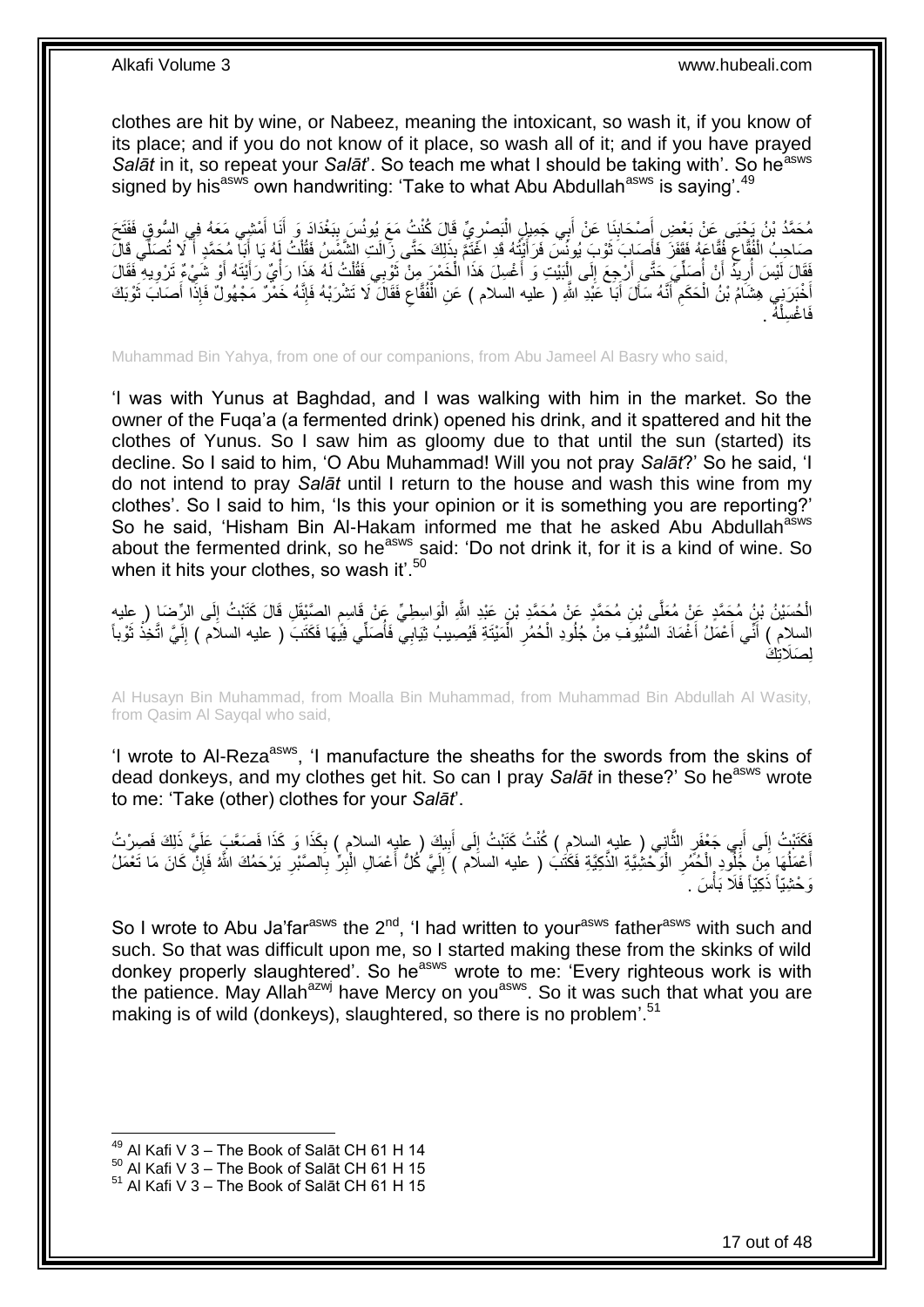### باب الرَّجُلِ يُصَلِّى وَ هُوَ مُتَلَثَّمٌ أَوْ مُخْتَضِبٌ أَوْ لَا يُخْرِجُ يَدَيْهِ مِنْ تَحْتِ الثَّوْبِ فِى صَلَاتِهِ **ِ َ َ**

### <span id="page-17-0"></span>**Chapter 62 – The man prays** *Salāt* **and he is veiled, or dyed, or he does not take out his hand from beneath the clothes in his** *Salāt*

مُحَمَّدُ بْنُ إِسْمَاعِيلَ عَنِ الْفَضْلِ بْنِ شَاذَانَ عَنْ جَمَّادِ بْنِ عِيسَى عَنْ رِبْعِيٍّ عَنْ مُحَمَّدِ بْنِ مُسْلِمٍ عَنْ أَبِي جَعْفَرٍ ( عليه السلام<br>مُحَمَّدُ أَنْ يَجْمَعَ بِيَّ الْمُسْلِمَةِ الْمَسْلَمَةِ مِ م ِ ْ ِ َ ) قَالَ قُلْتُ لَهُ أَ يُصَلِّي الرَّجُلُ وَ هُوَ مُتَلَثُّمٌ فَقَالَ أَمَّا عَلَى الْأَرْضِ فَلَا وَ أَمَّا عَلَى الدَّابَةِ فَلَّا بَأْسَ ٰ ـ َ ِّ َ ْ ْ َ

Muhammad Bin Ismail, from Al Fazl Bin Sh*Azaan*, from Hammad Bin Isa from Rabie, from Muhammad Bin Muslim,

(It has been narrated) from Abu Ja'far<sup>asws</sup>, said, 'I said to him<sup>asws</sup>, 'Can the man pray Salāt while he is veiled?' So he<sup>asws</sup> said: 'As for upon the ground, so no, and as for upon the animal, so there is no problem'.<sup>52</sup>

ِّ مُحَمَّدُ بْنُ يَحْيَى عَنْ أَحْمَدَ بْنِ مُحَمَّدٍ عَنِ الْحُسَيْنِ بْنِ سَعِيدٍ عَنْ فَضَالَةَ بْنِ أَيُّوبٍ عَنِ الْحُسَيْنِ بْنِ عُثْمَانَ عَنِ ابْنِ مُسْكَانَ عَنْ ْ َ ْ **ٔ** أَبِي بَكْرٍ الْحَضْرَمِيِّ قَالَ سَأَلْتُ أَبَا عَلْدِ اللَّهِ ( علَيه السلام ) عَنِ الرَّجُلِ يُصَلِّي وَ عَلَيْهِ خِضَابُهُ قَالَ لَا يُصِلِّي وَ هُوَ عَلَيْهِ وَ<br>أَبِي بَكْرٍ الْحَضْرَمِيِّ قَالَ سَأَلْتُ أَبِي الْمَج َ ْ َ ْ لَكِنْ يَنْزِعُهُ إِذَا أَرَادَ أَنْ يُصَلِّيَ قُلْتُ إِنَّ حِنَّاهُ وَ خِرْقَتَهُ نَظِيْفَةٌ فَقَالَ لَا يُصَلِّي وَ هُوَ عَلَيْهِ وَ الْمَرْأَةُ أَيْضاً لَا تُصَلِّي وَ عَلَيْهَا ِ ْ ِّ َ اً **∶** َ َ ْ خِضَابُهَ .

Muhammad Bin Yahya, from Ahmad Bin Muhammad, from Al Husayn Bin Saeed, from Fazalat Bin Ayoub, from Al Husayn Bin Usman, from Ibn Muskan, from Abu Bakr Al Hazramy who said,

'I asked Abu Abdullah<sup>asws</sup> about the man who prays Salat and upon him is his dye'. He<sup>asws</sup> said: 'He should not pray *Salāt* while it is upon him, but he should remove it when he intends to pray *Salāt*'. I said, 'If his henna and his cloth is clean?' So he<sup>asws</sup> said: 'He cannot pray *Salāt* while it is upon him; and the woman as well, she cannot pray *Salāt* and upon her is her dye'.<sup>53</sup>

ِن ْب ٍر َع ْن َعْبِد اا َر ْح َم ِي ُع َمْي ب ِن أ ي ِه َع ِن اْب ب َم َع ْن أ ْب َرا ِهي ِي َعْبِد َّللاِ <sup>ل</sup> عليه ااس( م َ َ َد َخ َعلِ ُّي ْب ُن <sup>إ</sup> َل ِ ب َد أ َقا َل ُكنْ ُت ِعنْ َح َجاج ِن اا ِ َ َ ِ ْ عَلَيْهِ عَبْدُ الْمَلِكِ الْقُمِّيُّ فَقَالَ أَصْلَحَكَ اللَّهُ أَسَّجُدُ وَ يَدِي فِي ثَوْبِيَ فَقَالَ إِنِّ شِئْتَ قَالَ ثُمَّ قَالَ إِنِّي وَ الثَّهِ مَا مِنْ هَذَا وَ شِبْهِهِ ُ ِ َ َ َ ْ ْ ِ ِ يُكُمْ . خَافُ عَلَّ َ أ

Ali Bin Ibrahim, from his father, from Ibn Abu Umeyr, from Abdul Rahman Bin Al Hajjaj who said,

'I was in the presence of Abu Abdullah<sup>asws</sup>, and Abdul Malik Al-Qummy came over to him<sup>asws</sup> and he said, 'May Allah<sup>azwj</sup> Keep you<sup>asws</sup> well! Can I prostrate while my hand is inside my clothes?' So he<sup>asws</sup> said: 'If you so desire to'. Then he<sup>asws</sup> said: I, 'By Allah<sup>azwj</sup>!; am not afraid for you because of this and things similar to it'.<sup>54</sup>

مُحَمَّدُ بْنُ يَحْنِى عَنْ أَحْمَدَ بْنِ مُحَمَّدٍ عَنْ عَلِيِّ بْنِ النُّعْمَانِ عَمَّنْ رَوَاهُ عَنْ أَبِي عَبْدِ اللَّهِ ( عليه السلام ) فِي الرَّجُلِ يُصَلِّي وَ ِّ َ هُوَ يُومِئُ عَلَى دَابَّتِهِ قَالَ يَكْشِفُ مَوْضِعَ السُّجُودِ َ.

Muhammad Bin Yahya, from Ahmad Bin Muhammad, from Ali Bin Al Numan, from the one who reported it,

 $52$  Al Kafi V 3 – The Book of Salāt CH 62 H 1

 $53$  Al Kafi V  $3 -$  The Book of Salāt CH 62 H 2

<sup>54</sup> Al Kafi V 3 – The Book of Salāt CH 62 H 3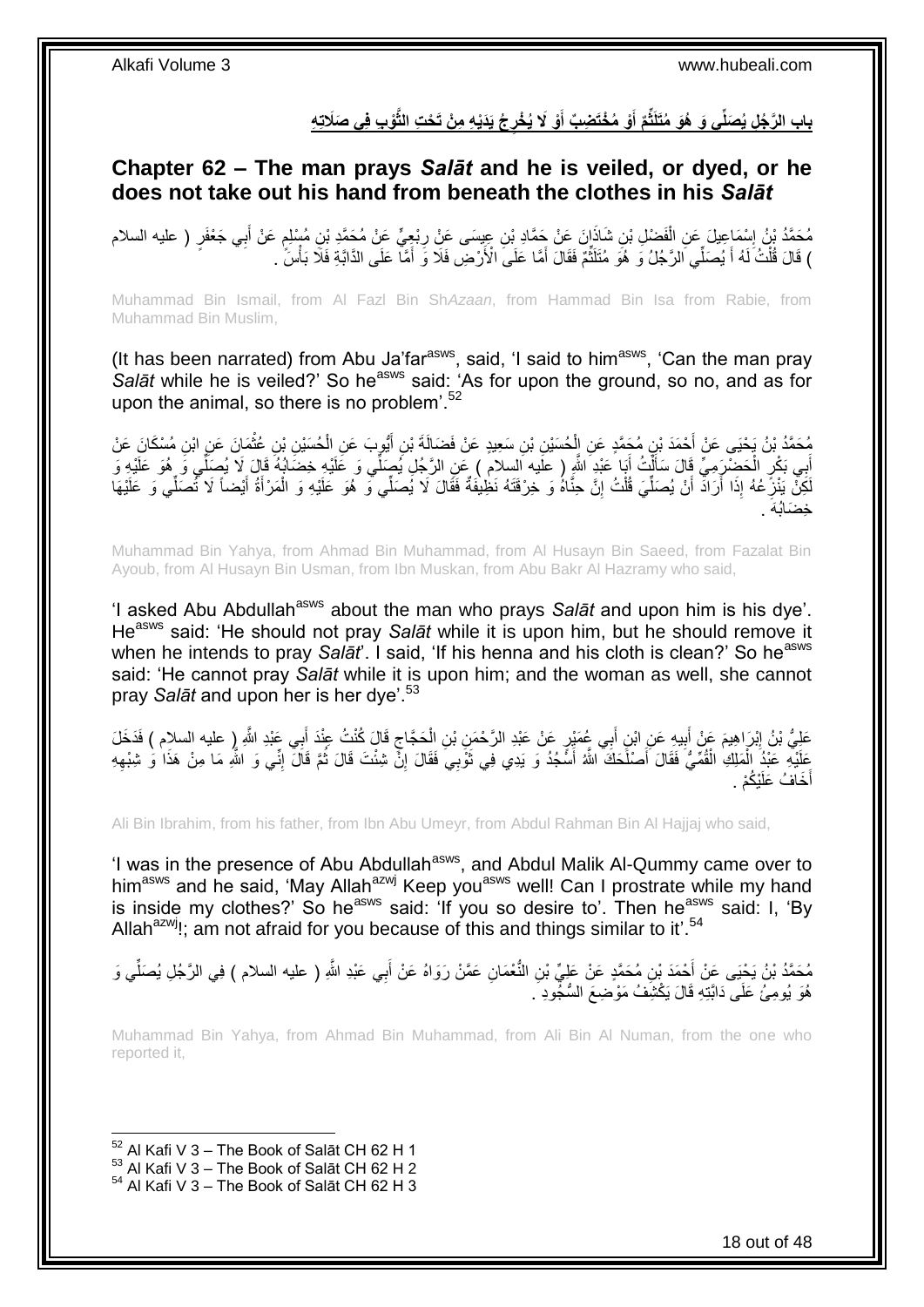(It has been narrated) from Abu Abdullah<sup>asws</sup> regarding the man who prays Salat upon his animal and he is gesturing (while praying). He<sup>asws</sup> said: 'He should uncover the place of the prostration (e.g. on the saddle)<sup>'.55</sup>

مُحَمَّدُ بْنُ يَحْيَى عَنْ أَحْمَدَ بْنِ مُحَمَّدٍ عَنِ ابْنِ مَحْبُوبٍ عَنْ مُصَادِفٍ عَنْ أَبِي عَبْدِ اللَّهِ ( عليه السلام ) فِي رَجُلٍ صَلَّى فَرِيضَةً َ َ ِ وَ هُوَ مُعَقَّصُ الشَّعْرِ قَالَ يُعِيدُ صَلَاتَهُ فَ ِ

Muhammad Bin Yahya, from Ahmad Bin Muhammad, from Ibn Mahboub, from Musadif,

(It has been narrated) from Abu Abdullah<sup>asws</sup> regarding a man who prays an Obligatory *Salāt* and he has curled up the hair. He<sup>asws</sup> said: 'He should repeat his *Salāt*'.<sup>56</sup>

> **َها ِن َو َمَتى ُيْؤ َخذُو َن ب باب َصَال ِة ال ِّصْبَيا ِ**

### <span id="page-18-0"></span>**Chapter 63 – The** *Salāt* **of the children, and when they should begin Salāt**

عَلِيٌّ عَنْ أَبِيهٍ عَنِ ابْنِ أَبِي عُمَيْرٍ عَنْ حَمَّادٍ عَنِ الْحَلَبِيِّ عَنْ أَبِي عَبْدِ اللَّهِ عَنْ أَبِيهِ ( عليهما السلام ) قَالَ إِنَّا نَأْمُرُ صِبْيَانَنَا ِ َ َ ِ ْ َ ِ َ ْ ِ بِالْصَّلَاةِ إِذَا كَانُوا َبَنِيَ خَمَّسٍ سِنِينَ فَمُرُوا صِبْيَانَكُمْ بِالْصَّلَاةِ إِذَا كَانُوا بَنِي سَبْعِ سِنِينَ **∶** ِ ِ

Ali, from his father, from Ibn Abu Umeyr, from Hammad, from Al Halby,

(It has been narrated) from Abu Abdullah<sup>asws</sup>, from his<sup>asws</sup> father<sup>asws</sup> having said: 'Weasws tend to order ourasws children with the *Salāt* when they are five years of age, therefore, instruct your children with the *Salāt* when they were seven years of age.

وَ نَحْنُ نَأْمُرُ صِبْيَانَنَا بِالصَّوْمِ إِذَا كَانُوا بَنِي سَبْعِ سِنِينَ بِمَا أَطَاقُوا مِنْ صِبَامِ الْيَوْمِ إِنْ كَانَ إِلَى نِصْفِ النَّهَارِ أَوْ أَكْثَرَ مِنْ ذَلِكَ ِ ِ ِ **∶** ْ َ َ َ ِ ِ ِ ِ ْ ِ أَوْلَ ۚ فَإِذَا ۚ غَلَبَهُمُ الْعَطَشُ ۖ وَ الْغَرَبُ ۚ أَفْطِّرُوا حَتَّى يَتَعَوَّدُوا الْصَّوْمَ وَ يُطِيقُوهُ ۚ فَمُرُوا صَبْيَانَكُمْ إِذَا كَانُوا بَنِي تِسْعِ سِنِينَ َ ْ ْ َ ِ بِالصَّوْمِ مَا اسْتَطَاعُوا مِنْ صِنِيَامِ الْيَوْمِ فَإِذَا غَلَبَهُمُ الْعَطَشُ أَفْطَرُوا . **∶** َ ْ ِ :<br>ا ِ ِ

And we<sup>asws</sup> tend to order our<sup>asws</sup> children with the Fasting when they were of seven years with whatever they can bear from the Fasting of the day. If it was up to half the day, or more than that, or less. So when the thirst and the hunger overcomes them, they break, until they become habitual with the Fasting and are able to endure it. Therefore, instruct you children when they were of seven years, with the Fasting, whatever they capacities may be, from the Fasting of the day. So when the thirst overcomes them, they break it'.<sup>57</sup>

ْ مُحَمَّدُ بْنُ إِسْمَاعِيلَ عَنِ الْفَضْلِ بْنِ شَاذَانَ عَنْ حَمَّادِ بْنِ عِيسَى عَنْ رِبْعِيِّ بْنِ عَبْدٍ لللَّهِ عَنِ الْفُضَيْلِ بِْنِ يَسَارٍ قَالَ كَانَ عَلِيُّ بْنُ<br>فَيَسْتَحَدُّ بْنُ إِسْمَاعِيلَ عَنِ الْفَضْلِ **∶** ْ الْحُسَيْنِ ( َصلوات الله عليه ) يَأْمُرُ الصِّنْيَانَ يَجْمَعُونَ بَيْنَ الْمَغْرِبِ وَ الْعِشَاءِ وَ يَقُولُ هُوَ خَيْرٌ مِنْ أَنْ يَنَامُوًا عَنْهَا . **∶** ْ :<br>ا ْ َ ْ

Muhammad Bin Ismail, from Al Fazl Bin Sh*Azaan*, from Hammad Bin Isa, from Rabie Bin Abdullah, from Al Fuzayl Bin Yasaar who said,

 $55$  Al Kafi V 3 – The Book of Salāt CH 62 H 4

 $56$  Al Kafi V 3 – The Book of Salāt CH 62 H 5

 $57$  Al Kafi V 3 – The Book of Salāt CH 63 H 1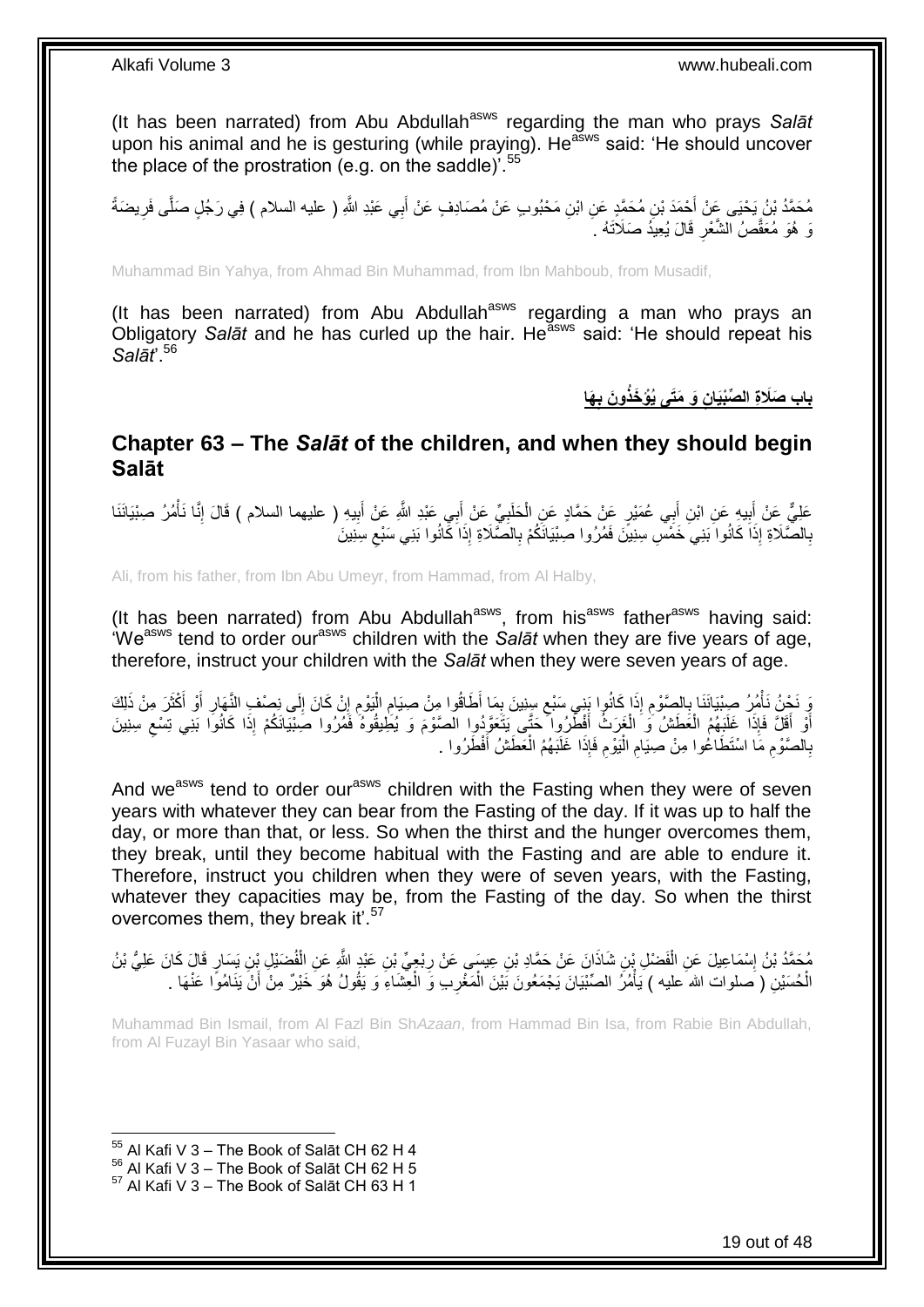'It was so that Ali<sup>asws</sup> Bin Al-Husayn<sup>asws</sup> used to order the children to gather between Al-Maghrib and Al-Isha (*Salāts*), and heasws was be saying: 'It is better than being asleep (ignorant) from it'.<sup>58</sup>

ِ الْحُسَيْنُ بْنُ مُحَمَّدٍ عَنِّ مُعَلِّى بْنِ مُحَمَّدٍ عَنٍ الْوَشَّاءِ عَنِ الْمُفَضَّلِ بْنِ صَالِحٍ عَنْ جَابِرٍ عَنْ أَبِي جَغْفَرٍ ( عليه السلام ) قَالَ<br>الْمُمْسُنُ بْنُ مُحَمَّدٍ عَنِّ مُعَلِّى بْنِ مُحَمَّدٍ مِنْ ٍ ْ ا<br>ا َ سَأَلْتُهُ عَنِ الصِّبْيَانِ إِذَا صَفُّوا فِي الصَّلَاةِ الْمَكْتُوبَةِ قَالَ لَا تُؤَخِّرُوهُمْ عَنِ الصَّلَاةِ الْمَكْتُوَبَةِ وَ فَرَّقُوا بَيْنَهُمْ ـ ْ ْ ֺ֦֖֦֧֦֦֦֦֪֦֪֦֪֦֪֦֪֦֧֦֪֦֧֦֧֦֪֪֦֧֦֧֦֧֦֧֦֧֦֧֦֧֝֟֟֓֕֟֓֕֝֓֟֓֡֟֓֡֟֓֡֟֓֡֟֓֓֞֟֓֞֟֓֡֟֓֓֞֓֞֟֓֡֓֞֟֓֡֟֟֟֟֟֟֟֓֟֓֞֟<br>֧֪֪֧֪֧֪֪֪֪֪֦֧֝֝֝֬ َ

Al Husayn Bin Muhammad, from Moalla Bin Muhammad, from Al Washa, from Al Mufazzal Bin Salih, from Jabir,

(It has been narrated) from Abu Ja'far<sup>asws</sup>, said, 'I asked him<sup>asws</sup> about the children when they form rows in the Obligatory Salats. He<sup>asws</sup> said: 'Do not be push them back from the Obligatory *Salāt*, but keep them separate (from each other by making an adult to stand between the two children)'.<sup>59</sup>

> **ي ِض َمر َو الْ ير الْ َكب باب َصَال ِة ال َّشْيخ ِ ِ ِ ِ**

## <span id="page-19-0"></span>**Chapter 64 – The** *Salāt* **of an elderly man and the sick**

عَلِيُّ بْنُ إِبْرَاهِيمَ عَنْ أَبِيهِ عَنْ خَذَانِ بْنِ سَدِيرٍ عَنْ أَبِيهِ قَالَ قُلْتُ لِأَبِي جَعْفَرٍ ( عليه السلام ) أَ تُصَلِّي النَّوَافِلَ وَ أَنْتَ قَاعِدٌ **!** َ <u>֖֚֚֚</u> َ َ ْ ِ َ فَقَالَ مَا أُصَلِّيهَا إِلَّا وَ أَنَا قَاعِدٌ مُنْذُ حَمَلْتُ هَذَا اللَّحْمَ وَ بَلَغْتُ هَذَا السِّنَّ ۖ . َ ْ َ ِ ِّ ا<br>ا

Ali Bin Ibrahim, from his father, from Hannan Bin Sadeyr, from his father who said,

'I said to Abu Ja'far<sup>asws</sup>, 'Are you<sup>asws</sup> praying the optional Salat while you<sup>asws</sup> are seated?' So he<sup>asws</sup> said: 'I<sup>asws</sup> have not prayed it except while seated until after l<sup>asws</sup> have gained this much weight and reaching this age'.<sup>60</sup>

مُحَمَّدُ بْنُ يَحْيَى عَنْ أَحْمَدَ بْنِ مُحَمَّدٍ عَنِ الْحُسَيْنِ بْنِ سَعِيدٍ عَنِ الْقَاسِمِ بْنِ مُحَمَّدٍ عَن<br>يُحْمَّدُ بْنُ يَحْيَى عَنْ أَحْمَدَ بْنِ مُحَمَّدٍ عَنِ الْحُسَيْنِ بْنِ سَعِيدٍ عَنِ الْقَاسِمِ بْنِ م ِ ْ ْ َ َ أَبِي جَعْفَرٍ ( عَليهِ السلام ) قَالَ قُلْتُ لَهُ إِنَّا نَتَحَدَّثُ نَقُولُ مَنْ صَلَّى وَ هُوَ جَالِسٌ مِنْ غَيْرِ كَيْلَةٍ كَانَتْ صَلَاتُهُ رَكْعَتَيْنِ بِرَكْعَةٍ وَ ِ ْ ِ َ ِ سَجَّدَتَيْنِ بِّسَجْدَةٍ فَقَالَ لَيْسَ ٰ هُوَ ۖ هَكَذَا ۚ هِيَ تَامَّةٌ لَكُمْ ۚ ـ **∣** 

Muhammad Bin Yahya, from Ahmad Bin Muhammad, from Al Husayn Bin Saeed, from Al Qasim Bin Muhammad, from Ali Bin Abu Hamza, from Abu Baseer,

(It has been narrated) from Abu Ja'far<sup>asws</sup>, said, 'I said to him<sup>asws</sup>, 'We are narrating, 'The one who prays *Salāt* while he is seated without an illness, his two *Rak'at* of *Salāt* would be (counted as) one *Rak'at*, and two prostrations would be (counted as) one prostration'. So he<sup>asws</sup> said: 'It is not like this. It is complete for you'.<sup>61</sup>

عَلِيُّ بْنُ إِبْرَاهِيمَ عَنْ أَبِيهِ عَنِ ابْنِ أَبِي عُمَيْرٍ عَنْ جَمِيلِ بْنِ دَرَّاجٍ أَنَّهُ سَأَلَ أَبَا عَبْدِ اللَّهِ ( عليه السلام ) مَا حَدُّ الْمَرِيضِ الَّذِي َ َ َ ٍ َ ِ َ ِ َ ِ ْ يُصَلِّي قَاعِداً فَقَالَ إِنَّ الَرَّجُلَ لَيُوعَكُ ۖ وَ يَحْرَجُ وَ لَكِنَّهُ هُوَ أَعْلَمُ بِنَفَّسِهِ وَ لَكِنْ إِذَا قَوِيَ فَلْيَقُمْ . ِ **!** َ ِ ْ

Ali Bin Ibrahim, from his father, from Ibn Abu Umeyr,

 $58$  Al Kafi V 3 – The Book of Salāt CH 63 H 2

 $^{59}$  Al Kafi V 3 – The Book of Salāt CH 63 H 3

<sup>60</sup> Al Kafi V 3 – The Book of Salāt CH 64 H 1

 $61$  Al Kafi V 3 – The Book of Salāt CH 64 H 2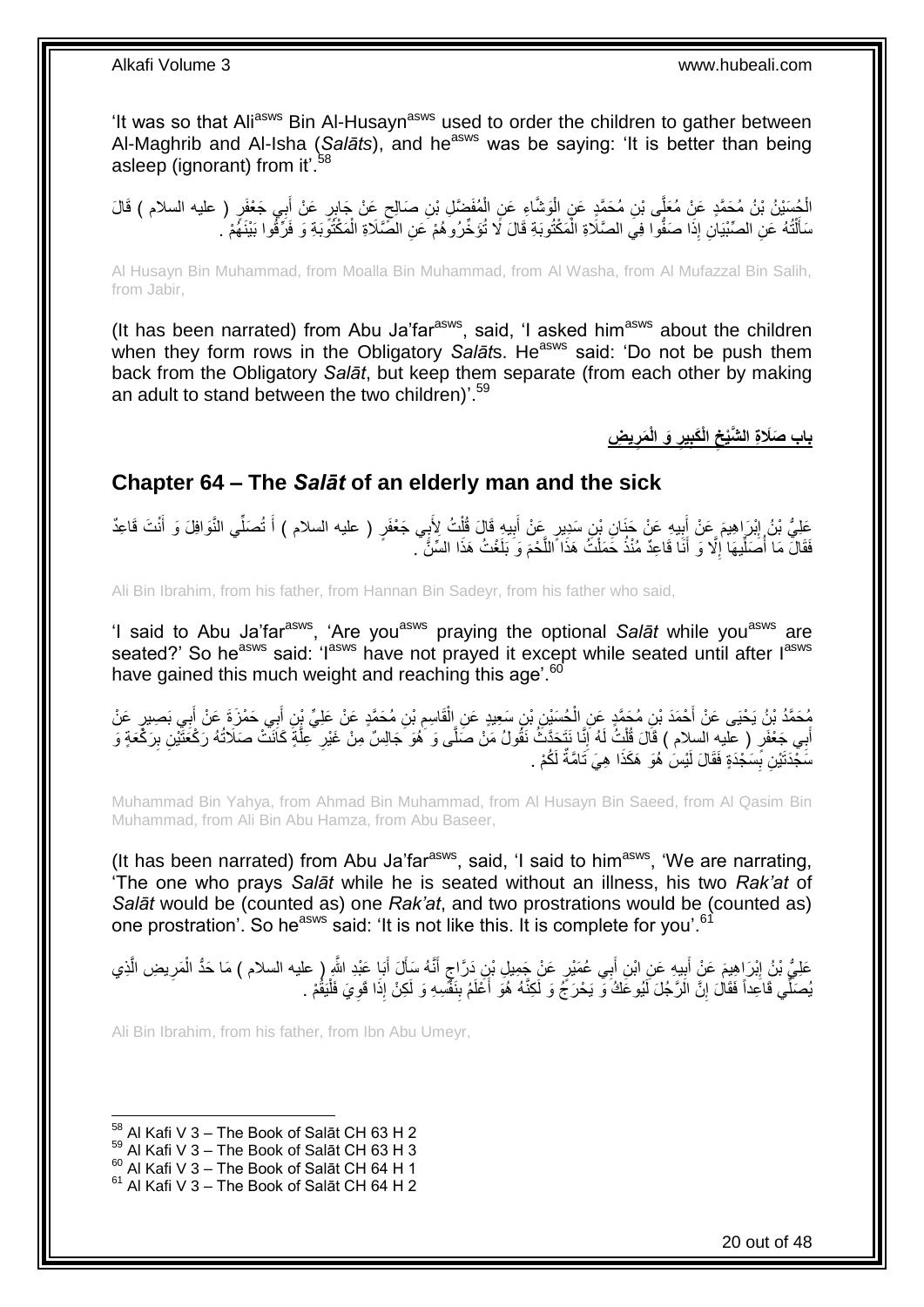(It has been narrated) from Jameel Bin Darraj who asked Abu Abdullah<sup>asws</sup>, 'What is a limit for the sick by which he can pray *Salat* seated?' So he<sup>asws</sup> said: 'If the man is unwell and is hindered. But, he is more knowing of himself. However, if he is strong enough, so let him stand<sup>'62</sup>

مُحَمَّدُ بْنُ يَحْيَى عَنْ أَحْمَدَ بْنِ مُحَمَّدٍ عَنْ حَمَّادٍ بْنِ عِيسَى عَنْ حَرِينٍ عَنْ مُحَمَّدٍ بْنِ مُسْلِمٍ قَالَ سَأَلْتُ أَبَا عَبْدِ اللَّهِ ( عليه السلام<br>- يَمَدُّدُ بَيْنَ يَحْيَلُ عَنْ أَحْمَدَ بِأَسْرَةٍ ֧֖֚֚֓֝֝֝֝ ِ َ ْ َ ) عَنِ الرَّجُلِ وَ الْمَرْ أَةِ يَذْهَبُ بَصَرُهُ فَيَأْتِيهِ الْأَطِبَّاءُ فَيَقُولُونَ نُدَاوِيلَّةَ شَهْراً أَوْ أَرْبَعِينَ أَيْلَةً مُسْتَلْقِياً كَذَلِكَ يُصَلِّي فَرَخَّصَ فِي **ٔ ٔ :** َ ْ ِّ ْ َ َ ِ ُذَلِكَ وَ قَالَ فَمَنِ اضْطُرَّ غَيْرَ باغٍ وَ لا عادٍ فَلا إِثْمَ عَلَيْهِ . ْ ِ ٍ

Muhammad Bin Yahya, from Ahmad Bin Muhammad, from Hammad Bin Isa, from Hareyz, from Muhammad Bin Muslim who said,

'I asked Abu Abdullah<sup>asws</sup> about the man and the woman whose evesight has gone. So the doctors come over to them and they are saying, 'We can heal you within a month or forty nights, lying down, it is like that you should be praying *Salāt*'. So heasws permitted them with regards to that and said *[2:173] but whoever is driven to necessity, not desiring, nor exceeding the limit, no sin shall be upon him*'.<sup>63</sup>

عَلِيُّ بْنُ إِبْرَاهِيمَ عَنْ أَبِيهٍ عَنِ ابْنِ أَبِي عُمَيْرٍ عَنْ حَمَّادٍ عَنِ الْحَلَبِيِّ عَنْ أَبِي عَبْدٍ اللَّهِ ( عِليه السلام ) قَالَ سَأَلْتُهُ عَنِ الْمَرِيضِ َ **!** َ ِ ْ ْ َ َ ِ ْ َ إِذَا لَّمْ يَسْتُطِعِ الْقِيَامَ وَ الْسُّجُودََ قَالَ يُوَمِّئُ بِرَأُّسِهِ إِيمَاءً وَ أَنّْ يَضَعَ جَبْهَتَهُ عَلَّى الْأَرْضِ أَحَبُّ إِلَيَّ . َ ِ ة<br>أ ِ ْ ِ اَ  $\frac{1}{2}$ 

Ali Bin Ibrahim, from his father, from Ibn Abu Umeyr, from Hammad, from Al Halby,

(It has been narrated) from Abu Abdullah $a$ <sup>asws</sup>, said, 'I asked him<sup>asws</sup> about the sick when he has no capacity for standing, and the *Sajdah*. He<sup>asws</sup> said: 'He can gesture by his head, and if he were to place his forehead upon the ground, it would be more beloved to measws<sup>, 64</sup>

الْحُسَيْنُ بْنُ مُحَمَّدٍ عَنْ عَبْدِ اللَّهِ بْنِ عَامِرٍ رَفَعَهُ عَنْ جَمِيلِ بْنِ دَرَّاجٍ عَنْ زُرَارَةَ عَنْ أَبِي جَعْفَرٍ ( عليه السلام ) قَالَ الْمَرِيضُ َ ٍ ِ ْ يُومِئُ إِيمَاءً . ֖֧֓<u>֚֚֚֚֓</u>

Al Husayn Bin Muhammad, from Abdullah Bin Aamir, raising it, from Jameel Bin Darraj, from Zurara,

(It has been narrated) from Abu Jafar $a<sup>asws</sup>$  having said: 'The sick would be indicating with gestures'.<sup>65</sup>

عَلِيُّ بْنُ مُحَمَّدٍ عَنْ سَهْلِ بْنِ زِيَادٍ عَنِ ابْنِ أَبِي نَصْرٍ عَنِ ابْنِ بُكَيْرٍ عَنْ مُحَمَّدِ بْنِ مُسْلِمٍ قَالَ سَأَلْتُ أَبَا جَعْفَرٍ ( عليه السلام ) ֧֧֚֓֝֝֓֝ َ ِ َ ْ ĺ عَنِ الْمَبْطُونِ فَقَالَ يَبْنِي َعَلَى صَلَاتِهِ ۖ. ْ

Ali Bin Muhammad, from Sahl Bin Ziyad, from Ibn Abu Nasr, from Ibn Bukeyr, from Muhammad Bin Muslim who said,

'I asked Abu Ja'far<sup>asws</sup> about the one with incontinence.<sup>66</sup> So he<sup>asws</sup> said: 'He would continue upon his *Salāt*' (wherever he is that state). 67

 $62$  Al Kafi V 3 – The Book of Salāt CH 64 H 3

 $63$  Al Kafi V 3 – The Book of Salat CH 64 H 4

 $64$  Al Kafi V  $3 -$  The Book of Salāt CH 64 H 5

 $65$  Al Kafi V 3 – The Book of Salāt CH 64 H 6

<sup>&</sup>lt;sup>66</sup> The one who cannot control his anal discharge due to an illness

 $67$  Al Kafi V 3 – The Book of Salāt CH 64 H 7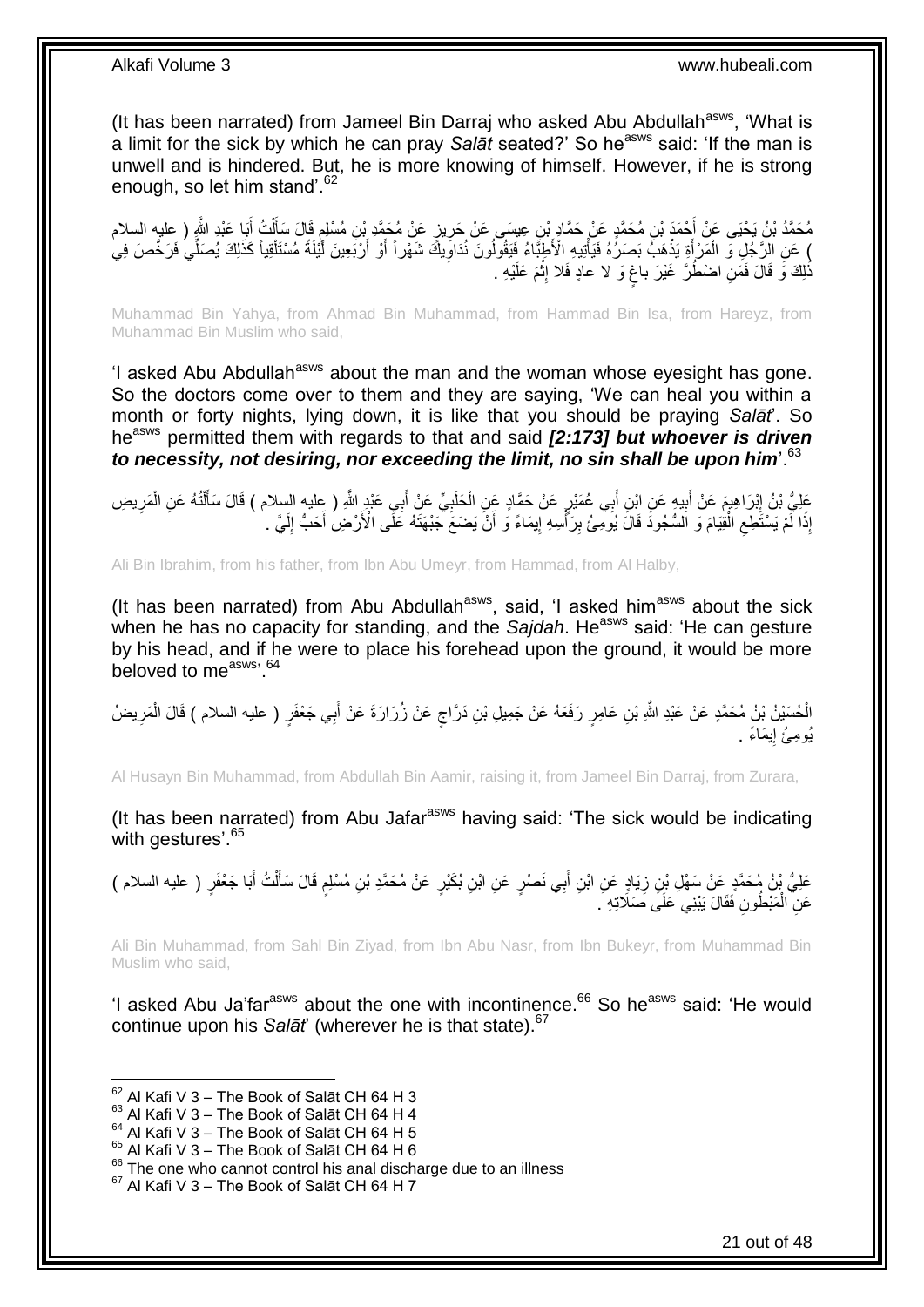الْحُسَيْنُ بْنُ مُحَمَّدٍ عَنْ عَبْدِ اللَّهِ بْنِ عَامِرٍ ۚ عَنْ عَلِيٍّ بْنِ مَهْزِيَارٍ عَنْ فَضَالَةَ عَنْ أَبَانٍ عَنْ زُرَارَةَ عَنْ أَبِي جَعْفَرٍ ( عليه السلام<br>الْحُسَيْنُ بْنُ مُحَمَّدٍ عَنْ عَبْدِ اللَّهِ بْنِ ع َ ِ َ ) قَالَ قُلْتُ الرَّجُلُ يُصَلِّي وَ هُوَ قَاعِدٌ فَيَقْرَأُ السُّورَةَ فَإِذَا أَرَادَ أَنْ يَخْتِمَهَا قَامَ فَرَكَعَ بِٱخِرِهَا قَالَ صَلَاتُهُ صَلَاةُ الْقَائِمِ ِ ِ َ ا<br>ا ْ ِ ْ

Al Husayn Bin Muhammad, from Abdullah Bin Aamir, from Ali Bin Mahziyar, from Fazalat, from Aban, from Zurara,

(It has been narrated) from Abu Ja'far<sup>asws</sup>, 'I asked, 'The man is praying Salat while he is seated. So he recites the Chapter, and when he intends to end it, he stands, and he performs *Rukū* at the end of it'. Heasws said: 'His *Salāt* is the *Salāt* of the standing one'.<sup>68</sup>

عَلِيُّ بْنُ إِبْرَاهِيمَ عَنِْ أَبِيهِ عَنْ عَبْدِ اللَّهِ بْنِ الْمُغِيرَةِ عَنْ مُعَاوِيَةَ بْنِ مَيْسَرَةَ إَنَّ سِنَاناً سَأَلَ أَبَا عَدِ اللَّهِ ( عليه السلام ) عَنِ َ ِ ْ **!** َ ِ َ َ الرَّجُلِ يَمُدُّ فِي الْصَّلَاةِ إِحْدَى رِجْلَيْهِ بَيْنَ يَدَيْهِ وَ هُوَ جَالِسٌ قَالَ لَا بَأْسَ وَ لَا أَرَاهُ إِلَّا قَالَ فِي الْمُعْتَلِّ وَ الْمَرِيضِ . **∶** ·<br>∶ ِ ْ ْ ِ اً **ٔ** 

Ali Bin Ibrahim, from his father, from Abdullah Bin A Mugheira, from Muawiya Bin Maysara,

'Sinan asked Abu Abdullah<sup>asws</sup> about the man who extend one of his legs in front of him in the *Salāt* while he is seated. He<sup>asws</sup> said: 'There is no problem'. And I (Muawiya Bin Maysara) do not see except that he<sup>asws</sup> said (this) regarding the disabled and the sick'.

> وَ فِي حَدِيثٍ آخَرَ يُصَلِّّي مُتَرَبِّعاً وَ مَادّاً رِجْلَيْهِ كُلُّ ذَلِكَ وَاسِعٌ . ِ

And in another Hadeeth, '(He<sup>asws</sup> said): 'He can pray Salat squared and having extended his legs. All of that, there is leeway'.<sup>69</sup>

عَلِيُّ بْنُ إِبْرَاهِيمَ عَنْ أَبِيهِ عَنْ عَبْدِ اللَّهِ بْنِ الْمُغِيرَةِ عَنْ سَمَاعَةَ قَالَ سُئِلَ عَنِ الْأَسِيرِ يَأْسِرُهُ الْمُشْرِكُونَ فَتَحْضُرُ الصَّلَاةُ وَ ْ **∣ ֽוּ** ِ ْ ْ **∶** يَمْنَعُهُ الَّذِي أَسَرَهُ مِنْهَا قَالَ يُومِئُ إِيمَاءً . ِ اُ، اً

Ali Bin Ibrahim, from his father, from Abdullah Bin Al Mugheira, from Sama'at who said,

'He<sup>asws</sup> was asked about the prisoner of the Polytheists. So the Salat (time) comes up, but the one who imprisoned him prevents him from it. He<sup>asws</sup> said: 'He would indicate with gestures'.<sup>70</sup>

عَلِيٌّ عَنْ أَبِيهٍ عَنِ ابْنِ مَحْبُوبٍ عَنْ أَبِي حَمْزَةَ عَنْ أَبِي جَعْفَرٍ ( عليه السلام ) فِي قَوْلِ اللَّهِ عَنَّ وَ جَلَّ الَّذِينَ يَذْكُرُونَ اللَّهَ َ **ِ** َ **ٔ** َ قِياماً وَ قُعُوداً وَ عَلى َجْنُوبِهِمْ قَالَ الصَّحِيحُ يُصَلِّي قَائِماً وَ قُعُوداً الْمَرِيضُ يُصَلِّي جَالِساً وَ عَلى جُنُوبِهِمْ الَّذِي يَكُونُ أَصْعَفَ ِ ْ ِ َ اُ ِ مِنَ الْمَرِيضِ الَّذِي يُصَلِّي جَالِساً . ِ ْ اً

Ali, from his father, from Ibn Mahboub, from Abu Hamza,

(It has been narrated) from Abu Ja'far<sup>asws</sup> regarding the Words of Allah<sup>azwj</sup> Mighty and Majestic *[3:191] Those who remember Allah standing and sitting and lying*  **on their sides.** He<sup>asws</sup> said: 'The healthy would pray *Salāt* standing, '**and sitting**' are

 $68$  Al Kafi V 3 – The Book of Salāt CH 64 H 8

 $^{69}$  Al Kafi V 3 – The Book of Salāt CH 64 H 9

 $70$  Al Kafi V 3 – The Book of Salāt CH 64 H 10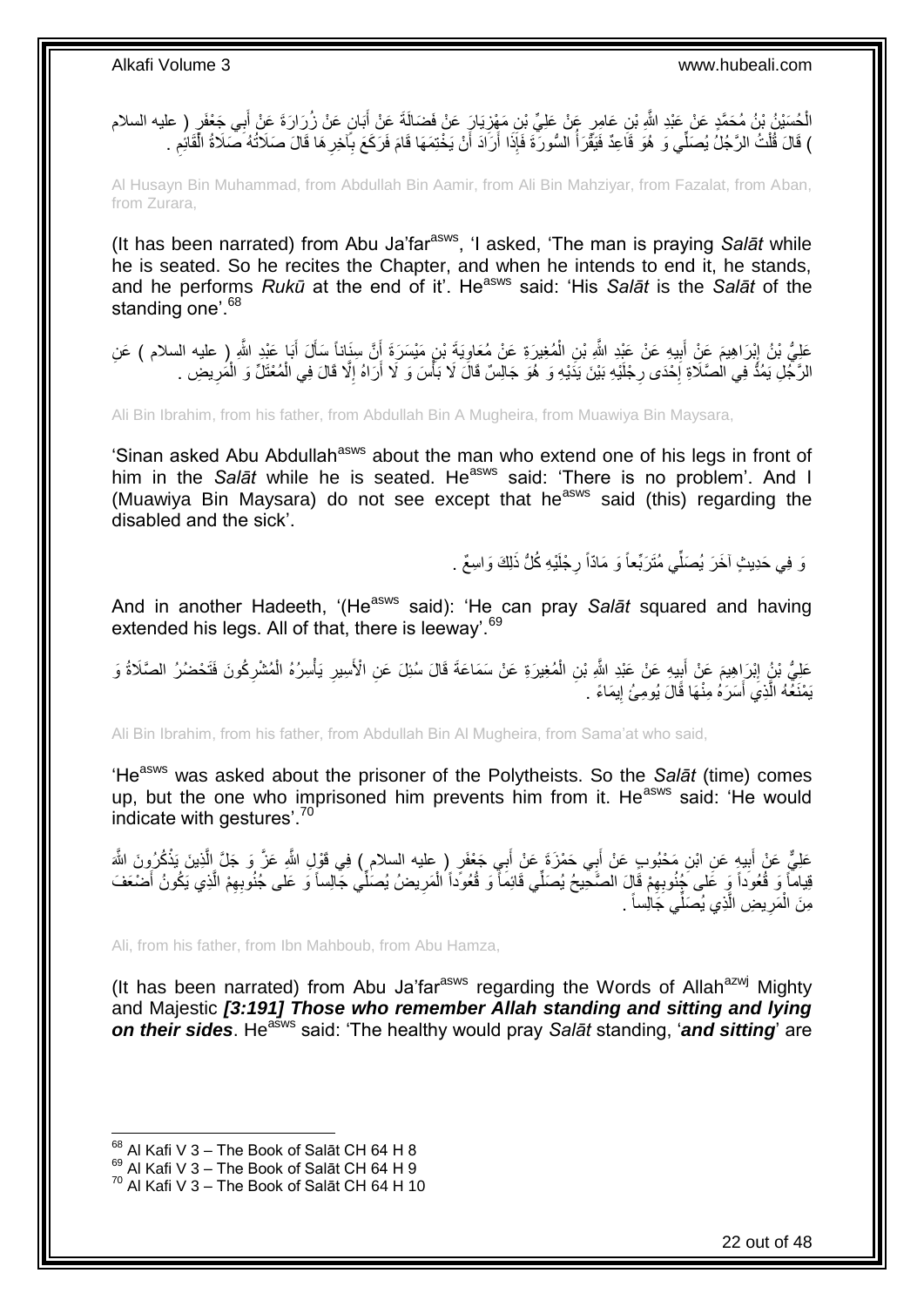the sick praying *Salāt* seated, and '*lying on their sides*' are those who happen to be weaker than the sick who pray *Salāt* seated'.<sup>71</sup>

عَلِيٌّ عَنْ أَبِيهٍ عَنْ مُحَمَّدٍ بْنِ إِبْرَاهِيمَ عَمَّنْ حَدَّثَهُ عَنْ أَبِي عَبْدِ اللَّهِ ( عليه السلام ) قَالَ يُصَلِّي الْمَرِيضُ قَاعِداً فَإِنْ لَمْ يَقْدِرْ ِ **!** ∣ٍ ِ ْ َ َ صَلَّى مُسْتَلِّقِياً يُكَبِّرُ ثُمَّ يَقْرَأُ فَإِذَا أَرَادَ الرُّكُوعَ غَمَّضِ عَيْنَيْهِ ثُمَّ يَفْتَحُ عَيْنَيْهِ فَيَكُونُ فَتْحُ عَيْنَيْهِ رَفْعَ رَأْسِهِ مِنَ الرُّكُوعِ ُ ُ ا<br>ا ُ ْ ِ ْ فَإِذَا أَرَادَ أَنْ يَسْجُدَ غَمَّضَ عَيْنَيْهِ ثُمَّ سَبَّحَ فَإِذَا سَبَّحَ فَتَحَ عَيْنَيْهِ فَيَكُونَّ فَتْحُ عَيْنَيْهِ رَفْعَ رَأْسِهِ مِنَ السُّجُودِ ثُمَّ يَنَشَهَّدُ وَ يَنْصَرِفُ خ ُ اً َ **ٔ** ِ ُ

Ali, from his father, from Muhammad Bin Ibrahim, from the one who narrated it,

(It has been narrated) from Abu Abdullah<sup>asws</sup> having said: 'The sick would pray Salat seated. So if he is not able, he should pray *Salāt* lying down. He should exclaim Takbīr, then recite. So when he intends the Rukū, he would shut his eyes, then Glorify, then open his eyes, so that the opening of his eyes would be his raising his head from the *Rukū*. So when he intends to perform *Sajdah*, he would shut his eyes, then Glorify. So when he has Glorified, he would open his eyes, so that the opening of his eyes would be the raising of his head from the prostrations. Then he should perform *Tashahhud* and finish'.

أَحْمَدُ بْنُ إِدْرِيسَ عَنْ مُحَمَّدِ بْنٍ أَحْمَدَ عَنْ أَحْمَدَ بْنِ الْحَسَنِ عَنْ عَمْرِو بْنِ سَعِيدٍ عَنْ مُصَدِّقٍ بْنِ صَدَقَةً عَنْ أَبِي عَبْدِ اللَّهِ ( ْ َ **∶** יִי (ו َ َ عليه السِّلاَمِ ۖ) قَالَ سَأَلْتُهُ عَنِ الْمَرِيضِ أَ يَحِلُّ لَهُ أَنَّ يَقُومَ عَلَى فَرَاشِهِ ۖ وَ يَسَّمُ كَا عَلَى الْأَرْضِ قَالَ فَقَالَ إِذَا كَانَ الْفِرَاشُ غَلِيظاً َ َ ِ ْ ْ ْ َ ِ قَدْرَ آجُرَّةٍ أَوْ أَقَلَّ اسْتَقَامَ لَهُ أَنْ يَقُوَّمَ عَلَيْهِ وَ يَسْجُدَ عَلَى الْأَرْضِ وَ إِنْ كَانَ أَكْثَرَ مِنْ ذَلِكَ فَلَا ۖ . َ َ ِ اً َ

Ahmad Bin Idrees, from Muhammad Bin Ahmad, from Ahmad Bin Al Hassan, from Amro Bin Saeed, from Musaddiq Bin Sadaqa,

(It has been narrated) from Abu Abdullah<sup>asws</sup>, said, 'I asked him<sup>asws</sup> about the sick, is it Permissible for him that he stands upon his furnishing and performs *Sajdah* upon the ground?' So he<sup>asws</sup> said: 'If it was so that the furnishing was thick of the measurement of a brick or less, it would be correct for him that he stands upon it and performs *Sajdah* upon the ground; and if it was more than that, so no'.<sup>73</sup>

> **ِذي َتفُوُت ُه ال َّصَالةُ ي ِض الَّ َمر ْي ِه َو الْ ُم ْغَمى َعلَ باب َصَال ِة الْ ِ**

<span id="page-22-0"></span>**Chapter 65 –** *Salāt* **of the unconscious and the sick who has missed out on the** *Salāt*

مُحَمَّدُ بْنُ يَحْيَىِ عَنِْ أَحْمَدَ بْنِ مُحَمَّدٍ عَنْ عَلِيٍّ بْنِ جَدِيدٍ عَنْ مُرَازِمٍ قَالَ سَأَلْتُ أَبَا عَبْدِ اللَّهِ ( عليه السلام ) عَنِ الْمَرِيضِ لَا ٍ ِ َ ِ ْ َ ْ اً<br>أ بَقْدِرُ ۚ عَلَى الصَّلَاةِ قَالَ فَقَالَ كُلُّ مَا غَلَبَ اللَّهُ عَلَيْهِ فَاللَّهُ أَوْلَى بِالْعُذْرِ ۚ ۗ. ِ **ٔ** ْ ِ َ

Muhammad Bin Yahya, from Ahmad Bin Muhammad, from Ali Bin Hadeed, from Murazim who said,

'I asked Abu Abdullah<sup>asws</sup> about the sick not being able upon the *Salāt*. He<sup>asws</sup> said: 'Every one whom Allah<sup>azwj</sup> has Overcome upon, so Allah<sup>azwj</sup> is the closest with the Excusing<sup>'74</sup>

<sup>1</sup>  $71$  Al Kafi V 3 – The Book of Salāt CH 64 H 11

 $72$  Al Kafi V 3 – The Book of Salāt CH 64 H 12

 $^{73}$  Al Kafi V 3 – The Book of Salāt CH 64 H 13

 $^{74}$  Al Kafi V 3 – The Book of Salāt CH 65 H 1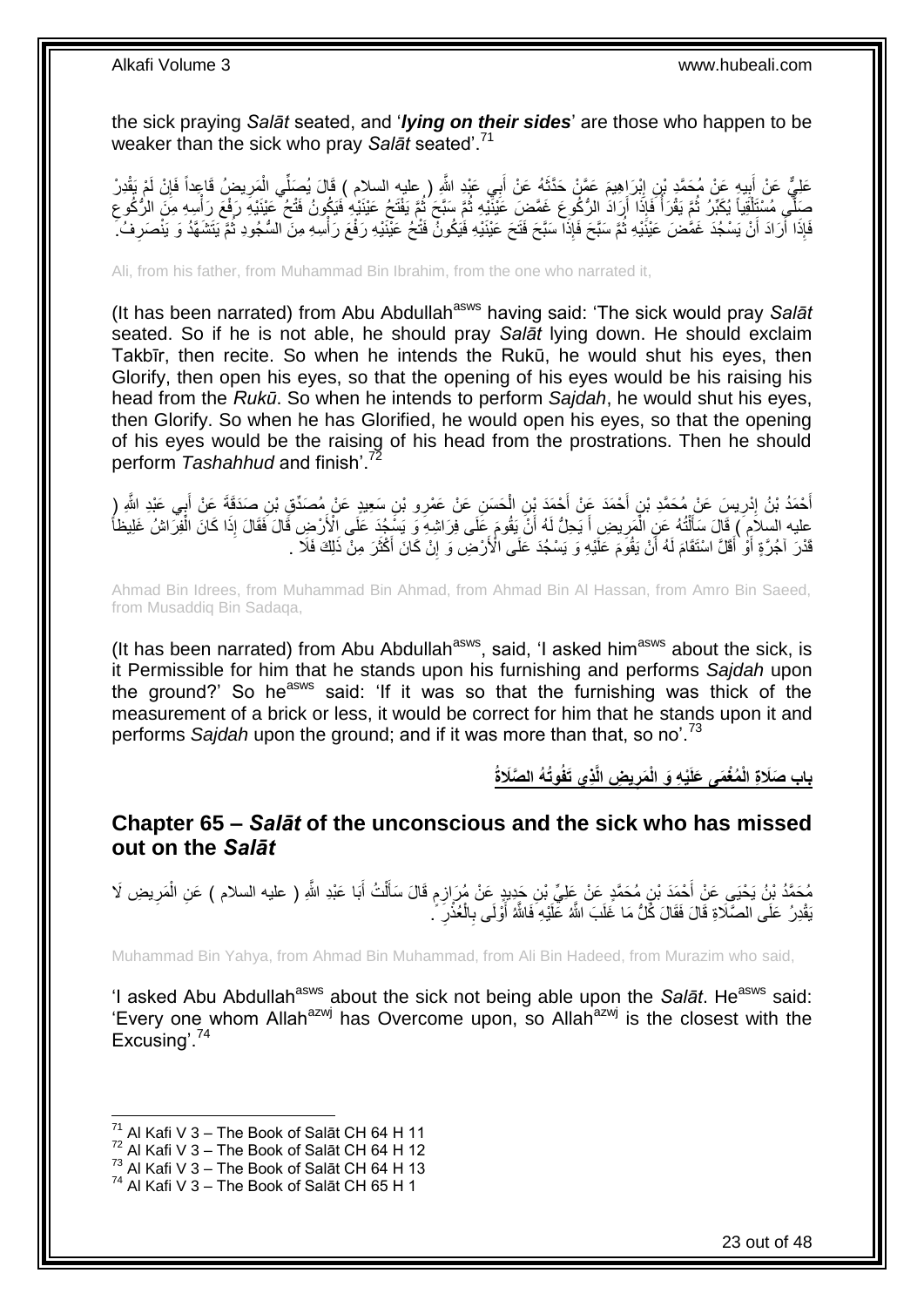مُحَمَّدُ بْنُ يَحْيَى عَنْ أَحْمَدَ بْنِ مُحَمَّدٍ عَنِ الْحَجَّالِ عَنْ ثَعْلَبَةَ بْنِ مَيْمُونٍ عَنْ مَعْمَرِ بْنِ عُمَرَ قَالَ سَأَلْتُ أَبَا جَعْفَرٍ ( عليه السلام ْ َ ْ َ **ٍ** َ ) عَنِ الْمَرِيضِ يَقْضِي الصَّلَاةَ إِذَا أَغْمِيَ عَلَيْهِ فَقَالَ لَا . المناسب المستقبل المستقبل المستقبل المستقبل المستقبل المستقبل المستقبل المستقبل المستقبل المستقبل المستقبل الم<br>المستقبل المستقبل المستقبل المستقبل المستقبل المستقبل المستقبل المستقبل المستقبل المستقبل المستقبل المستقبل ال ِ ْ

Muhammad Bin Yahya, from Ahmad Bin Muhammad, from Al Hajjal, from Sa'alba Bin Maymoun, from Ma'mar Bin Umar who said,

'I asked Abu Ja'far<sup>asws</sup> about the sick one, Does he have to fulfil the lapse Salats when he was unconscious?' He<sup>asws</sup> said: 'No'.<sup>75</sup>

ْ عَلِيُّ بْنُ إِبْرَاهِيمَ عَنْ مُحَمَّدٍ بْنِ عِيسَى عَنْ يُونُسَ عَنْ إِبْرَاهِيمَ الْخَزَّازِ أَبِي أَيُّوبَ عَنْ أَبِي عَبْدِ اللَّهِ ( عليه السلام ) قَالَ سَأَلْتُهُ ِ ِ ْ َ َ َ َ ِ عَنْ رَجُلٍ أُغْمِيَ عَلَيْهِ أَيَّاماً لَمْ يُصَلِّ ثُمَّ أَفَاقَ أَ يُصَلِّي مَا فَاتَهُ قُالَ لَا شَيْءَ عَلَيْهِ . َ َ ُ اَ َ ِ المُسَابِعِينِ<br>ا

Ali Bin Ibrahim, from Muhammad Bin Isa, from Yunus, from Ibrahim Al Khazzaz Abu Ayoub,

(It has been narrated) from Abu Abdullah<sup>asws</sup>, said, 'I asked him<sup>asws</sup> about a man who was unconscious for days, not having prayed *Salāt*. Then he awakes. Does he have to pray the *Salāts* which he missed out on?' He<sup>asws</sup> said: 'There is nothing upon him<sup>'</sup> $76$ 

ِ عَلِيُّ بْنُ مُحَمَّدٍ وَ مُحَمَّدُ بْنُ الْحَسَنِ عَنْ سَهْلِ بْنِ زِيَادٍ عَنِ ابْنِ مَحْبُوبٍ عَنِ إِنْ رِئَابٍ عَنْ أِبِي بَصِبِيرٍ عَنْ أَحَدِهِمَا ( عليهما َ ِ **∶** ْ َ السلام ) قَالَ سَأَلْتُهُ عَنِ الْمَرِيضِ يُغْمَى عَلَيْهِ ثُمَّ يُفِيقُ كَيْفَ يَقْضَِي صَلَاتَهُ قَالَ يَقْضَِي الصَّلَاةَ ٱلَّتِي أَدْرًكَ وَقْتَهَا . ان<br>المقام ِ ْ ֺ֦֧֦֦֧֦֧֦֦֧֦֧֦֪֦֧֦֪֦֪֦֪֦֪֦֪֦֧֦֪֦֪֪֦֪֪֦֝֟֟֟֟֟֟֟֟֟֟֟֟֟֟֟֟֟֟֟֟֟֓֟֟֟֓֟֓֟֓֕֟֓֟֓֟֓֟֓֟֓֟֟֓֟֟֓֟֟֟֟֟֟֟֟ َ َ َ

Ali Bin Muhammad, and Muhammad Bin Al Hassan, from Sahl Bin Ziyad, from Ibn Mahboub, from Ibn Raib, from Abu Baseer,

(It has been narrated) from one of the two  $(5<sup>th</sup>$  or  $6<sup>th</sup>$  Imam<sup>asws</sup>), said, 'I asked him<sup>asws</sup> about the sick one who was unconscious. Then he awoke. How would he fulfil his (missed out) *Salāts*?' He<sup>asws</sup> said: 'He would only fulfil the *Salāt* at the time for which he became conscious' <sup>77</sup>

عَلِيُّ بْنُ إِبْرَاهِيمَ عَنْ أَبِيهِ عَنْ حَمَّادٍ عَنْ حَرِيزٍ عَنْ مُحَمَّدِ بْنِ مُسْلِمٍ قَالَ قُلْتُ لَهُ رَجُلٌ مَرِضَ فَتَرَكَ النَّافِلَةَ فَقَالَ يَا مُحَمَّدُ<br>يَجِي <u>֖֓</u> ِ ْ ֧֖֧֚֚֓֝֝֝ **∶ !** لْيْسَتْ بِفَرِيضَةٍ إِنْ قَضَاَهَا فَهُوَ خَيْرٌ يَفْعَلُهُ وَ إِنْ آَمْ يَفْعَلْ فَلَا شَيْءَ عَلَيْهِ . ِ ا<br>ا ِ ِ 

Ali Bin Ibrahim, from his father, from Hammad, from Hareyz Bin Muslim who said,

'I said to him<sup>asws</sup>, 'A man is sick, so he leaves the optional (Salats)'. So he<sup>asws</sup> said: 'O Muhammad! It is not an Obligation that he should be fulfilling it. If it better if he does it, but if he does not do it, so there is nothing upon him'.<sup>78</sup>

ْ جَمَاعَةٌ عَنْ أَحْمَدَ بْنِ مُحَمَّدٍ عَنِ الْحُسَيْنِ بْنِ سَعِيدٍ عَنْ صَفْوَانَ عَنِ الْعِيصِ بْنِ الْقَاسِمِ قَالَ سَأَلْتُ أَبَا عَبْدِ اللَّهِ ( عليه السلام ) َ ِ ْ ْ ْ َ عَنْ رَجُلٍ اجْتَمَعَ عَلَيْهِ صَلَاةُ السَّنَةِ مِنْ مَرَضٍ قَالَ لَا يَقْضِي .

A group, from Ahmad Bin Muhammad, from Al Husayn Bin Saeed, from Safwan, from Al Ays Bin Al Qasim who said,

'I asked Abu Abdullah<sup>asws</sup> about a man upon whom the (lapse) Sunnah *Salāts* have been accumulated due to illness'. He<sup>asws</sup> said: 'He would not (need to) fulfil'.<sup>79</sup>

- $76$  Al Kafi V 3 The Book of Salāt CH 65 H 3
- $^{77}$  Al Kafi V 3 The Book of Salāt CH 65 H 4

 $^{75}$  Al Kafi V 3 – The Book of Salāt CH 65 H 2

 $^{78}$  Al Kafi V 3 – The Book of Salāt CH 65 H 5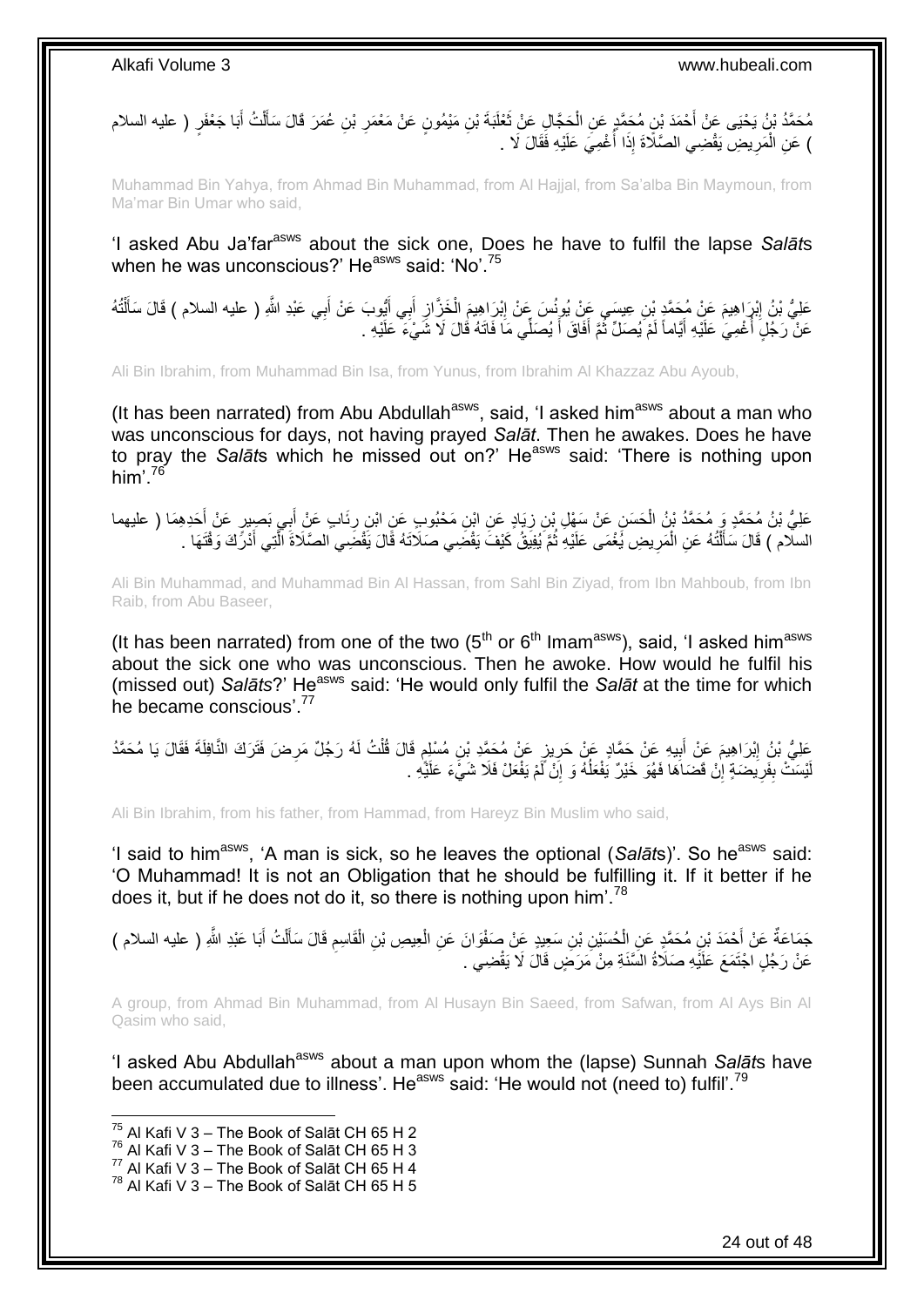عَلِيُّ بْنُ إِنْرِاهِيمَ عَنْ أَبِيهِ وَ مُحَمَّدُ بْنُ إِسْمَاعِيلَ عَنِ الْفَضْلِ بْنِ شَاذَانَ جَمِيعاً عَن<br>عَلِيُّ بْنُ إِنْرِاهِيمَ عَنْ أَبِيهِ وَ مُحَمَّدُ بْنُ إِسْمَاعِيلَ عَنِ الْفَضْلِ بْنِ شَاذَانَ جَمِيعاً ع َ ْ ِ **!**  ِ ِ ْ أَبِي ۖ عَبْدِ اَشُّو ( عليه السَلام ) قَالَ سَمِعْتُهُ يَقُولُ فِي اَلْمُغْمَى عَلَيْهِ قَالَ مَا غَلَبَ اللَّهُ عَلَيْهِ فَاَللَّهُ أَوْلَى ۖ بِالْعُذْرِ . َ ْ ِ **ٔ** ْ ِ

Ali Bin Ibrahim, from his father and Muhammad Bin Ismail, from Al Fazl Bin Sh*Azaan*, altogether from Ibn Abu Umeyr, from Hafs Bin Al Bakhtary,

(It has been narrated) from Abu Abdullah<sup>asws</sup>, 'I heard him<sup>asws</sup> saying regarding the unconscious: 'What Allah<sup>azwj</sup> has Caused to overcome upon him, so Allah<sup>azwj</sup> is the closest with the Excusing'.  $80$ 

> **ُج ُمَع ِة َو لَ الْ ْض ِل َيْوم باب ف تِ ِه َ ْيلَ ِ**

## <span id="page-24-0"></span>**Chapter 66 – Merits of the day of Friday and its night**

مُحَمَّدُ بْنُ يَحْيَى عَنْ أَحْمَدَ بْنِ مُحَمَّدٍ عَنْ حَمَّادِ بْنِ عِيسَى عَنِ الْحُسَيْنِ بْنِ الْمُخْتَارِ عَنْ أَبِي بَصِيرٍ قَالَ سَمِعْتُ أَبَا جَعْفَرٍ ( َ **ٍ** ْ ْ َ َ عليه السلام ) يَقُولُ مَا طَلَعَتِ الشَّمْسُ بِيَوْمٍ أَفْضَلَ مِنْ يَوْمِ الْجُمُعَةِ . ْ َ م **!** لَ

Muhammad Bin Yahya, from Ahmad Bin Muhammad, from Hammad Bin Isa, from Al Husayn Bin Al Mukhtar, from Abu Baseer who said,

'I heard Abu Ja'far<sup>asws</sup> saying: 'The sun has not emerged upon a day superior than the day of Friday'. $81$ 

ِّفْهُ عَنْ أَحْمَدَ بْنِ مُحَمَّدٍ عَنِ الْحُسَيْنِ بْنِ سَعِيدٍ عَنِ النَّصْرِ بْنِ سُوَيْدٍ عَنْ عَنْدٍ الثَّوِ بْنِ سِنَانٍ عَنْ حَفْصِ بْنِ الْبَخْتَرِيِّ عَنْ ِ ْ َ ِ ْ مُحَمَّدِ بْنِ مُسْلِمٍ عَنْ أَبِي جَعْفَرٍ ۚ إِ عليهَ السَلام ) قَالَ إِذَا كَانَ يَوْمُ الْجُمُعَةِ نَزَلَ الْمَلَائِكَةُ اَلْمُقَرَّبُونَ مَعَهُمْ قَرَاطِيسُ مِنْ فِضَّةٍ وَ ٍ ْ ْ ْ أَقْلَامٌ مِنْ ذَهَبٍ ۚ فَيَجْلِسُونَ عَلَى ۗ أَبُوَابِ الْمَسْجِدِ عَلَى كَرَاسِيَّ مِنْ نُورٍ فَيَكْتُبُونَ النَّاسَ عَلَى مَذَارِلِّهِمُ الْأَوَّلُ وَ الثَّانِيَ حَتَّى يَخْرُجَ ْ َ ِ  $\ddot{\ddot{\phantom{}}}$ الْإِمَامُ فَإِذَا خَرَجَ الْإِمَامُ طَوَوْا ۖ صُحُفَهُمْ وَ لَا يَهْبِطُونَ فِي شَّيْءٍ مِنَ ٱلْأَيَّامِ إِلَّا فِي يَوْمِ الْجُمُعَةِ يَعْنِي الْمَلَائِكَةَ الْمُقَرَّبِينَ ۖ ِ ِ ْ ْ ْ ِ ِ ِ

From him, from Ahmad Bin Muhammad, from Al Husayn Bin Saeed, from Al Nazar Bin Suweyd, from Abdullah Bin Sinan, from Hafs Bin Al Bakhtary, from Muhammad Bin Muslim,

(It has been narrated) from Abu Ja'far<sup>asws</sup> having said: 'Whenever it is the day of Friday, the Angels of Proximity descend and with them are papers of silver and pens of gold. So they are sitting upon the doors of the Masjid upon chairs of light, and they are recording the people upon their status – the first, the second, until the prayer leader comes out. So when the prayer leader comes out, they are folding up their parchments. And they are not descending regarding anything, from the days except for the day of Friday, meaning the Angels of Proximity'.<sup>82</sup>

أَحْمَدُ عَنِ الْمُسَيْنِ عَنِ النَّضِرِ بْنِ سُوَيْدٍ عَنْ عَبْدِ اللَّهِ بْنِ سِنَانٍ عَنْ أَبِي عَبْدٍ اللَّهِ ( عليه السلام ) قَالَ كَإِنَ رَسُولُ اللَّهِ ( صلي **∶** ْ َ اللهِ عِليه َواله ) يَسْتَحِبُّ إِذَا دَخَلَ وَ إِذَا خَرَجَ فِي الشَّنَاءِ أَنْ يَكُونَ ذَلِكَ فِي لَيْلَةِ الْجُمُعَةِ وَ قَالَ أَبُو عَبْدِ اللَّهِ ( عليه السلام ) إِنَّ ْ َ ِ َ اللَّهَ اخْتَارَ مِنْ كُُلِّ شَيْءٍ شُّيْئاً فَاخْتَارَ مِنَ الْأَيَّامِ يَوْمَ الْجُمُعَةِ ۖ . ْ ِ

Ahmad, from Al Husayn, from Al Nazar Bin Suweyd, from Abdullah Bin Sinan,

(It has been narrated) from Abu Abdullah<sup>asws</sup> having said: 'It was so that Rasool-Allah<sup>saww</sup> loved to come over (back from a journey), and when he<sup>saww</sup> went out (on a

1  $^{79}$  Al Kafi V 3 – The Book of Salāt CH 65 H 6  $80$  Al Kafi V 3 – The Book of Salāt CH 65 H 7  $81$  Al Kafi V 3 – The Book of Salāt CH 66 H 1  $82$  Al Kafi V 3 – The Book of Salāt CH 66 H 2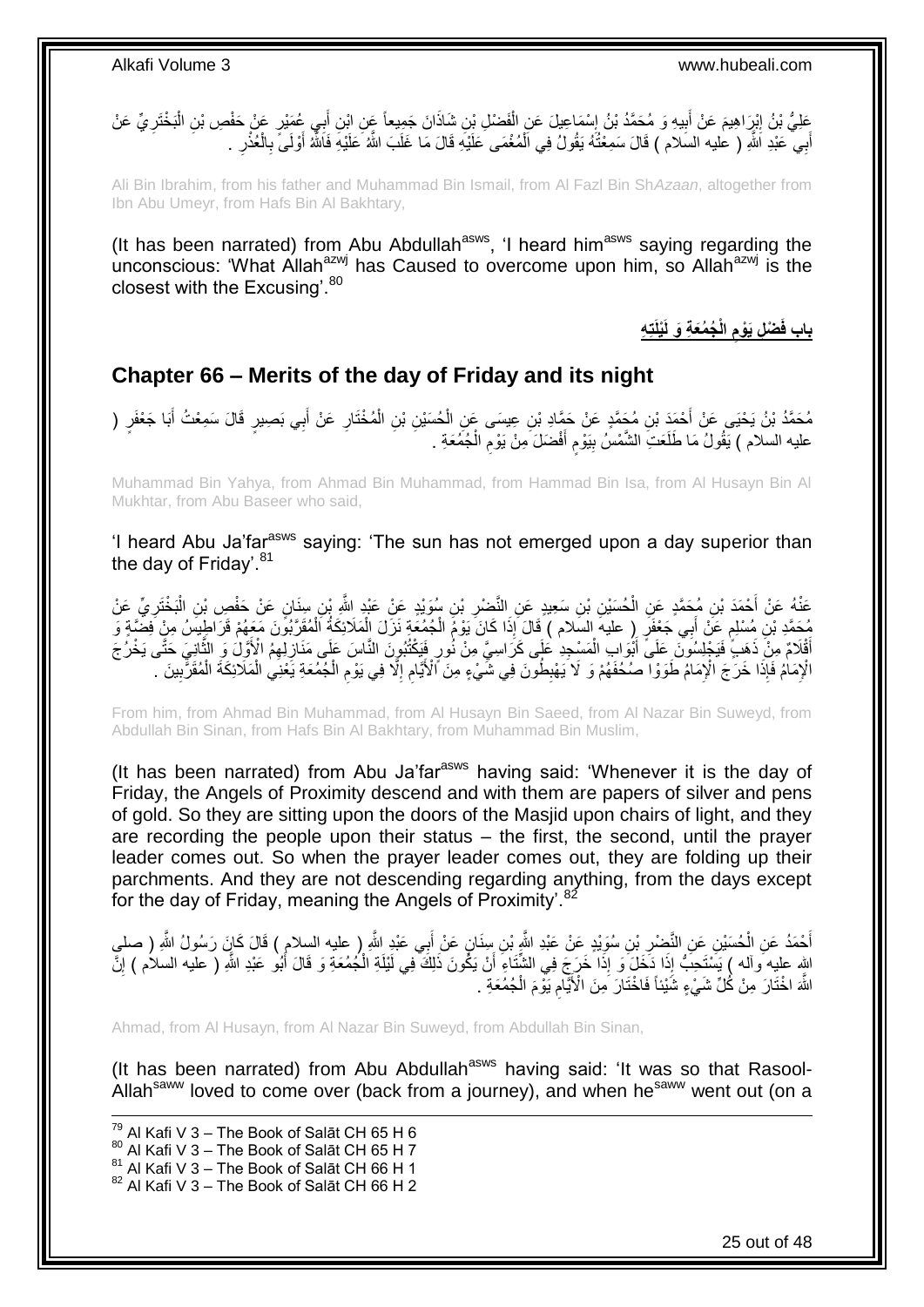journey) in the winter, that is would happen to be during the night of Friday. And Abu Abdullah<sup>asws</sup> said: 'Allah<sup>azwj</sup> Chose something among everything, so He<sup>azwj</sup> Chose from the days, the day of Friday'. $83$ 

وَ عَنْهُ عَنِ النَّضْرِ عَنْ عَبْدٍ اللَّهِ بْنِ سِنَانٍ عَنْ أَبِي عَبْدِ اللَّهِ ( عليه السلام ) قَإِلَ السَّاعَةُ الَّتِي يُسْتَجَابُ فِيهَا الدُّعَاءُ يَوْمَ الْجُمُعَةِ م<br>ا َ ِ ْ مَا بَيْنَ فَرَاغِ الْإِمَامِ مِنَ الْخُطْبَةِ إِلَى أَنْ يََسْتَوِيَ الْنَّاسُ فِي الْصُنْفُوفِ وَ سَاعْةٌ أُخْرَى مِنْ آخِرِ النَّهَارِ إِلَى غُرُوبِ الشَّمْسِ . ِ َ ِ ِ ِ ِ ِ ِ :<br>ا

And from him, from Al Nazar Bin Suweyd, from Abdullah Bin Sinan,

(It has been narrated) from Abu Abdullah<sup>asws</sup> having said: 'The timing during which the supplication is Answered is the day of Friday what is between the prayer leader being free from the sermon, up to him evening out the people in the rows; and another timing is from the end of the day to the setting of the sun'.  $84$ 

عَلِيُّ بْنُ مُحَمَّدٍ عَنْ سَهْلٍ بْنِ زِيَادٍ عِنِ ابْنِ أَبِي نَصْبٍ عَنْ أَبِي الْحَسَنِ الرِّصْمَا ( عليه السلام ) قَالَ قَالَ رَسُولُ اللَّهِ ( صلى الله ِ ْ َ َ عِلِيَّه وآله ) إِنَّ يَوْمَ الْجُمُعَةِ سَيِّدُ الْأَيَّامِ يُضَاعِفُ اللَّهَ فِيهِ الْخَِسَّنَاتِ وَ يَمْحُو فِيهِ السَّيِّئَاتِ وَ يَرْفَعُ فِيهِ الدَّرَجَاتِ وَ يَسْتَجِيبُ فِيهِ ْ ِ ْ ِ الدَّعَوَاتِ وَ يَكْشِفُّ فِيهِ الْكُرُبَاتِ وَ يَقْضِي فِيهِ الْحَوَائِجَ الْعِظَامَ وَ هُوَ يَوْمُ الْمَزِيدِ لِلَّهِ فِيهِ عُثَقَاءُ وَ طُلَقَاءُ مِنَ النَّارِ ِ ْ ْ ْ ِ

Ali Bin Muhammad, from Sahl Bin Ziyad, from Ibn Abu Nasr,

(It has been narrated) from Abu Al-Hassan Al-Reza<sup>asws</sup> having said: 'Rasool-Allah<sup>saww</sup> said: 'The day of Friday is the chief of the days. Allah<sup>azwj</sup> Multiplies the good deeds during it and Deletes the sins during it, and Raises the Levels during it, and the supplications are Answered during it, and the worries are Removed during it, and the great needs are fulfilled during it; and it is a day of Allah<sup>azwj</sup> to Increase during it, the number of emancipated ones and their separation from the Fire.

مَا دَعَا بِهِ أَحَدٌ مِنَ النَّاسِ وَ قَدْ عَرَفَ حَقَّهُ وَ حُرْمَتَهُ إِلَّا كَانَ حَقَّاً عَلَى اللَّهِ عَزَّ وَ جَلَّ أَنْ يَجْعَلَهُ مِنْ عُتَقَائِهِ وَ طُلَقَائِهِ مِنَ النَّارِ اُ ِ َ **∶** ِ فَإِنْ مَاتََ فِي يَوْمِهِ وَ لِّيْلَٰذِهِ مَاتَ شَهِيداً وَ بُعِثَ آمِناً وَ مَا اسْتَخَفَّ أَحَدٌّ بِحُرْمَذِهِ وَ ضَيَّعَ حَقَّهُ إِلَّا كَانَ حَقَّاً عَلَى اللَّهِ عَزَّ وَ جَلَّ ِ ֚׀֛<br>ׇ֧֢֚ ِ ِ َ أَنَّ يُصْلِيَهُ نَاْرَ جَهَنَّمَ إِلَّا أَنْ يَتُوبَ ِ اً

And none from the people would supplicate in it having recognised its right and its sanctity except that he would have a right upon Allah<sup>azwj</sup> Mighty and Majestic that He<sup>azwj</sup> Makes him to be from the emancipated ones and separated ones from the Fire. So if he were to die during its day and its night, he would have died a martyr, and would be Resurrected secure; and none shall take lightly with its sanctity and waste its right except that there would be a right upon Allah<sup>azwj</sup> Mighty and Majestic that He $^{a}$ zwj Causes him to arrive to the Fire of Hell, unless if he repents<sup>'.85</sup>

مُحَمَّدُ بْنُ يَحْيَى عَنْ عَبْدِ اللَّهِ بْنِ مُحَمَّدٍ عَنْ عَلِيِّ بْنِ الْحَكَمِ عَنْ أَبَانٍ عَنْ أَبِي عَبْدِ اللَّهِ ( عليه السلام ) قَالَ إِنَّ لِلْجُمُعَةِ حَقَّاً وَ<br>مُحَمَّدُ بْنُ يَحْيَى عَنْ عَبْدِ اللَّهِ ب َ َ ِ ْ ْ ِ حُرْمَةً فَإِيَّاكَ أَنْ تُضِيِّعَ أَوْ تُقَصِّرَ فِي شَيْءٍ مِّنْ عِبَادَةِ اللَّهِ وَ التَّقَرُّبِ إِلَيْهِ بِالْعَمَلِ المُصَّالِحِ وَ تَرْكِ الْمَحَارِمِ كُلِّهَا فَإِنَّ اللَّهَ اُ َ ׀֧֧֦֧֦֦֧ ً ∣ļ ِّ ِ ِ ْ ِ ْ **∶** اَ ِ يُضَاعِفُ فِيهِ الْحَسَنَاتِ وَ يَمْحُو فِيهِ السَّيِّئَاتِ وَ يَرْفَعُ فِيهِ الذَّرَجَاتِ ْ

Muhammad Bin Yahya, from Abdullah Bin Muhammd, from Ali Bin Al Hakam, from Aban,

(It has been narrated) from Abu Abdullah<sup>asws</sup> having said: 'For the Friday there is a right and a sanctity, therefore beware of wasting or being deficient regarding

 $83$  Al Kafi V 3 – The Book of Salāt CH 66 H 3

 $84$  Al Kafi V 3 – The Book of Salāt CH 66 H 4

 $85$  Al Kafi V 3 – The Book of Salāt CH 66 H 5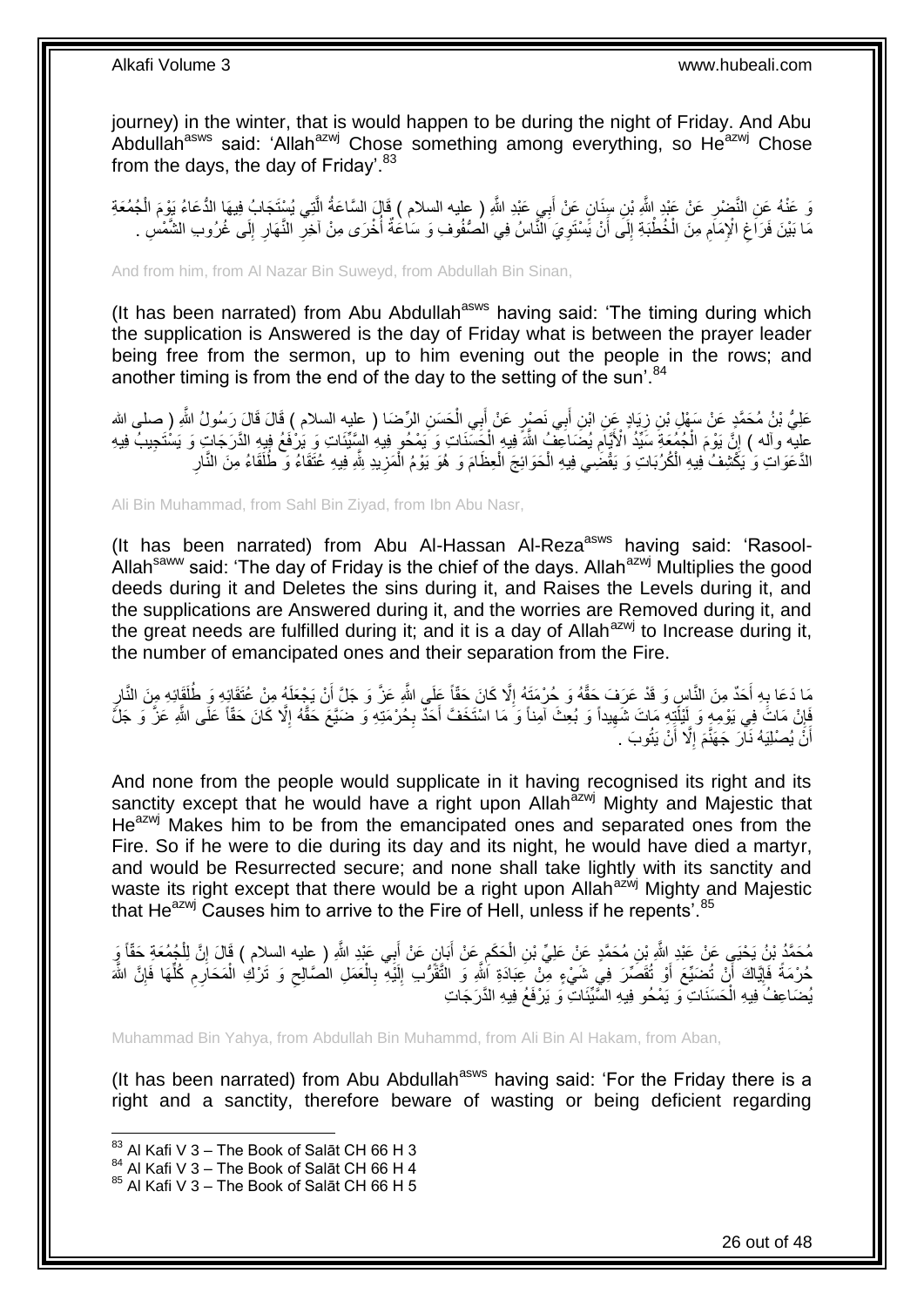anything from the worship of Allah<sup>azwj</sup>, and getting closer to Him<sup>azwj</sup> with the righteous deeds and neglecting the Prohibitions, all of them, for Allah<sup>azwj</sup> Multiplies the good deeds therein, and Deletes the sins during it, and Raises the Levels during it'.

ِ قَالَ وَ ذَكَرَ أَنَّ يَوْمَهُ مِثْلُ لَيْلَتِهِ فَإِنِ اسْتَطَعْتَ أَنْ تُحْيِيَهَا بِالصَّلَاةِ وَ الدُّعَاءِ فَافْعَلْ فَإِنَّ رَبَّكَ يَنْزِلُ فِي أَوَّلِ لَيْلَةِ الْجُمُعَةِ إِلَى ِ ِ اُ **ٔ** ِ ْ َ ِ سَمَاءِ الدُّنْيَا فَيُضَاعِفُ فِيهِ الْحَسَنَاتِ وَ يَمْحُو فِيهِ السَّيِّئَاتِ وَ إِنَّ اللَّهَ وَاسِعٌ كَرِيمٌ . ْ ِ ِ

He (the narrator) said, 'And he<sup>asws</sup> mentioned that its day is like its night. So if you have the capacity that you spend (all night) in offering the *Salāt* and the supplications, then do so, as (angels) descends from your Lord<sup>azwj</sup> during the beginning of the night of Friday from the sky to the world, and He<sup>azwj</sup> Multiplies the good deeds during it and Deletes the sins during it, and that Allah<sup>azwj</sup> Kindness is Vast and Graceful<sup>'.86</sup>

مُحَمَّدُ بْنُ يَحْيَى عَنْ مُحَمَّدِ بْنِ مُوسَى عَنِ الْعَبَّاسِ بْنِ مَعْرُوفٍ عَنِ ابْنِ أَبِي نَجْرَانَ عَنْ عَبْدِ اللَّهِ بِّنِ سِنَانٍ عَنِ ابْنِ أَبِي يَعْفُورِ **∶** َ َ ْ عَنْ أَبِي حَمْزَةً عَنْ أَبِي جَعْفَرٍ ( عِلْيهِ السَّلام ) قَالَ قَالَ لَهُ رَجُلٌ كَيْفَ سُمِّيَتِ الْجُمْعَةُ قَالَ إِنَّ اللَّهَ عَزَّ وَ جَلَّ جَمَعَ فِيهَا خَلْقَهُ ِ ْ َ ْ لِّوَلَايَةِ مُحَمَّدٍ وَ وَصِيَّهِ فِي الْمِيَّثَاقِ فَسَمَّاهُ يَوْمَ الْجُمُعَةِ لِجَمْعِهِ فِيهِ خَلْقَهُ . ْ ا<br>ا  $\ddot{\phantom{0}}$ ْ

Muhammad Bin Yahya, from Muhammad Bin Musa, from Al Abbas Bin Marouf, from Ibn Abu Najran, from Abdullah Bin Sinan, from Ibn Abu Yafour, from Abu Hamza,

(It has been narrated) from Abu Ja'far<sup>asws</sup>, said, 'A man said to him<sup>asws</sup>, 'How was the Friday named (as such)?' He<sup>asws</sup> said: 'Allah<sup>azwj</sup> Mighty and Majestic Gathered His<sup>azwj</sup> creatures during it, for the Wilayah of Muhammad<sup>saww</sup> and his<sup>saww</sup> successor<sup>asws</sup> regarding the Covenant. Thus, He<sup>azwj</sup> Named it as the day of Friday (Jum'a), due to the gathering (Jama'a) of His<sup>azwj</sup> creatures during it'.<sup>87</sup>

مُحَمَّدُ بْنُ يَحْيَى عَنْ مُحَمَّدٍ بْنِ الْحُسَيْنِ عَنْ عَلِيٍّ بْنِ النَّعْمَانِ عَنْ عُمَرَ بْنِ يَزِيدَ عَنْ جَابِرٍ عَنْ أَبِي جَعْفَرٍ ( عليه السلام ) قَالَ<br>مُمْسَمَّدُ بَنْ يَحْيَى عَنْ مُحَمَّدٍ بْنِ الْجُسَيْن ِ ْ َ سُئِلَ عِنْ يَوْمِ الْجُمُعَةِ وَ لَيْلَتِهَا فَقَالَ لَيْلَتُهَا غَرَّاءٌ وَ يَوْمُهَا يَوْمٌ زَاهِرٌ وَ لَيْسَ عَلَى الْأَرْضَ يَوْمٌ تَغَرُّبُ فِيَهِ الشَّمْسُ أَكْثَرَ مُعَافًى ْ ِ َ َ مِنَ النَّارِ مِنْهُم َنْ مَاتَ يَوْمَ الْجُمُعَةِ عَارِفاً بِحَقٍّ أَهْلِ هَذَا الْبَيْتِ كَتَبَ اللَّهُ لَهُ بَرَاءَةً مِنَ النَّائِرِ وَ بَرَاءَةً مِنَ الْعَذَابِ وَ مَنْ مَاتَ :<br>ا َ **∶** ِ ْ ِ ْ ِ يْلَةَ الْجُمُعَةِ أَعْتِقَ مِنَ النَّارِ . **∶** :<br>ا ْ اَ

Muhammad Bin Yahya, from Muhammad Bin Al Husay, from Ali Bin Al Numan, from Umar Bin Yazeed, from Jabir,

(It has been narrated) from Abu Ja'far<sup>asws</sup>, said, 'He<sup>asws</sup> was asked about the day of Friday and its night. So he<sup>asws</sup> said: 'Its night is honourable and its day is a day of brilliance, and there isn't a day upon the earth a day wherein the sun sets, more Pardoning from the Fire than it. The one who dies on the day of Friday, recognising the right of the People<sup>asws</sup> of this Household, Allah<sup>azwj</sup> would Write for him freedom from the Fire and freedom from the Punishment; and the one who dies on the night of Friday would be Liberated from the Fire'.<sup>88</sup>

مُحَمَّدُ بْنُ يَحْيَى عَنْ أَحْمَدَ بْنِ مُحَمَّدٍ عَنْ مُحَمَّدِ بْنِ خَالِدٍ عَنِ النَّضْرِ بْنِ سُوَيْدٍ عَنْ عَبْدِ الثَّهِ بْنِ سِنَانٍ قَالَ قَالَ أَبُو عَبْدِ الثَّهِ ( ِ َ َ ِ عليه السلام ﴾ فَضِّلَ اللَّهُ الْجُمُعَةَ عَلَى غَيْرِهَا مِنَّ الْإِيَّامِ وَّ إِنَّ الْجِزَانَ لَتُزَخْرَفُ وَ تُزَيَّنُ يَوْمَ الْجُمُعَةِ لِمَنْ أَثَاهَا وَ إِنَّكُمُ ֧֧֚֚֝֟֓֝֬ **∶** ْ َ ِ َ ْ ْ نَتَسَابَقُونَ إِلَى الْجَنَّةِ عَلَى قَدْرِ سَبْقِكُمْ إِلَى الْجُمُعَةِ وَ إِنَّ أَبْوَابَ الْسَّمَاءِ لَتُفَتَّحُ لِصُعُودِ أَعْمَالِ الْعِبَادِ لَ َ ِ ْ ِ **∶** ْ  $\frac{1}{2}$ ْ َ

 $86$  Al Kafi V 3 – The Book of Salāt CH 66 H 6

 $87$  Al Kafi V 3 – The Book of Salāt CH 66 H 7

 $88$  Al Kafi V 3 – The Book of Salāt CH 66 H 8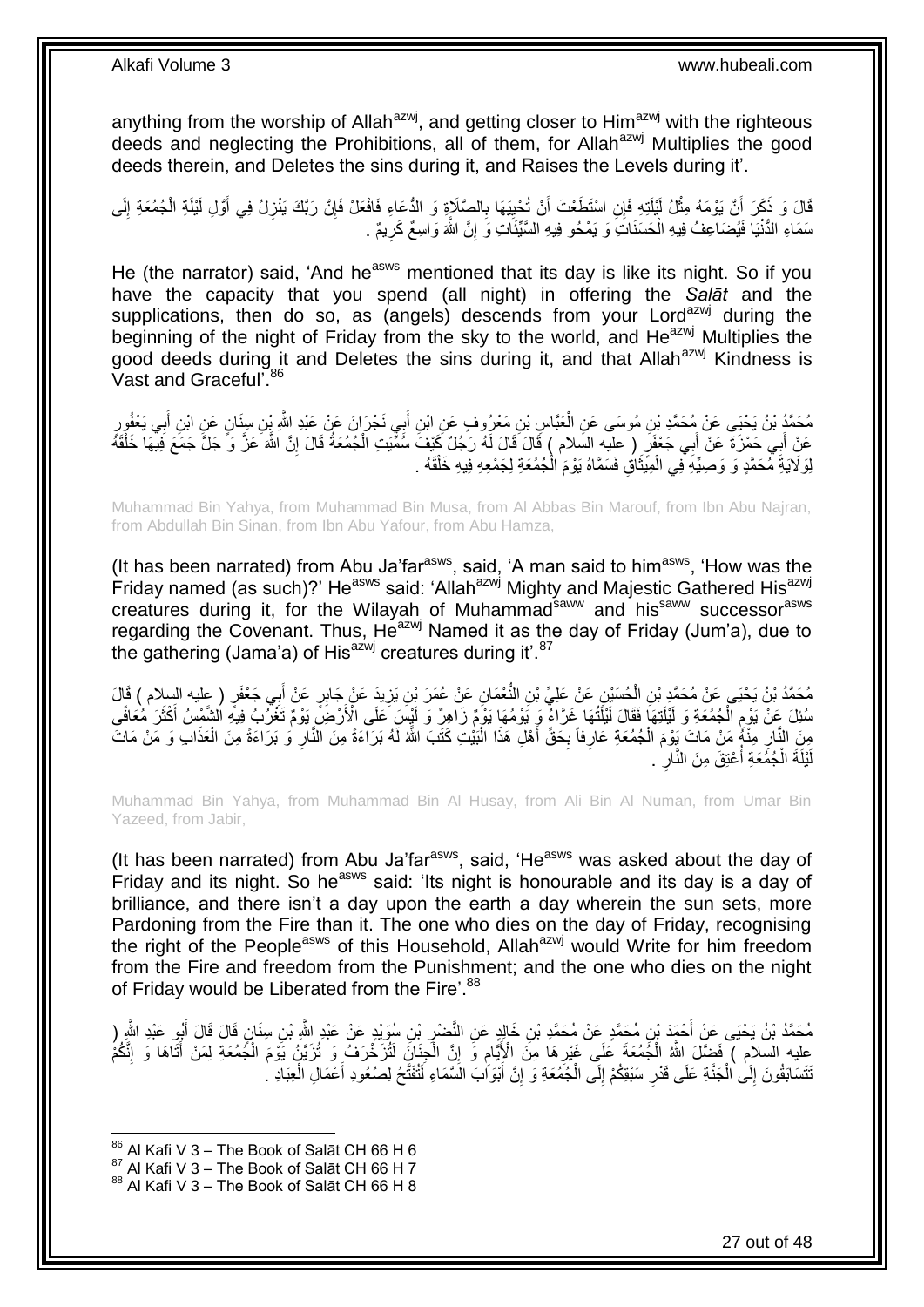Muhammad in Yahya, from Ahmad Bin Muhammad, from Muhammad Bin Khalid, from Al Nazar Bin Suweyd, from Abdullah Bin Sinan who said,

'Abu Abdullah<sup>asws</sup> said: 'Allah<sup>azwj</sup> Preferred the Friday over the others from the days and that the Gardens (of Paradise) are decorated and adorned on the day of Friday for the ones who come to it, and you all would be preceding to the Paradise upon a measurement of your preceding to the Friday; and that the Gates of the skies are opened for the ascension of the deeds of the servants'.<sup>89</sup>

عَلِيُّ بْنُ مُحَمَّدٍ وَ مُحَمَّدُ بْنُ الْجَسَنِ عَنْ سَهْلِ بْنِ زِيَادٍ عَنْ أَحْمَدَ بْنِ مُحَمَّدٍ عَنْ إِسْفَضَّلِ بْنِ صَالِحٍ عَنْ جَابِرِ بْنِ يَزِيدَ عَنْ أَبِي ْ َ ِ **∶** َ ِ ِ ֺ֞ جَعْفَرٍ ( عليه السِلام ) قَالَ قُلْتُ لَهُ قَوْلُ اللَّهِ عَزَّ وَ جَلَّ فَاسْعَوْا إِلَى ذِكْرِ اللَّهِ قَالَ اعْمَلُوا وَ عَجِّلُوا فَإِنَّهُ يَوْمٌ مُضنَيَّقٌ عَلَى ِ ْ ׀ו<br>ְ ِ الْمُسْلِّمِينَ فِيهِ وَ ثَوَابُ أَعْمَالِ الْمُسْلِمِينَ فِيهِ عَلَى قَدْرِ مَا ضُبِّقَ عَلَيْهِمْ وَ الْحَسَنَةُ وَ السَّيِّئَةُ تُضَاعَفُ فِيهِ ْ ِ ِ ْ ا<br>ا ة<br>أ

Ali Bin Muhammad, and Muhammad Bin Al Hassan, from Sahl Bin Ziyad, from Ahmad Bin Muhammad, from Al Mufazzal Bin Salih, from Jabir Bin Yazeed,

(It has been narrated) from Abu Ja'far $a$ <sup>asws</sup>, said, 'I said to him $a$ <sup>asws</sup>, '(What about) the Words of Allah<sup>azwj</sup> Mighty and Majestic [62:9] then hasten to the Remembrance of Allah?' He<sup>asws</sup> said: 'Work (do good deeds) and hasten, for it is a busy day for Muslims and the Rewards of the deeds of the Muslims during it are proportional to its business, and the good deeds and the sins are Multiplied during it'.

قَالَ وَ قَالَ أَبُو جَعْفَرٍ ( مِللهِ السلام ) وَ اللَّهِ لَقَدْ بَلَغَنِي أَنَّ أَصْحَابَ النَّبِيِّ ( صلى الله عليه وأله ) كَانُوا بَنَجَهَّزُونَ لِلْجُمُعَةِ يَوْمَ **∶** َ َ َ ْ الْخَمِيْسِ لِأَنَّهُ يَوْمٌ مُصَّنَّيْنٌ عَلَى الْمُسْلِمِينَ . ْ ْ

He (the narrator) said, 'And Abu Ja'far<sup>asws</sup> said: 'By Allah<sup>azwj</sup>! It has reached me that the companions of the Prophet<sup>saww</sup> used to get ready for the Friday, on the day of Thursday, because it is a busy day for the Muslims'.<sup>90</sup>

مُحَمَّدُ بْنُ يَجْيَى عَنْ أَحْمَدَ بْنِ مُحَمَّدٍ عِنِ الْحُسَيْنِ بْنِ سَعِيدٍ عَنْ إِبْرَاهِيمَ بْنِ أَبِي الْبِلَادِ عِنْ بَعْضٍ أَصْحَابِهِ عَنْ أَفِي جَعْفَرٍ أَوْ َ َ ِ َ **∶** ْ َ ِ ْ أَبِي عَبْدِ اللَّهِ ( عليه السلام ) قَالَ مَا طَلَعَتِ الشَّمْسُ بِيَوْمٍ أَفْضلَ مِنْ يَوْمِ الْجُمُعَةِ وَ إِنَّ كَلاَمَ الطَّيْرِ فِيهِ إِذَا الْنَقَى بَعْضُهَا بَعْضاً ِ ْ ِ َ ٍ ِ َ ِ ِ ْ سَلَامٌ سَلَامٌ يَوْمٌ صَىَالِحٌ .

Muhammad Bin Yahya, from Ahmad Bin Muhammad, from Al Husayn Bin Saeed, from Ibrahim Bin Abu Al Balaat, from one of his companions,

(It has been narrated) from Abu Ja'far $a<sup>asws</sup>$  or Abu Abdullah $a<sup>asws</sup>$  having said: 'Never does the sun emerge on a day superior than the day of Friday, and the speech of the bird during it when they meet each other is, 'Peace! Peace! (It is) a devotional day'.<sup>91</sup>

جُمَّدُ بْنُ يَحْيَي عَنْ أَجْمَدَ بْنِ مُحَمَّدٍ عَنِ ابْنِ أَبِي نَصْرٍ عَنْ مُعَاوِيَةَ بْنِ عَمَّارٍ قَالَ قُلْتُ لِأَبِي عَبْدٍ اللَّهِ ( عليه السلام ) السَّاعَةُ َ ْ ِ الَّتِي فِي بَوْمٍ الْجُمُعَةِ الَّتِي لَا يَدْعُو فِيهَا مُؤْمِنٌ إِلَّا اسْتُجِيبَ لَهُ قَالَ نَعَمْ إِذَا خَرَجَ الْإِمَامُ قُلْتُ إِنَّ الْإِمَامَ يُعَجِّلُ وَ يُؤَخِّرُ قَالَ إِذَا ِ ا<br>إ :<br>. ِ ِ ْ زَاغَتِ الشَّمْسُ .

Muhammad Bin Yahya, from Ahmad Bin Muhammad, from Ibn Abu Nasr, from Muawiya Bin Ammar who said,

 $89$  Al Kafi V 3 – The Book of Salāt CH 66 H 9

<sup>90</sup> Al Kafi V 3 – The Book of Salāt CH 66 H 10

 $91$  Al Kafi V 3 – The Book of Salāt CH 66 H 11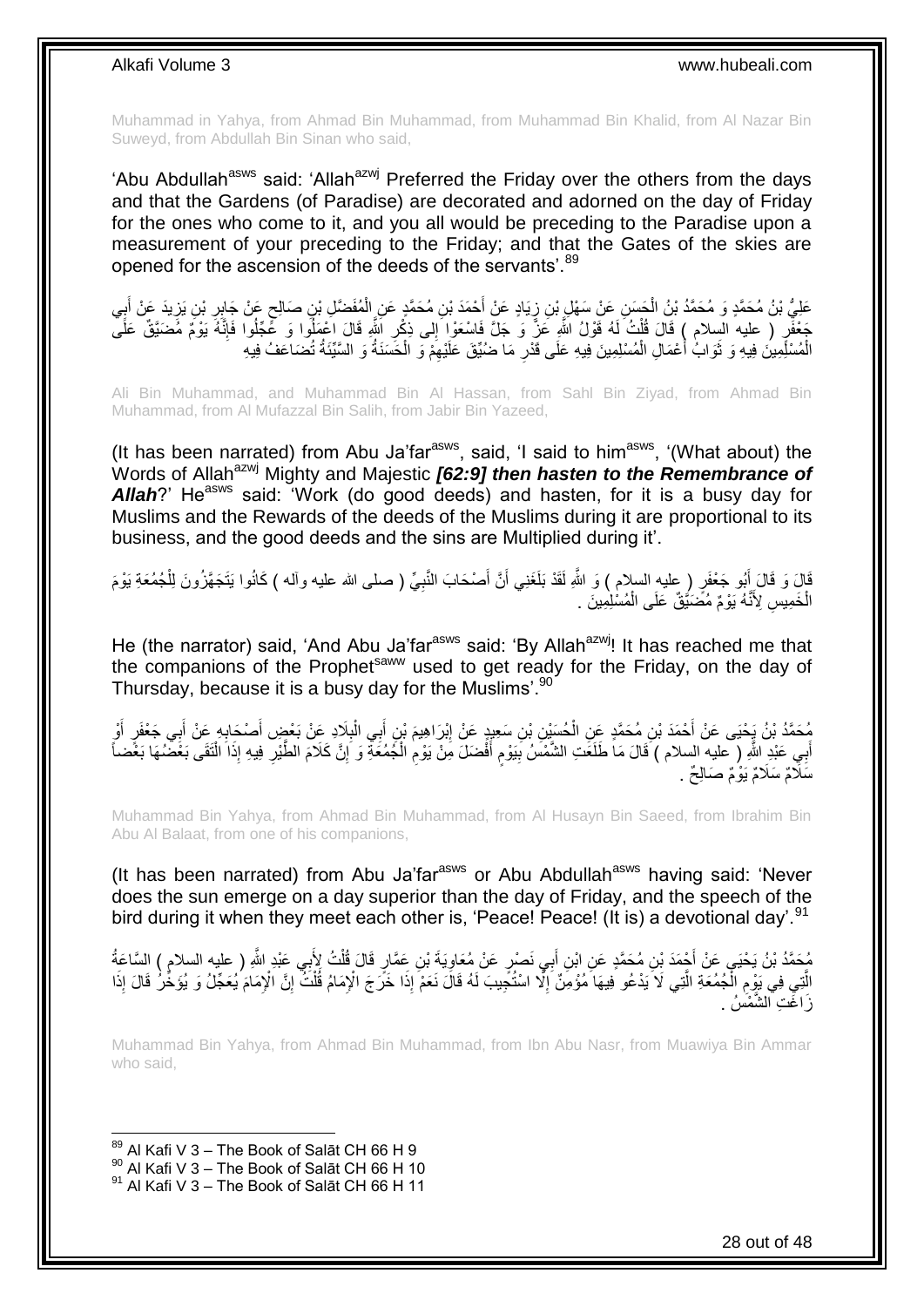'I said to Abu Abdullah<sup>asws</sup>, 'The timing during the day of Friday in which a Believer would not supplicate except that it would be Answered for him'. He<sup>asws</sup> said: 'Yes, when the prayer leader comes out'. I said, 'The prayer leader tends to be early and delayed'. He<sup>asws</sup> said: 'When the sun turns (after midday)'.  $92$ 

عَلِيُّ بْنُ مُحَمَّدٍ عَنْ سَهْلٍ بْنِ زِيَادٍ عَنْ عَمْرٍو بْنِ عُثْمَانَ عَنْ مُحَمَّدِ بْنِ عُذَاقِرٍ عَنْ<br>عَلَيُّ بْنُ مُحَمَّدٍ عَنْ سَهْلٍ بْنِ زِيَادٍ عَنْ عَمْرٍو بِّنِ عُثْمًا مِنْ مُحَمَّدٍ بْنِ عُذَاقِرٍ مِنْ َ ِ **ٔ** ِ َ عِليهِ السلامِ ) يَا عُمَرُ إِنَّهُ إِذَا كَانَ لَيْلَةُ الْجُمُعَةِ نَزَلَ مِنَ السَّمَاءِ مَلَائِكَةٌ بِعَدَدِ ٱلذَّنِّ فِي أَيْدِيعِمْ أَقْلَامُ الذَّهَبِ وَ قَرَاطِيسُ الْفِضَّةُ ِ ْ ֺ֧֖ׅ֧ׅ֧֧֚֚֚֚֚֚֚֚֚֚֚֚֚֚֝֝֬֓֡֡֓֡֟֡֡֡֡֡֡֬֓֡֟֓֡֟֓֡֟֓֡֡֡֬֩֓֓֩ ْ  $\ddot{\cdot}$ **ٔ** َ لَا تَكْتُبُونَ إِلَىٰ لَيْلَةِ السَّبْتِ إِلَّا الصَّلَاةَ عَلَى مُحَمَّدٍ وَ آلِ مُحَمَّدٍ ( صلى الله عليه وآله ) فَأَكْثِرُ مِنْهَا َ ِ  $\frac{1}{2}$ 

Ali Bin Muhammad, from Sahl Bin Ziyad, from Amro Bin Usman, from Muhammad Bin Uzafir, from Umar Bin Yazeed who said,

'Abu Abdullah<sup>asws</sup> said to me: 'O Umar! Whenever it is the night of Friday, the Angels of the number of particles descend from the sky, in their hands being pens of gold and papers of silver, not writing up to the night of Saturday except for the Blessings upon Muhammadsaww and the Progenyasws of Muhammadsaww, therefore frequent in it (reciting Salawat)'.

رَ قَالَ يَا عُمَرُ إِنَّ مِنَ السُّنَّةِ أَنْ تُصَلِّّيَ عَلَى مُحَمَّدٍ وَ عَلَى أَهْلِ بَيْتِهِ فِي كُلِّ يَوْمِ جُمُعَةٍ أَلْفَ مَرَّةٍ وَ فِي سَائِرِ الْأَيَّامِ مِائَةَ مَرَّةٍ . َ ِّ َ اٍ ِ ِ ْ َ ِ

And he<sup>asws</sup> said: 'O Umaro! It is from the Sunnah that you should send Blessings upon Muhammad<sup>saww</sup> and upon the People<sup>asws</sup> of his<sup>saww</sup> Household during every Friday, a thousand times; and in the rest of the days, one hundred times'.<sup>93</sup>

عَلِيُّ بْنُ إِبْرَاهِيمَ عَنْ أَخِيهِ إِسْحَاقَ بْنِ إِبْرَاهِيمَ عَنْ مُحَمَّدِ بْنِ إِسْمَاعِيلَ بْنِ بَزِيعٍ عَنِ الرِّضَا ( عليه السِلام ) قَالَ قُلْتُ لَهُ ٍ ِ ِ ِ ֦֦֦֧֦֦֦֦֧֦ׅ֦֦֦֦֦֦֧֦֧֦֧֦֧֦֧֦֧֦֧֦֧֦֧֦֧֦֧֦֧֦֚֚֚֚֚֚֝֝֝֝֝֓֡֝֟֜֡֜֓֡֟֓֡֟֓֡֟֓֡֟֓֡֟֓֡֟֟֓ **ֽוּ** ْ َ بَلَغَنِي أَنَّ يَوْمَ الْجُمُعَةِ أَقْصَدُ الْأَيَّامِ قَالَ كَذَلِكَ هُوَ قُلْتُ جُعِلَّتُ فِدَاكَ كَيْفَ ذَاكَ قَالَ إِنَّ اللَّهَ تَبُارَكَ وَ تَعَالَىٰ يَجْمَعُ أَرْوَاحَ ْ اً ِ ْ ْ ِ َ الْمُشْرِكِينَ تَحْتَ عَيْنِ الشَّمْسِ فَإِذَا رَكَدَتِ الشَّمْسُ عَذَّبَ اللَّهُ أَرْوَاحَ الْمُشْرِكِينَ بِرُكُودٍ الشَّمْسِ سَاعَةً فَإِذَا كَانَ يَوْمُ الْجُمُعَةِ لَأَ ِ ِ ْ َ ِ ْ ْ َبْكُونُ لِلشَّمْسِ رُكُودٌ رَفَعَ اللَّهُ عَنْهُمُ الْعَذَابَ لِفَضْلِ يَوْمِ الْجُمُعَةِ فَلَا يَكُونُ لِلَشَّمْسِ رُكُودٌ . ْ ِ ْ

Ali Bin Ibrahim, from his brother Is'haq Bin Ibrahim, from Muhammad Bin Ismail Bin Bazie,

(It has been narrated) from Al-Reza<sup>asws</sup>, said, 'I said to him<sup>asws</sup>, 'It has reached me that the day of Friday is the shortest of the days'. Heasws said: 'It is like that'. I said, 'May I be sacrificed for you<sup>asws</sup>! How can that be so?' He<sup>asws</sup> said: 'Allah<sup>azwj</sup> Blessed and High Gathers the souls of the Polytheists beneath the eye of the sun. So when the sun stagnates, Allah<sup>azwj</sup> Punishes the souls of the Polytheists by the stagnation of the sun for a while. So when it is the day of Friday, the stagnation does not occur for the sun, Allah<sup>azwj</sup> Raises the Punishment from them due to the merit of the day of Friday. So the stagnation does not occur for the sun<sup>'.94</sup>

**ُج ُمَع ِة ِن َيْو َم الْ باب الَّت َزُّي**

### <span id="page-28-0"></span>**Chapter 67 – The adorning on the day of Friday**

عَلِيُّ بْنُ إِبْرَاهِيمَ عَنْ مُحَمَّدِ بْنِ عِيسَى عَنْ يُونُسَ بْنِ عَبْدِ الرَّحْمَنِ عَنْ هِشَامِ بْنِ الْحَكَمِ قَالَ قَالَ أَبُو عَبْدِ النَّوِ ( عليه السلام )<br>عَلِيُّ بْنُ إِبْرَاهِيمَ عَنْ مُحَمَّدِ بْنِ عِيسَى عَ َ ِ ْ ِ ِ لِيَتَزَيَّنْ أَحَدُكُمْ بَوْمَ الْجُمُعَةِ يَغْتَسِلُ وَ يَتَطَيَّبُ وَ يُسَرِّخُ لِحْيَتَهُ وَ يَلْبَسُ أَنْظَفَ ثِيَابِهِ وَ لْيَتَهَيَّأُ لِلْجُمُعَةِ وَ لْيَكُنْ عَلَيْهِ فِي ذَلِكَ الْيَوْمِ ْ ِ ْ ْ ْ **Contracts** ْ ِ َ ْ السَّكِيْنَةُ وَ الْوَقَالَ وَ لْيُحْسِنْ عِبَادَةَ رَبِّهِ وَ لْيَفْعَلِّ الْخَيْرَ مَا اسْتَطَاعَ فَإِنَّ اللَّهَ يَطَّلِعُ عَلَى أَهْلِ الْأَرْضِ لِيُضَاعِفَ الْحَسَنِّاتِ . ِ ْ ْ :<br>ا ْ َ ْ

 $92$  Al Kafi V 3 – The Book of Salāt CH 66 H 12

 $^{93}$  Al Kafi V 3 – The Book of Salāt CH 66 H 13

<sup>94</sup> Al Kafi V 3 - The Book of Salāt CH 66 H 14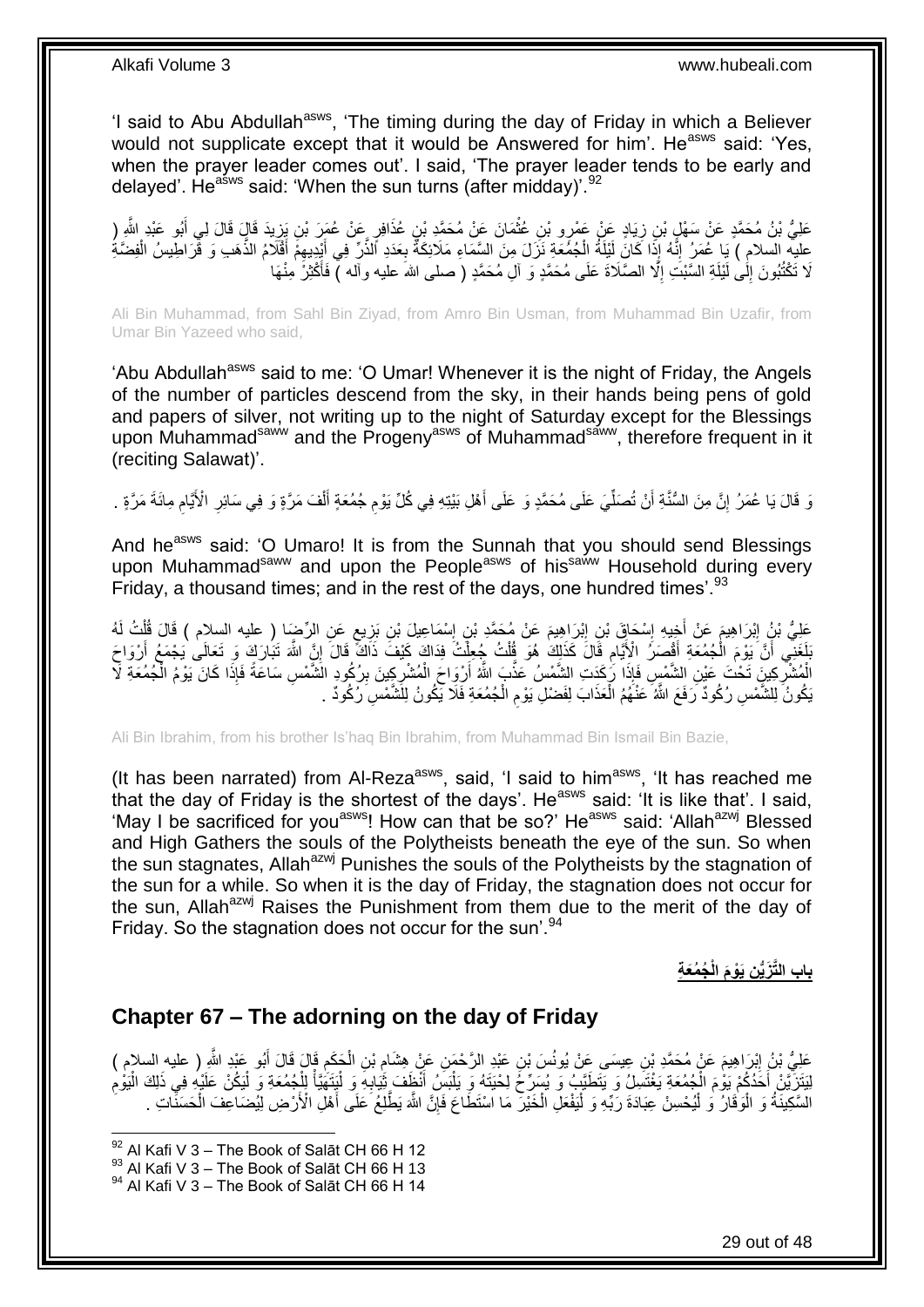Ali Bin Ibrahim, from Muhammad Bin Isa, from Yunus Bin Abdul Rahman, from Hisham Bin Al Hakam who said,

'Abu Abdullah<sup>asws</sup> said: 'In order for one of you to adorn on the day of Friday, he should wash and apply perfume, and comb his beard, and wear the cleanest of his clothes and be prepared for the Friday, and let there be the tranquillity and the dignity upon him during that day, and let him do good worship of his Lord<sup>azwj</sup>, and let him do the goodness whatever he is capable of, for Allah<sup>azwj</sup> has Notified upon the people of the earth  $He^{azwj}$  would be Multiplying the good deeds'.  $95$ 

مُحَمَّدُ بْنُ يَحْيَيِ عَنْ أَحْمَدَ بْنِ مُحَمَّدٍ عَنِ الْحُسَيْنِ بْنِ سَعِيدٍ عَنْ مُحَمَّدِ بْنِ إِلْحُصَيْنِ عَنْ عُمَرَ الْجُرْجَانِيِّ عَنْ مُحَمَّدِ بْنِ الْعَلَاءِ ْ ْ َ ْ عَنْ أَبِي عَبْدِ اللَّهِ ( عليه السلَّام ) قَالَ سَمِعْتُهُ يَقُولَ مَنْ أَخَذَ مِنْ شَارِبِهِ وَ قَلَّمَ مِنْ أَظْفَارِهِ يَوْمَ الْجُمُعَةِ ثُمَّ قَالَ. ِ َ ِ ِ َ َ ر<br>: ْ

Muhammad Bin Yahya, from Ahmad Bin Muhammad, from Al Husayn Bin Saeed, from Muhammad Bin Al Husayn, from Umar Al Jurjany, from Muhammad Bin Al A'ala,

(It has been narrated) from Abu Abdullah<sup>asws</sup>, said, 'I heard him<sup>asws</sup> saying: 'The one who takes (trims) from his moustache and clips from his nails on the day of Friday, then says,

> بِسْمِ اللَّهِ عَلَى سُنَّةِ مُحَمَّدٍ وَ أَلِ مُحَمَّدٍ ِ **ِ**

'In the Name of Allah<sup>azwj</sup>, upon the Sunnah of Muhammad<sup>saww</sup> and the Progeny<sup>asws</sup> of Muhammad<sup>saww</sup>',

> كَتَبَ اللَّهُ لَهُ بِكُلِّ شَعْرَةٍ وَ كُلِّ قُلَامَةٍ عِتْقَ رَقَبَةٍ وَ لَمْ يَمْرَضْ مَرَضاً يُصِيبُهُ إِلَّا مَرَضَ الْمَوْتِ ا<br>ا ِ ْ

Allah<sup>azwj</sup> would Write for him, with every hair and every clipping, (the Rewards of) a freeing of a neck, and he would not become sick with a sickness except for the sickness of death<sup>'96</sup>

مُحَمَّدُ بْنُ يَحْيَى عَنْ مُحَمَّدٍ بْنِ الْحُسَيْنِ عَنْ صَفْوَانَ بْنِ يَحْيَى عَنْ مَنْصُورِ بْنِ حَازِمٍ عَنْ أَبِي عَبْدِ اللَّهِ ( عليه السلام ) قَالَ<br>\*\* يَنْ يَحْيَى عَنْ مُحَمَّدٍ بْنِ الْحُسَيْنِ عَنْ صَفْوَانَ ْ َ م ِ ِ الْغُسْلُ يَوْمَ الْجُمُعَةِ عَلَى الرِّجَالِ وَ النِّسَاءِ فِي الْحَضَرِ وَ عَلَى الرِّجَالِ فِي الَسَّفَرِ . ِ ِ ْ ْ ْ

Muhammad Bin Yahya, from Muhammad Bin Al Husayn, from Safwan Bin Yahya, from Mansour Bin Hazim,

(It has been narrated) from Abu Abdullah $a<sup>asws</sup>$  having said: 'Both men and women should take a shower/bath on Friday when at home. If travelling, men should take a shower'.<sup>97</sup>

عَلِيُّ بْنُ إِبْرَاهِيمَ عَنْ أَبِيهِ عَنْ حَمَّادٍ بْنِ عِيسَى عَنْ حَرِيزٍ عَنْ زُرَارَةَ قَالَ قَالَ أَبُو جَعْفَرٍ ( عِليه السلام ) لَا تَدَعِ الْغُسْلَ يَوْمَ **∣** ْ ِ َ ِ **!** َ الْجُمُعَةِ فَإِنَّهُ سُنَّةٌ وَ شَمَّ الطِّيبَ وَ الْبَسْ صَالِحَ ثِيَابِكَ وَ لَيْكُنْ فَرَاغُكَ مِنَ الْغُسْلِ قَبْلَ الزَّوَالِ فَإِذَا زَالَتْ فَقُمْ وَ عَلَيْكَ السَّكِينَةَ وَ ْ ْ **!** ْ ِ الْوَقَارَ وَ قَالَ الْغُسْلُ وَاحِبٌ يَوْمَ الْجُمُعَةِ . ْ ْ ا.<br>ا

Ali Bin Ibrahim, from his father, from Hammad Bin Isa, from Hareyz, from Zurara who said,

 $95$  Al Kafi V 3 – The Book of Salāt CH 67 H 1

1

97 Al Kafi V 3 – The Book of Salāt CH 67 H 3

 $^{96}$  Al Kafi V 3 – The Book of Salāt CH 67 H 2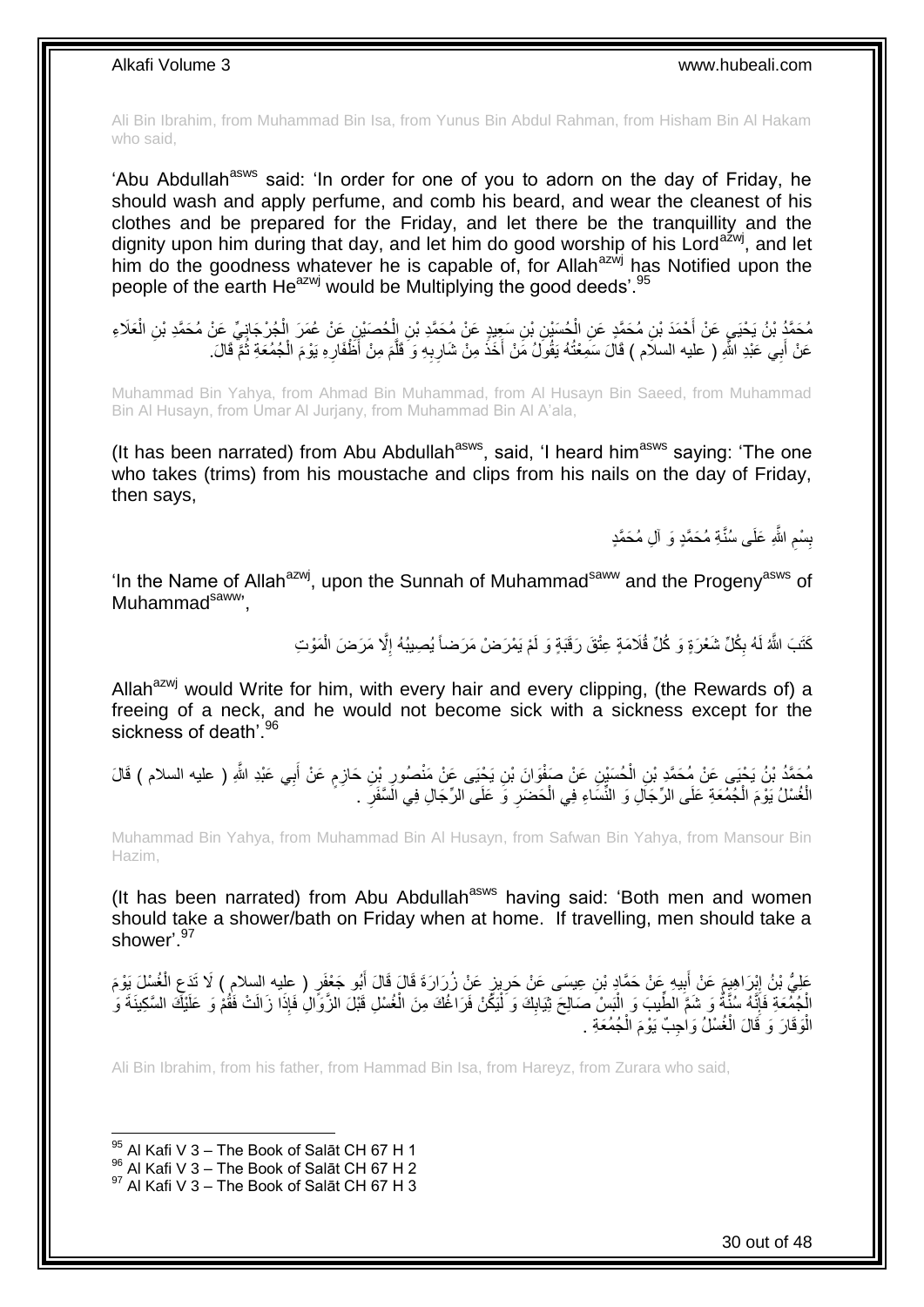'Abu Ja'far<sup>asws</sup> said: 'Do not neglect the washing (shower) on the day of Friday, for it is a Sunnah, and wear the perfume, and wear the best of your clothes, and let you take the shower before the midday. So when it is midday, stand, and upon you should be the tranquillity and the dignity'. And he<sup>asws</sup> said: 'The shower is Obligatory on the day of Friday'. 98

عَلِيٍّ عَنْ أَخِيهِ عَنْ إِسْمَاعِيلَ بْنِ عَبْدِ الْخَالِقِ عَنْ مُحَمَّدِ بْنِ طَلْحَةَ عَنْ أَبِي عَبْدِ اللَّهِ ( عليه السلام ) قَالَ أَخْذُ الشَّارِبِ وَ َ ْ ْ ِ ِ َ الْأَظَّفَارِ ۖ وَ غَسْلُ الرَّأْسَ بِالْخِطْمِيِّ يَوْمَ الْجُمُعَةِّ يَنْفِي الْفَقْرَ وَ يََزِيدُ فِي الرِّزْقِ ۖ ْ **∶** :<br>أ ِ ِ ْ ْ

Ali, from his brother, from Ismail Bin Abdul Khaliq, from Muhammad Bin Talha,

(It has been narrated) from Abu Abdullah<sup>asws</sup> having said: 'Taking (trimming) the moustache and the nails, and washing the head with the hibiscus on the day of Friday negates the poverty and increases in the livelihood'.<sup>99</sup>

مُحَمَّدُ بْنُ يَحْيَى عَنٍْ مُحَمَّدٍ بْنِ الْحُسَيْنِ عَنْ مُوسَى بْنِ سَعْدَانَ عَنْ عَبْدِ اللَّهِ بْنِ سِنَإِنٍ عَنْ أَبِي عَبْدِ اللَّهِ ( عليه السلام ) قَالَ مَنْ َ ْ أَخَذَ مِنْ شَارِبِهِ ۖ وَ قَلَّمَ مِنْ أَظْفَارِهِ وَ غَسَلَ رَأْسَهُ بِالْخِطَّمِيِّ يَوْمَ الْجُمُعَةِ كَانَ كَمَنْ أَغَّثَقَ نَسَمَةٌ ۚ . َ ْ ْ ِ **∶** َ ِ ِ َ

Muhammad Bin Yahya, from Muhammad Bin Al Husayn, from Musa Bin Sa'dan, from Abdullah Bin Sinan,

(It has been narrated) from Abu Abdullah<sup>asws</sup> having said: 'The one who takes (trims) from his moustache and clips from his nails, and washes his head with the hibiscus on the day of Friday would be (in Rewards) like the one who frees a slave'.<sup>100</sup>

مُحَمَّدُ بِنُ إِسْمَاعِيلٍِ عَنِ الْفَضْلِ بْنِ شَاذَانَ عَنِ ابْنِ أَبِي عُمَيْرٍ عَنْ حَفْصِ بْنِ الْبَخْتَرِيِّ عَنْ أَبِي عَبْدِ اللَّهِ ( عليه السلام ) قَالَ<br>يُسُمِّدُ بِّنُ إِسْمَاعِيلٍ ِ َ ِ ْ ْ **֡** أَخْذُ الشَّآرِبَ وَ الْأَظْفَارِ مِنَ الْجُمُعَةِ إِلَى الْجُمُعَةِ أَمَّانٌ مِنَ الْجُذَام ۚ. ِ ْ َ ْ  $\frac{1}{2}$ ْ ِ ِ َ

Muhammad Bin Ismail, from Al Fazl Bin Sh*Azaan*, from Ibn Abu Umeyr, from Hafs Bin Al Bakhtary,

(It has been narrated) from Abu Abdullah<sup>asws</sup> having said: 'Trimming the moustache and the nails from the Friday to the Friday is a safety from the leprosy'.<sup>101</sup>

عَلِيُّ بْنُ إِبْرَاهِيمَ عَنْ أَبِيهِ وَ مُحَمَّدُ بْنُ إِسْمَاعِيلَ عَنِ الْفَضْلِ بْنِ شَاذَانَ جَمِيعاً عَنْ حَمَّادِ بْنِ عِيسَى عَنْ حَرِيزٍ عَنْ زُرَارَةَ وَ<br>وَيُمْسِ بِنَّ إِبْرَاهِيمَ عَنْ زُرَارَةَ وَ ْ ِ ِ َ <u>֖֚֓</u>ׇ֛֚ ِ الْفُضَّيْلِ قَاَلَا قُلْنَا لَهُ أَ يُجُزِئُ إِذَا اغْتَسَلْتُ بَعْدَ الْفَجْرِ لِلْجُمُعَةِ قَالَ نَعَمْ . ْ ِ ْ ْ ِ َ ْ ْ

Ali Bin Ibrahim, from his father, and Muhammad Bin Ismail, from Al Fazl Bin Sh*Azaan*, altogether from Hammad Bin Isa, from Hareyz, from Zurara and Al Fuzayl who both said,

'We both said to him<sup>asws</sup>, 'Would it suffice if the washing for the Friday is done after the dawn?' He<sup>asws</sup> said: 'Yes'.<sup>102</sup>

حَمَّادٌ عَنْ جَرِيزٍ عَنْ بَعْضِ أَصْحَابِنَا عَنْ أَبِي جَعْفَرٍ ( عليه السلام ) قَالَ لَا بُدَّ مِنْ غُسْلِ يَوْمِ الْجُمُعَةِ فِي الْحَضَرِ وَ السَّفَرِ ْ ِ ِ َ ِ ِ ِ ْ فَمَنْ نَسِيَ فَلْيُعِدْ مِنَ الْغَدِ . ْ ْ

Hammad, from Hareyz, from one of our companions,

1  $^{98}$  Al Kafi V 3 – The Book of Salāt CH 67 H 4  $^{99}$  Al Kafi V 3 – The Book of Salāt CH 67 H 5 <sup>100</sup> Al Kafi V 3 – The Book of Salāt CH 67 H 6  $101$  Al Kafi V 3 – The Book of Salāt CH 67 H 7  $102$  Al Kafi V 3 – The Book of Salāt CH 67 H 8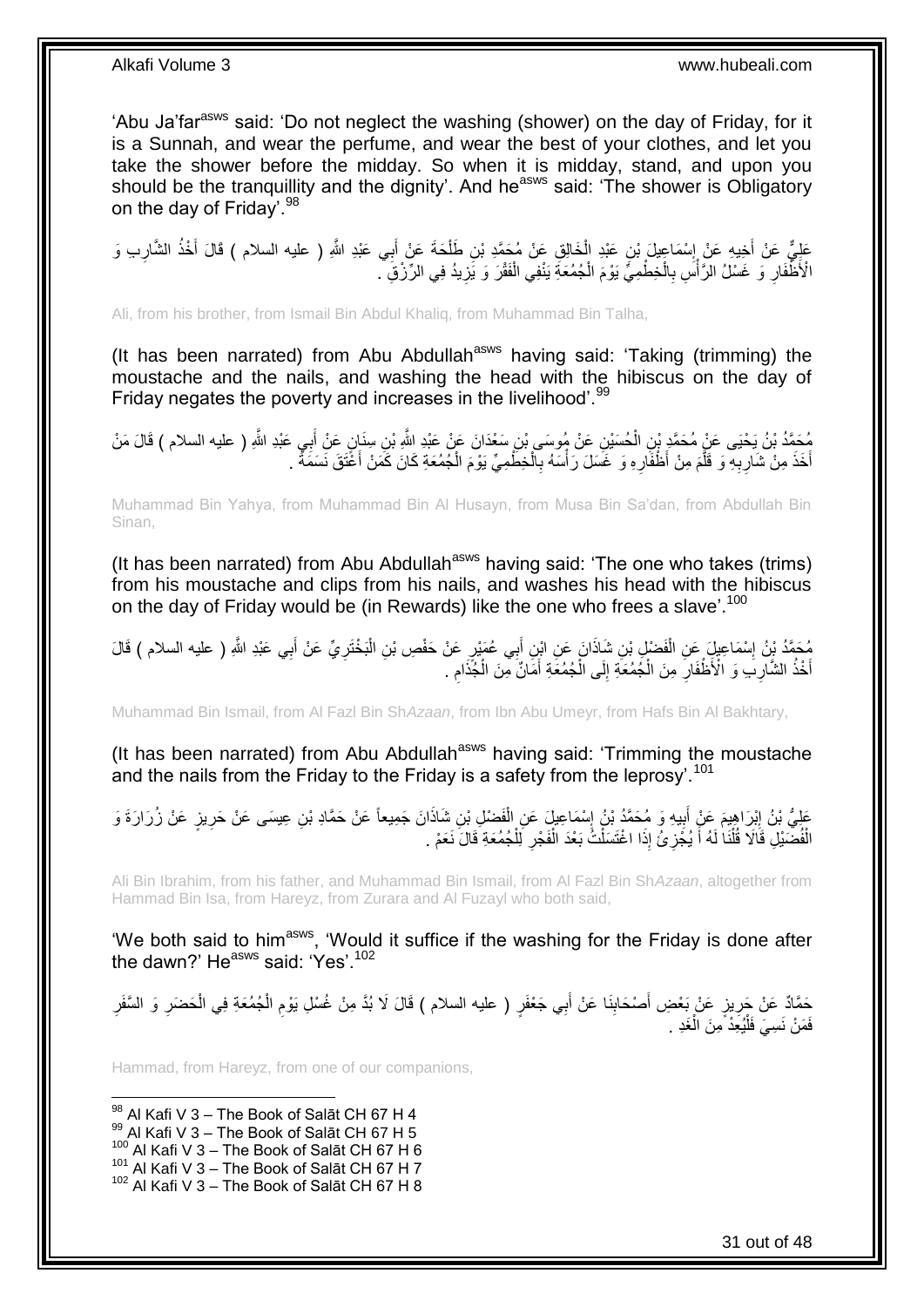(It has been narrated) from Abu Ja'far<sup>asws</sup> having said: 'It is a must to wash on the day of Friday when at home as well as travelling. So when he forgets, so let him take a (shower) on the next day'.

> رَ رُوِيَ فِيهِ رُخْصَةٌ لِلْعَلِيلِ . ِ ْ

And it is reported, '(He<sup>asws</sup> said): 'Therein is an allowance for the sick'.<sup>103</sup>

عِدَّةٌ مِنْ أَصْحَابِذَا عَنْ أَجْمَدَ بْنِ مُحَمَّدٍ عَنِ ابْنِ فَضَّالٍ عَنِ ابْنِ بُكَيْرٍ عَنْ أَبِي عَبْدِ اللَّهِ ( عليه السلام ) قَالَ غَسْلُ الرَّأْسِ َ َ ِ َ ة<br>أ بِالْخِطْمِيِّ فِي كُلِّ جُمُعِّةٍ أَمَانٌ مِنَّ الْبَرَصِ وَ الْجُنُونِ . ْ ْ َ ْ ِ

A number of our companions, from Ahmad Bin Muhammad, from Ibn Fazzal, from Ibn Bukeyr,

(It has been narrated) from Abu Abdullah<sup>asws</sup> having said: 'Washing the head with the hibiscus during every Friday is a safety from the leprosy and the insanity'.<sup>104</sup>

**ِج ُب ُج ُمَع ِة َو َعلَى َكْم َت باب ُو ُجو ِب الْ**

### <span id="page-31-0"></span>**Chapter 68 – Obligation for the Friday (***Salāt***) and how many is it Obligated upon**

ْ مُحَمَّدُ بْنُ يَحْيَيِ عَنْ أَحْمَدٍ بْنِ مُحَمَّدٍ عَنِ الْحُسَيْنِ بْنِ سَعِيدٍ عَنِ النَّصْرِ بْنِ سُوَيْدٍ عَنْ عَاصِمِ بْنِ حُمَيْدٍ عَنْ أَبِي بَصِيرٍ وَ مُحَمَّدٍ َ ِ ِ ֧֖֧֚֚֓֝֝֝ َنِنِ مُسْلِمٍ عَنْ أَبِي عَلِدٍ اللَّهِ ( عليه السلام ) قَالَ إِنَّ اللَّهَ عَنٌ وَ جَلَّ فَرَصَنَ فِي كُلِّ سَيْعَةِ أَيَّامٍ خَمْساً وَ ثَلَاثِينَ صَلَاةً مِنَّهَا صَلَاةً َ ِ َ ٍ وَاحِبَةٌ عُٰلَى كُلِّ مُسْلِمٍ أَنْ يَشُهَدَهَا إِلَّا خَمْسَةُ الْمَرِيضَ وَ الْمَمْلُوكَ وَ الْمُسَافِرَ ۖ وَ الْمَرْأَةَ وَ الصَّبِيَّ . َ ْ ْ ْ **ٍ** ْ ِ اً م **∶** 

Muhammad Bin Yahya, from Ahmad Bin Muhammad, from Al Husayn Bin Saeed, from Al Nazar Bin Suweyd, from Aasim Bin Humeyd, from Abu Baseer and Muhammad Bin Muslim,

(It has been narrated) from Abu Abdullah<sup>asws</sup> having said: 'Allah<sup>azwj</sup> Mighty and Majestic Necessitated during seven days, thirty-five (35) *Salāt*s – from it is a *Salāt* Obligatory upon every Muslim that he attends it, except for the five – the sick, and the slave, and the traveller, and the woman, and the child'.<sup>105</sup>

عَلِيُّ بْنُ إِبْرَاهِيمَ عَنْ أَبِيهِ عَنِ ابْنِ أَبِي عُمَيْرٍ عَنْ جَمِيلِ بْنِ دَرَّاجٍ عَنْ مُحَمَّدِ بْنِ مُسْلِمٍ وَ زُرَارَةَ عَنْ أَبِي جَعْفَرٍ ( عليه السلام ٍ ٍ َ **!** َ <u>֖֓</u> َ ) قَالَ تَجِبُ الْجُمُعَةُ عَلَى مَنْ كَانَ مِنْهَا عَلَىً فَرْسَخَيْنِ ۚ. ْ

Ali Bin Ibrahim, from his father, from Ibn Abu Umeyr, from Jameel Bin Darraj, from Muhammad Bin Muslim and Zurara,

(It has been narrated) from Abu Ja'farasws having said: 'The Friday (*Salāt*) is Obligatory upon the one who was upon two Farsakhs (6 miles) from it'.<sup>106</sup>

عَلِيٌّ عَنْ أَبِيهِ عَنْ حَمَّادٍ عَنْ حَرِيزٍ عَنِ إِبْنِ مُسْلِمٍ قَالَ سَأَلْتُ أَبَا عَبْدِ اللَّهِ ( عليه السلام ) عَنِ الْجُمُعَةِ فَقَالَ تَجِبُ عَلَى مَنْ َ ْ َ ֧֓׆֧ ِ ِ كَانَ مِنْهَا عَلَى رَأْسِ فَرْسَخَيْنِ فَإِذَا زَادَ عَلَى ذَلِكَ فَلَّيْسَ عَلَيْهِ شَيْءٌ . ا<br>ا

Ali, from his father, from Hammad, from Hareyz, from Ibn Muslim who said,

1  $103$  Al Kafi V 3 – The Book of Salāt CH 67 H 9  $104$  Al Kafi V 3 – The Book of Salāt CH 67 H 10 105 Al Kafi V 3 - The Book of Salāt CH 68 H 1 106 Al Kafi V 3 - The Book of Salāt CH 68 H 2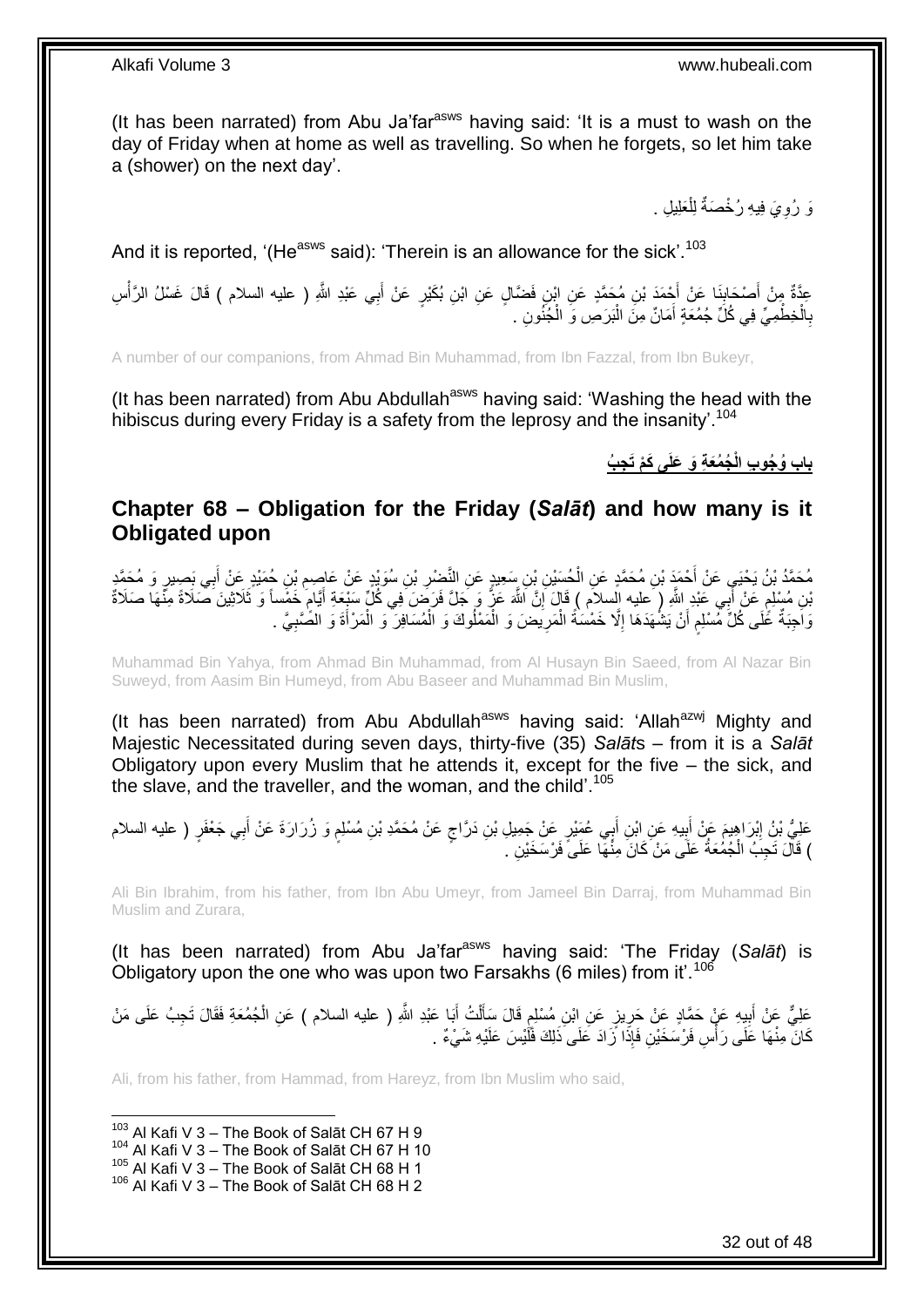'I asked Abu Abdullah<sup>asws</sup> about the Friday (Salat), so he<sup>asws</sup> said: 'Obligatory upon the one who is at the most two Farsakhs (6 miles) from it. So when it was increased upon that, so there would be nothing upon him'.<sup>107</sup>

عَلِيٌّ عَنْ أَبِيهِ عَنِ ابْنِ أَبِي عُمَئِرٍ عَنِ ابْنِ أُذَيْنَةَ عَنْ زُرَارَةَ قَالَ كَانَ أَبُو جَعْفَرٍ ( عليه السلام ) يَقُولُ لَا تَكُونُ الْخُطْبَةُ وَ ُ َ **ِ** َ الْجُمُعَةُ وَ صَلَاةُ رَكْعَتَيْنِ عَلَى أَقَلَّ مِنْ خَمْسَةِ رَهْطٍ الْإِمَامِ وَ أَرْبَعَةٍ . ِ َ ْ

Ali, from his father, from Ibn Abu Umeyr, from Ibn Azina, from Zurara who said,

'Abu Ja'far<sup>asws</sup> was saying: 'Neither does the sermon take place, nor the Friday (*Salāt*), and the two *Rak'at* upon less that five persons, the prayer leader and four'.<sup>108</sup>

الْجُسَيْنُ بْنُ مُحَمَّدٍ عَنْ عَبْدِ اللَّهِ بْنِ عَامِرٍ عَنْ عَلِيٍّ بْنِ مَهْزِيَارَ عَنْ فَضَالَةَ عَنْ أَبَانِ بْنِ عُثْمَانَ عَنْ أَبِي الْعَبَّاسِ عَنْ أَبِي عَبْدِ ِ **∶** َ ْ َ ْ َ اللَّهِ ( عليه السلام ) قَالَ أَدْنَى مَا يُجْزِئُ ۖ فِي الْجُمُعَةِ سَبْعَةٌ أَوْ خَمْسَةٌ أَدْنَاهُ . َ اً ْ ِ َ

Al Husayn Bin Muhammad, from Abdullah Bin Aamir, from Ali Bin Mahziyar, from Fazalat, from Aban Bin Usman, from Abu Al Abbbas,

(It has been narrated) from Abu Abdullah<sup>asws</sup> having said: 'The least of what would suffice during the Friday (Salat) is seven (persons), or five being the least'.<sup>109</sup>

مُحَمَّدُ بْنُ إِسْمَاعِيلَ عَنِ الْفَضْلِ بْنِ شَاذَانَ وَ عَلِيُّ بْنُ إِبْرَاهِيمَ عَنْ أَبِيهِ جَمِيعاً عَنْ حَمَّادِ بْنِ عِيسَى عَنْ حَرِينٍ عَنْ زُرَارَةَ عَنْ ْ ِ ِ َ ِ أَبِي جَعْفَرٍ ۖ ( عليه السلام ) قَالَ فَرَضٍ اللَّهُ عَلَى النَّاسِ مِنَ الْجُمُعَةِ إِلَى الْجُمُعَةِ خَمْساً وَ ثَلَاثِيْنَ صَلَاةً مِنَّهَا صَلَاةً وَإِحِدَةً ْ ∣∣<br>ِ ْ َ فَإِنَّكُمْهَا النَّهُ فِي جَمَاعَةٍ وَ ٰهِيَ الْجُمُعَةُ وَ وَضِعَهَا عَنْ تِسْعَةٍ عَنِ الصَّغِيَرِ وَ الْمَجْلُونِ وَ الْمُسَافِرِ وَ الْعَبْدِ وَ الْمَرْأَةِ وَ ْ ِ ِ ْ ِ ْ َ ْ ْ ِ ْ الْمَرِيضِ وَ الْأَعْمَى وَ مَنْ كَاّنَ عَلَى رَأْسٍ فَرْسَخَيْنِ . ا<br>ا ِ ْ

Muhammad Bin Ismail, from Al Fazl Bin Sh*Azaan* and Ali Bin Ibrahim, from his father, altogether from Hammad Bin Isa, from Hareyz, from Zurara,

(It has been narrated) from Abu Ja'far<sup>asws</sup> having said: 'Allah<sup>azwj</sup> Necessitated upon the people, from the Friday to the Friday, thirty-five *Salāt*s; from it is one *Salāt* which Allah<sup>azwj</sup> Necessitated to be in a *Jam'at*, and it is the Friday (Salat) and Dropped it from nine – The young, and the old, and the insane, and the traveller, and the slave, and the woman, and the sick, and the blind, and the one who was upon more than two Farsakhs (six miles)'.<sup>110</sup>

َ عَلِيُّ بْنُ اِبْرَاهِيمَ عَنْ أَبِيهِ عَنْ عَبْدِ اللَّهِ بْنِ الْمُغِيرَةِ عَنْ جَمِيلٍ عَنْ مُحَمَّدٍ بْنِ مُسْلِمٍ عَنْ أَبِي جَعْفَرٍ ( عليه السلام ) قَالَ يَكُونُ ֧֖֚֚֓֝֬֝֬֝ ْ **∣** َ ∣ٍ َبْيْنَ الْجَمَاعَتِّيْنِ ثُلاَثَةً أَمَّيَالٍ يَغْنِي لَا يَكُونُ جُمُعَةٌ إِلَّا فِيمَا بَيْنَهُ وَ بَيْنَ ثَلاَثَةِ أَمْيَالٍ وُ لَيْسَ تَكُّونُ جُمَعَةٌ إِلَّا فَانَ فَانَ اَلَى َ َ ِ َ َ ِ ِ بَيْنَ الْجَمَاعَتَيْنَ فِي الْجُمُعَةِّ ثَلَاثَةُ أَمْيَالٍ فَلَا بَأْسَ بِأَنْ يُجَمِّعَ هَؤُلاَءِ وَ يُجَمِّعَ هَؤُلَاءِ . َ ٔ, ْ ْ َ **∶** ْ

Ali Bin Ibrahim, from his father, from Abdullah Bin Al Mugheira, from Jameel, from Muhammad Bin Muslim,

(It has been narrated) from Abu Ja'far<sup>asws</sup> having said: 'There should happen to be three miles in between the two *Jam'at*s, meaning there should not be a *Jam'at* except in what is between them; and the *Jam'at* does not happen to be except with a

 $107$  Al Kafi V 3 – The Book of Salāt CH 68 H 3

 $108$  Al Kafi V 3 – The Book of Salāt CH 68 H 4

<sup>109</sup> Al Kafi V  $3 -$  The Book of Salāt CH 68 H 5

 $110$  Al Kafi V 3 – The Book of Salāt CH 68 H 6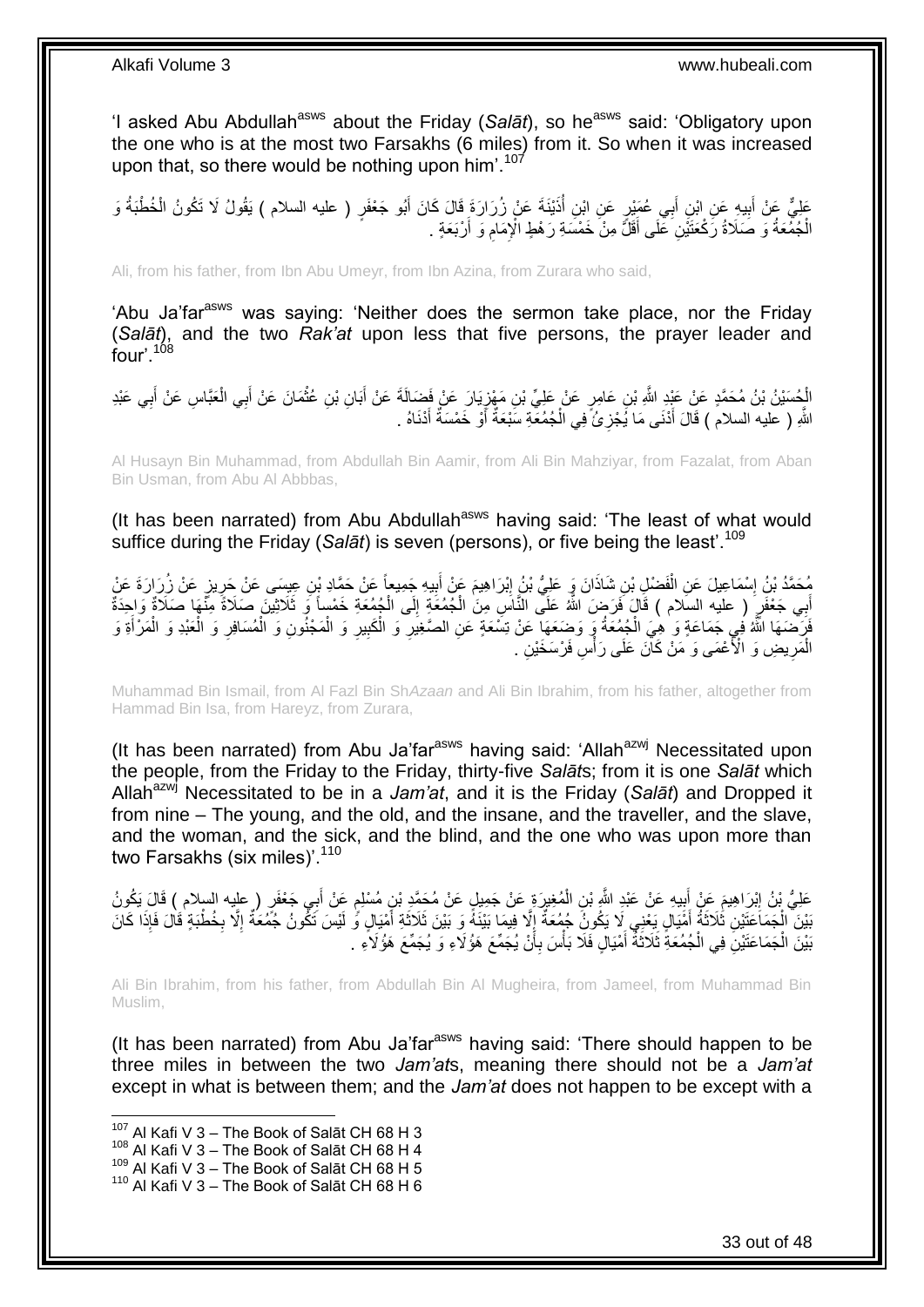sermon. So when there were three miles between the two *Jam'at*s, so there is no problem if these have a *Jam'at* and they have a *Jam'at*'.<sup>111</sup>

> باب وَقْتِ صَلَاةِ الْجُمُعَةِ وَ وَقْتِ صَلَاةِ الْعَصْرِ يَوْمَ الْجُمُعَةِ **ِ**

### <span id="page-33-0"></span>**Chapter 69 – The time for the Friday** *Salāt***, and the time for Al Asr**  *Salāt* **on the day of Friday**

مُحَمَّدُ بْنُ إِسْمَاعِيلَ عَنِ الْفَضْلِ بْنِ شَاذَانٍ عَنْ حَمَّادِ بْنِ عِيسَى عَنْ رِبْعِيٍّ وَ مُجَمَّدُ بْنُ يَجْيَى عَنْ مُحَمَّدٍ بْنِ الْجُسَيْنِ عَنْ ْ ْ ِ عُثْمَانَ بْنِ عِيسَى عَنْ سَمَاعَةَ جَمِيعاً عَنْ أَبِي عَبْدِ اللَّهِ ( عَليه السّلام ) قَالَ وَّقْتُ الظَّهْرِ يَوْمَ الْجُمْعَةِ حِينَ تَزُولُ الشَّمْسُ . ْ ِ َ ْ

Muhammad Bin Ismail, from Al Fazl Bin Sh*Azaan*, from Hammad Bin Isa, from Rabie and Muhammad Bin Yahya, from Muhammad Bin Al Husayn, from Usman Bin Isa, from Sama'at, altogether,

(It has been narrated) from Abu Abdullah<sup>asws</sup> having said: 'The time for Al-Zohr on the day of Friday is when the sun (starts to) decline'.  $112$ 

عَلِيُّ بِنُ إِبْرَاهِيمَ عَنْ مُحَمَّدِ بْنِ عِيسَىٍ عَنْ يُونُسَ بْنِ عَبْدِ الرَّحْمَنِ عَنْ عَبْدِ اللَّهِ بْنِ سِنَانٍ قَالَ قَالَ أَبُو عَبْدِ اللَّهِ ( عليه السلام ) ِ َ إِذَا زَالَتِ الشَّمْسُ يَوْمَ الْجُمُعَةِ فَابْدَأْ بِالْمَكْتُوبَةِ . ْ ِ ْ ْ

Ali Bin Ibrahim, from Muhammad Bin Isa, from Yunus Bin Abdul Rahman, from Abdullah Bin Sinan who said,

'Abu Abdullah<sup>asws</sup> said: 'When the sun (starts to) decline on the day of Friday, so begin with the Obligatory (Salats)<sup>'.113</sup>

ِن ُسَوْيٍد َع ْن ُم َح َمِد ْب ْضر ِن َس ِعيٍد َع ِن اانَ ِن ْب ُح َسْي ِن ُم َح َمٍد َع ِن اا ْح َمَد ْب ِن ُم َح َمُد ْب ُن َي ْحَيل َع ْن أ َيا َن ْب ِي َح ْم َزَة َع ْن ُسفْ ب ِن أ ْب ِ ْ َ السِّمْطِ قَالَ سَأَلْتُ أَبَا عَبْدِ اللَّهِ ( عليه السَلام ) عَنْ وَقْتِ صَلَاةِ الْعَصْرِ يَوْمَ الْجُمُعَةِ فَقَالَ فِي مِثْلِ وَقْتِ الظَّهْرِ فِي غَيْرِ يَوْمَ َ ْ َ **∶** ِ ِ ْ ْ ِ ْ جُمُعَةِ . ْ اا

Muhammad Bin Yahya, from Ahmad Bin Muhammad, from Al Husayn Bin Saeed, from Al Nazar Bin Suweyd, from Muhammad Bin Abu Hamza, from Sufyan Bin Al Simt who said,

'I asked Abu Abdullah<sup>asws</sup> about the time for Al-Asr Salat on the day of Friday. So he<sup>asws</sup> said: 'In a time similar to Al-Zohr in other than the day of Friday'.<sup>114</sup>

مُحَمَّدُ بْنُ يَحْيَى عَنْ أَحْمَدَ بْنِ مُحَمَّدٍ عَنْ مُحَمَّدِ بْنِ خَالِدٍ عَنِ الْقَاسِمِ بْنِ عُرْوَةَ عَنْ مُحَمَّدٍ بْنِ أَبِي عُمَيْرٍ قَالَ سَأَلْتُ أَبَا عَبْدِ اللَّهِ َ ْ ĺ َ ِ ْ ( عليه السلام ) عَنِ الصَّلَاةِ يَوْمَ الْجُمُعَةِ فَقَالَ نَزَلَ بِهَا جَبْرَئِيلُ ( عَليهَ السلام ) مُضَيَّقَةً إِذَا زَاَلَتِ الشَّمَّسُ فَصَلِّهَا ِ ْ ِّ

Muhammad Bin Yahya, from Ahmad Bin Muhammad, from Muhammad Bin Khalid, from Al Qasim Bin Urwat, from Muhammad Bin Abu Umeyr who said,

'I asked Abu Abdullah<sup>asws</sup> about the *Salāt* on the day of Friday. So he<sup>asws</sup> said: 'Jibraeel<sup>sa</sup> came down with it, with a short time-span. When the sun (starts to) decline, so pray it'.

 $111$  Al Kafi V 3 – The Book of Salāt CH 68 H 7

 $112$  Al Kafi V 3 – The Book of Salāt CH 69 H 1

 $113$  Al Kafi V 3 – The Book of Salāt CH 69 H 2

 $114$  Al Kafi V 3 – The Book of Salāt CH 69 H 3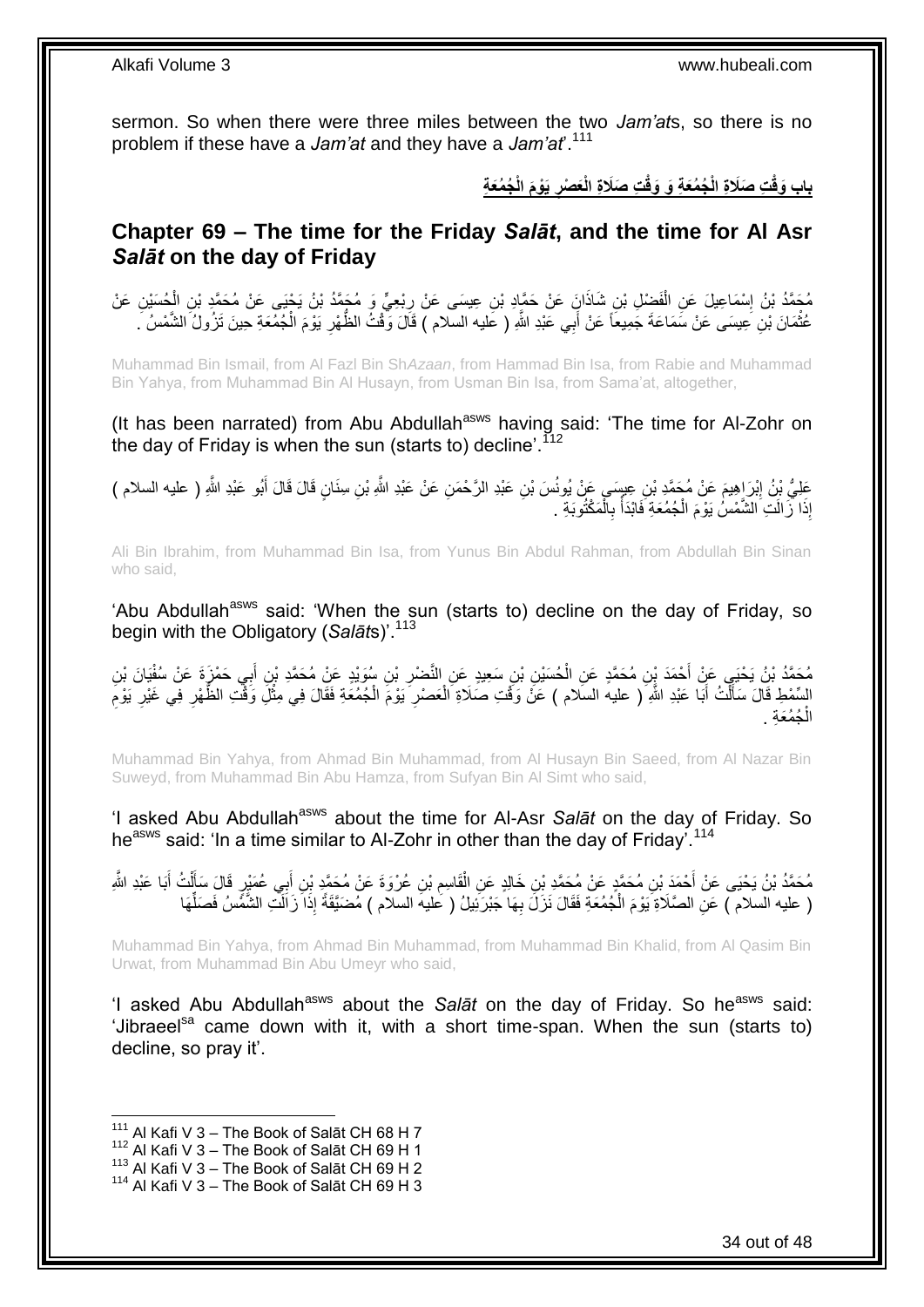فَالَ قُلْتُ إِذَا زَالَتِ الشَّمْسُ صَلَّيْتُ رَكْعَتَيْنِ ثُمَّ صَلَّيْتُهَا فَقَالَ قَالَ أَبُو عَبْدِ اللَّهِ ( عليه السلام ) أَمَّا أَنَا إِذَا زَالَتِ الشَّمْسُ لَمْ أَبْدَأْ ؚ<br>ٳ ٔ.<br>ـ ر<br>إ ْ ْ َ َ َ بِشَيْءٍ قَبْلَ الْمَكْتُوبَةِ **ِ** ْ

He (the narrator) said, 'I said, 'When the sun (starts to) decline, I should pray two *Rak'at*, then pray it?' So Abu Abdullah<sup>asws</sup> said: 'As for myself<sup>asws</sup>, when the sun (starts to) decline, l<sup>asws</sup> do not begin with anything before the Obligatory (Salats)'.

قَالَ الْقَاسِمُ وَ كَانَ ابْنُ بُكَيْرٍ يُصَلِّي الرَّكْعَنَيْنِ وَ هُوَ شَاكٌ فِي الزَّوَالِ فَإِذَا اسْنَيْقَنَ الزَّوَالَ بَدَأَ بِالْمَكْتُوبَةِ فِي يَوْمِ الْجُمُعَةِ ْ ْ ِ ْ ِ َ

Al-Qasim (the narrator) said, 'And Ibn Bukeyr (a narrator) used to pray two *Rak'at* and he was doubting regarding the midday (point). So when he was convinced of the midday, he began with the Obligatory (*Salāt*s) during the day of Friday'.<sup>115</sup>

> **ْن ُج ُمَع ِة َو ُخ ْطَبتِ ِه َو اْإلِ لِلْ َئ ِة اْإلِ َمام باب َت َصا ِت ْهي ِ ِ**

<span id="page-34-0"></span>**Chapter 70 – The preparation of the prayer leader, and his sermon and the listening (to it)**

مُحَمَّدُ بْنُ يَحْيَى عَنْ مُحَمَّدِ بْنٍ الْحُسَيْنِ وَ أَجْمَدَ بْنِ مُحَمَّدٍ جَمِيعاً عَنْ عُثْمَانَ بْنِ عِيسَى عَنْ سَمَاعَةَ قَالَ قَالَ أَبُو عَبْدِ الثَّهِ ( **ٔ** َ ْ َ عليه السلام ) يَنْبَغِي لِلْإِمَامِ الَّذِي يَخْطُبُ النَّاسَ يَوْمَ الْجُمُعَةِ أَنْ يَلْبَسَ عِمَامَةً فِي الشَّنَآءِ وَ الصَّيْفِ وَ يَتَرَدَّى بِبُرْدٍ يَمَنِيٍّ أَوْ :<br>ا َ ْ َ ِ َ ِ عَدَنِيٍّ وَ يَخْطُبُ وَ ۚ هُوَ قَاَئِمٌ يَحْمَدُ اللَّهَ وَ يُثْنِي عَلَيْهِ ثُمَّ يُوصِي بِتَقْوَى اللَّهِ وَ يَقْرَأُ سُورَةً مِنَ الْقُرْ اَنِ صَغِيرَةً ثُمَّ يَجْلِسُ ْ ْ ا<br>ا  $\frac{1}{2}$ ُ

Muhammad Bin Yahya, from Muhammad Bin Al Husayn, and Ahmad Bin Muhammad, altogether from Usman Bin Isa, from Sama'at who said,

'Abu Abdullah<sup>asws</sup> said: 'It is befitting for the prayer leader who addresses the people on the day of Friday that he wears a turban during the winter and the summer, and he should wear either a Yemeni or an Adeny cloak, and he should address while he is standing. He should Praise Allah<sup>azwj</sup> and Laud upon Him<sup>azwj</sup>. Then he should advise with the fearing of Allah<sup>azwj</sup>, and he should recite a short Chapter from the Quran. Then he should be seated.

ُمَّ يَقُومُ فَيَحْمَدُ اللَّهَ وَ يُثْنِي عَلَيْهِ وَ يُصَلِّي عَلَى مُحَمَّدٍ ( صلى الله عليه وآله ) وَ عَلَى أَئِمَّةِ الْمُسْلِمِينَ وَ يَسْتَغْفِرُ لِلْمُؤْمِنِينَ وَ ْ ْ ْ َ الْمُؤْمِنَاتِ ۚ فَإِذَا ۚ فَرَغٌ مِنْ ۖ هَذَا ۚ أَقَامَ الْمُؤَذِّنُ ۚ فَصَلًى بِالنَّاسِ رَكْعَتَيْنِ يَقْرَأُ ۚ فِي الْأُولَى بِسُورَةِ الْجُمْعَةِ وَ ۖ فِي الثَّانِيَةِ بِسُورَةِ ِ ا<br>ا **∶** ْ َ ِ َ ْ مُنَافِقِين ْ المُنَافِقِين

Then he should be standing, so he should Praise Allah<sup>azwj</sup> and Laud upon Him<sup>azwj</sup>, and send Blessings upon Muhammad<sup>saww</sup> and upon Imams<sup>asws</sup> of the Muslims, and he should seek Forgiveness for the believing men and the believing women. So when he is free from this, the *Muezzin* should stand, and he (the prayer leader) should pray *Salāt* with the people (leading them) in two *Rak'at*. He should recite in the first with Surah Al-Jummah (Chapter 62), and in the second (*Rak'at*) with Surah Al-Munafiqeen (Chapter 63)'.<sup>116</sup>

مُحَمَّدُ بِنُ يَحْيَى عَنْ أَحْمَدَ بْنِ مُحَمَّدٍ عَنِ الْحُسَيْنِ بْنِ سَعِيدٍ عَنْ صَفْوَانَ بْنِ يَحْيَيِ عَنٍ الْعَلَاءِ عَنْ مُحَمَّدِ بْنِ مُسْلِمٍ عَنْ أَبِي ْ ْ ِ َ ֧֩֘׆֧ عَبْدِ اللَّهِ لَا صَلِيهِ السلامِ ﴾ قَالَ إِذَا خَطَبَ إِلَٰإِمَامُ يَوْمَ الْجُمُعَةِ فَلَا يَنْبَغِي لِأَجَدٍ أَنْ يَتَكَلَّمَ جَتَّى يَفْلُ عَلا بِمَاهُ مِنْ خُطَبَتِهِ وًٰ إِذَا فَرَغَ ْ َ اُ الْإِمَامُ مِنَ الْخُطْبَتَيْنِ تَكُلِّمَ مَا بَيْنَهُ وَ بَيْنَ أَنْ تُقَامَ الْصُلَاةُ فَإِنْ سَمِعَ الْقِرَاءَةَ أَوْ لَمْ يَسْمَعْ أَجْزَأَهُ بِ ر<br>ا ْ ِ َ َ َ َ

 $115$  Al Kafi V 3 – The Book of Salāt CH 69 H 4

<sup>&</sup>lt;sup>116</sup> Al Kafi V 3 – The Book of Salāt CH 70 H 1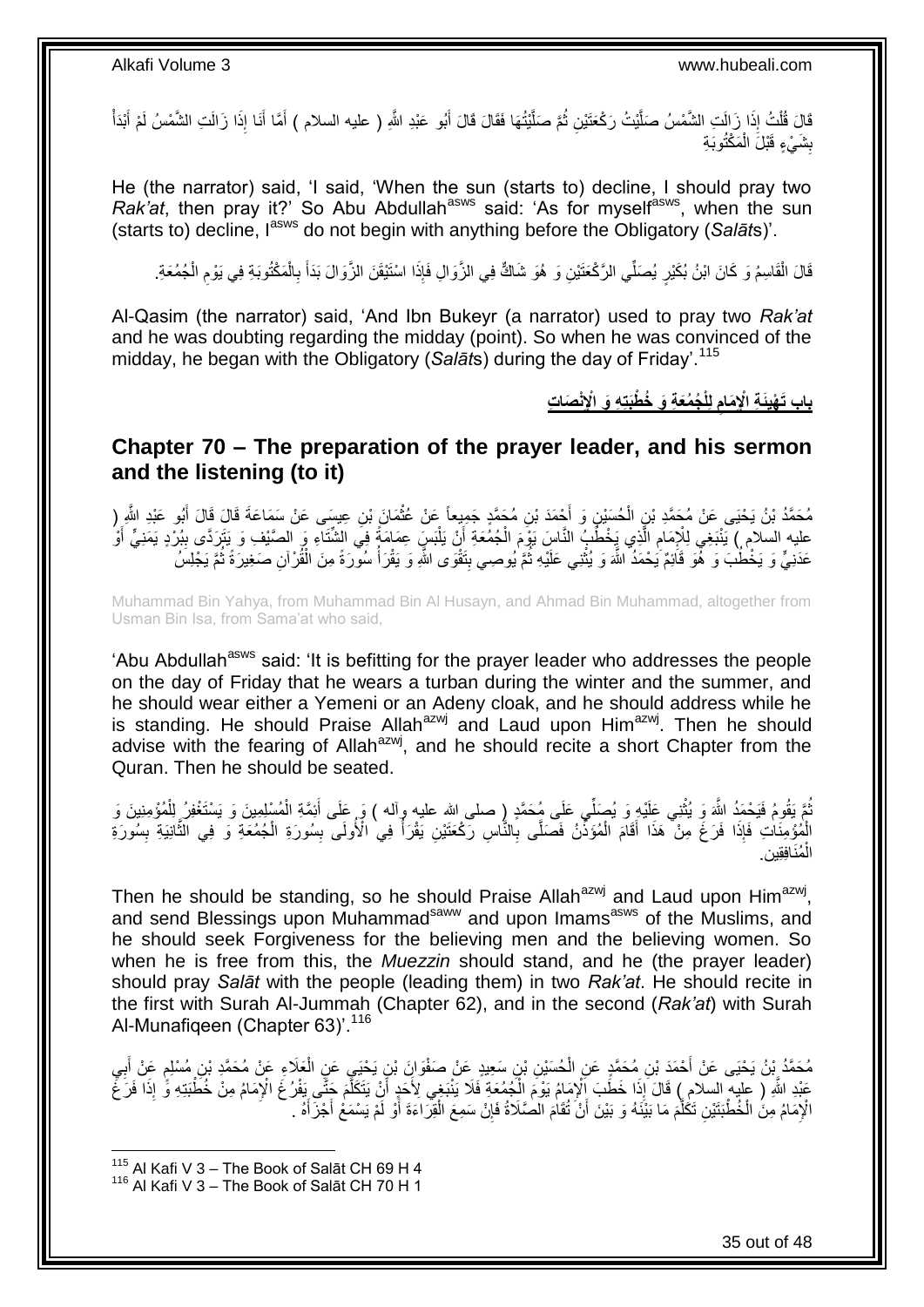Muhammad Bin Yahya, from Ahmad Bin Muhammad, from Al Husayn Bin Saeed, from Safwan Bin Yahya, from Al A'ala, from Muhammad Bin Muslim,

(It has been narrated) from Abu Abdullah<sup>asws</sup> having said: 'When the prayer leader addresses on the day of Friday, so it is not befitting for anyone that he speaks until the prayer leader is free from his sermon; and when the prayer leader is free from the two sermons, so you can speak in what is between it and the establishment of the *Salāt*. So whether you can hear the recitation or cannot hear, it would suffice'.<sup>117</sup>

**∶** الْحُسَيْنُ بْنُ مُحَمَّدٍ عَنْ عَبْدٍ اللَّهِ بْنِ عَامِرٍ عَنْ عَلِيِّ بْنِ مَهْزِيَارَ عَنٍْ عُقْمَانَ بْنِ عِيسَى عَنْ أَبِي مَرْيَمَ عَنْ أَبِي جَعْفَرٍ ( عليه َ ْ ِ َ السلام ) قَالَ سَأَلْتُهُ عَنْ خُطْبَةِ رَسُولِ اللَّهِ ( صلى الله عليه وَآله ) أَ قَبْلَ الصَّلَاةِ أَوْ بَعْدً فَقَالَ قَبْلَ الصَّلَاةِ يَخْطُبُ ثُمَّ يُصَلِّي . ֦֧֦֦֦֦֧֦֦֧֦֦֧֦֦֧֦֦֧֦֦֧֦֧֦֪֦֪֦֪֪֦֧֦֪֪֦֧֦֪֪֦֟֟֟֓֟֟֟֟֟֟֟֟֟֟֘֟֟֟֟֟֟֟֟֟֟֟֓֞֟֟֓֞֟֟֓֞֟֟֓֞֟֟֓֞֟֟֓֟֟֟֟֟ َ ِّ ر<br>ا َ َ

Al Husayn Bin Muhammad, from Abdullah Bin Aamir, from Ali Bin Mahziyar, from Usman Bin Isa,

(It has been narrated) from Abu Maryam, from Abu Ja'far<sup>asws</sup>, said, 'I asked him<sup>asws</sup> about the sermon of Rasool-Allah<sup>saww</sup>, was it before the *Salāt* or after it?' So he<sup>asws</sup> said: 'Before the *Salāt*'. He<sup>saww</sup> addressed, then he prayed *Salāt*'.<sup>118</sup>

مُحَمَّدُ بْنُ يَحْيَى عَنْ مُحَمَّدٍ بْنِ الْحُسَيْنِ عَنْ عُثْمَانَ بْنِ عِيسَى عَنْ سَمَاعَةَ قَالَ سَأَلْتُ أَبَا عَبْدِ اللَّهِ ( عليه السِلام ) عَنِ الصَّلَاةِ<br>مستقى اللَّهُ فَي اللَّهُ وَسَلْمَتَ الْمُسَيِّئِ عَنْ **ٔ** ْ َ ْ َ ِ وَمَ الْجُمُعَةِ فَقَالَ أَمَّا مَعَ الْإِمَامِ فَرَكْعَتَانِ وَ أَمَّا مَنْ يُصَلِّي وَحْدَهُ فَهِيَ أَرْبَعُ رَكَعَاتٍ بِمَنْزِلَةِ الظُّهْرِ يَعْنِي إِذَا كَانَ إِمَامً يَخْطُبُ<br>يَقِي بَيْدَ مَهُ هو روبو و من الإمام فَ اُ ِ َ ِ َ ْ ِ ِ اَ ِ فَأَمَّا إِذَا لَمْ يَكُنْ إِمَامٌ يَخْطُبُ فَهِيَ أَرْبَعُ رَكَعَاتٍ وَ إِنْ صَلَّوًّا جَمَاعَةً ۚ ـ م<br>ا ِ ِ ِ َ

Muhammad Bin Yahya, from Muhammad Bin Al Husayn, from Usman Bin Isa, from Sama'at who said,

'I asked Abu Abdullah<sup>asws</sup> about the *Salāt* on the day of Friday. So he<sup>asws</sup> said: 'As for with the prayer leader, so it is of two *Rak'at*, and as for the one who prays alone, so it is four *Rak'at*, at the status of Al-Zohr – meaning when there was a prayer leader addressing. So as for when there does not happen to be a prayer leader addressing, so it is of four *Rak'at*, and even if they are praying in a *Jam'at*'.<sup>119</sup>

مُحَمَّدُ بِنُ يَخْيَى عَنْ مُحَمَّدِ بْنِ الْحُسَيْنِ عَنْ مُحَمَّدِ بْنِ يَحْيَى الْخَزَّانِ عَنْ حَفْصِ بْنِ غِيَاثٍ عَنْ جَعْفَرٍ عَنْ أَبِيهِ ( عليه السلام )<br>ِ ِ ْ ْ ِ َ قَالَ الْأَذَانُ النَّالِّثُ يَوْمَ الْجُمُعَةِ بِدْعَةٌ ۚ ۚ ِ ْ َ

Muhammad Bin Yahya, from Muhammad Bin Al Husayn, from Muhammad Bin Yahya Al Khazzaz, from Hafs Bin Giyas,

(It has been narrated) from Ja'far<sup>asws</sup>, from his<sup>asws</sup> father<sup>asws</sup> having said: 'The third Azan on the day of Friday is an innovation<sup>' 120</sup>

مُحَمَّدُ بْنُ يَحْيَى عَنْ أَحْمَدَ بْنِ مُحَمَّدٍ عَنِ الْحُسَيْنِ بْنِ سَعِيدٍ عَنِ النَّصْرِ بْنِ سُوَيْدٍ عَنْ يَحْيَى الْجَلَبِيِّ عَنْ بُرَيْدِ بْنِ مُعَاوِيَةَ عَنْ<br>مُحَمَّدُ بْنُ يَحْيَى عَنْ أَحْمَدَ بْنِ مُحَمَّ ِ ْ ِ ِ ْ مُحَمَّدِ بْنِ مُسْلِمٍ عَنْ أَبِي جَعْفَرٍ ( عِلْيِهِ السلام ) فِي خُطْبَةٍ يَوْمِ الْجُمُعَةِ الْخُطْبَةُ الْأُولَى الْحَمْدُ لِلَّهِ نَحْمَدُهُ وَ نَسْتَعْفِرُهُ فَانَّتَغْفِرُهُ ֧֧֚֚֝֝֓֝֝ ْ ْ  $\ddot{\phantom{a}}$ َ وَ نَسْتَهْدِيَهِ وَ نَّعُوذُ بِاللَّهِ مِنْ شُرُّورِ أَنْفُسِنَا وَ مِنْ سَيِّئَاتِ أَعْمَالِنَا مَنْ يَهْدِي اللَّهُ فَلَا مُضِلَّ لَهُ وَ مَنْ يُضْلِلْ فَلَا هَادِيَ لَهُ َ َ **∶ ∶** 

Muhammad Bin Yahya, from Ahmad Bin Muhammad, from Al Husayn Bin Saeed, from Al Nazar Bin Suweyd, from Yahya Al Halby, from Bureyd Bin Muawiya, from Muhammad Bin Muslim,

 $117$  Al Kafi V 3 – The Book of Salāt CH 70 H 2

1

 $118$  Al Kafi V 3 – The Book of Salāt CH 70 H 3

119 Al Kafi V 3 – The Book of Salāt CH 70 H 4

 $120$  Al Kafi V 3 – The Book of Salāt CH 70 H 5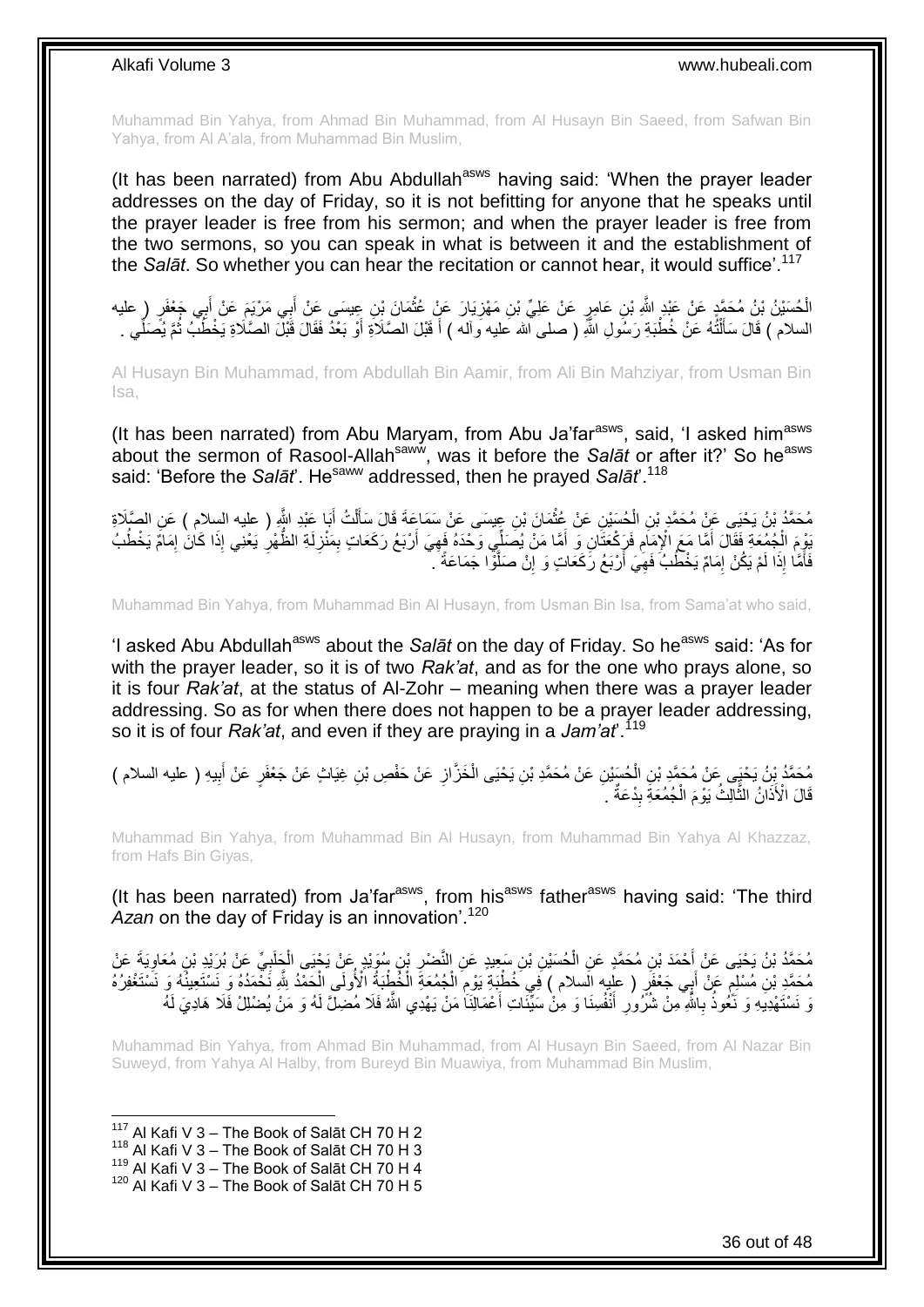(It has been narrated) from Abu Ja'far $a<sup>asws</sup>$ : 'Regarding a sermon on the day of Friday, the first sermon – The Praise is for Allah<sup>azwj</sup>. We Praise Him<sup>azwj</sup>, and seek His<sup>azwj</sup> Assistance, and we seek His<sup>azwj</sup> Forgiveness, and seek His<sup>azwj</sup> Guidance, and we seek Refuge with Allah<sup>azwj</sup> from the evils of ourselves and from the sinfulness of our deeds. The one whom Allah<sup>azwj</sup> Guides, so there is no one to misquide him, and the one whom Allah<sup>azwj</sup> Lets to stray, so there is no quide for him.

وَ أَشْهَدُ أَنْ لَا إِلَهَ إِلَّا اللَّهُ وَحْدَهُ لَا شَرِيكَ لَهُ وَ أَشْهَدُ أَنَّ مُحَمَّداً عَبْدُهُ وَ رَسُولُهُ انْتَجَبَهُ لِوَلَايَتِهِ وَ اخْتَصَنَهُ بِرِسَالَتِهِ وَ أَكْرَمَهُ  $\frac{1}{2}$ اَ  $\frac{1}{2}$ ِ ا<br>ا َ َ **∶** َ ِ بِالنُّبُوَّةِ أَمِيناً عَلَى غَيْبِهِ وَ رَحْمَةً لِلْعَالَمِينَ وَ صَلَّى اللَّهُ عَلَى مُحَمَّدٍ وَ آلِهِ وَ عَلَيْهِمُ السَّلَامُ ْ ِ َ ِ

And I testify that there is no god except for Allah<sup>azwj</sup> Alone, there being no associates for Him<sup>azwj</sup>; and I testify that Muhammad<sup>saww</sup> is His<sup>azwj</sup> servant and His<sup>azwj</sup> Rasool<sup>saww</sup>, having Chosen him<sup>saww</sup> for His<sup>azwj</sup> Wilayah, and Specialised him<sup>saww</sup> with His<sup>azwj</sup> Message, and Honoured him<sup>saww</sup> with the Prophet-hood, being a trustee upon His<sup>azwj</sup> Hidden matters, and a mercy for the worlds. And Blessings be upon Muhammad<sup>saww</sup> and his<sup>saww</sup> Progeny<sup>asws</sup>, and greetings be upon them<sup>asws</sup>.

اُوصِيكُمْ عِبَادَ اللَّهِ بِنَقْوَى اللَّهِ وَ أُخَرِّفُكُمْ مِنْ عِقَابِهِ فَإِنَّ اللَّهَ يُنْجِي مَنِ اتَّقَاهُ بِمَفَازَتِهِمْ لَا يَمَسُّهُمُ السُّوءُ وَ لَا هُمْ يَحْزَنُونَ وَ يُكْرِمُ ُ ِ ِ ِ **∶** ا<br>ا **!** ِ مَنْ خَافَهُ يَقِيهِمْ شَرَّ مَا خَافُوا وَ يُلَقِّيهِمْ نَضْرَةً وَ سُرُوراً ِ ِ

I hereby advise you, servants of Allah<sup>azwj</sup>, and caution you from His<sup>azwj</sup> Retribution, for if Allah<sup>azwj</sup> was to Emancipate someone with their<sup>asws</sup> places of salvation, neither would the evil touch them nor would they be grieving, and He<sup>azwj</sup> would Honour the ones who fear Him<sup>azwj</sup> by Saving them from the evil of what they are fearing and Cast upon them the freshness and cheerfulness.

َ وَ أُرَغِّيُكُمْ فِي كَرَامَةِ اللَّهِ الذَّائِمَةِ وَ أُخَوِّفُكُمْ عِقَابَهُ الَّذِي لَا انْقِطَاعَ لَهُ وَ لَا نَجَاةَ لِمَنِ اسْتَوْجَبَهُ فَلا تَغُرَّنَّكُمُ الدُّنْيَا وَ لَا تَرْكَنُوا َ ا<br>ا إِلَيْهَا فَإِنَّهَا دَارٌ غُرُورٍ كَتَبَ اللَّهُ عَلَيْهَا وَ عَلَى أَهْلِهَا الْفَنَّاءَ فَتَزَوَّدُوا مِنْهَا الَّذِي أَكْرَمَكُمُ اللَّهُ بِهِ مِنَ التَّقْوَى وَ الْعَمَلِ الصَّالِحِ فَإِنَّهُ َ اُ ْ َ ׀׀<br>∶ اَ ِ  $\frac{1}{2}$  $\zeta$ ْ ِ لًا يَصِلَٰ إِلَى اللَّهِ مِنْ أَعْمَالِ الْعِبَادِ إِلَّا مَا خَلَصَ مِنْهَا وَ لَا يَتَقَبَّلُ اللَّهُ إِلَّا مِنَ الْمُتَّقِينَ ْ ِ ِ ْ َ  $\frac{1}{2}$ 

And I hereby encourage you regarding the eternal Benevolence of Allah<sup>azwj</sup> and I warn you of His<sup>azwj</sup> Retribution there being no interruption for it, nor a salvation for the one whom it is Obligated upon. So neither let the world deceive you nor incline towards it, for it is a house of deception. Allah<sup>azwj</sup> has Ordained destruction up it and upon its inhabitants. Thus, you should take such provisions from it which would make you be Honoured by Allah<sup>azwj</sup> with, from the piety and the righteous deeds, for nothing arrives to Allah<sup>azwj</sup> from the deeds of the servant except for what is sincere from it, nor does Allah<sup>azwj</sup> Accept except from the pious.

ِ وَ قَدْ أَخْبَرَكُمُ اللَّهُ عَنْ مَنَازِلِ مَنْ آمَنَ وَ عَمِلَ صَالِحاً وَ عَنْ مَنَازِلِ مَنْ كَفَرَ وَ عَمِلَ فِي غَيْرِ سَبِيلِهِ وَ قَالَ ذلِكَ يَوْمٌ مَجْمُوعٌ لَهُ ِ ِ َ ِ الَّنَاسُ وَ ذَلِكَ يَوْمٌ مَشْهُودٌ ۖ وَ ما نُوَّخِّرُهُ إِلَّا لِأَجَلٍ مَعْدُودٍ ۖ يَوْمَ يَأْتِ لا تَكَلَّمُ نَفْسٌ إِلَّا بِإِنْذِهِ فَمِنْهُمْ شَقِيٌّ وَ سَعِيدٌ ۚ فَأَمَّا الَّذِينَ ِ َ َ **ٔ** ِ ِ َ **المناسب** ثَقُوا َفَفِي النَّارِ لَّهُمْ فِيها ۖ زَفِيرٌ وَ شَهِيقٌ ۖ خَالِدِينَ فِيها ما دَامَتِ السَّمِاواتُ وَ الْأَرْضَٰ إِلَّا مَا شاءَ رَبُّكَ إِنَّ رَبَّكَ فَعَالٌ لِما يُرِيدُ ۖ ِ ِ اَ **∶** ِ ِ وَ أَمَّا الَّذِينَ سُعِّدُوا ٰفَفِي الْجَنَّةِ خَالِدِينَ فِيها ما دَامَتِ السَّماواتُ وَ الْأَرْضُ إِلَّا ما شاءَ رَبُّكَ عَطاءً ۖ غَيْرَ مَجْذُوذٍ ِ ْ م<br>إ

And Allah<sup>azwj</sup> has Informed you about the status of the one who believe and does righteous deeds, and about the status of the one who denies and works in other than His<sup>azwj</sup> Way **[11:103] this is a day on which the people shall be gathered** *together and this is a day that shall be witnessed [11:104] And We do not Delay it but to an appointed term [11:105] On the Day when it shall come, no soul shall speak except by His Permission, then (some) of them shall be*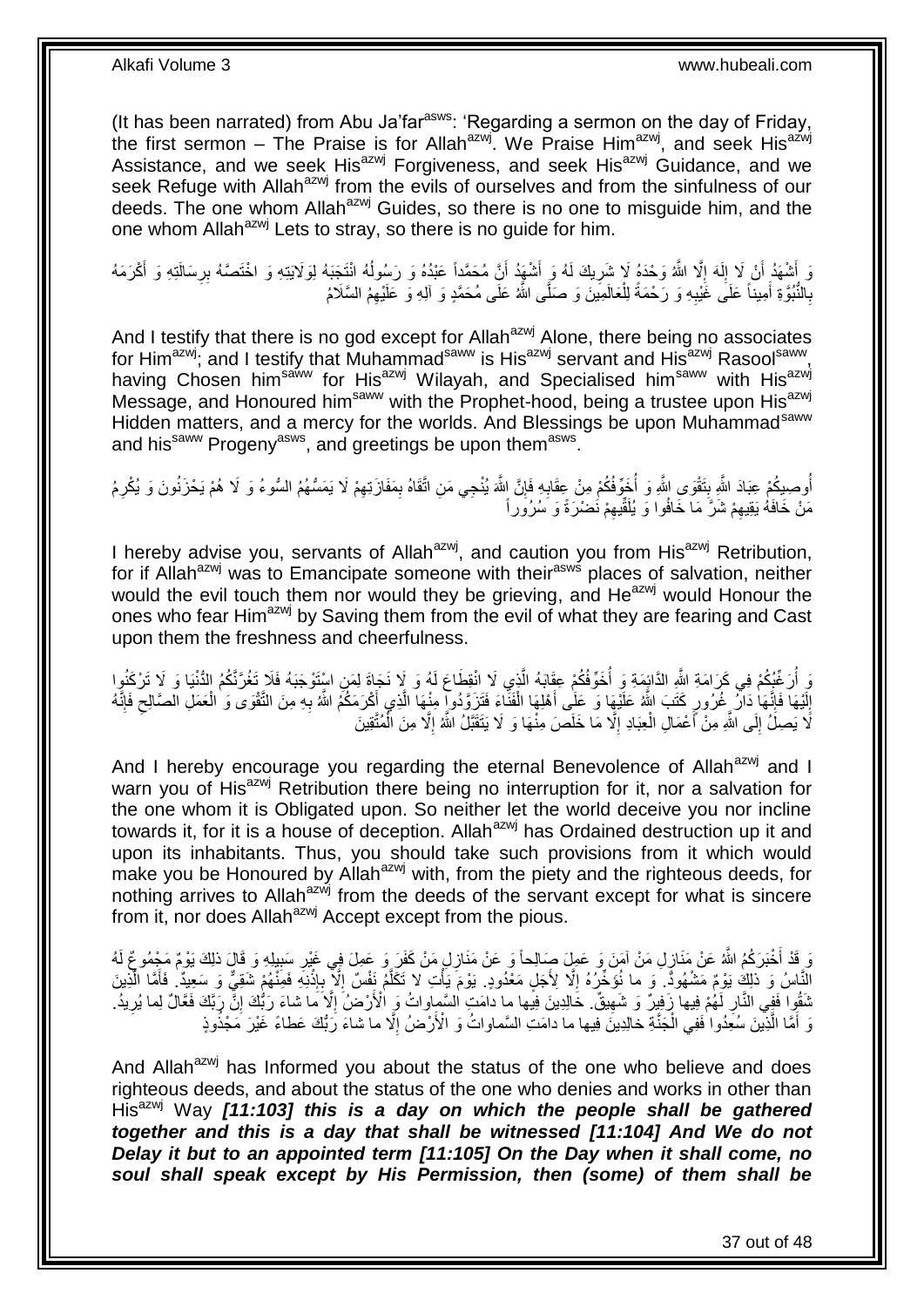*miserable and (others) happy [11:106] So as to those who are miserable, they*  shall be in the Fire; for them shall be sighing and groaning in it [11:107] *Abiding therein so long as the skies and the earth endure, except what your Lord so Desires; surely your Lord Does whatsoever He Wants to [11:108] And as to those who are made happy, they shall be in the garden, abiding in it for as long as the skies and the earth endure, except what your Lord so desires; a gift which shall never be cut off*.

ِ َسْأَلُ اللَّهَ الَّذِي جَمَعَنَا لِهَذَا الْجَمْعِ أَنْ يُبَارِكَ لَنَا فِي يَوْمِنَا هَذَا وَ أَنْ يَرْحَمَنَا جَمِيعاً إِنَّهُ عَلَي كُلِّ شَيْءٍ قَدِيرٌ إِنَّ كَثَابَ اللَّهِ َ **∶** اُ  $\zeta$ ْ اً ِ أَصِدْقُ إِلْحَدِيثٍ وَ أَحْسَنُ الْقِصَصِ وَ قَالَ اللَّهُ عَزَّ وَ جَلَّ وَ إِذا قُرِئَ الْقُرْآنُ فَاسْتَمِعُوا لَهُ وَ أَنْصِتُوا لَعَلَّكُمْ تُرْحَمُونَ فَاسْمَعُوا َ ْ **ٍ** ْ َ ْ َ طَاعَةَ اللَّهِ وَ أَنْصِتُوا ابْتِغَاءَ رَحْمَتِهِ َ

We hereby ask Allah<sup>azwj</sup> Who Gathered us for this gathering that He<sup>azwj</sup> Blesses us in this day of ours, and that He<sup>azwj</sup> should be Merciful upon us all, He<sup>azwj</sup> being Able upon everything. The Book of Allah<sup>azwj</sup> is the most Truthful of the Hadeeth, and the best of the stories. And Allah<sup>azwj</sup> Mighty and Majestic Said **[7:204] And when the** *Quran is recited, then listen to it and remain silent, perhaps Mercy may be*  **Shown to you**. Thus listening is obedience to Allah<sup>azwj</sup> and remaining silent is seeking His<sup>azwj</sup> Mercy.

ال<br>أحداث المسابقة المسابقة المسابقة المسابقة المسابقة المسابقة المسابقة المسابقة المسابقة المسابقة المسابقة المسا نُمَّ اقْرَأْ سُورَةً مِنَ الْقُرْآنِ وَ ادْعُ رَبَّكَ وَ صَلِّ عَلَى النَّبِيِّ ( صلي الله عليه وآله ) وَ ادْعُ لِلْمُؤْمِنِينَ وَ الْمُؤْمِنَاتِ ثُمَّ تَجْلِسُ قَدْرَ ْ ْ ِ ْ ا<br>ا مَا تَمَكَّنُ هَٰنَيْهَةً ثُمَّ تَقُومُ فَتَقُولُ الْحَمْدُ لِلَّهِ نَحْمَدُهُ وَ نَسْتَعِيَّنُهُ وَ نَسْتَغْفِرُهُ وَ نَسْتَهْدِيهِ وَ نُؤُمِنُ بِهِ وَ نَتَوَكَّلُ عَلَيْهِ وَ نَعُوذُ بِاللَّهِ مِنْ ِ ْ ِ<br>ا ِ ِ نْْدُورِ أَنْفُسِنَا وَ مِنْ سَيِّئَاتِ أَعْمَالِنَا َ َ ِ

Then recite a Chapter from the Quran and supplicate to your Lord<sup>azwj</sup> and send Blessings upon the Prophet<sup>saww</sup>, and supplicate for the believing men and the believing women. Then be seated for a while. Then you should be standing and saying, 'The Praise is for Allah<sup>azwj</sup>. We Praise Him<sup>azwj</sup> and seek His<sup>azwj</sup> Assistance, and we seek His<sup>azwj</sup> Forgiveness, and we seek His<sup>azwj</sup> Guidance, and we believe in Him<sup>azwj</sup>, and we Rely upon Him<sup>azwj</sup>, and we seek Refuge with Allah<sup>azwj</sup> from our own evils, and from the evilness of our deeds.

مَنْ يَهْدِي اللَّهُ فَلا مُضِلً لَهُ وَ مَنْ يُضْلِلْ فَلَا هَادِيَ لَهُ وَ أَشْهَدُ أَنْ لَا إِلَهَ إِلَّا اللَّهُ وَحْدَهُ لَا شَرِيكَ لَهُ وَ أَشْهَدُ أَنْ مُحَمَّداً عَبْدُهُ وَ َ َ َ ِ  $\frac{1}{2}$ اَ ∣∣<br>∶ رَسُولُهُ أَرْسَلَهُ بِالْهُدَى وَ دِينٍ الْحَقِّ لِيُظْهِرَهُ عَلَى الدّينِ كُلّهِ وَ لَوْ كَرِهَ الْمُشْرِكُونَ وَ جَعَلَهُ رَحْمَةً لِلْعَالَمِينَ بَثَيْبِراً وَ نَذِيراً وَ ِ ْ ِ ِّ ِ ْ ْ ِ َ ا<br>ا ْ َداعِياً إِلَى اللَّهِ بِإِذْنِهِ وَ سِرَاجاً مُنِيراً مَنْ يُطِعِ اللَّهَ وَ رَسُوَلَهُ فَقَدْ رَشَدَ وَ مَنْ يَعْصَبِهِمَا فَقَدْ غَوَى ِ ِ **ٔ** ِ  $\frac{1}{2}$ 

The one whom Allah<sup>azwj</sup> Guides so there is no straying for him, and the one whom He<sup>azwj</sup> Lets to stray so there is no guide for him. And I testify that there is no god except for Allah<sup>azwj</sup>, Alone, there being no associate for Him. And I testify that Muhammad<sup>saww</sup> is His<sup>azwj</sup> servant and His<sup>azwj</sup> Rasool<sup>saww</sup> *[9:33] He it is Who sent His Rasool with the Guidance and the Religion of the Truth, in order to prevail*  it over all Religions, even though the Polytheists may be averse to it, and Made him<sup>saww</sup> as a mercy for the worlds, a heralder of glad tidings and a warner, and an inviter to Allah<sup>azwj</sup> by His<sup>azwj</sup> Permission, and as a radiant lantern. The one who obeys Allah<sup>azwj</sup> and His<sup>azwj</sup> Rasool<sup>saww</sup> so he has been Guided, and the one who disobeys them both, so he has strayed.

أُوصِيكُمْ عِبَادَ اِللَّهِ بِتَقْوَى اللَّهِ الَّذِي يَنْفَعُ بِطَاعَتِهِ مَنْ أَطَاعَهُ وَ الَّذِي يَضُرُّ بِمَعْصِيَتِهِ مَنْ عَصِمَاهُ الَّذِي إِلَيْهِ مَعَادُكُمْ وَ عَلَيْهِ َ ِ اً **!** ُ اَ ِ َ ِ حِسَابُكُمْ فَإِنَّ التَّقْوَىَ وَصِيَّةُ اللَّهِ فِيكُمْ وَ فِيَ الَّذِينَ مِنْ قَبْلِكُمْ قَالَ اللَّهُ ۚ عَزَّ وَ جَلَّ وَ لَقِدْ وَصِنَّيْنَا الَّذِينَ أُوتُوا الْكِتابَ مِنْ قَبْلِكُمْ وَ َ ِ ْ ُ اً إِيَّاكُمْ أَنِٰ اتَّقُوا اللَّهَ وَ إِنّْ تَكْفُرُوا فَإِنَّ لِلَّهِ ما فِي الْمَنَّماواتِ وَ ما فِي الْأَرْضِ وَ كانَ اللَّهُ غَنِيًّا حَمِيداً ِ ِ اً <u>֖֖֚֚֚֚֚֓</u>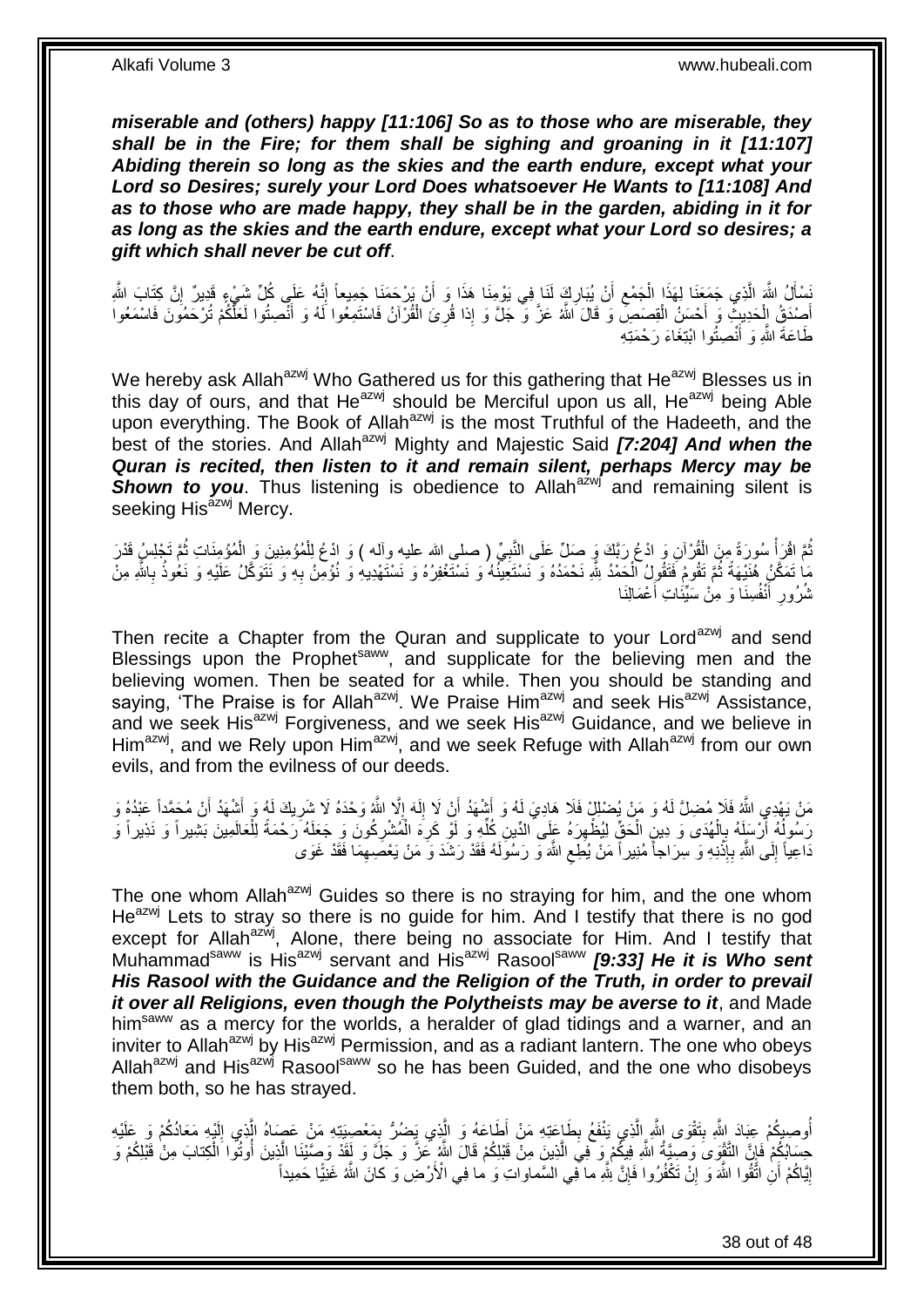I hereby advise you, servants of Allah<sup>azwj</sup>, with the fear of Allah<sup>azwj</sup>. They will benefit, the ones who obey Him<sup>azwj</sup>, and they will be harmed, the ones who disobey Him<sup>azwj</sup>. To Him<sup>azwj</sup> is your return and upon Him<sup>azwj</sup> is your Reckoning, for the piety is an Advice of Allah<sup>azwj</sup> among you and among those who were before you. Allah<sup>azwj</sup> Mighty and Majestic Says *[4:131] and certainly We Enjoined those who were Given the Book before you and (We Enjoin) you too that you should be fear Allah; and if you disbelieve, then surely whatever is in the skies and whatever is in the earth is Allah's and Allah is Self-sufficient, Praise-worthy*

انْتَفِعُوا بِمَوْعِظَةِ اللَّهِ وَ الْزَمُوا كِتَابَهُ فَإِنَّهُ إَبْلَغُ الْمَوْعِظَةِ وَ خَيْرُ الْأُمُورِ فِي الْمَعَادِ عَاقِبَةً وَ لَقَدِ اتَّخَذَ الثَّهُ الْجُجَّةَ فَلَا يَهْلِكُ مَنْ ْ **ٍ** ْ َ ∣ا<br>∶ ْ ِ ْ هَلَكَ إِلَّا عَنْ بَيِّنَةٍ وَ لَا يَحْيَى مَنْ حَيَّ إِلَّا عَنْ بَيِّنَةٍ وَ قَدْ بَلَّغَ رَسُوِلُ اللَّهِ ( صلى الله عليه وأله ) الَّذِي أُرْسِلَ بِهِ فَالْزَمُوا  $\frac{1}{2}$  $\overline{\phantom{a}}$ ْ ِ ا<br>ا اً َ وَصِيَّتَهُ وَ مَا تَرَكَ فِيكُمْ مِنْ بَعْدِهِ مِنَ الثَّقَلَّيْنِ كِتَابِ اللَّهِ وَ أَهْلِ بَيّْنِهِ اللَّذَيْنِ لَا يَضِلُّ مَنْ تَمَسَّكَ بِهِمَا وَ لَا يَهْتَدِي مَنْ تَرَكَهُمَا َ َ  $\ddot{\ddot{\phantom{}}\,}$ ِ

Benefit yourselves with the Advice of Allah<sup>azwj</sup> and necessitate His<sup>azwj</sup> Book, for it is the most eloquent of the Advice, and the best of the Instruction regarding the  $\overline{\text{cons}}$  consequential return. And Allah<sup>azwj</sup> has Taken the argument, so the one being destroyed would not be destroyed except from proof, nor would a living one live except from proof, and Rasool-Allah<sup>saww</sup> had preached that which he<sup>saww</sup> had been Sent with. Therefore, necessitate his<sup>saww</sup> Advice, and whoever from among you all after him<sup>saww</sup>, neglects the two weighty things – the Book of Allah<sup>azwj</sup> and the People<sup>asws</sup> of his<sup>saww</sup> Household, these two, none would stray if he were to attach himself to these two, nor will he be guided the one who neglects these two.

> اللَّهُمَّ صَلِّ عَلَى مُحَمَّدٍ عَبْدِكَ وَ رَسُولِكَ سَيِّدِ الْمُرْسَلِينَ وَ إِمَامِ الْمُثَّقِينَ وَ رَسُولِ رَبِّ الْعَالَمِينَ ْ ْ ِ ِ ْ

O Allah $a^{z}$ wi! Send Blessings upon Muhammad<sup>saww</sup>, Your<sup>azwj</sup> servant and Your<sup>azwj</sup> Rasool<sup>saww</sup>, the chief of the Rasools<sup>sa</sup>, and the Imam<sup>asws</sup> of the pious, and a Rasoolsaww of the Lord<sup>azwj</sup> of the worlds'.

ُّمَّ تَقُولُ اللَّهُمَّ صَلِّ عَلَى أَمِيرِ الْمُؤْمِنِينَ وَ وَصِيٍّ رِسُولِ رَبِّ الْعَالَمِينَ ثُمَّ تُسَمِّي الْأَئِمَّةَ حَتَّى تَنْتَهِيَ إِلَى صَاحِبِكَ ثُمَّ تَقُولُ ُ ْ ْ ِ َ َ ُ ِ ِ ِ افْتُحْ لِّهُ فَتْحاً يَسِيراً وَ انْصُرْهُ نَصْراً عَزِيزاً اللَّهُمُّ أَظْهِرْ بِهِ دِينَكَ وَ سُنَّةَ نَبِيِّكَ حَثَّى لَا يَسْتَخْفِيَ بِشَيْءٍ مِنَ الْحَقِّ مَخَافَة أَحَدٍ ِ ِ ِ ِ َ ِ َ ْ مِنَ الْخَلْقِ ْ ْ

Then you should be saying, O Allah<sup>azwj</sup>! Send Blessings upon Amir Al-Momineen<sup>asws</sup>, and a successor<sup>asws</sup> of Rasool<sup>saww</sup> of the Lord<sup>azwj</sup> of the worlds'. Then you should name the Imams<sup>asws</sup> until you end up to your Master<sup>asws</sup>. Then you should be saying, 'Grant victory to him<sup>asws</sup> an easy victory and Help him<sup>asws</sup> with a mighty Help. O Allah<sup>azwj</sup>! Overcome (the other religions) by him<sup>asws</sup> Your<sup>azwj</sup> Religion, and the Sunnah of Your<sup>azwj</sup> Prophet<sup>saww</sup> until there does not remain anything concealed from the truth out of fear of anyone from the people.

اللَّهُمَّ إِنَّا نَرْغَبُ إِلَيْكَ فِي دَوْلَةٍ كَرِيمَةٍ تُعِنُّ بِهَا الْإِسْلَامَ وَ أَهْلَهُ وَ تُذِلُّ بِهَا الْفَاقَ وَ أَهْلَهُ وَ تَجْعَلْنَا فِيهَا مِنَ الدُّعَاةِ إِلَى طَاعَتِكَ<br>يَمَنَّ مَنْ يَجِمَعُ الْمَالِمَ اَ  $\frac{1}{2}$ ِ ُ<br>ا َ ِ َ ِ ِ ِ وَ الْقُادَةِ فِي سَبِيلِكَ وَ تَرْزُقُنَا بِهَا كَرَامَةَ الدُّنْيَا وَ الْآخِرَةِ اللَّهُمَّ مَا حَمَّلْتَنَا مِنَ الْحَقِّ فَعَرِّفْنَاهُ وَ مَا قَصُرْنَا عَنْهُ فَعَلِّمْنَاهُ ْ َ **∶ !** ْ ِّ ْ

O Allah<sup>azwj</sup>! We wish to You<sup>azwj</sup> regarding the benevolent government to strengthen by it Al-Islam and its people, and to humiliate by it the hypocrisy and its people, and Make us in it to be from the ones who invite to Yourazwi obedience, and leaders in Your<sup>azwj</sup> Way, and Grace us by it the prestige of the world and the Hereafter. O Allah<sup>azwj</sup>! Whatever You<sup>azwj</sup> Have Loaded us with from the truth, so Make us to understand it, and whatever we are deficient from it, so Teach us it'.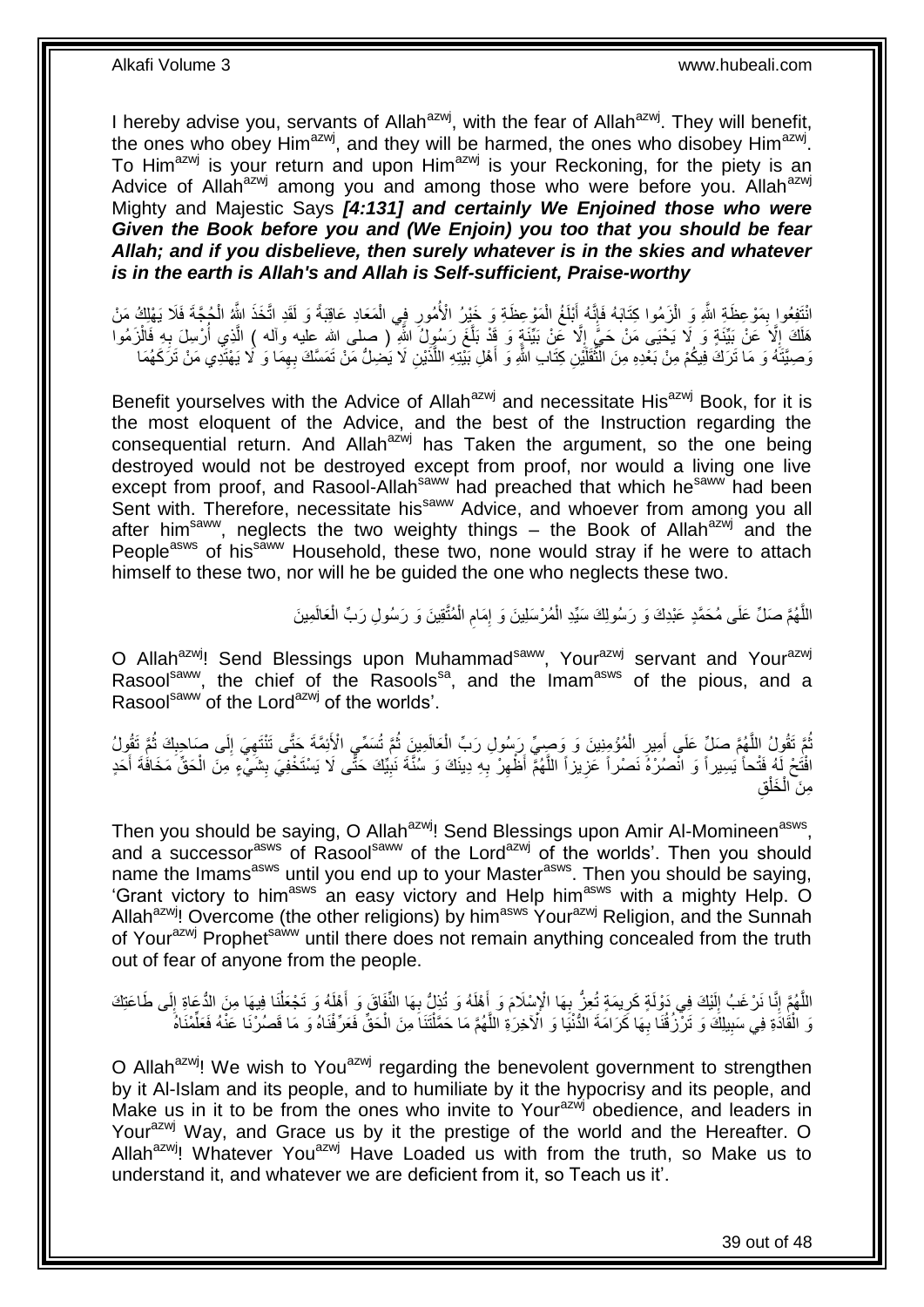ُمَّ يَدْعُو اللَّهَ عَلَى عَدُوِّهِ وَ يَسْأَلُ لِنَفْسِهِ وَ أَصْحَابِهِ ثُمَّ يَرْفَعُونَ أَيْدِيَهُمْ فَيَسْأَلُونَ اللَّهَ حَوَائِجَهُمْ كُلِّهَا حَتَّى إِذَا فَرَغَ مِنْ ذَلِكَ قَالَ ֡֓֓֓֓֓֓֓֓֓֓֓֓֓֓׆֬֬֓ َ ُ **∶** َ َ َ اللَّهُمَّ اسْتَجِبْ لَذَا وَ يَكُونُ آخِرَ كَلاَمِهِ أَنْ يَقُولَ إِنَّ اللَّهَ يَأْمُرُ بِالْعَدْلِ وَ الْإِحْسَانِ وَ إِيثَاءِ ذِي الْقُرْبَى وَ يَنْهَى عَنِ الْفَحْشَاءِ وَ<br>نَارُوْ بَعَدَ بِنَّ مَنْ أَوْ يُؤْمِنُوا يَ ْ ِ ْ **∶** ْ ِ اً ْ الْمُنْكَٰرِ وَ اَلْبَغْيِ يَعِظُكُمْ لَعَلَّكُمْ تَذَكَّرُونَ ِ :<br>ا ِ ْ

Then he (the prayer leader) should supplicate to Allah<sup>azwj</sup> against His<sup>azwj</sup> enemies, and he should ask for himself and his companions. Then they (the people) should be raising their hands, so they should be asking Allah<sup>azwj</sup> for their needs, all of them, until when they are free from that, he should say, 'O Allah<sup>azwj</sup>! Answer us!', and it should happen to be the last of his speech that he should be saying *[16:90] Surely Allah Enjoins the doing of justice and the doing of good (to others) and the giving to the near of kin, and He Forbids the immorality and the evil and the rebellion; He Admonishes you that you may be mindful*'.

> ُّمَّ يَقُولُ اللَّهُمَّ اجْعَلْنَا مِمَّنْ تَذَكَّرَ فَتَنْفَعُهُ الذِّكْرَى ثُمَّ يَنْزِلُ . ِ ُ ْ َ ُ

Then he should be saying, 'O Allah<sup>azwj</sup>! Make us to be from the ones who are mindful so the Reminder benefitted him'. Then you should descend (end the sermon)'.<sup>121</sup>

عَلِيُّ بْنُ إِبْرَاهِيمَ عَنٍْ أَبِيهِ عَنْ حَمَّادٍ بْنِ عِيسَى عَنْ حَرِيزٍ عَنْ مُحَمَّدِ بْنِ مُسْلِمٍ قَالَ سَأَأْتُهُ عَنِ الْجُمُعَةِ فَقَالَ بِأَذَانٍ وَ إِقَامَةٍ ْ ĺ ֧֧֚֓֝֝֓֝ ِ **!** َ ِ ِ َ **∶** ْ يَخْرُجُ الْإِمَامُ بَعْدُ الْأَذَانَ فَيَصْعَدُ الْمِنْبَرَ وَ يَخْطُبُ لَا يُصَلِّي النَّاسُ مَا دَامَ الْإِمَامُ عَلَى الْمِنْبَرِ ذُمَّ يَقْدُدُ الْإِمَامُ عَلَى الْمِنْبَرِ قَدْرَ<br>الْقَدْرُ مِنْ أَيْدَتُ الْأَذَانَ ف ُ ِ ْ ْ ِ ْ مَا يَقُِّلُ أُ قُلْ هُوَ اللَّهُ أَحَدٌ ثُمَّ يَقُومُ فَيَفْتَتِحُ خُطْبَتَهُ ثُمَّ يَنْزِلْ فَيُصَلِّي بِالنَّاسِ ثُمَّ يَقُرَأُ بِهِمْ فِي الزَّكْعَةِ الْأُولَى بِالْجُمُعَةِ وَ فِي الْتَانِيَةِ ُ ُ َ َ ْ ِ ِ ا<br>ا ُ ِ **∶** مُنَافِقِينَ ِ ْ اا **∶** ب

Ali Bin Ibrahim, from his father, from Hammad Bin Isa, from Hareyz, from Muhammad Bin Muslim who said,

'I asked him<sup>asws</sup> about the Friday (Salat). So he<sup>asws</sup> said: 'By an *Azan* and an *Iqamah*. The prayer leader would come out after the *Azan*, so he would ascend the pulpit and address. The people should not pray *Salāt* for as long as the prayer leader is upon the pulpit. Then the prayer leader should sit upon the pulpit for a measurement of what it takes to recite *[112:1] Say He Allah is One* (Chapter 112). Then he should be standing, so he should open his sermon, then descend. So he should pray *Salāt* with the people (leading them), then recite with them in the first *Rak'at* with the (Surah) Al-Jummah (Chapter 62), and in the second (*Rak'at*) with the (Surah) Al-Munafigeen (Chapter 63)<sup>' 122</sup>

مُحَمَّدُ بْنُ يَحْيَى عَنِّ أَحْمَدَ بْنِ مُحَمَّدِ بْنِ عِيسَى عَنِ الْحُسَيْنِ بْنِ سَعِيدٍ عَنْ فَصَالَةَ بْنِ أَيُّوبَ عَنِ ابْنِ سِنَانٍ عَنْ أَبِي عَبْدِ اللَّهِ ( ْ َ َ َ عليه السلام ) فِي قَوْلِ اللَّهِ عَزَّ وَ جَلَّ خُذُوا زِيِّنَتَكُمْ عِنْدَ كُلِّ مَسْجِدٍ قَالَ فِي الْعِيدَيْنِ وَ الْجُمُعَةِ . ْ ْ ِ

Muhammad Bin Yahya, from Ahmad Bin Muhammad Bin Isa, from Al Husayn Bin Saeed, from Fazalat Bin Ayoub, from Ibn Sinan,

(It has been narrated) from Abu Abdullah<sup>asws</sup> regarding the Words of Allah<sup>azwj</sup> Mighty and Majestic *[7:31] O Children of Adam! Take to your adornments at every Masjid*. He<sup>asws</sup> said: 'During the two Eids and the Friday.<sup>123</sup>

 $121$  Al Kafi V 3 – The Book of Salāt CH 70 H 6

 $122$  Al Kafi V 3 – The Book of Salāt CH 70 H 7

<sup>123</sup> Al Kafi V 3 – The Book of Salāt CH 70 H 8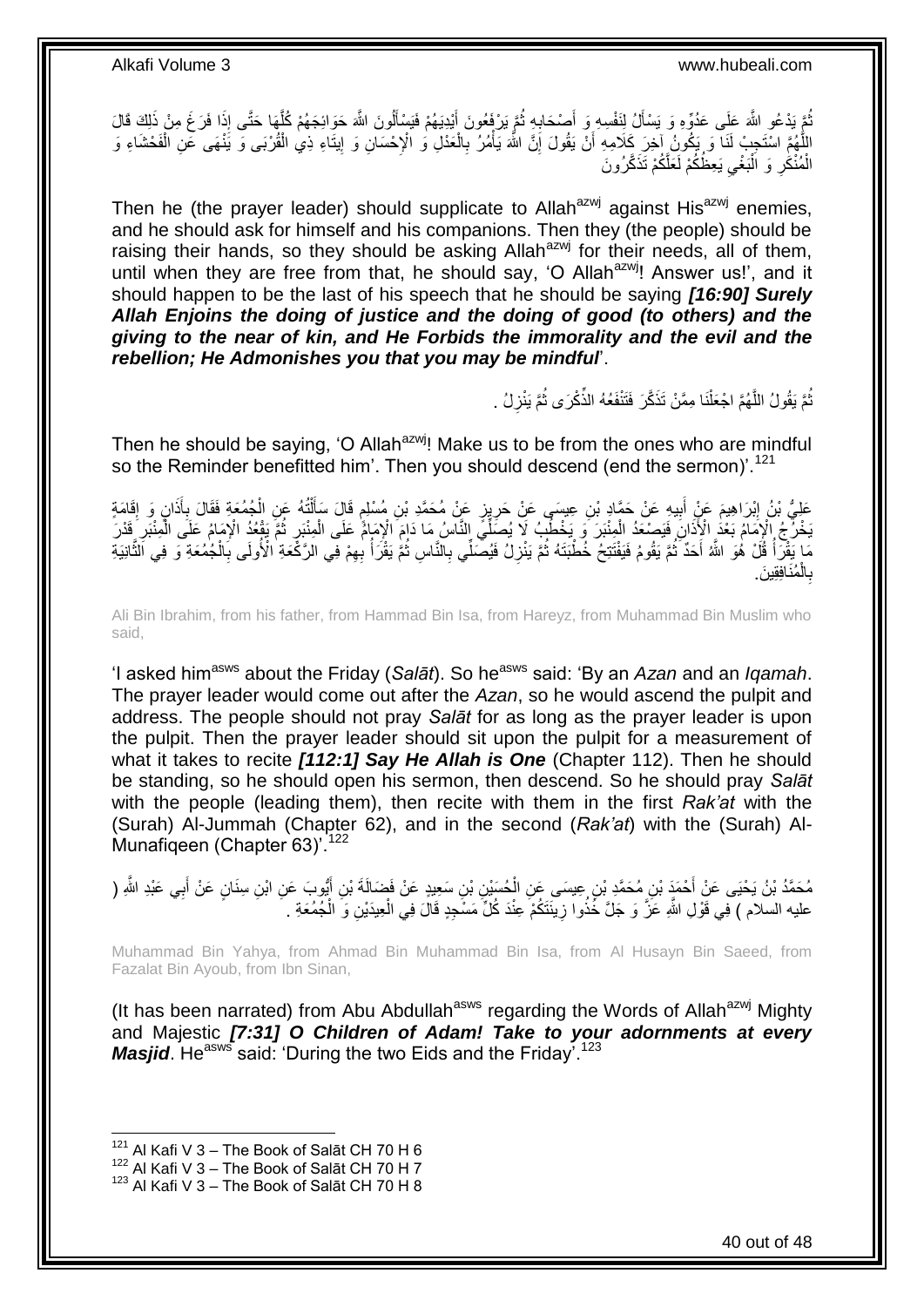عَلِيُّ بْنُ إِبْرَاهِيمَ عَنْ أَبِيهِ عَنِ النَّوْفِلِيِّ عَنِ السَّكُونِيِّ عَنْ أَبِي عَبْدِ اللَّهِ ( عليه السلام ) قَالَ قَالَ رَسُولُ اللَّهِ ( صلى الله عليه َ **!** ِ وآلةً ) كُلُّ وَاعِظٍ قِبْلَةٌ يَعْنِي إِذًا خَطَبَ ۗ الْإِمَامُ النَّاسَ يَوْمَ الْجُمُكَةِ يَنْبَغِي لِلنَّاسِ أَنْ يَسْتَقْلِلُوهُ . اُ ْ

Ali Bin Ibrahim, from his father, from Al Nowfaly, from Al Sakuny,

(It has been narrated) from Abu Abdullah<sup>asws</sup> having said: 'Rasool-Allah<sup>saww</sup> said: 'Every preacher is a Qiblah, meaning when the prayer leader addresses the people on the day of Friday, it is befitting for the people that they face towards him<sup>'124</sup>

**َوا ِت ْيلََت َها فِي ال َّصلَ ُج ُمَع ِة َو لَ باب الْقِ َرا َء ِة َيْو َم الْ**

### <span id="page-40-0"></span>**Chapter 71 – The recitation on the day of Friday and its night in the**  *Salāt*

مُحَمَّدُ بْنُ يَحْيَى عَنْ مُحَمَّدٍ بْنِ الْجُسَيْنِ عَنْ صَفْوَانَ بْنِ يَجْيَى عَنْ مَنْصُورِ بْنِ حَازِمٍ عَنْ أَبِي عَبْدِ اللَّهِ ( عليه السلام ) قَالَ<br>. َ ٍ **∶ ٍ** ْ لْيْسَ فِي الْقِرَاءَةِ شَيْءٌ مُوَقَّتٌ إِلَّا الْجُمُعَةِ تُقْرَأُ بِالْجُمُعَةِ وَ الْمُنَافِقِينَ . ْ ْ ِ ا<br>ا ْ ِ ْ

Muhammad Bin Yahya, from Muhammad Bin Al Husayn, from Safwan Bin Yahya, from Mansour Bin Hazim,

(It has been narrated) from Abu Abdullah<sup>asws</sup> having said: 'There is nothing fixed regarding the recitation except for the Friday. You should recite with the (Surah) Al-Jummah (Chapter 62), and the (Surah) Al-Munafiqeen (Chapter 63)<sup>'.125</sup>

مُحَمَّدُ بْنُ يَحْيَى عَنْ أَحْمَدَ بْنِ مُحَمَّدٍ وَ مُحَمَّدٍ بْنِ الْحُسَيْنِ عَنْ عُثْمَانَ بْنِ عِيسَى عَنْ سَمَاعَةَ عَنْ أَبِي بَصِيرٍ قَالَ قَالَ أَبُوٍ عَبْدِ<br>مُحَمَّدُ بْنُ يَحْيَى عَنْ أَحْمَدَ بْنِ مُحَمَّدٍ **ٔ** ْ َ َ ِ اللَّهِ ( عِلْيه السِّلام ) اقْرَأْ فِيَ لَمْلَةِ الْمُمْعَةِ بِالْمُمْعَةِ وَ سَبِّحِ اسْمَ رَبِّكَ الْأَعْلَى وَ ّفِي الْفَجْرِ بِسُورَةِ الْمُمْمَةِ وَ ّقُلْ هُوَ اللَّهُ أَحَدٌ وَ **∶** ْ ِ ْ **∶** ْ *<u><sup></sup>*</u> َ ْ فِي الْجُمُعَةِ بِالْجُمُعَةِ وَ الْمُنَافِقِينَ . ْ ْ **∶** ْ

Muhammad Bin Yahya, from Ahmad Bin Muhammad and Muhammad Bin Al Husayn, from Usman Bin Isa, from Sama'at, from Abu Baseer who said,

'Abu Abdullah<sup>asws</sup> said: 'Recite during the night of Friday with the (Surah) Al-Jummah (Chapter 62), and *[87:1] Glorify the name of your Lord, the Most High* (Chapter 87); and Al-Fajr (*Salāt*) with Surah Al-Jummah (Chapter 62), and *[112:1] Say He Allah is One* (Chapter 112); and during the Friday (*Salāt*), with the (Surah) Al-Jummah (Chapter 62) and Al-Munafiqeen (Chapter 63)<sup>'126</sup>

الْحُسَيْنُ بْنُ مُحَمَّدٍ عَنْ عَبْدِ النَّهِ بْنِ عَامِرٍ عَنْ عَلِيِّ بْنِ مَهْزِيَارٍ عَنْ فَضَالَةَ بْنٍ أَيُوبَ عَنِ الْحُسَيْنِ بْنٍ أَبِي حَمْزَةَ قَإِلَ قُلْتُ لِأَبِي ْ ِ َ ْ َ ِ ֦֧֦֧֦֧֦֧֦֧֦֧֦֧֦֧֦֧֦֧֦֧֦֧֦֧֦֧֦֧֦֧֘֝֝֝ ْ عَبْدِ اللَّهِ ( عليه السلام ) بِمَا أَقْرَأُ فِي صَّلَاةِ الْفَجْرِ فِي يَوْمَ الْجُمُعَةِ فَقَالَ اقْرَأُ فِي الْأُولَى بِسُورَةِ الْجُمُعَةِ وَ فِي الثَّانِيَةِ بِقُلْ هُوَّ ْ ِ **∶** ْ ہ<br>ا ِ ِ  $\ddot{\phantom{a}}$ ْ ِ المناسبة<br>المسلمات<br>المسلمات اللَّهُ أَحَدٌ ثُمَّ اقْنُتْ حَتَّى تَكُونَا سَوَاءً . :<br>ـ َ

Al Husayn Bin Muhammad, from Abdullah Bin Aamir, from Ali Bin Mahziyar, from Fazalat Bin Ayoub, from Al Husayn Bin Abu Hamza who said,

'I said to Abu Abdullah<sup>asws</sup>, 'With what should I recite in Al-Fajr Salat during the day of Friday?' So he<sup>asws</sup> said: 'Recite in the first (Rak'at) with Surah Al-Jummah

 $124$  Al Kafi V 3 – The Book of Salāt CH 70 H 9

 $125$  Al Kafi V 3 – The Book of Salāt CH 71 H 1

<sup>126</sup> Al Kafi V 3 – The Book of Salāt CH 71 H 2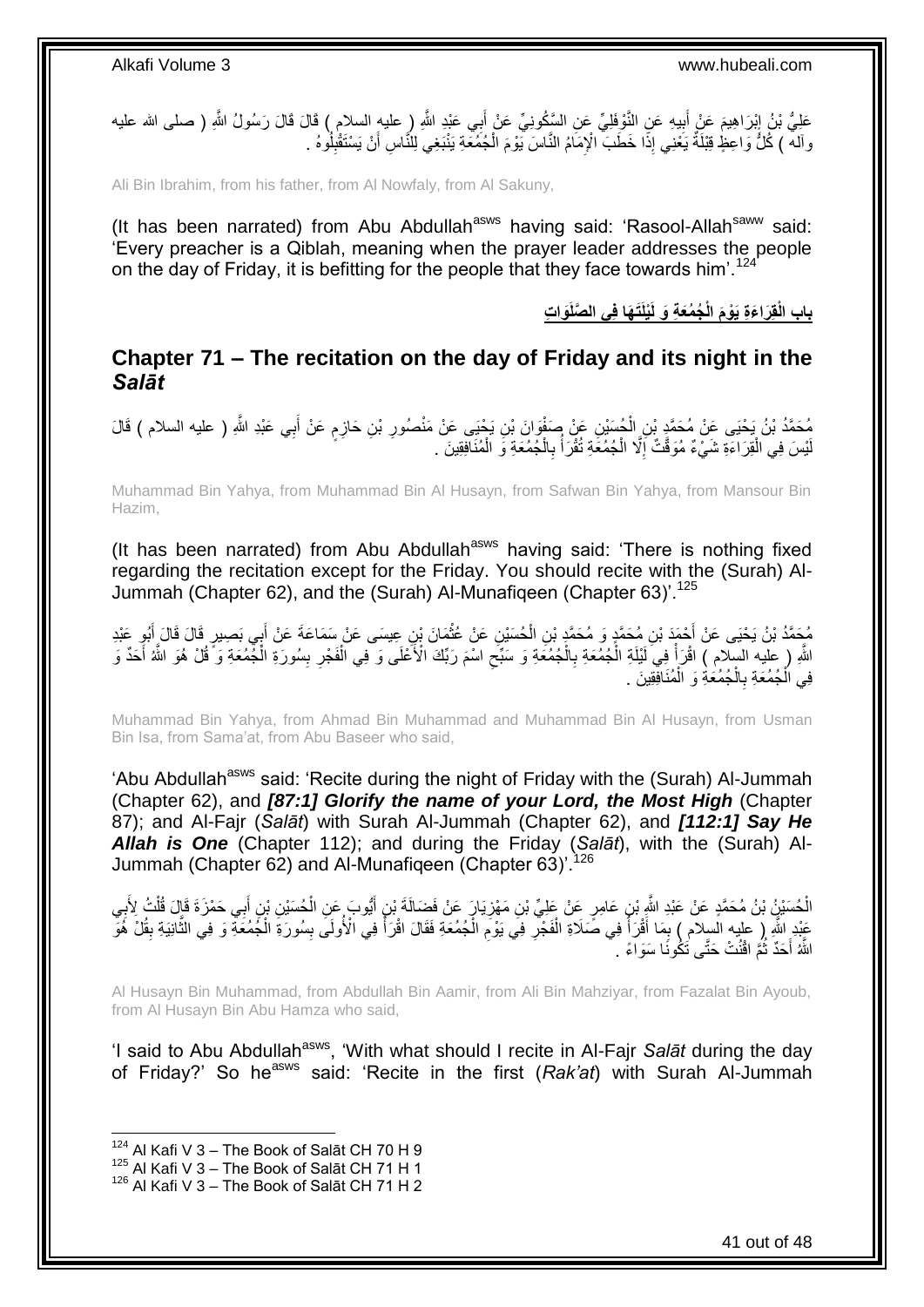(Chapter 62), and in the second (*Rak'at*) with *[112:1] Say He Allah is One* (Chapter 112), the perform *Qunut* until they both happen to be the same'.<sup>127</sup>

َ عَلِيُّ بْنُ إِبْرَاهِيمَ عَنْ أَبِيهِ عَنْ عَبْدِ اللَّهِ بْنِ الْمُغِيرَةِ عَنْ جَمِيلٍ عَنْ مُحَمَّدِ بْنِ مُسْلِمٍ عَنْ أَبِي جَعْفَرٍ ( عليه السلام ) قَالَ إِنَّ اللَّهَ ֧֖֚֚֓֝֝֬֝ ْ **!** َ ِ ِ **∶** أَكْرَمَ بِالْجُمُعَةِ الْمُؤْمِنِينَ فَسَنَّهَا رَسُولُ اللَّهِ ( صلى الله عليه وأله ) بِشَارَةَ لَهُمْ وَ ٱلْمُنَافِقِينَ تَوْبِيخاً لِلْمُنَافِقِينَ وَ لَأ يُنْبَغِي تَرْكُهَا َ ِ ْ **∣** ْ ْ ْ فَمَنْ تَرَكَهَا مُتَعَمِّداً فَلَا صَلَاةَ لَهُ .

Ali Bin Ibrahim, from his father, from Abdullah Bin Al Mugheira, from Jameel, from Muhammad Bin Muslim,

(It has been narrated) from Abu Ja'far $a<sup>asws</sup>$  having said: 'Allah $a<sup>axwj</sup>$  Honoured the Believers with (Surah) Al-Jummah, so Rasool-Allah<sup>saww</sup> gave glad tidings to them; and (Surah) Al-Munafiqeen as a rebuke to the hypocrites, therefore it is not befitting to neglect it. So the one who neglects it deliberately, so there is no *Salāt* for him'.<sup>128</sup>

َ عَلِيُّ بْنُ إِبْرَاهِيِمَ عَنْ أَبِيهِ عَنِ إِبْنِ أَبِي عُمَيْرٍ عَنْ حَمَّادٍ عَنِ الْحَلَبِيِّ قَالَ سَأَلْتُ أَبَا عَبْدٍ اللَّهِ ( عليه السلام ) عَنِ الْقِرَاءَةِ فِي ِ ْ َ **!** َ ِ ْ َ ْ الْجُمْعَةِ إِذَا صَلَّيْتُ وَحْدِي أَرْبَعاً أَجْهَرُ بِالْقِرَاءَةِ فَقَالَ نَعَمْ وَ قَالَ اقْرَأَ بِسُورَةِ الْجُمُعَةِ وَ الْمُنَافِقِينَ فِي يَوْمِ الْجُمْعَةِ ـ ْ ِ ا<br>أ ْ **∶** َ َ ز<br>إ ْ ْ ِ ْ

Ali Bin Ibrahim, from his father, from Ibn Abu Umeyr, from Hammad, from Al Halby who said,

'I asked Abu Abdullah<sup>asws</sup> about the recitation in the Friday (Salat) when one prays alone four (*Rak'at*), would he be loud with the recitation?' So he<sup>asws</sup> said: 'Yes'. And he<sup>asws</sup> said: 'Recite with Surah Al-Jummah (Chapter 62), and Al-Mufiqeen (Chapter 63) during the day of Friday'.<sup>129</sup>

֧֖֖֧֧֧֧֧֚֚֝֝֝֝֝֟֓֟֓֟֓֝֬֝֓֟֓֟֓֬֝֬֝֬֝֬֝֟֓֟֓֬֝֬֝֓֟֓֟֓֝֬֝֓֝֬֟֓֝֬ مُحَمَّدُ بْنُ يَحْيَى عَنْ أَحْمَدَ بْنِ مُحَمَّدٍ عَنْ عَلِيِّ بْنِ الْجَكَمِ عَنِ الْعَلَاءِ عَنْ مُحَمَّدِ بْنِ مُسْلِمٍ عَنْ أَحَدِهِمَا ( عليهما السلام ) فِي<br>دِعَيْدِ بِنَ يَحْيَى عَنْ أَحْمَدَ بْنِ مُحَمَّدٍ عَنْ ع ْ  $\ddot{\phantom{a}}$ ْ َ اَ ِ الرَّجُلِ يُرِيدُ أَنْ يَقْرَأَ بِسُورَةِ الْجُمُعَةِ فِي الْجُمُعَةِ فَيَقْرَأُ قُلَّ هُوَ اللَّهُ أَحَدٌ قَالَ يَرْجِعُ إِلَى سُورٍّةِ الْجُمُعَةِ . َ المناسبة المستشفى.<br>وفيات ْ ْ **ِ** َ َ ِ ْ

Muhammad Bin Yahya, from Ahmad Bin Muhammad, from Ali Bin Al Hakam, from Al A'ala, from Muhammad Bin Muslim,

(It has been narrated) from one of the two  $(5<sup>th</sup>$  or  $6<sup>th</sup>$  Imam<sup>asws</sup>) regarding the man intending to recite with Surah Al-Jummah (Chapter 62), but he recites *[112:1] Say He Allah is One* (Chapter 112)'. He<sup>asws</sup> said: 'He should return to Surah Al-Jummah (Chapter 62)'.

> وَ رُوِيَ أَيْضاً يُتِمُّهَا رَكْعَتَيْنِ ثُمَّ يَسْتَأْنِفُ . ْ ا ماہ<br>سال َ ِ

And it is reported as well, '(He<sup>asws</sup> said): 'He should complete the two *Rak'at*, then recommence'.<sup>130</sup>

عَلِيُّ بْنٍُ اِبْرَاهِيمَ عَنْ أَبِيهٍ عَنِ ابْنِ أَبِي عُمَيْرٍ عَنْ مُعَاوِيَةَ بْنِ عَمَّارٍ عَنْ عُمَرَ بْنِ يَزِيدَ قَالَ قَالَ أَبُو عَبْدِ اللَّهِ ( عليه السلام ) ِ ِ َ ِ َ **ٍ** مَنْ صَلَّىَ الْجُمُعَةَ بِغَيْرِ الْجُمُعَةِ وَ الْمُنَافِقِينَ أَعَادَ الصَّلَاةَ فِي سَفَرٍ أَوَّ حَضَرٍ . َ ا<br>أ ْ ْ ِ ِ ْ

Ali Bin Ibrahim, from his father, from Ibn Abu Umeyr, from Muawiya Bin Ammar, from Umar Bin Yazeed who said,

1  $127$  Al Kafi V 3 – The Book of Salāt CH 71 H 3

- $128$  Al Kafi V 3 The Book of Salāt CH 71 H 4
- $^{129}$  Al Kafi V 3 The Book of Salāt CH 71 H 5

 $130$  Al Kafi V 3 – The Book of Salāt CH 71 H 6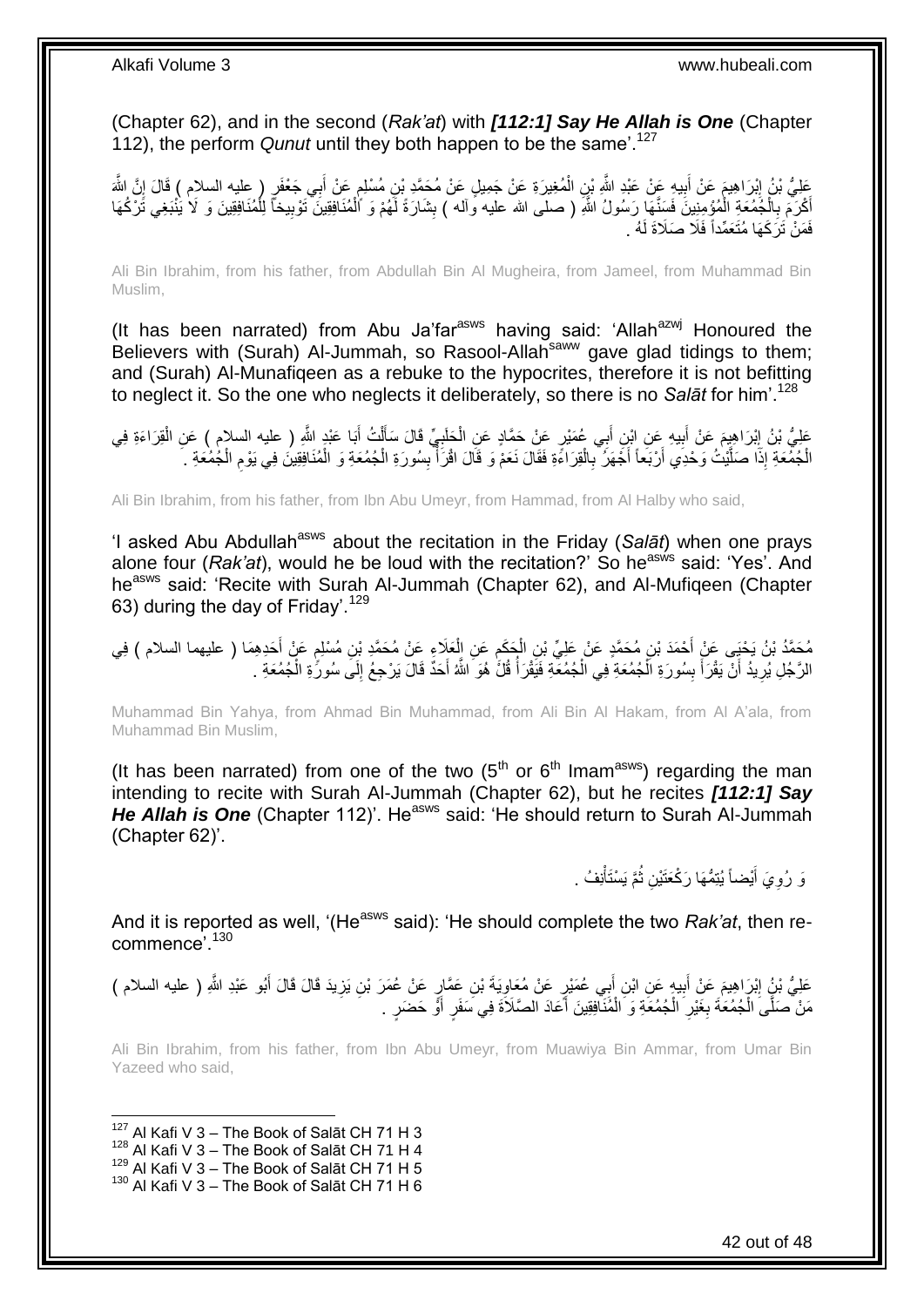'Abu Abdullah<sup>asws</sup> said: 'The one prays the Friday (Salat) without (Surah) Al-Jummah (Chapter 62), and (Surah) Al-Munafiqeen (Chapter 63), should repeat the *Salāt*, whether during a journey or staying'.

> وَ رُوِيَ لَا بَأْسَ فِي السَّفَرِ أَنْ يَقْرَأَ بِقُلْ هُوَ اللَّهُ أَحَدٌ . َ **∣** َ َ **∶ ٔ** ِ

And it is reported, '(He<sup>asws</sup> said): 'There is no problem during the journey if he were to recite with **[112:1] Say He Allah is One** (Chapter 112)<sup>'.131</sup>

**ُج ُم ُنو ِت فِي َصَال ِة الْ باب ال َع ِة َو الُّد َعا ِء فِي ِه ْقُ**

### <span id="page-42-0"></span>**Chapter 72 – The** *Qunut* **during the Friday** *Salāt* **and the supplication during it**

مُحَمَّدُ بْنُ يَحْيَى عَنْ أَحْمَدَ بْنِ مُحَمَّدٍ عَنِ الْحُسَيْنِ بْنِ سَعِيدٍ عَنْ بَعْضِ أَصِدَابِذَا عَنْ سَمَاعَةَ عَنْ أَبِي بَصِيبِرٍ عَنْ أَبِي عَيْدِ اللَّهِ (<br>''  $\frac{1}{2}$ َ ْ **∶** َ َ عِليه السِلَام ) قَالَ الْقُنُوتُ قُنُّوتُ يَوْمٍ الْجُمُعَةِ فِيِّ الْزَكْعَةِ الْأُولَى بَعْدَ الْقِرَاءَةِ تَقُولُ فِي الْقُنُوتِ لَا إِلَهَ إِلَّا اللَّهُ الْخَلِيمُ الْكَرِيمُ لَا ْ ْ ْ ِ ْ ْ ِ اَ ِ إِلَهَ إِلَّا اللَّهُ الْعَظِيمُ إِلاّا اللَّهُ إِلَّا ٱللَّهُ رَبُّ السَّمَّاوَاتِ السَّبْعِ وَ رَبُّ الْأَرَضِينَ السَّبْعِ وَ مَا َفِيهِنَّ وَ رَبُّ الْغَرْشِ ِ اَ ِ ْ ْ  $\frac{1}{2}$ اَ ِ ْ ِ ِ  $\zeta$ الْعَظِّيمِ وَ الْحَمْدُ لِلَّهِ رَبِّ الْعَالَمِينَ ْ ْ **ُ** ْ

Muhammad Bin Yahya, from Ahmad Bin Muhammad, from Al Husayn Bin Saeed, from one of our companions, from Sama'at, from Abu Baseer,

(It has been narrated) from Abu Abdullah<sup>asws</sup> having said: 'The *Qunut* on the day of Friday in the first *Rak'at* is after the recitation. You should be saying in the *Qunut*, 'There is no god except for Allah<sup>azwj</sup>, the Forebearing, the Benevolent. There is no god except for Allah<sup>azwj</sup> the Exalted, the Magnificent. There is no god except for Allah<sup>azwj</sup> Lord<sup>azwj</sup> of the seven skies and Lord<sup>azwj</sup> of the seven firmaments and whatever is therein and whatever is between them, and Lord<sup>azwj</sup> of the Magnificent Throne. And the Praise is for Allah<sup>azwj</sup> Lord<sup>azwj</sup> of the worlds.

اللَّهُمَّ صَلِّ عَلَي مُحَمَّدٍ كَمَا هَدَيْتَنَا بِهِ اللَّهُمَّ صَلِّ عَلَى مُحَمَّدٍ كَمَا أَكْرَمْتَنَا بِهِ اللَّهُمَّ اجْعَلْنَا مِمَّنِ اخْتَرْتَهُ لِدِينِكَ وَ خَلَقْتَهُ لِجَنَّتِكَ<br>وَأَمْرَتُ الْمُرَبِّئِ مَنْ َ ِ َ َ ِ َ اللَّهُمَّ لَا تُزِغُ قُلُوبَنَا بَعْدَ إِذْ هَدَيْتَنَا وَ هَبْ لَنَا مِنْ لَدُنْكَ رَحْمَةً إِنَّكَ أَنْتَ الْوَهَّابُ . ْ َ ِ **ٔ ∶** َ

O Allah<sup>azwj</sup>! Send Blessings upon Muhammad<sup>saww</sup> just as You<sup>azwj</sup> Guided us by him<sup>saww</sup>. O Allah<sup>azwj</sup>! Send Blessings upon Muhammad<sup>saww</sup> just as You<sup>azwj</sup> Honoured us with him<sup>saww</sup>. O Allah<sup>azwj</sup>! Make us to be from the ones You<sup>azwj</sup> Chose for Your<sup>azwj</sup> Religion and Created him<sup>saww</sup> for Your<sup>azwj</sup> Paradise. O Allah<sup>azwj</sup>! Do not Let our hearts to deviate after having Guided us, and Bestow Mercy upon us from Yourself<sup>azwj</sup>. You<sup>azwj</sup> the most Benevolent'.<sup>132</sup>

الْجُسَيْنُ بْنُ مُحَمَّدٍ عَنْ عَيْدِ النَّهِ بْنِ عَامِرٍ عَنْ عَلِيِّ بْنِ مَهْزِيَارَ عَنْ فَضَالَةَ بْنِ أَيُّوبَ عَنْ مُعَاوِيَةَ بْنِ عَمَّارٍ قَالَ سَمِعْتُ أَبَا عَيْدِ<br>الْجُسَيْنُ بْنُ مُحَمَّدٍ عَنْ عَيْدِ النَّ َ ِ ْ َ ِ َاللَّهِ ( عَليه السلام ) يَقُولُ فِي قُذُونَـ الْجُمُعَةِ إِذَا كَانَ ۖ إِمَاماً قَتَلَتَ فِي الرَّكْعَةِ الْأُولَى وَ إِنَّ كَانَ َيُصَلِّي أَرْبَعًا فَفِي الرَّكْعَةِ الثَّانِيَةِ ِ ِ ْ ة<br>منابعة َ <sup>َقَبْلَ الرُّكُوع</sup> . ِ

Al Husayn Bin Muhammad, from Abdullah Bin Aamir, from Ali Bin Mahziyar, from Fazalat Bin Ayoub, from Muawiya Bin Ammar who said,

<sup>131</sup> Al Kafi V 3 – The Book of Salāt CH 71 H 7 <sup>132</sup> Al Kafi V 3 – The Book of Salāt CH 72 H 1

1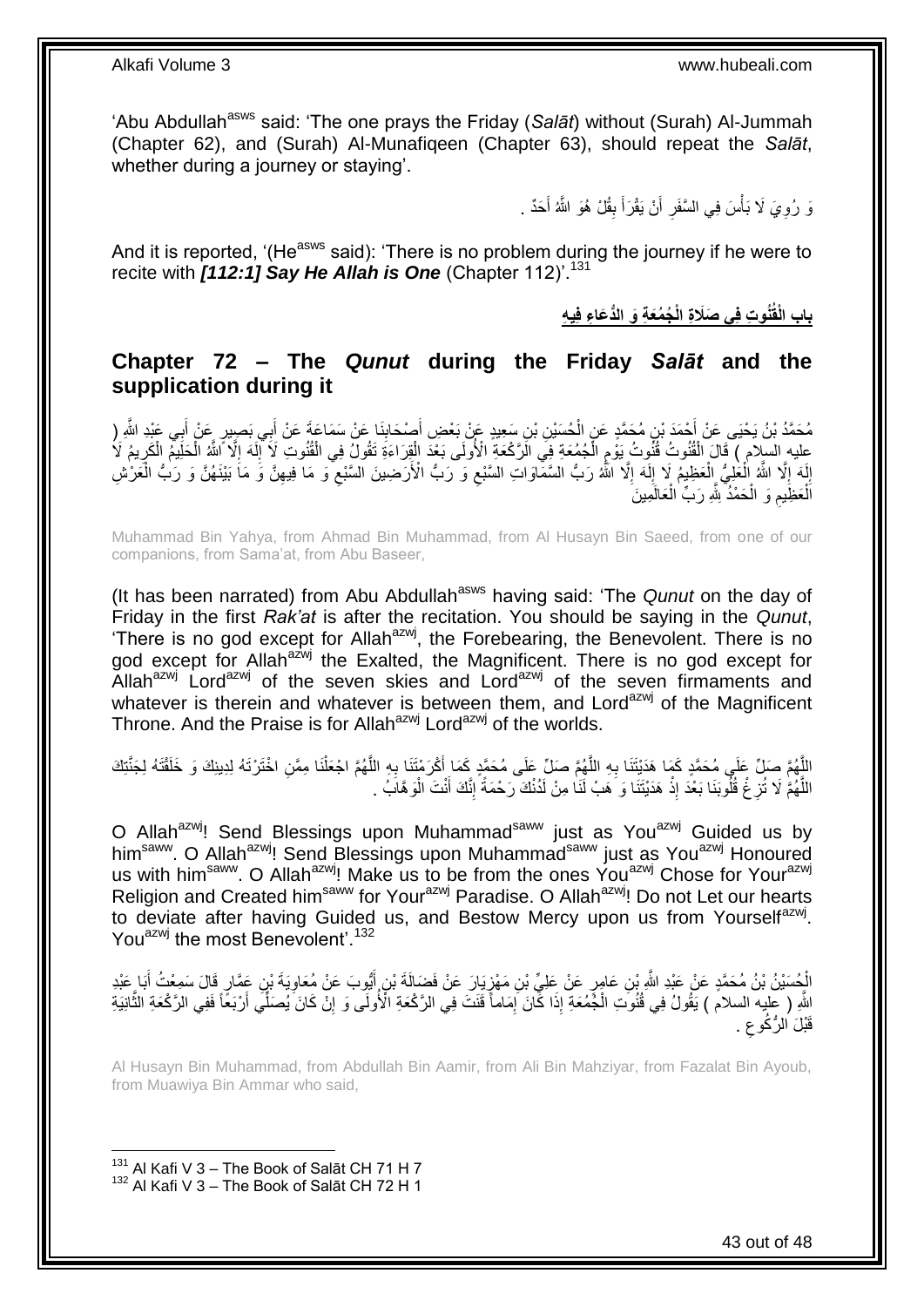'I heard Abu Abdullah<sup>asws</sup> saying regarding a *Qunut* of the Friday (Salat): 'When there was a prayer leader perform *Qunut* in the first *Rak'at*; and if you were praying four (*Rak'at*), so (perform *Qunut*) in the second *Rak'at* before the *Rukū*'.<sup>133</sup>

عَلِيُّ بْنُ إِبْرَاهِيمَ عَنْ مُحَمَّدِ بْنِ عِيسَى عَنْ يُونُسَ عَنْ أَبَانٍ عَنْ إِسْمَاعِيلَ الْجُعْفِيِّ عَنْ عُمَرَ بْنِ حَنْظَلَةَ قَالَ قُلْتُ لِأَبِي عَبْدِ النَّهِ<br>يَحْمَلُ بَنْ إِبْرَاهِيمَ عَنْ مُحَمَّدِ بْنِ ع ْ ِ َ ِ ْ ( عَليهِ السَّلامِ ) الْقُلُوبِ ۖ يَوْمَ الْجُمْعَةِ فَقَالَ أَنْتَ رَسُولِي الِئَّهِمْ فِيَ هَذَا إِذَا صَلَّيْتُمْ فِي جَمَاعَةٍ فَفِي الرَّحْعَةِ الْأُولَى وَ إِذَا صَلَّيْتُمْ ْ اُ ِ اَ ِ َ ْ َ وُحْدَاناً فَفِي الزَّكْعَةِ الثَّانِيَةِ قَبْلَ الزُّكُوعِ . ِ  $\ddot{\ddot{\phantom{}}\phantom{}}\phantom{00}$ 

Ali Bin Ibrahim, from Muhammad Bin Isa, from Yunus, from Aban, from Ismail Al Juhfy, from Umar Bin Hanzala who said,

'I said to Abu Abdullah<sup>asws</sup>, 'The *Qunut* on the day of Friday'. So he<sup>asws</sup> said: 'You are my messenger to them in this when you pray *Salāt* in a *Jam'at*, so (it is) in the first *Rak'at*, and when you pray *Salāt* alone, so (it is) in the second *Rak'at* before the  $Ruk\bar{u}'$ .<sup>134</sup>

> **ِ َم َع اْإلِ َمام ُج ُمَعةُ اَتْت ُه الْ باب َم ْن فَ**

### <span id="page-43-0"></span>**Chapter 73 – The one who misses out on the Friday (***Salāt***) with the prayer leader**

عَلِيُّ بْنُ إِبْرَاهِيمَ عَنْ أَبِيهِ عَنِ ابْنِ أَبِي عُمَيْرِ عَنْ حَمَّادٍ بْنِ عُثْمَانَ عَنِ الْحَلَبِيِّ قَالَ سَأَلْتُ أَبَا عَبْدِ اللَّهِ ( عِليه السلام ) عَمَّنْ لَمْ ِ َ ِ َ ْ ĺ ِ ْ ْ يُدْرِكِ اَلْخُطْبَةَ بَوْءَ اَلْجُمْعَةِ قَالَ يُصَلِّي رَكْعَتَّيْنِ فَإِنْ فَاتَتْهُ الصَّلَاةُ فَلَمْ يُدْرِكْهَا فَلْيَهِمَلِّ أَرْبَعاً وَ قَالَ إِذَا أَدْرَكْتَ الْإِمَامَ قَبْلَ أَنْ<br>الْجَمَعَة الْجَمَعِينَ مَعَ ا ْ **∶** ِ ْ ِ َ َ َ يَرْكَعَ الرَّكْعَةَ الْأَخِيرَةَ فَقَدْ أَدْرَكْتَ الصَّلَاَةَ وَ إِنَّ كُنْتَ أَدْرَكْتَهُ بَعْدَ مَا رَكَعَ فَهِيَ الظُّهْرُ أَرْبَعٌ . ِ َ ِ َ َ

Ali Bin Ibrahim, from his father, from Ibn Abu Umeyr, from Hammad Bin Usman, from Al Halby who said,

'I asked Abu Abdullah<sup>asws</sup> about the ones did not achieve the sermon on the day of Friday. He<sup>asws</sup> said: 'He should pray two *Rak'at*. But, if he misses the *Salāt* and does not achieve it, so let him pray four (*Rak'at*)'. And he<sup>asws</sup> said: 'When you achieve (being with) the prayer leader before he performs *Rukū* in the last *Rak'at*, so you have achieved the *Salāt*, and even if you achieve it after him having performed *Rukū*, so it is Al-Zohr of four (*Rak'at*)'.<sup>135</sup>

> **باب الَّت ُج ُمَع ِة َط َيْو َم الْ ُّوع ِ**

## <span id="page-43-1"></span>**Chapter 74 – The voluntary (***Salāt***) on the day of Friday**

عَلِيُّ بْنُ مُحَمَّدٍ وَ غَيْرُهُ عَنِْ سَهْلٍ بْنِ زِيَادٍ عَنْ أَحْمَدَ بْنِ مُحَمَّدٍ بْنِ أَبِي نَصْرٍ قَالَ قَالَ أَبُو الْحَسَنِ ( عليه السلام ) الصَّلَاةُ<br>-َ َ َ ِ ْ َالْنَافِلَةُ يَوْمَ الْجُمُعَةِ سِتُّ رَكَعَاتٍ بُكْرَةً وَ سِتُّ رَكَعَاتٍ صَدْرَ النَّهَارِ وَ رَكْعَتَانِ إِذَا زَالَتِ الشَّمْسُ ثُمَّ صَلِّ الْفَرِيضُةُ وَ صَلِّ ا پایا<br>ا **∶** ْ ِ ْ يَعْدَهَا ستٌّ رَ كَعَات

Ali, from Muhammad, and someone else, from Sahl Bin Ziyad, from Ahmad Bin Muhammad Bin Abu Nasr who said,

 $133$  Al Kafi V 3 – The Book of Salāt CH 72 H 2

 $^{134}$  Al Kafi V 3 – The Book of Salāt CH 72 H 3

<sup>135</sup> Al Kafi V 3 – The Book of Salāt CH 73 H 1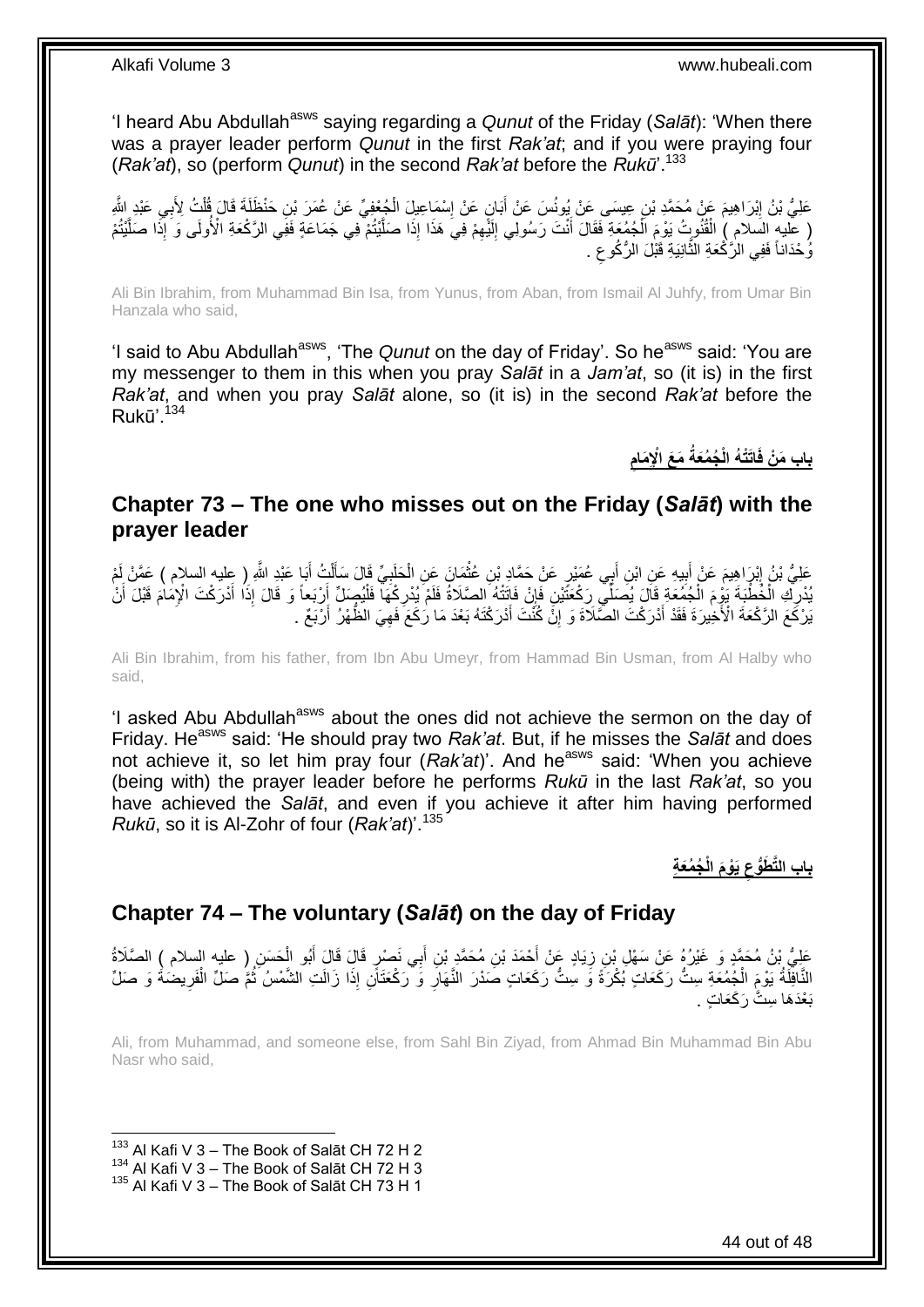'Abu Al-Hassan<sup>asws</sup> said: The optional Salat on the day of Friday is of six Rak'at early morning, and six *Rak'at* in the middle of the day, and two *Rak'at* when the sun (starts to) decline. Then pray the Obligatory *Salāt* and pray six *Rak'at* after it'.<sup>136</sup>

جَمَاعَةٌ عَنْ أَحْمَدَ بْنِ مُحَمَّدِ بْنِ عِيسَى عَنِ الْحُسَيْنِ بْنِ سَعِيدٍ عَنْ حَمَّادٍ بِّنِ عِيشَى عَنِ الْحُسَيْنِ بْنِ الْمُخْتَارِ عَنْ عَلِيٍّ بْنِ عَبْدِ ْ ْ ِ ْ الْعَزِيزِ عَنْ مُرَادِ بْنِ خَارِجَةَ قَالَ قَالَ أَبُو عَبْدِ اللَّهِ ( عَليه السلام ) أَمَّا أَنَا فَإِذَا كَانَ يَوْمُ الْجُمُعَةِ وَ كَانَتِ الشَّمْسِ مِنَ الْمَشْرِقِ<br>يَجْمَعُ الْجُمْعَةِ وَجَمَعَتْ مِن الْمَشْرِقِ َ ِ **∶** ِ ْ ْ ْ َ َ بِمِقْزَارَهَا مِنَ الْمَغْرِبَ فِيَ وَقْبٍ صَلَاةِ الْعَصْرِ صَلَّيْتُ سِتَّ رَكَعَاتٍ فَإِذَا انْتَفَخَ النَّهَارُ صَلَّيْتُ سِتّاً فَإِذَا زَاغَتِ الشَّمْسُ أَوْ زَالَتُ اُ اً ِ ْ ِ ْ ِ ِ َ صَلَّيْتُ رَكْعَتَيْنِ ثُمَّ صَلَّيْتُ الظَّهْرَ ثُمَّ صَلَّيْتُ بَعْدَهَا سِتِّاً . ن<br>ا ُ ن<br>ا ُ َ

A group, from Ahmad Bin Muhammad Bin Isa, from Al Husayn Bin Saeed, from Hammad Bin Isa, from Al Husayn Bin Al Mukhtar, from Ali Bin Abdul Aziz, from Murad Bin Kharjat who said,

'Abu Abdullah<sup>asws</sup> said: 'As for myself<sup>asws</sup>, so whenever it is the day of Friday, and the sun from the east is of its measurement from the west during the time of Al-Asr *Salāt*, you should pray six *Rak'at*. So when the day swells, you should pray six (*Rak'at*). So when the sun dips or declines, you should pray two *Rak'at*, then you should pray Al-Zohr (*Salāt*), then you should pray six (*Rak'at*) after it'.<sup>137</sup>

ِجَمَاعَةٌ عَنْ أَحْمَدَ بْنِ مُحَمَّدٍ عَنِ الْحُسَيْنِ بْنِ سَعِيدٍ عَنْ فَضَالَةَ أَوْ عَنْ مُحَمَّدِ بْنِ سِنَانٍ عَنِ ابْنِ مُسْكَانَ عَنْ عَبْدِ اللَّهِ بْنِ عَجْلَانَ ْ َ َ قَالَ قَالَ أَبُو جَعْفَرٍ (َ عليه السلاَم ) إِذَا كُنْتَ شَاكّاً فِي الزَّوَالِ فَصَلِّ رَكْعَتَيْنِ فَإِذَا اسْتَيْقَنْتَ فَابْذَأْ بِالْفَرِيضَةِ . َ ِ ْ ِ  $\frac{1}{2}$ 

A group, from Ahmad Bin Muhammad, from Al Husayn Bin Saeed, from Fazalat, or from Muhammad Bin Sinan, from Ibn Muskan, from Abdullah Bin Ajlan who said,

'Abu Ja'farasws said: 'If you were in doubt regarding the midday, so pray two *Rak'at*. But when you are convinced, so begin with the Obligatory (*Salāt*)'.<sup>138</sup>

> **ُج ُمَع ِة الْ باب َنَواِدر ِ**

### <span id="page-44-0"></span>**Chapter 75 – Miscellaneous regarding the Friday**

الْحُسَيْنُ بْنُ مُحَمَّدٍ عَنْ عَبْدِ اللَّهِ بْنِ عَامِرٍ عَنْ عَلِيٍّ بْنِ مَهْزِيَارَ عَنِ النَّضْرِ بْنِ سُوَيْدٍ عَنْ عَيْدِ اللَّهِ بْنِ سِنَانٍ عَنْ أَبِي عَبْدِ اللَّهِ ( ֦֧֦֧ ِ ْ َ َ عليه السلام ) قَالَ تَقُولُ فِي آخِرٍ سَجْدَةٍ مِنَ النَّوَافِلِ بَغْدَ الْمَغْرِبِ لَيْلَةَ الْجُمُعَةِ اللَّهُمَّ إِنِّي أَسْأَلُكَ بِوَجْهِكَ الْكَرِيمِ وَ اَسْمِكَ الْعَظِيمِ<br>أَوْ مُ يَزْمَلَ مَعَ الْمَرَّةِ عَلَيْهِ ِ َ ْ ِ ْ ِ ْ ِ ِ ْ ِ ِ ُ اً<br>أ أَنْ تُصَلِّّيَ عَلَى مُحَمَّدٍ وَ آلِّ مُحَمَّدٍ وَ أَنْ تَغْفِرَ لِي ذَنْبِيَ الْعَظِيمَ سَبْعاً . ِّ اً ْ **∶** َ

Al Husayn Bin Muhammad, from Abdullah Bin Aamir, from Ali Bin Mahziyar, from Al Nazar Bin Suuweyd, from Abdullah Bin Sinan,

(It has been narrated) from Abu Abdullah<sup>asws</sup> having said: 'You should be saying during the last *Sajdah* from the optional (*Salāt*) after Al-Maghrib on the night of Friday, 'O Allah<sup>azwj</sup>! I ask You<sup>azwj</sup> by Your<sup>azwj</sup> Benevolent Face and Your<sup>azwj</sup> Magnificent Name that You<sup>azwj</sup> should Send Blessings upon Muhammad<sup>saww</sup> and the Progenyasws of Muhammadsaww, and that Youazwj should Forgive my grave sins for me' – seven (times)'.  $139$ 

 $136$  Al Kafi V 3 – The Book of Salāt CH 74 H 1

 $137$  Al Kafi V 3 – The Book of Salāt CH 74 H 2

 $^{138}$  Al Kafi V 3 – The Book of Salāt CH 74 H 3

 $139$  Al Kafi V 3 – The Book of Salāt CH 75 H 1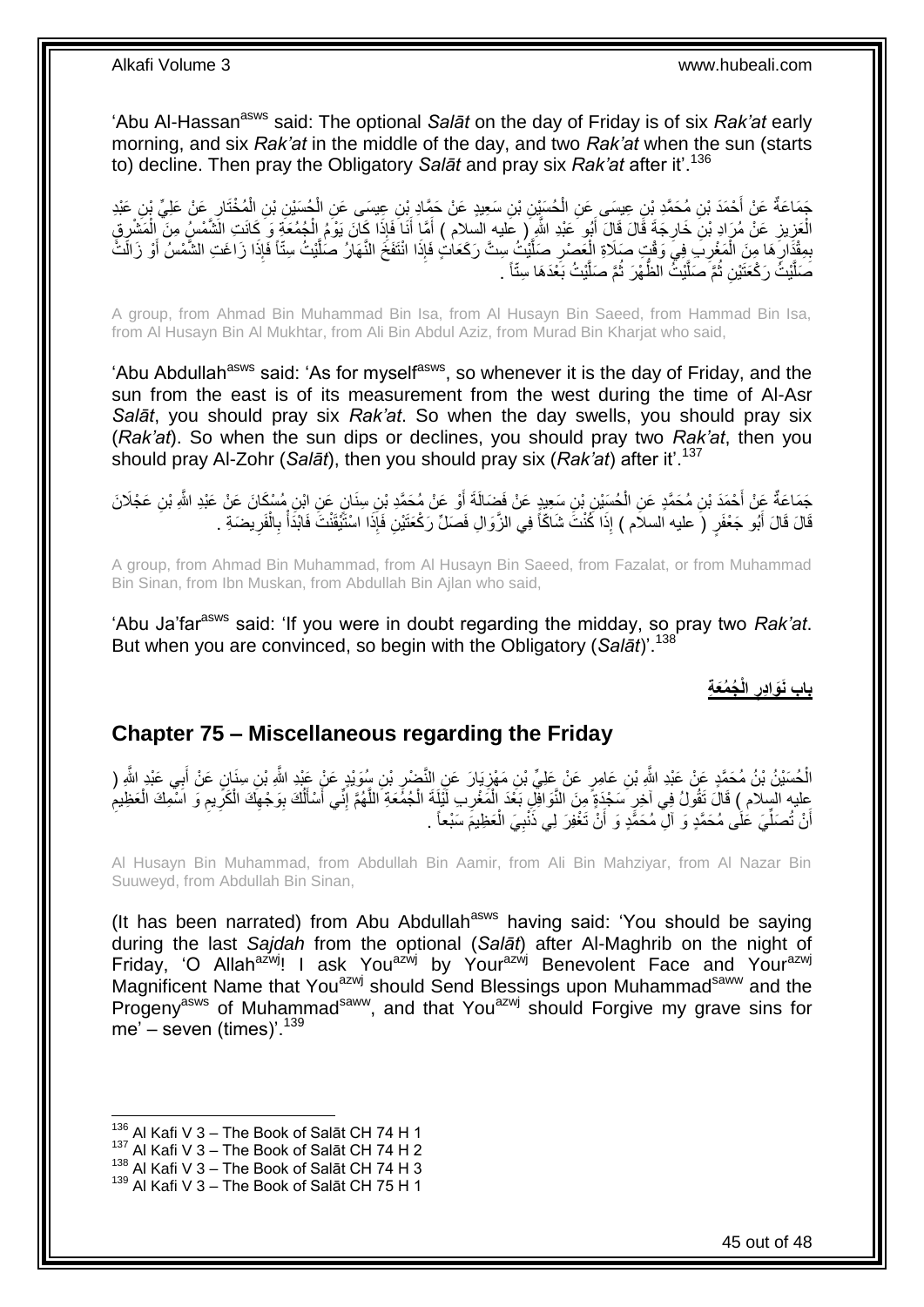عَلِيُّ بْنُ مُحَمَّدٍ وَ مُحَمَّدُ بْنُ الْحَسَنِ عَنْ سَهْلِ بْنِ زِيَادٍ عَنْ جَعْفَرٍ بْنِ مُحَمَّدٍ الْأَشْعَرِيِّ عَنِ الْقَدَّاحِ عَنْ أَبِي عَيْدِ الثَّهِ ( عليه ِ ِ ِ ْ َ ِ ْ السَّلَامِ ﴾ قَالَ قَالَ رَسُولُ اللَّهِ ( صلَّى الله عليه وآلَه ﴾ أَكْثِرُوا مِنَ الْصَّلَاةِ عَلَيَّ فِي اللَّيْلَةِ الْغَرَّاءِ وَ الْيَوْمِ الْأَزْهَرِ لَيْلَةِ الْجُمُعَةِ وَ ْ اُ َ ْ اَ ِ ِ ا<br>ا بَوْمِ الْجُمُعَةِ فَسُئِلَ إِلَى كَمِ الْكَثِيْرُ قَالَ إِلَى مِائَةٍ وَ مَا زَادَتْ فَهُوَ أَفْضَلُ .  $\frac{1}{2}$ ْ ِ יִי<br>י ْ ِ َ

Ali Bin Muhammad, and Muhammad Bin Al Hassan, from Sahl Bin Ziyad, from Ja'far Bin Muhammad Al Ashary, from Al Qaddah,

(It has been narrated) from Abu Abdullah<sup>asws</sup> having said: 'Rasool-Allah<sup>saww</sup> said: 'Frequent from the (sending of) Blessings upon mesaww during the dark night and the brilliant day, on the night of Friday and the day of Friday'. So he<sup>asws</sup> was asked, 'Up to how much is the 'frequent'?' He<sup>asws</sup> said: 'Up to one hundred, and whatever exceeds, so it is superior<sup>'.140</sup>

مُحَمَّدُ بِنُ أَبِي عَبْدِ اللَّهِ عَنْ مُحَمَّدِ بْنِ حَسَّانَ عَنِ الْحَسَنِ بْنِ الْحُسَبْنِ عَنْ عَلِيٍّ بْنِ عَبْدِ اللَّهِ عَنْ يَزِيدَ بْنِ إِسْجَاقَ عَنْ هَارُونَ بْنِ ْ ْ َ ِ ِ خَارِجَةَ عَنِّ الْمُفَضَّلِ عَنْ أَبِي جَعْفَرٍ ( عليه الَسلام ) قَالَ مَا مِنْ شَيْءٍ يُعْبَّدُ اللَّهُ بِهِ يَوْمَ الْجُمُعَةِ أَحَبَّ إِلَيَّ مِنَ الصَّلَاةِ عَلَى ْ ِ اَ ِ َ ْ ِ مُحَمَّدٍ وَ أَلِّ مُحَمَّدٍ .

Muhammad Bin Abu Abdullah, from Muhammad Bin Hassan, from Al Hassan Bin Al Husayn, from Ali Bin Abdullah, from Yazeed Bin Is'haq, from Haroun Bin Kharjat, from Al Mufazzal,

(It has been narrated) from Abu Ja'far $a<sup>asws</sup>$  having said: 'There is nothing which Allah<sup>azwj</sup> is worshipped with on the day of Friday which is more beloved to me<sup>asws</sup> than the (sending of) Blessings upon Muhammad<sup>saww</sup> and the Progeny<sup>asws</sup> of Muhammadsaww, 141

> عَلِيُّ بْنُ مُحَمَّدٍ عَنْ سَهْلِ بْنِ زِيَادٍ رَفَعَهُ قَالَ قَالَ إِذَا صَلَّيْتَ يَوْمَ الْجُمُعَةِ فَقُلِ ْ م<br>ا **ٍ**

Ali Bin Muhammad, from Sahl Bin Ziyad, raising it, said,

'He<sup>asws</sup> said: 'When you pray Salat of the day of Friday, so say,

اللَّهُمَّ صَلِّ عَلَمٍ مُحَمَّدٍ وَ إلِ مُحَمَّدٍ الْأَوْصِيَاءِ الْمَرْضِيِّينَ بِأَفْضَلِ صَلَوَاتِكَ وَ بَارِكْ عَلَيْهِمْ بِأَفْضَلِ بَرَكَاتِكَ وَ السَّلَامُ عَلَيْهِ وَ ِ ِ َ **∶** ْ َ **∶** عَلَيْهِمْ وَ رَحْمَةُ اللَّهِ وَ بَرَكَاتُهُ. ِ

'O Allah<sup>azwj</sup>! Send Blessings upon Muhammad<sup>saww</sup> and the Progeny<sup>asws</sup> of Muhammad<sup>saww</sup>, the succesors<sup>asws</sup>, the ones Pleased with, with the most superior of Your<sup>azwj</sup> Blessings, and Bless upon them with the most superior of Your<sup>azwj</sup> Blessings, and the greetings be upon him<sup>saww</sup> and upon them<sup>asws</sup>, and the Mercy of Allah $a^{zw}$  and His $a^{zw}$  Blessings'.

فَإِنَّهُ مَنْ قَالَهَا فِي دُبُرِ الْعَصْرِ كَتَبَ اللَّهُ لَهُ مِائَةَ أَلْفِ حَسَنَةٍ وَ مَحَا عَنْهُ مِائَةَ أَلْفِ سَيِّئَةٍ وَ قَضَى لَهُ بِهَا مِائَةَ أَلْفِ حَاجَةٍ وَ رَفَعَ ْ َ ْ َ **∶** ْ ِ ֺ֦֧֦֢ׅ֦֦֦֦֦֦֦֧֦֧֦֦֦֧֦֧֦֧֦֧֦֧֦֧֦֧֦֧֧֦֧֦֧֦֧֦֧֦֧֦֧֦֧֦֧֦֧֦֚֚֚֚֚֚֚֝֟֘֝֬֜֜֡֓֬֝֓֞֟֓֡֝֬֓֓֞֡֟֓֡֓֡֓֞֓ ْ َ ِ لَٰهُ بِهَا مِائَةَ أَلْفِ دَرَجَةٍ **∶** ْ َ

So the one who says it at the end of Al-Asr (Salat), Allah<sup>azwj</sup> would Write a hundred thousand good deeds for him and Delete a hundred thousand sins from him, and

<sup>&</sup>lt;sup>140</sup> Al Kafi V 3 – The Book of Salāt CH 75 H 2

<sup>&</sup>lt;sup>141</sup> Al Kafi V 3 – The Book of Salāt CH 75 H 3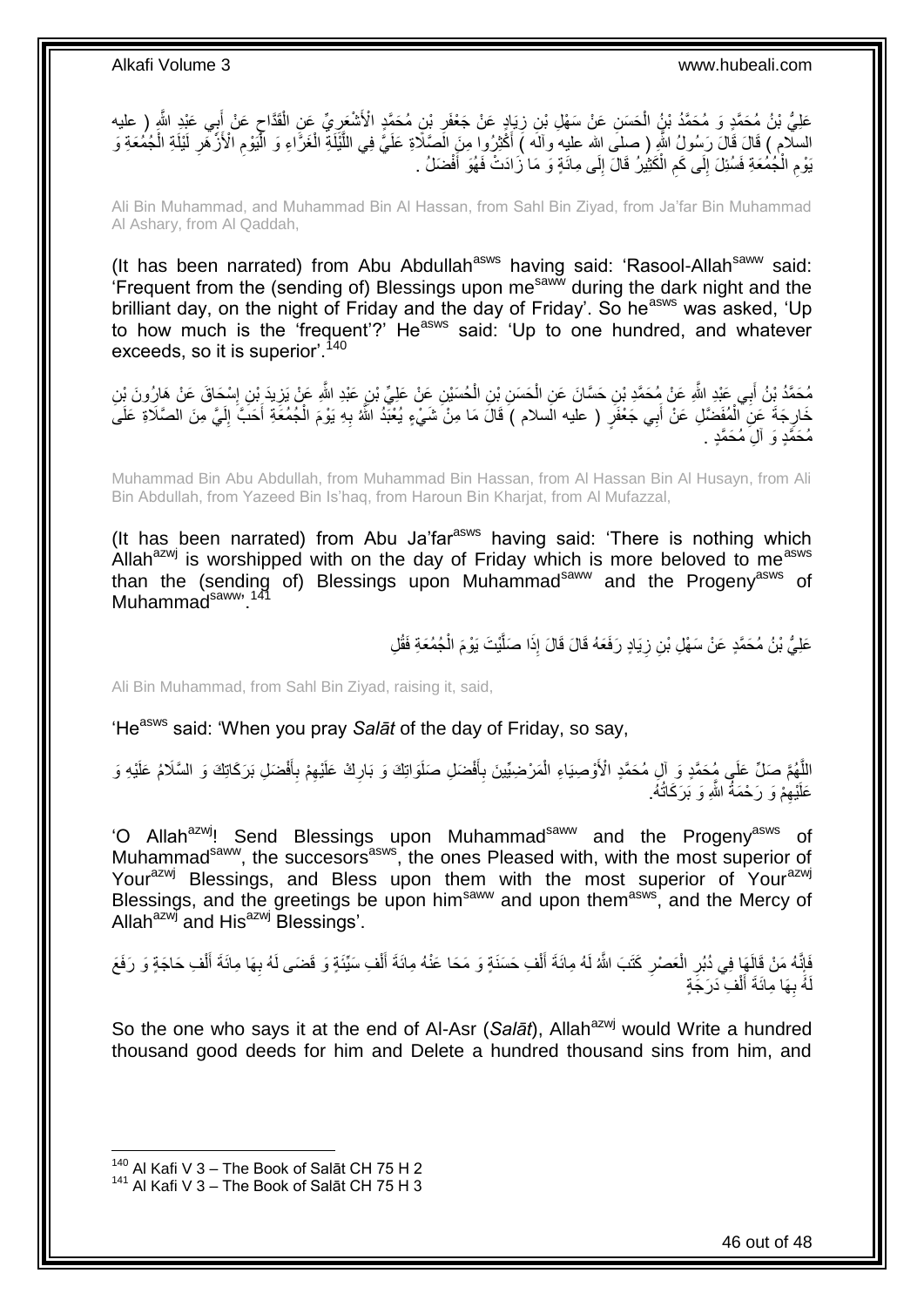Fulfil a hundred thousand needs for him due to it, and Raise a hundred thousand Levels for him'.<sup>142</sup>

وَ رُوِيَ أَنَّ مَنْ قَالَهَا سَبْعَ مَرَّاتٍ رَدَّ اللَّهُ عَلَيْهِ مِنْ كُلِّ عَبْدٍ حَسَنَةً وَ كَانَ عَمَلُهُ فِي ذَلِكَ الْيَوْمِ مَقْبُولًا وَ جَاءَ يَوْمَ الْقِيَامَةِ وَ بَيْنَ ُ ز<br>ا **∶** ْ ِ ْ عَيْنَيْهِ نُمورٌ .

And it is reported that,

'(He<sup>asws</sup> said): 'The one who says it seven times, Allah<sup>azwj</sup> Revert one good deed upon him from every servant, and his deeds during that day would be Acceptable, and he would come on the Day of Judgement, and in front of him would be a Light'.<sup>143</sup>

الْجُسَيْنُ بْنُ مُحَمَّدٍ عَنْ عَيْدِ اللَّهِ بْنِ عَامِرٍ عَنْ عَلِيٍّ بْنِ مَهْزِيَارَ عَنْ مُحَمَّدٍ بْنِ يَحْيَى عَنْ حَمَّادٍ بْنِ عُثْمَانَ قَالَ سَمِعْتُ أَبَا عَيْدِ ْ **∶** َ ْ اللَّهِ ( عليه السلام ) يَقُولُ يُسْتَجَبُّ أَنْ تَقْرَأَ فِي ذُبُرِ الْغَذَاةِ يَوْمَ الْجُمُعَةِ الرَّحْمَنَ كُلَّهَا ثُمَّ تَقُولَ كُلَّمَا قُلْتَ فَبِأَيِّ آلاءِ رَبِّكُما ْ ْ ِ َ اً َ ِ ْ َ ُ َ تُكَذِّباُنِ لَا بِشَيْءٍ مِنْ اَلَائِكَ رَبِّ أُكَذِّبُ ۖ ـ **∣** ا<br>ا

Al Husayn Bin Muhammad, from Abdullah Bin Aamir, from Ali Bin Mahziyar, from Muhammad Bin Yahya, from Hammad Bin Usman who said,

'I heard Abu Abdullah<sup>asws</sup> saying: 'It is recommended that you recite at the end of the day on the day of Friday, (Surah) Al-Rahman (Chapter 55), all of it. Then you should be saying, every time you recited *[55:13] Which then of the Favours of your Lord*  will you two deny?, 'There is nothing from Your<sup>azwj</sup> Favours, Lord<sup>azwj</sup>, do I deny<sup>' 144</sup>

رَ بِهَذَا الْإِسْنَادِ عَنْ عَلِيٍّ بْنِ مَهْزِيَارَ عَنْ أَيُّوبَ بْنِ نُوحٍ عَنْ مُحَمَّدِ بْنِ أَبِي حَمْزَةَ قَالَ قَالَ أَبُو عَبْدِ اللَّهِ ( عليه السلام ) مَنْ<br>يَسْتُمْهُمْ مُرْسَوْدَتِينَ وَيَسْتَمَرَّتُ وَجَرَّة َ ٍ َ ِ **∶** قَرَأَ الْكَهْفَ فِي كُلِّ لَيْلَةِ جُمُعَةٍ كَانَتْ كَفَّارَةَ مَا بَيْنَ اَلْجُمُعَّةِ إِلَى الْجُمُعَةِ ۚ ـ ْ ِ ْ ْ ا<br>ا

And by this chain, from Ali Bin Mahziyar, from Ayoub Bin Nuh, from Muhammad Bin Abu Hamza who said,

'Abu Abdullah<sup>asws</sup> said: 'The one who recites (Surah) Al-Kahf (Chapter 18) during every night of Friday, it would be an expiation for what is between the Friday to the (next) Friday'.

> قَالَ وَ رَوَى غَيْرُهُ أَيْضاً فِيمَنْ قَرَأَهَا يَوْمَ الْجُمُعَةِ بَعْدَ الظَّهْرِ وَ الْعَصْرِ مِثْلَ ذَلِكَ <sub>.</sub> ْ ِ ْ ِ ْ َ َ

He (the narrator) said, 'And it is reported by others as well regarding the one who recites in on the day of Friday after Al-Zohr and Al-Asr (*Salāt*) – similar (Rewards) to that' $145$ 

أَبُو عَلِيٍّ الْأَشْعَرِيُّ عَنْ مُحَمَّدٍ بْنِ سَالِمٍ عَنْ أَحْمَدَ بْنِ النَّضْرِ عَنْ عَمْرِو بْنِ شِمْرٍ عَنْ جَابِرٍ قَالَ كَانَ أَبُو جَعْفَرٍ ( عليه السلام<br>ِ يَعْلَى الْأَشْعَرِيُّ عَنْ مُحَمَّدٍ بْنِ سَالِمٍ عَن َ ٍ ِ َ **∶** ﴾ يُبَكِّرُ ۚ إِلَى الْمَسَْجِدِ بَوْمَ الْجُمُعَةِ ۖ جِبنَ ّتَكُونُ الشَّمْسُ قَدْرَ رُمْحٍ فَإِذَا كَانَ شَهْرُ رَمَضٍنَانَ يَكُونُ قَبْلَ ذَلِكَ وَ كَانَ يَقُولُ إِنَّ لِجُمَعِ ٍ ْ ْ ׀<br>֧֓ ِ نْمَهْرِ رَمَضَانَ عَلَى جُمَعِ سَائِرِ الشُّهُورِ فَضْلًا كَفَضْلِ شَهْرِ رَمَّضَانَ عَلَى سَائِرِ الشُّهُورِ . ِ ِ ِ ِ ِ ِ **∶** 

Abu Ali Al Ashary, from Muhammad Bin Salim, from Ahmad Bin Al Nazar, from Amro Bin Shimr, from Jabir who said,

1 Al Kafi V 3 – The Book of Salāt CH 75 H 4 Al Kafi V 3 – The Book of Salāt CH 75 H 5 Al Kafi V 3 – The Book of Salāt CH 75 H 6 Al Kafi V 3 – The Book of Salāt CH 75 H 7